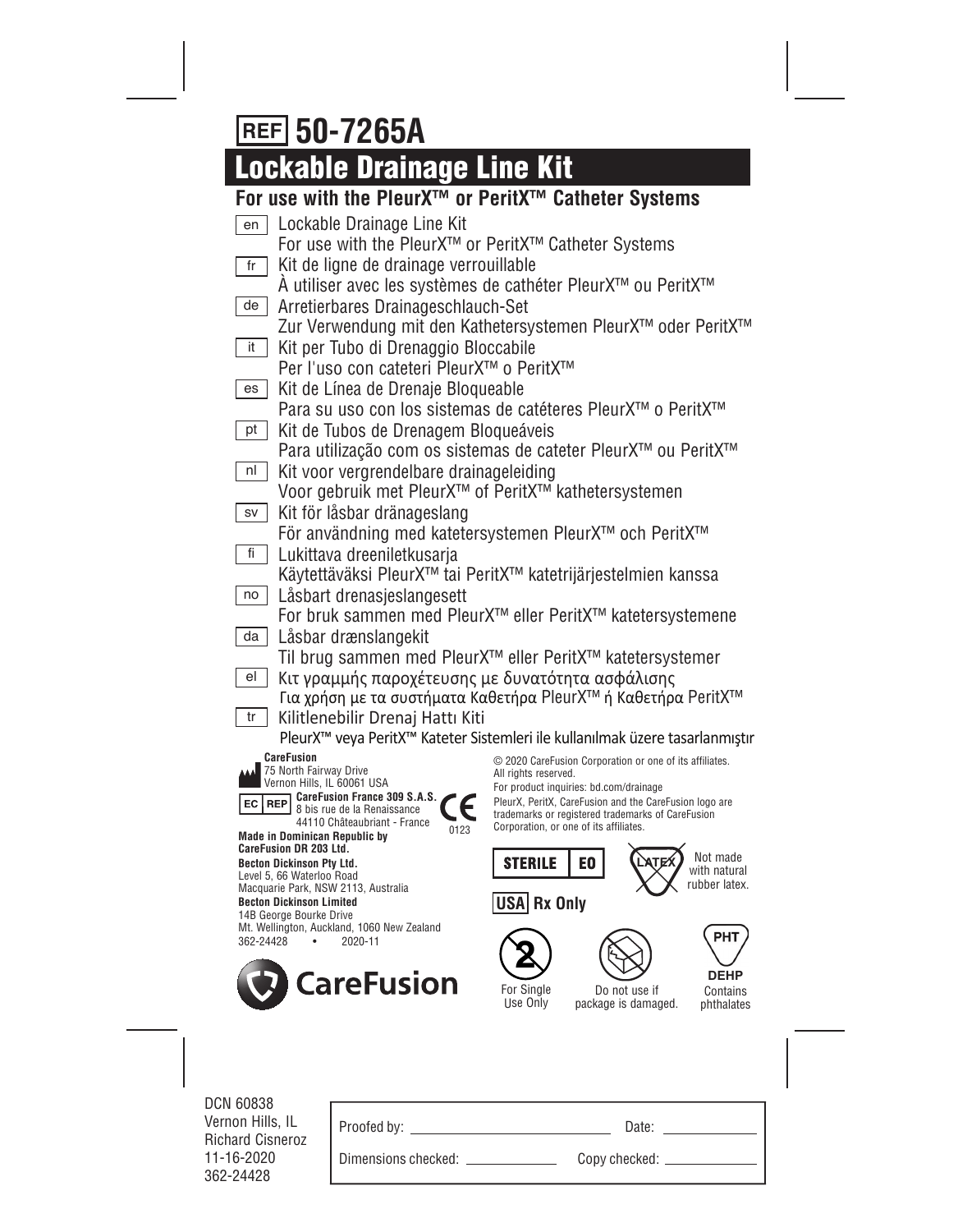

#### **Table of Contents**

| How to Drain Using the |  |
|------------------------|--|
|                        |  |
|                        |  |



#### **Table des matières**

| Comment entreprendre le drainage |  |
|----------------------------------|--|
| à l'aide du kit de ligne de      |  |
|                                  |  |
| Mise en place d'un nouveau       |  |
|                                  |  |



#### **Inhaltsverzeichnis**

| Drainage mit dem                                |  |
|-------------------------------------------------|--|
| arretierbarem Drainageschlauch-Set 10           |  |
| Anlegen eines neuen selbstklebenden Verbands 12 |  |

## it

#### **Sommario**

| Come eseguire il drenaggio con il kit |  |
|---------------------------------------|--|
|                                       |  |
| Applicazione di una nuova             |  |
|                                       |  |
|                                       |  |

## es

#### **Tabla de contenido**

| Drenaje con el kit de línea                    |  |
|------------------------------------------------|--|
|                                                |  |
| Colocación de un apósito autoadhesivo nuevo 20 |  |

## pt

#### **Índice**

| Como efectuar a drenagem com o          |  |
|-----------------------------------------|--|
| kit de tubos de drenagem bloqueáveis 22 |  |
|                                         |  |
|                                         |  |



#### **Inhoudsopgave**

| Werkwijze drainage met de kit voor          |  |
|---------------------------------------------|--|
|                                             |  |
| Een nieuw zelfklevend verband aanbrengen 28 |  |



#### **Innehåll**

| Så här tömmer du med hjälp             |  |
|----------------------------------------|--|
|                                        |  |
| Lägga ett nytt självhäftande omslag 32 |  |



#### **Sisällysluettelo**

| Dreneeraus lukittavalla dreeniletkusarjalla34  |  |
|------------------------------------------------|--|
| Uuden itsekiinnittyvän sidoksen asettaminen 36 |  |



#### **Innholdsfortegnelse**

| Drenere ved hjelp av sett               |  |
|-----------------------------------------|--|
|                                         |  |
| Sette på en ny selvklebende bandasje 40 |  |



#### **Indholdsfortegnelse**

| Sådan udføres dræning med              |  |
|----------------------------------------|--|
|                                        |  |
| Anlæg en ny selvklæbende forbinding 44 |  |



#### **Πίνακας περιεχομένων**

| Τρόπος παροχέτευσης με το Κιτ γραμμής     |  |
|-------------------------------------------|--|
| παροχέτευσης με δυνατότητα ασφάλισης 46   |  |
| Τοποθέτηση νέου αυτοκόλλητου επιθέματος48 |  |
|                                           |  |



#### **İçindekiler**

| Kilitlenebilir Drenaj Hattı Kitini               |  |
|--------------------------------------------------|--|
|                                                  |  |
| Yeni Bir Kendinden Yapışkanlı Bant Yapıştırma 52 |  |

## **Figure, Abb, Figura, Afbeelding, Figur, Kuva, Εικόνα, Şekil**

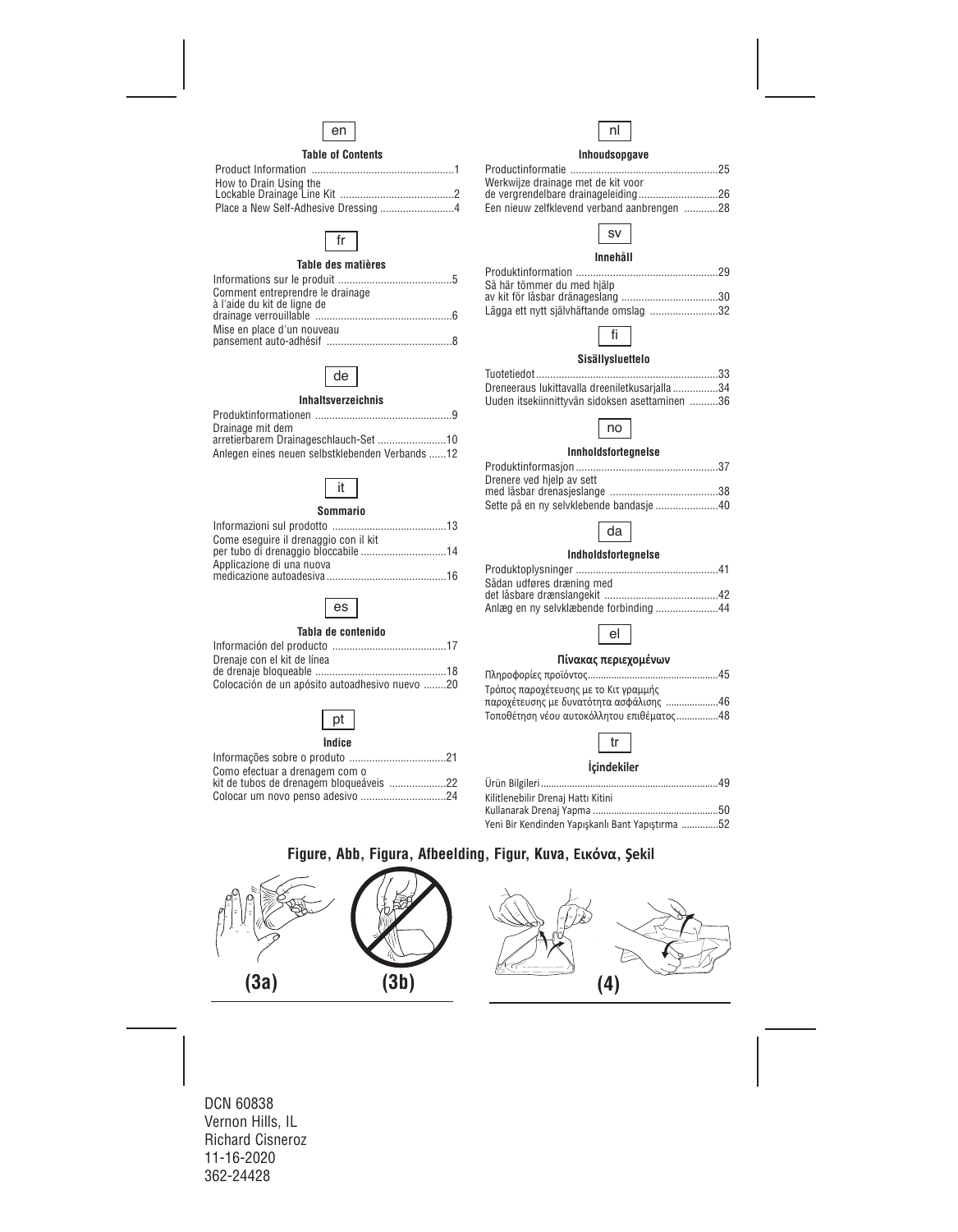

**Figure, Abb, Figura, Afbeelding, Figur, Kuva, Εικόνα, Şekil**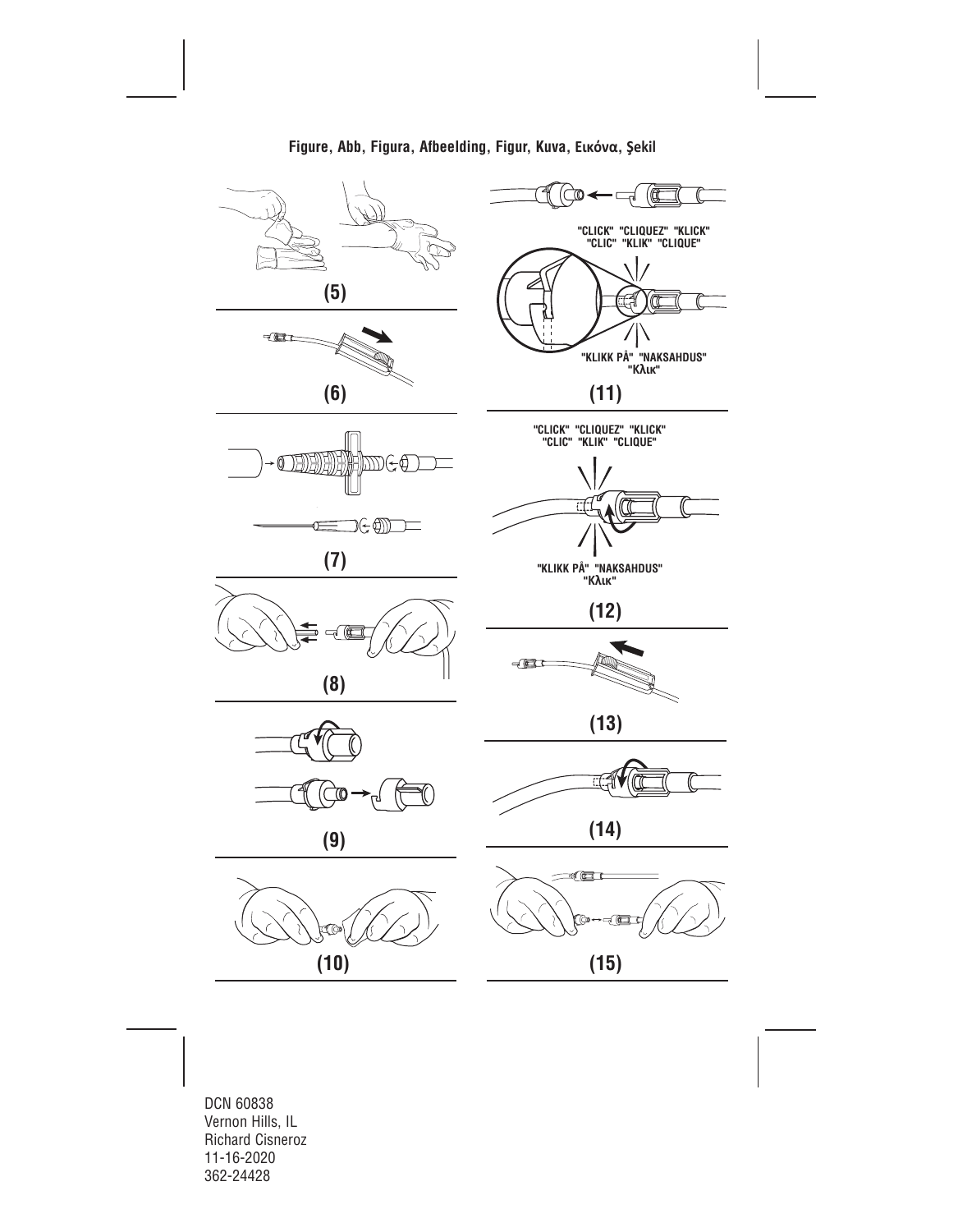

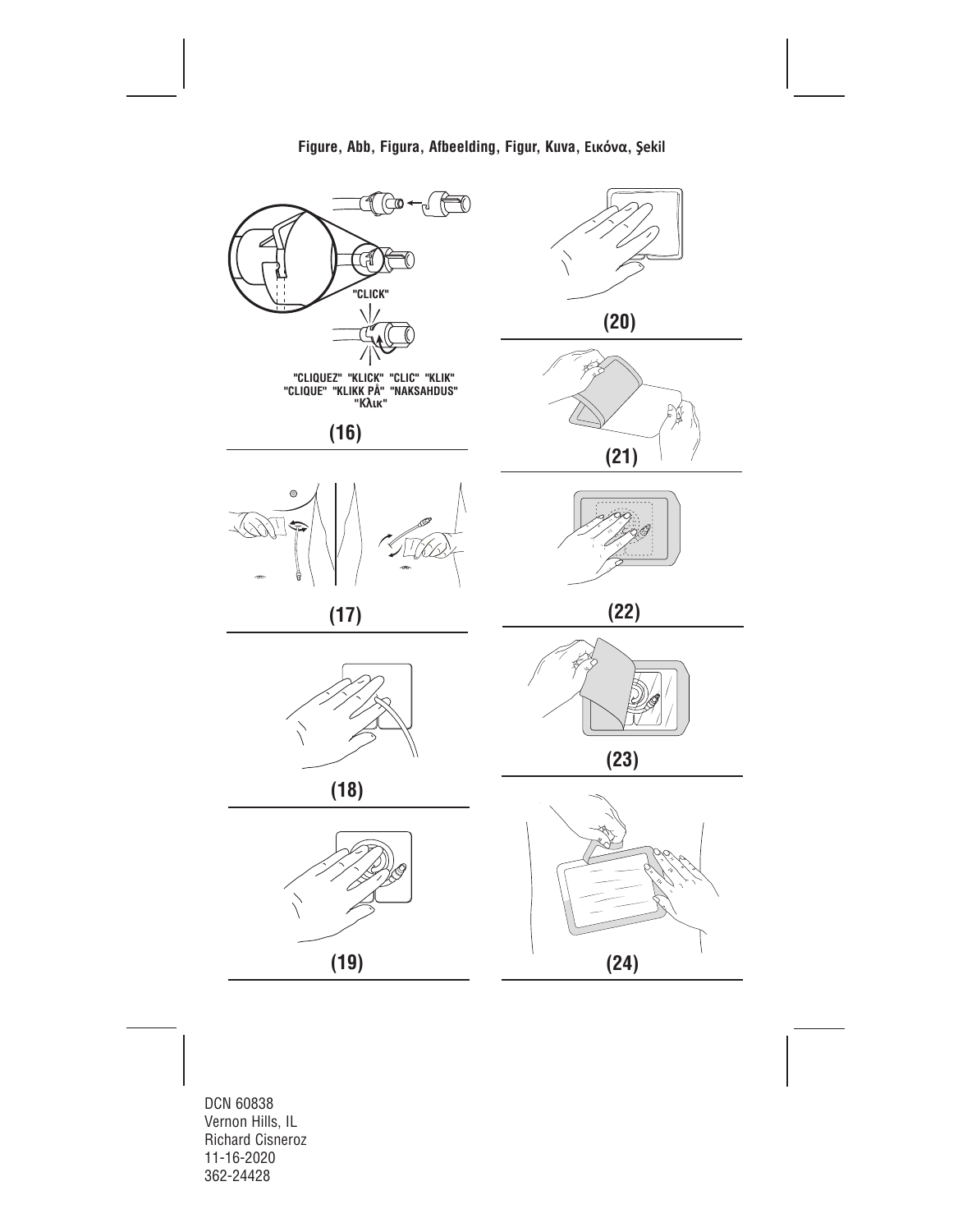

### **Lockable Drainage Line Kit Procedure Product Information**

The Lockable Drainage Line Kit is designed to be used exclusively with the PleurX™ Pleural or PeritX™ Peritoneal Catheter for drainage of the pleural or peritoneal cavity, respectively.

Read this entire pamphlet carefully before draining fluid.

#### **Indications for Use**

The Lockable Drainage Line Kit is indicated for use only with the PleurX™ Catheter and PeritX™ Catheter for intermittent drainage. The Lockable Drainage Line Kit is used to drain fluid using standard wall suction, water seal drainage system, glass vacuum bottle, or other appropriate method (portable suction).

## **Lockable Drainage Line**



### **Warnings**

#### **If you accidentally cut the catheter or damage the valve, follow these steps:**

- a. Pinch the catheter closed between your fingers.
- b. Slip the blue **emergency** slide clamp over the catheter and push the catheter completely into the small end of the clamp. This will close the catheter. **(Figure 2)**
- c. Notify the doctor immediately.



**(Figure 2)**

## **Cautions Rx Only**

For single use only. Re-use may result in a nonfunctional product or contribute to cross contamination.

Contains Phthalates. The benefit of treatment outweighs the remote possibility of exposure to phthalates.

**Chest:** Potential complications of draining the pleural space include, but may not be limited to, pneumothorax, re-expansion pulmonary edema, hypotension, circulatory collapse and infection.

**Abdomen:** Potential complications of draining fluid from the abdomen include, but may not be limited to, hypotension, circulatory collapse, electrolyte imbalance, protein depletion, ascites leakage, peritonitis, wound infection, intraperitoneal adhesion, and loculations of the peritoneal space.

#### **Contact the patient's physician if:**

- The patient develops fever (body temperature above 100.5°F (38°C)), or you notice any redness, swelling, oozing or pain at the exit site. These may be signs of infection that may require treatment.
- Shortness of breath is not relieved after draining 1000 ml from the chest or 2000 ml from the abdomen at one time.
- The patient continues to experience symptoms. but little or no fluid drains from the catheter.
- Less than 50 ml drainage in three (3) drainage procedures in a row.
- The appearance (color, thickness, etc.) of the fluid changes significantly between drainages.

### **Sterility**

This product has been sterilized and is for single use only. Do not re-sterilize. CareFusion will not be responsible for any product that is re-sterilized, nor accept for credit or exchange any product that has been opened but not used.

Do not use if package is damaged.

### **Drainage Line Kit Supplies**

#### Blue Wrap

(Wrapped around the following Items):

- 1 Drainage Line with Lockable Access Tip
- 1 5-in-1 Drainage Line Adapter
- 1 Valve Cap
- 1 Blue **Emergency** Clamp
- 4 Alcohol Pads
- 1 Pair Gloves
- 1 Foam Catheter Pad
- 4 Gauze Pads, 4" x 4" (10.2 cm x 10.2 cm)
- 1 Self-Adhesive Dressing

**Note:**  $-60$  cm  $H_2O = -1.7$  in  $Ha = -44$  mm  $Ha = -0.8$  psi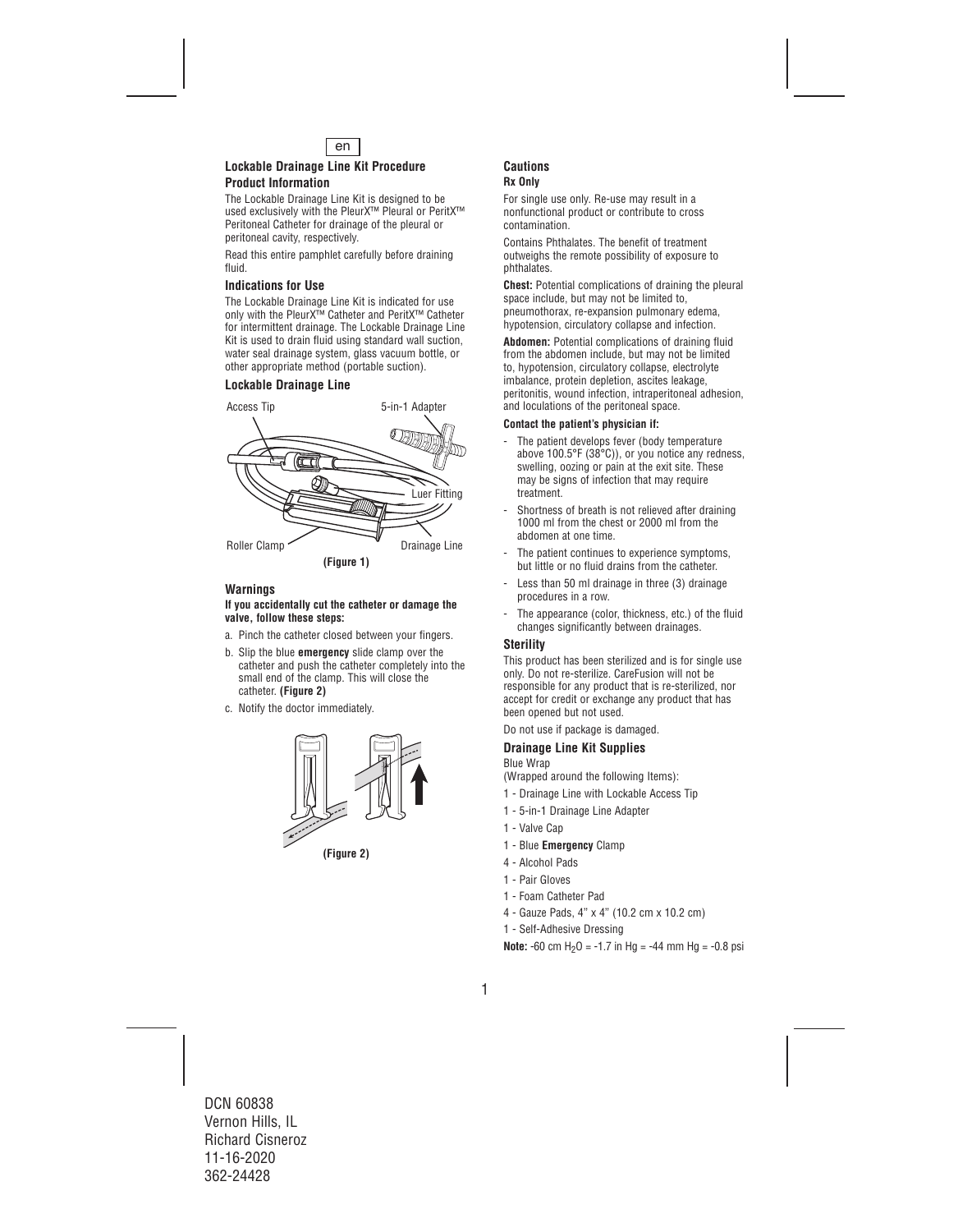## **General Guidelines**

- 1. These instructions are provided as a guide to the clinician to perform a drainage procedure and are intended to supplement any hospital developed protocols, clinical drainage protocols or appropriate drainage device instructions for vacuum sources other than the PleurX™ bottle. Ensure that you are familiar with these instructions prior to beginning the procedure.
- 2. When using the Drainage Line, it may be used to drain at a suction level of -60 cm  $H_2$ 0 or less for as long as it takes to drain 1000 ml of fluid from the chest or 2000 ml of fluid from the abdomen per day. The volume of fluid removed should be based on the individual patient's status and the risks for over draining, including re-expansion pulmonary edema in the chest or hypotension for ascites patients.

#### **How to Drain Using the Lockable Drainage Line Kit**

The drainage and self-adhesive dressing procedures should be performed using aseptic technique. The patient should be drained as directed by their doctor, usually every one to two days. Do not change frequency or drain more fluid than their doctor has recommended without first consulting their doctor.

Make sure you are familiar with the suction method prior to draining.

### **Prepare to Drain**

**Warning:** Do not use scissors or other sharp objects near the catheter.

**Warning:** The patient should not be left unattended during drainage.

**Note:** The blue **emergency** slide clamp should be used if you accidentally cut the catheter or damage the valve. **See Warnings**. **(Figure 2)**

- 1. Set up a clean, clear workspace on a table or counter.
- 2. Thoroughly wash your hands with soap and water for at least 1 minute.
- 3. Remove the self-adhesive dressing from over the catheter. Be sure not to tug on the catheter: support the skin while removing the dressing, gently grasp one edge and slowly peel the dressing from the skin **(Figure 3a)**. **Note:** Avoid skin trauma by peeling the dressing back, rather than pulling it from the skin. **(Figure 3b)**.

**Caution:** If the patient develops a fever (body temperature above 100.5°F (38°C)), or you see any redness, swelling or fluid around the catheter, finish this drainage procedure and contact the patient's doctor or nurse.

- 4. Thoroughly wash your hands again with soap and water for at least (1) one minute.
- 5. Open the Lockable Drainage Line Kit.
- 6. Set packet with blue wrap on your workspace with the flap side up. Carefully unfold the blue wrap by pulling on the outside of the wrap. **(Figure 4)** Leave the enclosed items on the wrap. The items and the inside of the wrap are sterile. Do not touch them with your ungloved hands or other non-sterile items.
- 7. Pick up gloves by the folded cuff and put on as shown. Both gloves fit either hand. Be careful not to let the outside of the gloves touch anything non-sterile, such as your skin or clothing. Put on gloves as shown. **(Figure 5)**
- 8. Tear open three alcohol pads, but do not remove the pads from their pouches. Place them on the blue wrap.

#### **Connect the Lockable Drainage Line to Wall/Portable Suction**

**Warning:** Keep the valve on the catheter and the access tip on the drainage line clean. Keep them away from other objects to help avoid contamination.

**Warning:** Do not put anything except the access tip of the drainage line into the catheter valve since this could damage the valve. A damaged valve may allow air into the body or let fluid leak out through the valve when not draining.

**Warning:** If wall suction or portable suction is used it must be regulated to  $-60$  cm  $H<sub>2</sub>0$  or less.

**Warning:** Some portable suction units are not capable of regulating to -60 cm  $H_2$ 0 or less. Read the portable suction unit instructions for use prior to draining.

1. Close the roller clamp completely by rolling the wheel on the roller clamp toward the suction source. **(Figure 6)**

**Caution:** The roller clamp must be fully closed to occlude the drainage line. When not connected to a suction source, make sure the roller clamp is fully closed; otherwise the drainage line may allow air into the body or let fluid leak out.

- 2. Attach the 5-in-1 adapter to the Luer fitting on the drainage line. **(Figure 7)**
- 3. Connect the 5-in-1 adapter to the vacuum/suction source.
- 4. Remove the protective cover by twisting it and pulling gently. Take care to avoid contaminating the access tip. **(Figure 8)**
- 5. Hold the base of the catheter valve and remove the cap by twisting it counterclockwise and pulling gently. Discard the cap. Take care to avoid contaminating the valve. **(Figure 9)**
- 6. Clean around the valve opening with a new alcohol pad. **(Figure 10)**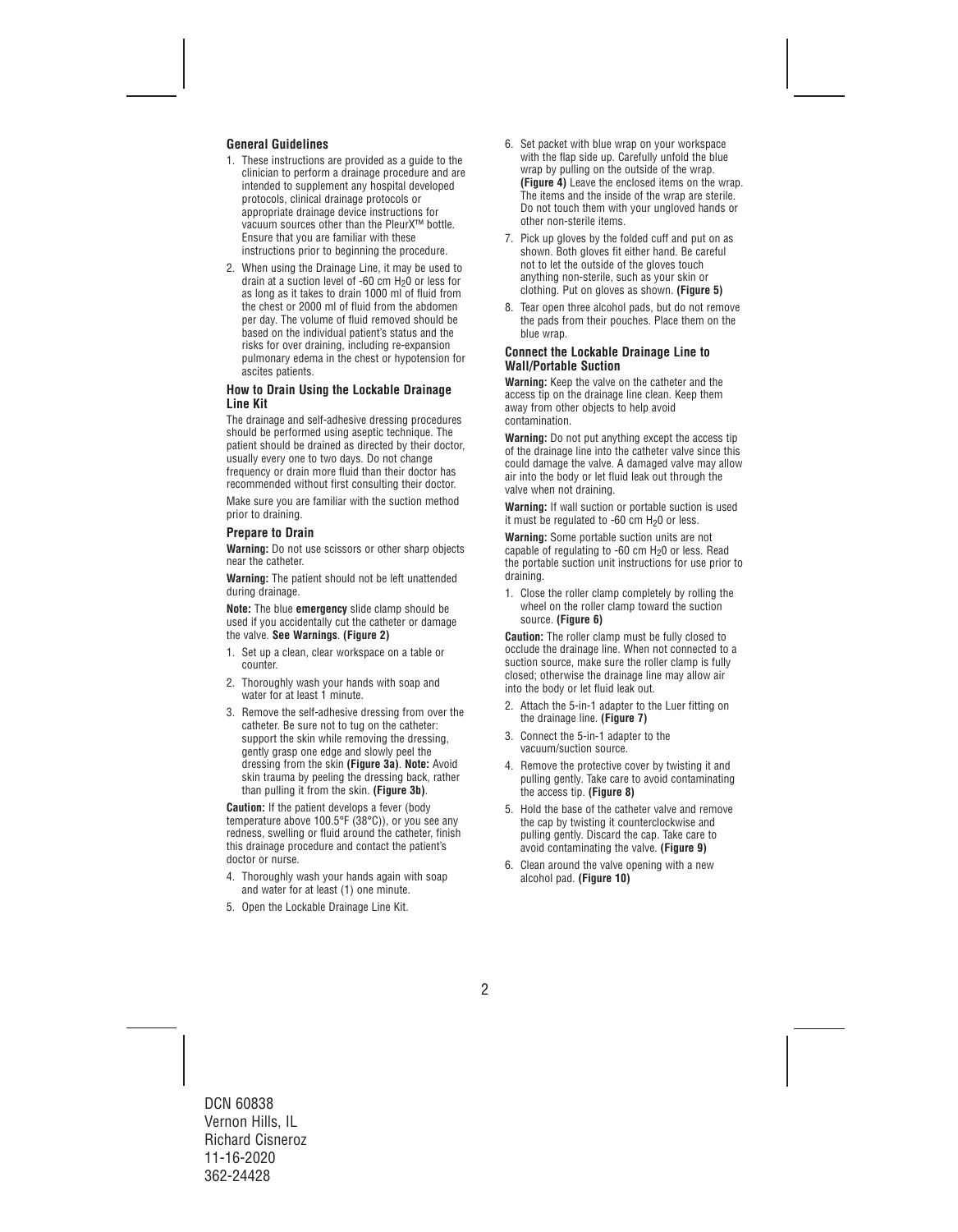- 7. Insert the access tip into the catheter valve and advance it completely into the valve. You will feel and hear a click when the access tip and valve are securely connected. **(Figure 11)**
- 8. If desired, lock the access tip to the catheter valve by twisting the access tip until you feel and hear a second click. **(Figure 12)**

**Caution:** Make sure that the valve and the access tip are fully connected when draining. If they are accidentally separated, they may become contaminated. If this occurs, clean the valve with an alcohol pad and use a new drainage line to avoid potential contamination.

**Warning:** Precautions should be taken to ensure the drainage line is not tugged or pulled.

#### **Connect the Lockable Drainage Line to Glass Vacuum Bottle(s)**

**Warning:** Keep the valve on the catheter and the access tip on the drainage line clean. Keep them away from other objects to help avoid contamination.

**Warning:** Do not put anything except the access tip of the drainage line into the catheter valve since this could damage the valve. A damaged valve may allow air into the body or let fluid leak out through the valve when not draining.

**Warning:** When draining with glass vacuum bottles, do not use a needle larger than 17 G.

1. Close the roller clamp completely by rolling the wheel on the roller clamp toward the glass vacuum bottle. **(Figure 6)** 

**Caution:** Before connecting to a glass vacuum bottle, close the roller clamp completely by rolling the wheel on the roller clamp towards the glass vacuum bottle. Otherwise, it is possible for some or all of the vacuum in the bottle to be lost.

**Caution:** The roller clamp must be fully closed to occlude the drainage line. When not connected to a glass vacuum bottle, make sure the roller clamp is fully closed; otherwise the drainage line may allow air into the body or let fluid leak out.

- 2. Attach a 17 G needle to the Luer fitting on the drainage line. **(Figure 7)**
- 3. Connect the 17 G needle to the glass vacuum bottle.
- 4. Remove the protective cover by twisting it and pulling gently. **(Figure 8)** Discard the cover. Set the access tip back on the blue wrap.
- 5. Hold the base of the catheter valve and remove the cap by twisting it counterclockwise and pulling gently. Discard the cap. **(Figure 9)**
- 6. Clean around the valve opening with a new alcohol pad. **(Figure 10)**
- 7. Insert the access tip into the catheter valve and advance it completely into the valve. You will feel and hear a click when the access tip and valve are securely connected. **(Figure 11)**
- 8. If desired, lock the access tip to the catheter valve by twisting the access tip until you feel and hear a second click. **(Figure 12)**

**Caution:** Make sure that the valve and the access tip are fully connected when draining. If they are accidentally separated, they may become contaminated. If this occurs, clean the valve with an alcohol pad and use a new drainage line to avoid potential contamination.

**Warning:** Precautions should be taken to ensure the drainage line is not tugged or pulled.

### **Drain Fluid**

**Warning:** It is normal to feel some discomfort or pain when draining fluid. If discomfort or pain is experienced when draining, roll the wheel on the roller clamp toward the suction source to slow or stop the flow of fluid for a few minutes. If severe pain or discomfort persists, contact the physician. Pain may be an indication of infection.

**Warning:** Do not drain more than 1000 ml of fluid from the chest or 2000 ml of fluid from the abdomen at any one time.

- 1. Roll the wheel on the roller clamp away from the suction source to begin drainage. **(Figure 13)**  When fluid begins to flow into the drainage line. you may partially close the roller clamp to slow the flow of fluid by rolling the wheel on the roller clamp toward the suction source.
- 2. If you need to change to a new glass vacuum bottle/canister/water seal device for any reason, close the roller clamp completely by rolling the wheel on the roller clamp toward the suction source. Remove the drainage line from the vacuum/suction source and connect to a new glass vacuum bottle/canister/water seal device. Roll the wheel on the roller clamp away from the suction source to resume draining.
- 3. When flow stops or the desired amount of fluid has been removed, close the roller clamp completely by rolling the wheel on the roller clamp toward the suction source. **(Figure 6)**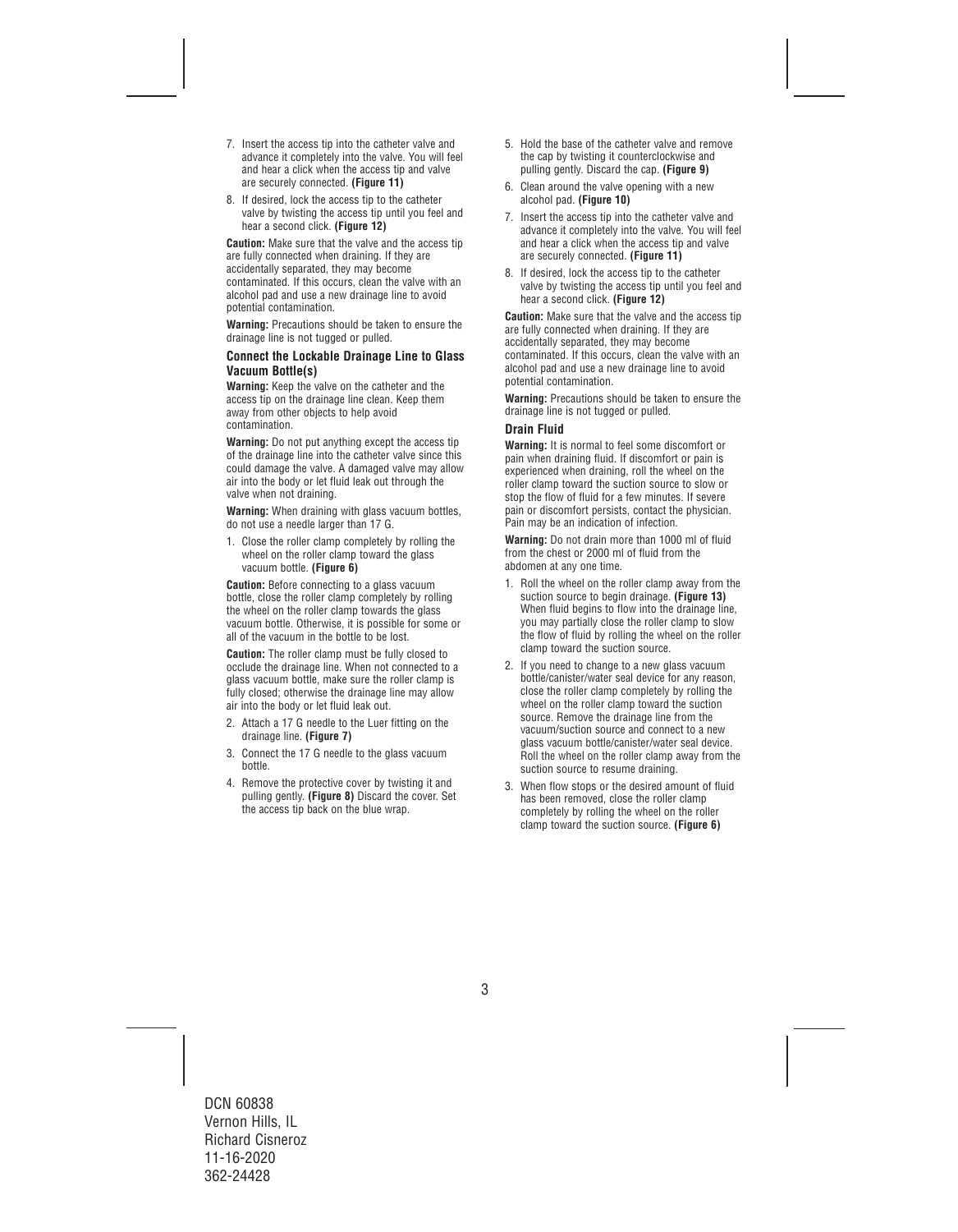## **Finish Drainage**

- 1. If locked, twist the access tip to unlock it from the catheter valve. **(Figure 14)**
- 2. Pull the access tip out of the valve in a firm, smooth motion. Set the used drainage line down. **(Figure 15)**
- 3. Clean the catheter valve with a new alcohol pad. Discard the alcohol pad.
- 4. Place the new cap over the catheter valve and twist it clockwise until it clicks into its locked position. Cap might feel loose until it is locked into place. **(Figure 16)**
- 5. If required, record the drainage volume.
- 6. Disconnect the suction source and dispose of the used drainage line and glass vacuum bottle/canister/water seal device in accordance with applicable local, state, and federal **requlations**

**Caution:** If fluid spills, use soap and water to clean skin and use appropriate cleaning agent for all other surfaces.

## **Place a New Self-Adhesive Dressing**

1. Clean around the catheter exit site with a new alcohol pad. **(Figure 17)** 

**Note:** Make sure the exit site and skin around the catheter are dry before completing the self-adhesive dressing procedure.

- 2. Place the foam catheter pad around the catheter. **(Figure 18)**
- 3. Wind the catheter into loops and place it over the foam pad. **(Figure 19)**
- 4. Cover the catheter with up to four (4) gauze pads. **(Figure 20)**
- 5. Remove gloves from both hands.
- 6. The self-adhesive dressing has three (3) layers: a. printed liner
	- b. clear wound dressing
	- c. center panel and frame backing
- 7. Peel the printed liner from the self-adhesive dressing, exposing the adhesive surface. **(Figure 21)**
- 8. Center the self-adhesive dressing over the gauze pads and press it down. **(Figure 22) Note:** Do not stretch the self-adhesive dressing during application.
- 9. Remove and discard the center panel from the backing of the self-adhesive dressing. **(Figure 23)**
- 10.Slowly remove the frame while smoothing down the dressing edges. **(Figure 24)**
- 11.Smooth the entire dressing from the center toward the edges using firm pressure to enhance adhesion.

**Note:** Not made with natural rubber latex.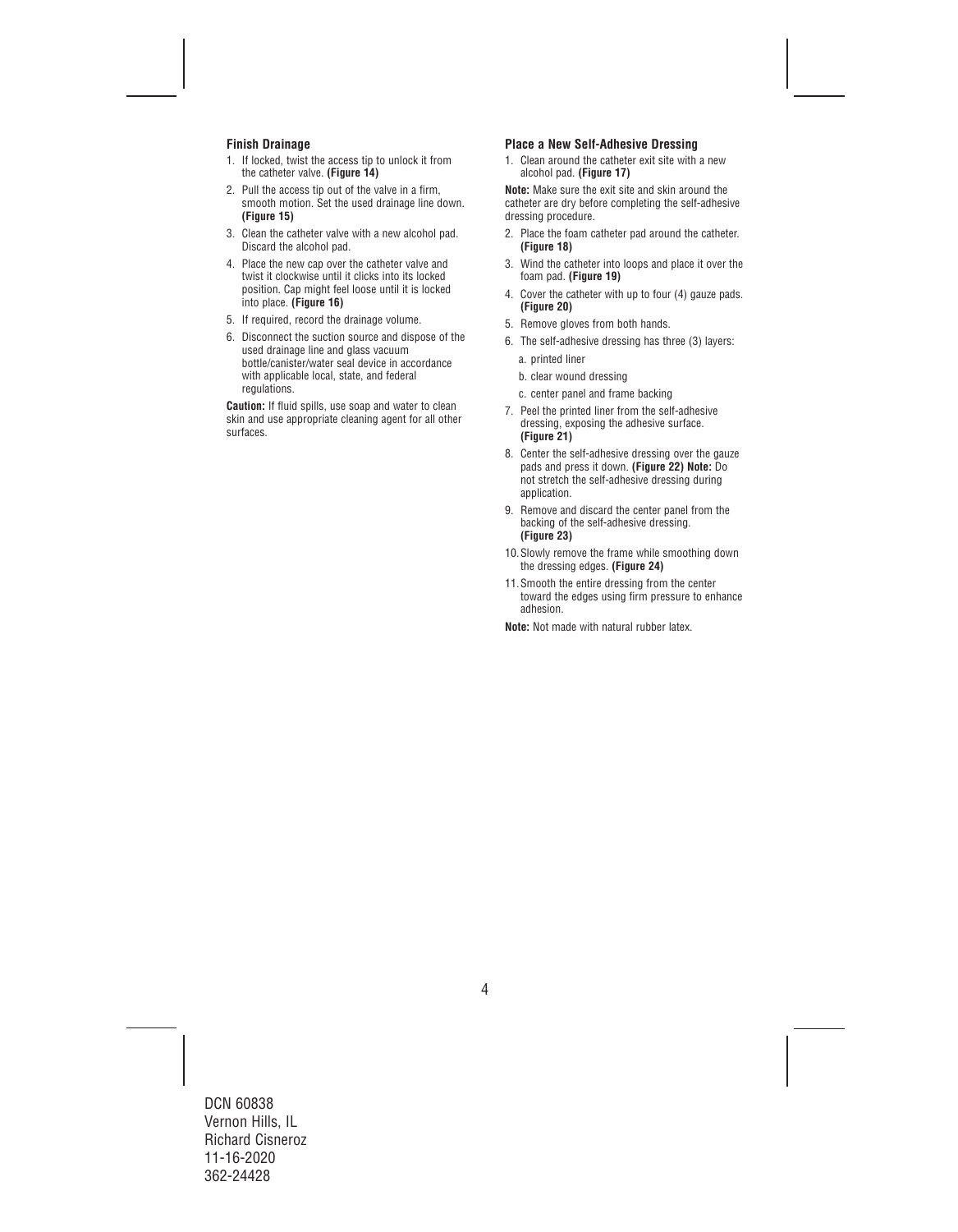

#### **Procédure relative au kit de ligne de drainage verrouillable**

#### **Informations sur le produit**

Le kit de ligne de drainage verrouillable est conçu pour être utilisé exclusivement avec le cathéter pleural PleurX™ ou le cathéter péritonéal PeritX™ pour le drainage de la cavité pleurale ou péritonéale, respectivement.

Lire attentivement l'intégralité de cette notice avant de procéder au drainage de liquide.

#### **Indications d'utilisation**

Le kit de ligne de drainage verrouillable est indiqué uniquement pour une utilisation avec le cathéter PleurX™ ou le cathéter PeritX™ pour le drainage intermittent. Le kit de ligne de drainage verrouillable est utilisé pour drainer des liquides à l'aide d'une unité d'aspiration murale standard, d'un système de drainage à siphon, d'une bouteille sous vide en verre ou de toute autre méthode appropriée (aspiration portative).

## **Ligne de drainage verrouillable**



#### **Avertissements**

#### **En cas de coupure accidentelle du cathéter ou d'endommagement de la valve, suivre ces étapes :**

- a. Fermer le cathéter en le serrant entre les doigts.
- b. Faire glisser le clamp à glissière **d'urgence** bleu sur le cathéter et pousser complètement le cathéter dans la partie étroite du clamp. Cela fermera le cathéter. **(Figure 2)**
- c. Prévenir immédiatement le médecin.



**(Figure 2)** 

#### **Mises en garde Sur ordonnance uniquement**

Réservé à un usage unique. Une réutilisation peut nuire au fonctionnement du produit ou contribuer à une contamination croisée.

Contient des phtalates. Les bénéfices du traitement l'emportent sur la mince probabilité d'exposition aux phtalates.

**Thorax :** les complications potentielles relatives au drainage de l'espace pleural incluent, sans toutefois s'y limiter, un pneumothorax, un œdème pulmonaire de réexpansion, une hypotension, un collapsus circulatoire et une infection.

**Abdomen :** les complications potentielles relatives au drainage du liquide de l'abdomen incluent, sans toutefois s'y limiter, une hypotension, un collapsus circulatoire, un déséquilibre électrolytique, une déplétion protéique, une fuite d'ascite, une péritonite, une infection des plaies, une adhérence intrapéritonéale et des compartimentations de la cavité péritonéale.

#### **Contacter le médecin du patient dans les cas suivants :**

- le patient développe de la fièvre (température corporelle supérieure à 38 °C (100,5 °F)) ou en cas de rougeur, de gonflement, de suintement ou de douleur au niveau du site de sortie. Ces symptômes peuvent constituer des signes d'infection qui peuvent nécessiter un traitement ;
- l'essoufflement n'est pas soulagé après un drainage de 1 000 ml de liquide du thorax ou de 2 000 ml de liquide de l'abdomen à la fois ;
- le patient continue à éprouver des symptômes mais une quantité de liquide faible ou nulle s'écoule du cathéter ;
- moins de 50 ml de drainage lors de trois (3) procédures de drainage consécutives ;
- l'aspect (couleur, épaisseur, etc.) du liquide change de façon significative entre les drainages.

#### **Stérilité**

Ce produit a été stérilisé et est exclusivement à usage unique. Ne pas restériliser. CareFusion ne pourra être tenu pour responsable des conséquences de l'utilisation d'un produit restérilisé et n'échangera ni ne remboursera aucun produit ouvert même s'il n'a pas été utilisé.

Ne pas utiliser le produit si l'emballage est endommagé.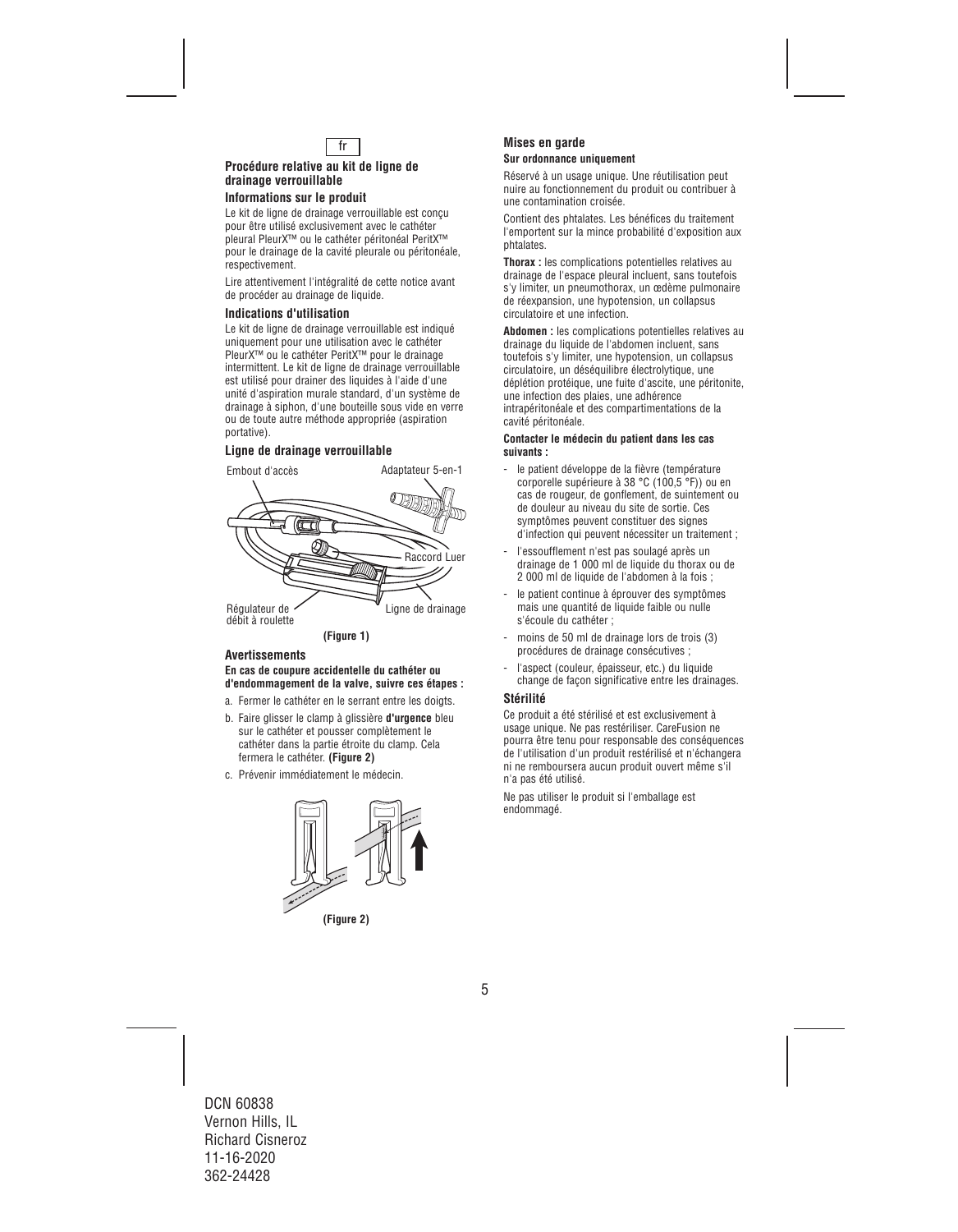## **Matériel inclus dans le kit de ligne de drainage**

Champ stérile bleu

- (enroulé autour des éléments suivants) :
- 1 Ligne de drainage avec embout d'accès verrouillable
- 1 Adaptateur de ligne de drainage 5-en-1
- 1 Capuchon de valve
- 1 Clamp **d'urgence** bleu
- 4 Compresses imbibées d'alcool
- 1 Paire de gants
- 1 Coussinet de cathéter en mousse
- 4 Compresses de gaze, 10,2 cm x 10,2 cm (4 po x 4 po)
- 1 Pansement auto-adhésif

#### **Remarque :**

 $-60$  cm  $H<sub>2</sub>0 = -1.7$  in Hg =  $-44$  mm de Hg =  $-0.8$  psi

#### **Recommandations générales**

- 1. Ces instructions sont fournies en tant que guide pour le clinicien afin d'effectuer une procédure de drainage et sont destinées à compléter les protocoles développés par les hôpitaux, les protocoles de drainage cliniques ou les instructions de dispositif de drainage appropriées pour les sources d'aspiration autres que la bouteille PleurX™. S'assurer d'être familiarisé avec ces instructions avant de commencer la procédure.
- 2. La ligne de drainage peut être utilisée à un niveau d'aspiration inférieur ou égal à -60 cm  $H_2O$ , pendant toute la durée nécessaire au drainage de 1 000 ml de liquide du thorax ou de 2 000 ml de liquide de l'abdomen par jour. Le volume de liquide retiré doit dépendre de l'état de chaque patient et des risques liés à un drainage excessif, y compris l'œdème pulmonaire de réexpansion dans le thorax ou l'hypotension chez les patients souffrant d'ascite.

#### **Comment entreprendre le drainage à l'aide du kit de ligne de drainage verrouillable**

Les procédures relatives au drainage et à la mise en place du pansement auto-adhésif doivent être effectuées suivant une technique aseptique. Le patient doit fait l'objet d'un drainage selon les instructions de son médecin, chaque jour ou tous les deux jours généralement. Ne pas modifier la fréquence ni procéder au drainage d'une quantité de liquide supérieure aux recommandations du médecin sans consultation préalable.

S'assurer d'être familiarisé avec la méthode d'aspiration avant le drainage.

## **Préparation au drainage**

**Avertissement :** ne pas utiliser de ciseaux ou d'autres objets tranchants à proximité du cathéter.

**Avertissement :** le patient ne doit pas être laissé sans surveillance pendant le drainage.

**Remarque :** le clamp à glissière **d'urgence** bleu doit être utilisé en cas de coupure accidentelle du cathéter ou d'endommagement de la valve. **Voir les avertissements. (Figure 2)** 

- 1. Mettre en place un espace de travail propre et dégagé sur une table ou un comptoir.
- 2. Se laver soigneusement les mains avec du savon et de l'eau pendant au moins 1 minute.
- 3. Retirer le pansement auto-adhésif au-dessus du cathéter. Veiller à ne pas tirer sur le cathéter : maintenir la peau tout en retirant le pansement, saisir délicatement un bord et décoller lentement le pansement de la peau. **(figure 3a) Remarque :**  pour éviter tout traumatisme cutané décoller le pansement en le repliant vers l'arrière plutôt qu'en le tirant de la peau. **(Figure 3b)**

**Mise en garde :** si le patient développe de la fièvre (température corporelle supérieure à 38 °C (100,5 °F)) ou en cas de rougeur, de gonflement ou de présence de liquide autour du cathéter, terminer cette procédure de drainage et contacter le médecin ou l'infirmier/ère du patient.

- 4. Se laver à nouveau soigneusement les mains avec du savon et de l'eau pendant au moins 1 minute.
- 5. Ouvrir le kit de ligne de drainage verrouillable.
- 6. Poser le paquet avec champ stérile bleu sur l'espace de travail avec le rabat vers le haut. Déplier délicatement le champ stérile bleu en tirant sur l'extérieur de l'emballage. **(Figure 4)**  Laisser les éléments joints sur l'emballage. Les éléments et l'intérieur de l'emballage sont stériles. Ne pas les toucher à mains nues ou avec d'autres éléments non stériles.
- 7. Prendre les gants par le revers replié et les mettre comme illustré. Les deux gants conviennent à chaque main. Veiller à ne pas laisser la partie extérieure des gants entrer en contact avec un élément non stérile, tel que la peau ou les vêtements. Enfiler les gants comme illustré. **(Figure 5)**
- 8. Ouvrir les trois tampons imbibés d'alcool sans les retirer de leurs pochettes. Les placer sur le champ stérile bleu.

#### **Raccordement de la ligne de drainage verrouillable à une unité d'aspiration murale/portative**

**Avertissement :** s'assurer que la valve sur le cathéter et l'embout d'accès verrouillable sur la ligne de drainage restent propres. Afin d'éviter toute contamination, les tenir à distance de tous autres objets.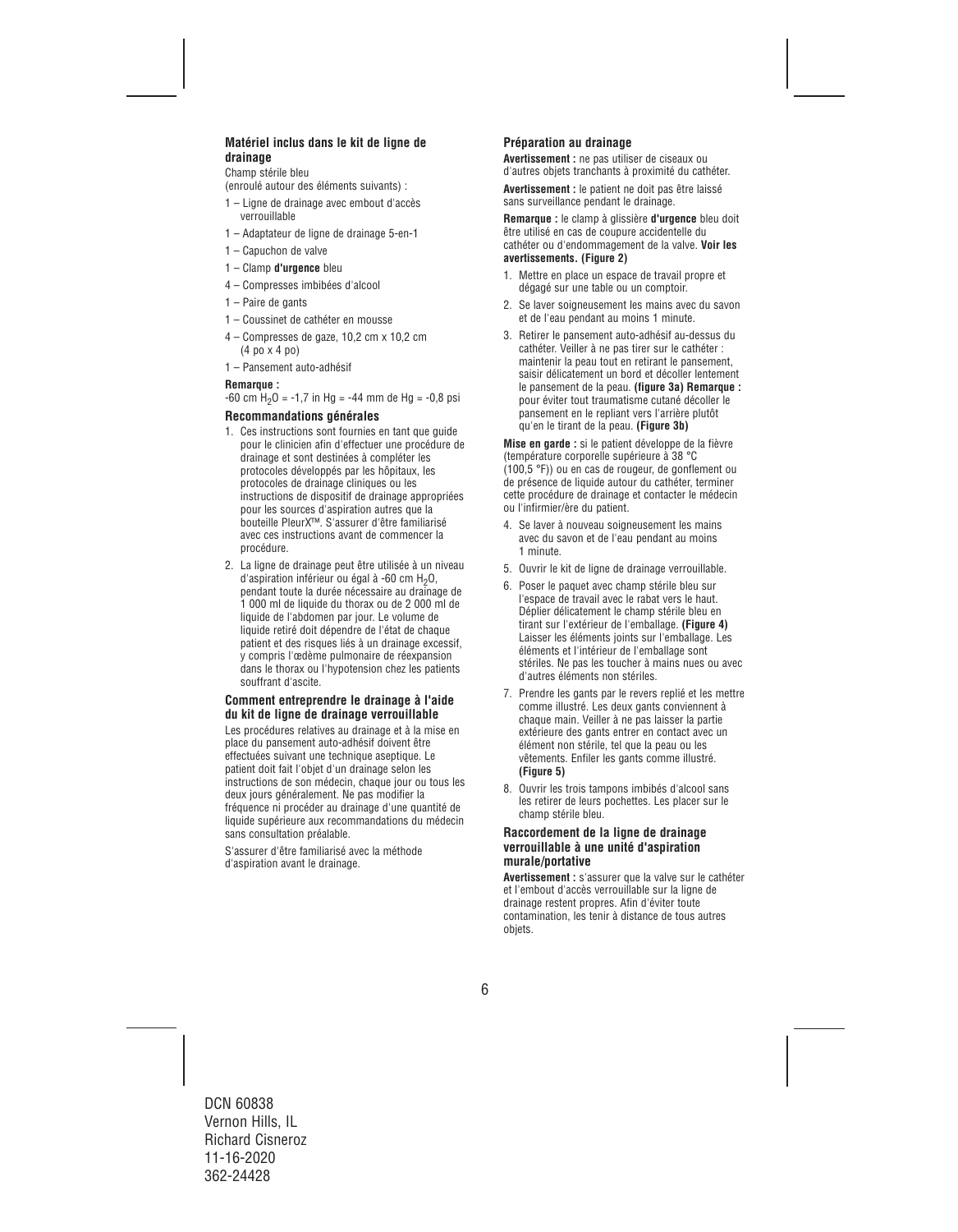**Avertissement :** ne rien introduire dans la valve du cathéter à l'exception de l'embout d'accès de la ligne de drainage. Le non-respect de cette précaution pourrait endommager la valve. Une valve endommagée risque de laisser pénétrer de l'air dans le corps ou de provoquer la fuite de liquide hors de la valve en l'absence de drainage.

**Avertissement :** si une unité d'aspiration murale ou portative est utilisée, elle doit être réglée sur une valeur inférieure ou égale à -60 cm H<sub>2</sub>O.

**Avertissement :** avec certaines unités d'aspiration portatives, le réglage à -60 cm H<sub>2</sub>O ou moins n'est pas possible. Lire les instructions relatives à l'unité d'aspiration portative avant de procéder au drainage.

1. Fermer complètement le régulateur de débit à roulette en faisant rouler la roulette vers la source d'aspiration. **(Figure 6)** 

**Mise en garde :** le régulateur de débit à roulette doit être complètement fermé afin de bloquer la ligne de drainage. Lorsque la ligne de drainage n'est pas raccordée à une source d'aspiration, s'assurer que le régulateur de débit à roulette est complètement fermé. Dans le cas contraire, la ligne de drainage peut laisser pénétrer de l'air dans le corps ou permettre la fuite de liquide.

- 2. Fixer l'adaptateur 5-en-1 au raccord Luer sur la ligne de drainage. **(Figure 7)**
- 3. Raccorder l'adaptateur 5-en-1 à la source de vide / d'aspiration.
- 4. Retirer la protection en la tournant et en tirant délicatement. Veiller à ne pas contaminer l'embout d'accès. **(Figure 8)**
- 5. Maintenir la base de la valve du cathéter et retirer le capuchon en le tournant dans le sens inverse des aiguilles d'un montre et en tirant délicatement. Mettre au rebut le capuchon. Veiller à ne pas contaminer la valve. **(Figure 9)**
- 6. Nettoyer autour de l'ouverture de la valve avec une compresse imbibée d'alcool. **(Figure 10)**
- 7. Insérer l'embout d'accès dans la valve du cathéter et le faire avancer complètement dans la valve. Un « clic » est perceptible et audible lorsque l'embout d'accès et la valve sont correctement raccordés. **(Figure 11)**
- 8. Au besoin, verrouiller l'embout d'accès sur la valve du cathéter en tournant l'embout d'accès jusqu'à ressentir et entendre un deuxième déclic. **(Figure 12)**

**Mise en garde :** s'assurer que la valve et l'embout d'accès sont correctement raccordés au moment du drainage. En cas de séparation accidentelle, ils peuvent être exposés à une contamination. Si cela se produit, nettoyer la valve avec une compresse imbibée d'alcool et utiliser une nouvelle ligne de drainage pour éviter toute contamination potentielle.

**Avertissement :** des précautions doivent être prises pour s'assurer que la ligne de drainage n'est pas déchirée ou retirée.

#### **Raccordement de la ligne de drainage verrouillable à une/des bouteille(s) sous vide en verre**

**Avertissement :** s'assurer que la valve sur le cathéter et l'embout d'accès verrouillable sur la ligne de drainage restent propres. Afin d'éviter toute contamination, les tenir à distance de tous autres objets.

**Avertissement :** ne rien introduire dans la valve du cathéter à l'exception de l'embout d'accès de la ligne de drainage. Le non-respect de cette précaution pourrait endommager la valve. Une valve endommagée risque de laisser pénétrer de l'air dans le corps ou de provoquer la fuite de liquide hors de la valve en l'absence de drainage.

**Avertissement :** en cas de drainage avec des bouteilles sous vide en verre, ne pas utiliser d'aiguilles d'un calibre supérieur à 17 G.

1. Fermer complètement le régulateur de débit à roulette en faisant rouler la roulette vers la bouteille sous vide en verre. **(Figure 6)** 

**Mise en garde :** avant le raccordement à une bouteille sous vide en verre, fermer complètement le régulateur de débit à roulette en faisant rouler la roulette vers la bouteille sous vide en verre. Dans le cas contraire, une perte de vide partielle ou totale est possible dans le flacon.

**Mise en garde :** le régulateur de débit à roulette doit être complètement fermé afin de bloquer la ligne de drainage. Lorsque la ligne de drainage n'est pas raccordée à une bouteille sous vide en verre, s'assurer que le régulateur de débit à roulette est complètement fermé. Dans le cas contraire, la ligne de drainage peut laisser pénétrer de l'air dans le corps ou permettre la fuite de liquide.

- 2. Fixer une aiguille de calibre 17 G au raccord Luer sur la ligne de drainage. **(Figure 7)**
- 3. Connecter l'aiguille de calibre 17 G à la bouteille sous vide en verre.
- 4. Retirer la protection en la tournant et en tirant délicatement. **(Figure 8)** Mettre la protection au rebut. Reposer l'embout d'accès sur le champ stérile bleu.
- 5. Maintenir la base de la valve du cathéter et retirer le capuchon en le tournant dans le sens inverse des aiguilles d'un montre et en tirant délicatement. Mettre au rebut le capuchon. **(Figure 9)**
- 6. Nettoyer autour de l'ouverture de la valve avec une compresse imbibée d'alcool. **(Figure 10)**
- 7. Insérer l'embout d'accès dans la valve du cathéter et le faire avancer complètement dans la valve. Un « clic » est perceptible et audible lorsque l'embout d'accès et la valve sont correctement raccordés. **(Figure 11)**
- 8. Au besoin, verrouiller l'embout d'accès sur la valve du cathéter en tournant l'embout d'accès jusqu'à ressentir et entendre un deuxième déclic. **(Figure 12)**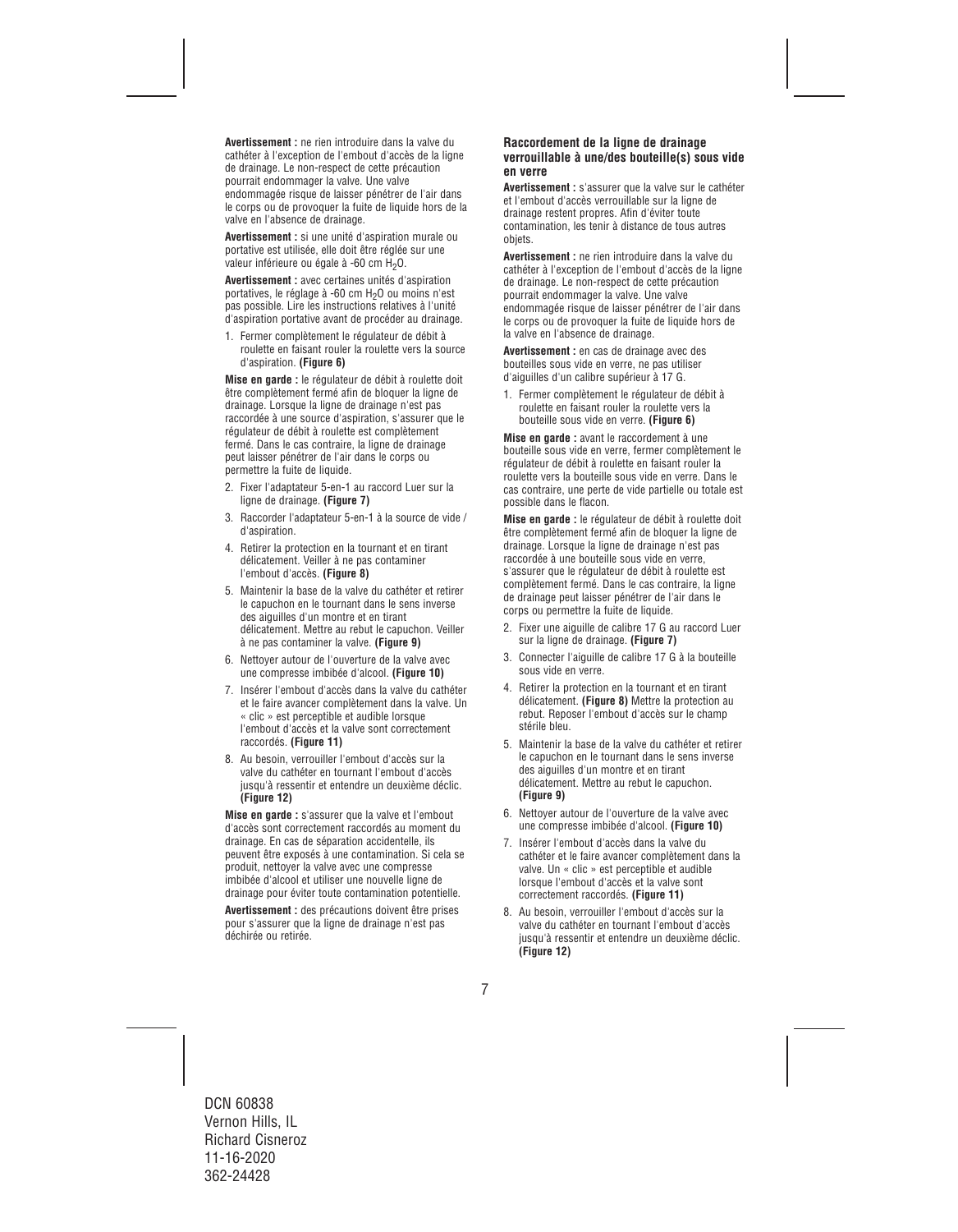**Mise en garde :** s'assurer que la valve et l'embout d'accès sont correctement raccordés au moment du drainage. En cas de séparation accidentelle, ils peuvent être exposés à une contamination. Si cela se produit, nettoyer la valve avec une compresse imbibée d'alcool et utiliser une nouvelle ligne de drainage pour éviter toute contamination potentielle.

**Avertissement :** des précautions doivent être prises pour s'assurer que la ligne de drainage n'est pas déchirée ou retirée.

#### **Drainage du liquide**

**Avertissement :** il est normal que le patient ressente une légère gêne ou une douleur lors du drainage de liquide. En cas de gêne ou de douleur pendant le drainage, déplacer la roulette du régulateur de débit à roulette vers la source d'aspiration pour ralentir ou arrêter le débit de liquide pendant quelques minutes. Si une douleur sévère ou une gêne persiste, contacter le médecin. La douleur peut indiquer la présence d'une infection.

**Avertissement :** ne pas drainer plus de 1 000 ml de liquide du thorax ou 2 000 ml de liquide de l'abdomen à la fois.

- 1. Éloigner la roulette du régulateur de débit à roulette de la source d'aspiration afin de commencer le drainage. **(Figure 13)** Lorsque le liquide commence à circuler dans la ligne de drainage, vous pouvez fermer partiellement le clamp à roulette pour ralentir l'écoulement de liquide en déplaçant la roulette vers la source d'aspiration.
- 2. En cas de changement nécessaire d'une nouvelle bouteille sous vide en verre, d'un réservoir ou d'un dispositif à siphon, pour quelque motif que ce soit, fermer complètement le régulateur de débit à roulette en déplaçant la roulette vers la source d'aspiration. Détacher la ligne de drainage de la source de vide / d'aspiration et la relier à la nouvelle bouteille sous vide en verre, au nouveau réservoir ou au nouveau dispositif à siphon. Éloigner la roulette du régulateur de débit à roulette de la source d'aspiration afin de reprendre le drainage.
- 3. Lorsque l'écoulement s'arrête ou que la quantité de liquide souhaitée a été retirée, fermer complètement le régulateur de débit à roulette en déplaçant la roulette vers la source d'aspiration. **(Figure 6)**

#### **Fin du drainage**

- 1. S'il est verrouillé, tourner l'embout d'accès pour le retirer de la valve du cathéter. **(Figure 14)**
- 2. Retirer l'embout d'accès de la valve délicatement et fermement. Poser la ligne de drainage. **(Figure 15)**
- 3. Nettoyer la valve du cathéter avec une compresse imbibée d'alcool. Jeter la compresse imbibée d'alcool.
- 4. Placer le nouveau capuchon sur la valve du cathéter et le tourner dans le sens des aiguilles d'une montre jusqu'à ce qu'il s'enclenche en position verrouillée. Le capuchon peut sembler mal fixé tant qu'il n'est pas enclenché. **(Figure 16)**
- 5. Si nécessaire, noter le volume de drainage.
- 6. Débrancher la source d'aspiration et mettre au rebut la ligne de drainage usagée ainsi que la bouteille sous vide en verre, le réservoir ou le dispositif à siphon conformément aux réglementations locales, nationales et fédérales en vigueur.

**Mise en garde :** si des liquides se répandent, utiliser du savon et de l'eau pour nettoyer la peau ; utiliser un agent nettoyant approprié pour nettoyer les autres surfaces.

#### **Mise en place d'un nouveau pansement autoadhésif**

1. Nettoyer autour du site de sortie du cathéter avec une compresse imbibée d'alcool. **(Figure 17)**

**Remarque :** s'assurer que le site de sortie et que la peau autour du cathéter sont secs avant d'effectuer la procédure de mise en place du pansement autoadhésif.

- 2. Placer le coussinet en mousse autour du cathéter. **(Figure 18)**
- 3. Enrouler le cathéter en boucles et le placer sur le coussinet en mousse. **(Figure 19)**
- 4. Couvrir le cathéter avec quatre (4) compresses de gaze maximum. **(Figure 20)**
- 5. Retirer les gants des deux mains.
- 6. Le pansement auto-adhésif est constitué de trois (3) couches :
	- a. une enveloppe imprimée ;
	- b. un pansement transparent ;
	- c. un panneau central avec cadre.
- 7. Retirer l'enveloppe imprimée du pansement autoadhésif, découvrant ainsi la surface adhésive. **(Figure 21)**
- 8. Centrer le pansement auto-adhésif sur les tampons de gaze et appuyer. **(Figure 22) Remarque :** ne pas étirer le pansement autoadhésif pendant l'application.
- 9. Retirer et jeter le panneau central du cadre du pansement auto-adhésif. **(Figure 23)**
- 10.Retirer délicatement le cadre tout en lissant les bords du pansement. **(Figure 24)**
- 11.Lisser l'ensemble du pansement du centre jusqu'aux bords en appuyant fermement pour améliorer l'adhérence.

**Remarque :** ne contient pas de latex de caoutchouc naturel.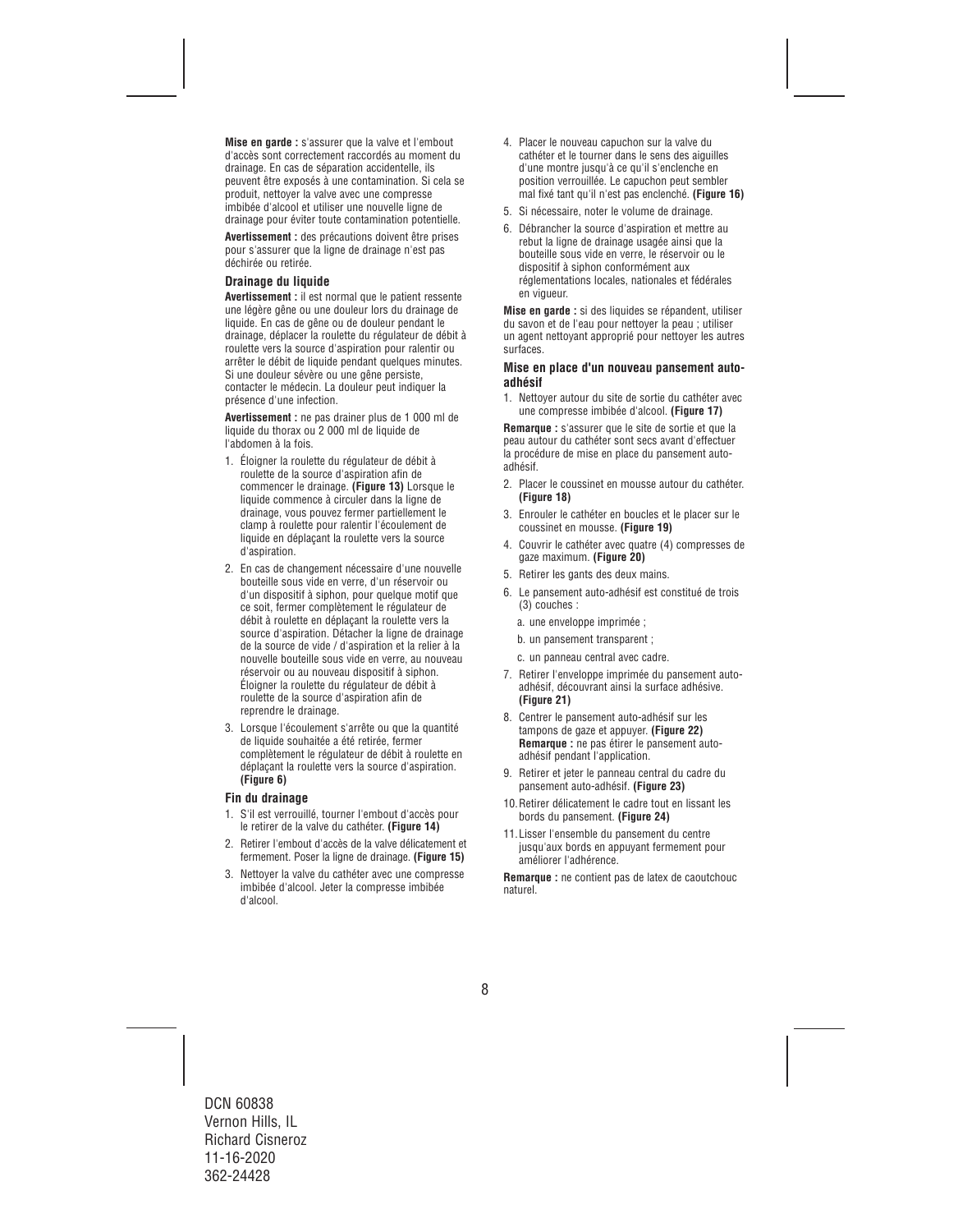

## **Verwenden des arretierbaren Drainageschlauch-Sets**

## **Produktinformationen**

Das arretierbare Drainageschlauch-Set ist zum ausschließlichen Gebrauch mit dem PleurX™- Pleurakatheter oder dem PeritX™-Peritonealkatheter bestimmt. Es wird verwendet, um Flüssigkeit aus der Brust- bzw. Bauchhöhle abzuleiten.

Lesen Sie vor der Flüssigkeitsdrainage diese Anweisung sorgfältig durch.

## **Indikationen für die Verwendung**

Das arretierbare Drainageschlauch-Set ist ausschließlich für den Einsatz mit dem PleurX™- Katheter und PeritX™-Katheter zur intermittierenden Drainage indiziert. Mit dem arretierbaren Drainageschlauch-Set wird Flüssigkeit mittels Standard-Wandabsaugung, wasserabgedichtetem Drainagesystem, Glasvakuumflasche oder einer sonstigen geeigneten Methode (mobiles Absauggerät) abgeleitet.

## **Arretierbarer Drainageschlauch**



**(Abbildung 1)** 

## **Warnhinweise**

#### **Sollten Sie den Katheter versehentlich durchschneiden oder das Ventil beschädigen, gehen Sie wie folgt vor:**

- a. Den Katheter mit den Fingern zudrücken.
- b. Die blaue **Notfall-**Schiebeklemme über den Katheter schieben, und den Katheter vollständig in das schmale Ende der Klemme drücken. Der Katheter ist jetzt geschlossen. **(Abbildung 2)**
- c. Umgehend den Arzt verständigen.



**(Abbildung 2)** 

#### **Vorsichtshinweise Verschreibungspflichtig**

Nur für den einmaligen Gebrauch. Bei einer Wiederverwendung kann das Produkt funktionsuntüchtig werden oder es kann zu einer Kreuzkontamination kommen.

Enthält Phthalate. Die Vorteile der Behandlung überwiegen gegenüber der geringen Wahrscheinlichkeit einer Phthalatexposition.

**Brust:** Mögliche Komplikationen einer Drainage des Pleuraraums umfassen u. a. Pneumothorax, erneute Expansion des Lungenödems, Hypotonie, Kreislaufkollaps und Infektion.

**Abdomen:** Mögliche Komplikationen einer Flüssigkeitsdrainage aus dem Abdomen sind u. a. Hypotonie, Kreislaufkollaps, Störung des Elektrolythaushalts, Proteindepletion, Austreten von Aszitesflüssigkeit, Peritonitis, Wundinfektion, intraperitoneale Adhäsion und Kammerbildung in der Bauchhöhle.

#### **Wenden Sie sich an den Arzt des Patienten, falls:**

- der Patient Fieber entwickelt (Körpertemperatur über 38 °C), über Schmerzen klagt, oder wenn Sie eine Hautrötung, Schwellung oder eine Flüssigkeitsansammlung an der Austrittsstelle feststellen. Dies könnten Anzeichen einer Infektion sein, die behandelt werden muss.
- die Kurzatmigkeit nach der Drainage von jeweils 1000 ml Flüssigkeit aus der Brust bzw. 2000 ml aus dem Abdomen nicht gelindert werden kann.
- der Patient weiterhin unter Symptomen leidet, aber wenig oder gar keine Flüssigkeit aus dem Katheter abfließt.
- bei drei aufeinanderfolgenden Drainageverfahren weniger als 50 ml Flüssigkeit abfließt.
- sich das Aussehen (Farbe, Konsistenz usw.) der Flüssigkeit zwischen den Drainageverfahren erheblich verändert.

### **Sterilität**

Dieses Produkt ist sterilisiert und nur zum einmaligen Gebrauch bestimmt. Nicht resterilisieren. CareFusion übernimmt keine Verantwortung für Produkte, die erneut sterilisiert wurden. Für geöffnete und unbenutzte Produkte besteht kein Anspruch auf Gutschrift oder Umtausch.

Nicht verwenden, wenn die Verpackung beschädigt ist.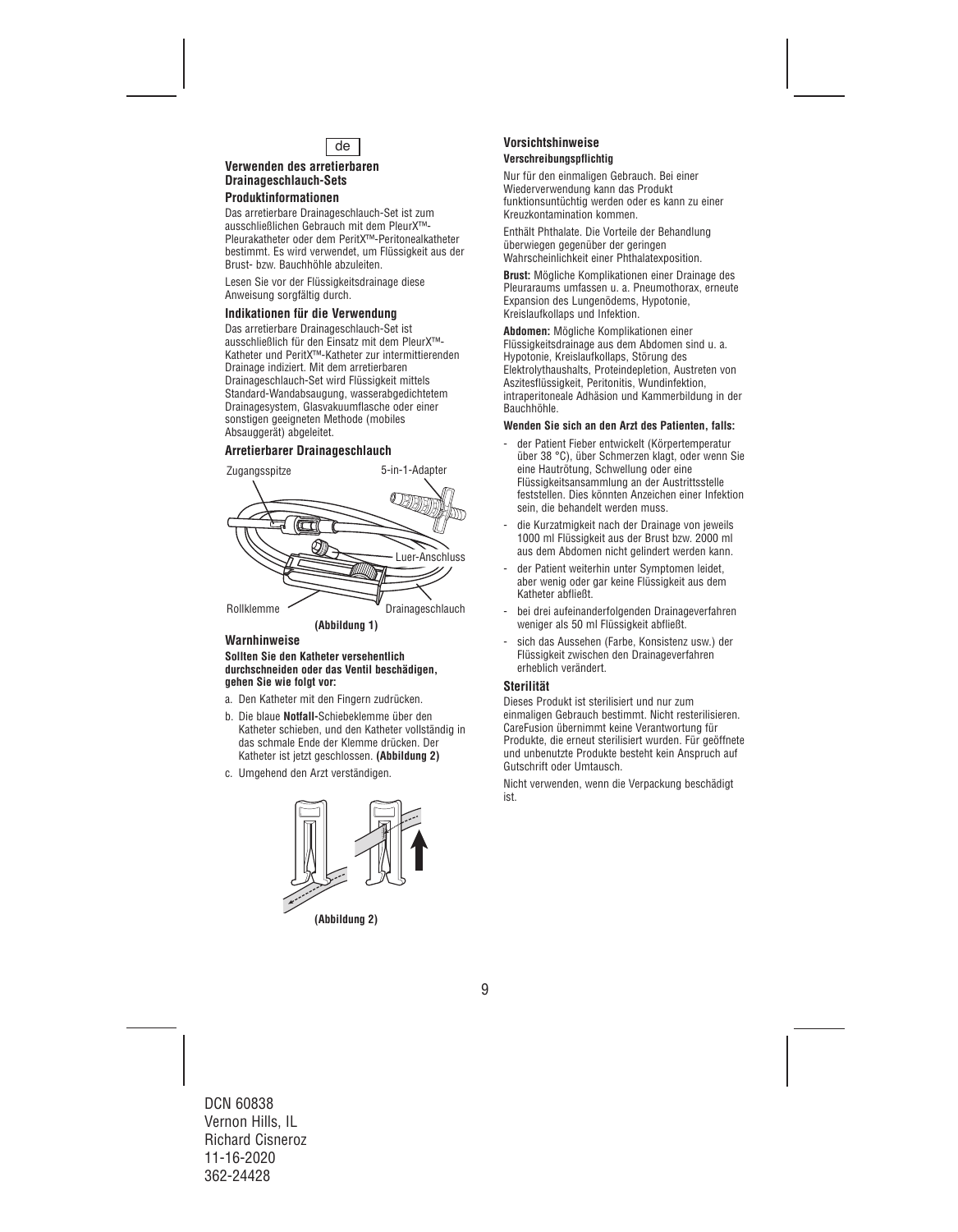## **Bestandteile des Drainageschlauch-Sets**

Blaue Verpackungsfolie

(um die folgenden Artikel gewickelt):

- 1 Drainageschlauch mit arretierbarer Zugangsspitze
- 1 5-in-1-Drainageschlauchadapter
- 1 Ventilkappe
- 1 blaue **Notfall-**Klemme
- 4 Alkoholtupfer
- 1 Paar Handschuhe
- 1 Katheterschaumpolster
- 4 Mullkompressen, 10,2 cm x 10,2 cm
- 1 selbstklebender Verband

#### **Hinweis:**

 $-60$  cm H<sub>2</sub>O =  $-1.7$  in Hg =  $-44$  mm Hg =  $-0.8$  psi

### **Allgemeine Richtlinien**

- 1. Diese Anweisungen dienen als Leitfaden für den Arzt, der die Drainage durchführt, und sind lediglich eine Ergänzung zu den vom Krankenhaus festgelegten Protokollen, klinischen Drainageprotokollen oder entsprechenden Anweisungen für Drainagegeräte mit anderer Vakuumquelle als der PleurX™-Flasche. Lesen Sie diese Anweisungen sorgfältig, bevor Sie mit dem Verfahren beginnen.
- 2. Wenn der Drainageschlauch verwendet wird, kann mit einer Saugstufe von -60 cm H<sub>2</sub>O oder weniger abgeleitet werden. Pro Tag können 1000 ml Flüssigkeit aus der Brust bzw. 2000 ml aus dem Abdomen abgesaugt werden. Das entfernte Flüssigkeitsvolumen sollte nach dem individuellen Zustand des Patienten sowie nach den Risiken einer übermäßigen Drainage, wie z. B. der erneuten Expansion des Lungenödems in der Brust oder einer Hypotonie bei Aszites-Patienten, ausgerichtet sein.

#### **Drainage mit dem arretierbarem Drainageschlauch-Set**

Drainage und Anlegen des selbstklebenden Verbandes müssen mit einem aseptischen Verfahren erfolgen. Die Drainage sollte entsprechend den Vorgaben des behandelnden Arztes durchgeführt werden, normalerweise alle 1-2 Tage. Die Häufigkeit oder Menge der Drainage darf nur nach Rücksprache mit dem Arzt des Patienten geändert werden.

Machen Sie sich mit der Absaugmethode vertraut, bevor Sie die Drainage einleiten.

### **Vorbereiten der Drainage**

**Warnhinweis:** In der Nähe des Katheters nicht mit spitzen Gegenständen (Schere usw.) hantieren.

**Warnhinweis:** Der Patient darf während der Drainage nicht unbeaufsichtigt gelassen werden.

**Hinweis:** Verwenden Sie die blaue **Notfall-**

Schiebeklemme, wenn Sie den Katheter versehentlich durchschneiden oder das Ventil beschädigen. **Siehe Warnhinweise. (Abbildung 2)** 

- 1. Auf einem Tisch oder einer ähnlichen Oberfläche einen sauberen, leeren Arbeitsbereich wählen.
- 2. Hände mindestens eine Minute lang gründlich mit Wasser und Seife waschen.
- 3. Den selbstklebenden Verband über dem Katheter entfernen. Dabei nicht am Katheter ziehen: Haut festhalten, während Sie den Verband entfernen. Eine Ecke vorsichtig lösen und langsam den Verband von der Haut ziehen **(Abbildung 3a). Hinweis:** Verband nicht ruckartig abreißen, sondern vorsichtig von der Haut ziehen, um Hautverletzungen zu vermeiden. **(Abbildung 3b)**

**Achtung:** Wenn der Patient Fieber entwickelt (Körpertemperatur über 38 °C) oder Sie eine Hautrötung, Schwellung oder Flüssigkeitsansammlung an der Austrittsstelle des Katheters feststellen, die Drainage zu Ende führen und den Arzt des Patienten oder das Pflegepersonal verständigen.

- 4. Hände erneut mindestens eine Minute lang gründlich mit Wasser und Seife waschen.
- 5. Das arretierbare Drainageschlauch-Set öffnen.
- 6. Das Paket mit der blauen Verpackungsfolie mit der Lasche nach oben auf die Arbeitsfläche legen. Die blaue Verpackungsfolie vorsichtig entfernen; dabei nur die Außenseite berühren. **(Abbildung 4)**  Die enthaltenen Teile auf der Verpackungsfolie liegen lassen. Die Teile und das Innere der Verpackungsfolie sind steril. Nicht mit bloßen Händen oder nicht sterilen Gegenständen berühren.
- 7. Handschuhe an der gefalteten Manschette hochheben und wie gezeigt anziehen. Jeder Handschuh passt an beide Hände. Darauf achten, dass mit der Außenseite der Handschuhe keine nicht sterilen Gegenstände wie z. B. Haut oder Kleidung berührt werden. Handschuhe wie gezeigt anziehen. **(Abbildung 5)**
- 8. Die Verpackung der drei Alkoholtupfer aufreißen, diese aber noch nicht herausnehmen. Auf die blaue Verpackungsfolie legen.

#### **Den arretierbaren Drainageschlauch an das wandmontierte/mobile Absaugsystem anschließen**

**Warnhinweis:** Das Ventil am Katheter und die Zugangsspitze am Drainageschlauch sind stets sauber zu halten. Von anderen Gegenständen fernhalten, um eine Kontamination zu vermeiden.

**Warnhinweis:** Es darf ausschließlich die Zugangsspitze des Drainageschlauchs in das Katheterventil eingeführt werden, da das Ventil sonst beschädigt werden kann. Ein beschädigtes Ventil kann dazu führen, dass Luft in den Körper gelangt oder Flüssigkeit auch dann durch das Ventil austritt, wenn keine Drainage stattfindet.

**Warnhinweis:** Wenn eine Wandabsaugung oder ein mobiles Absauggerät verwendet wird, ist die Einstellung auf max. -60 cm  $H<sub>2</sub>O$  vorzunehmen.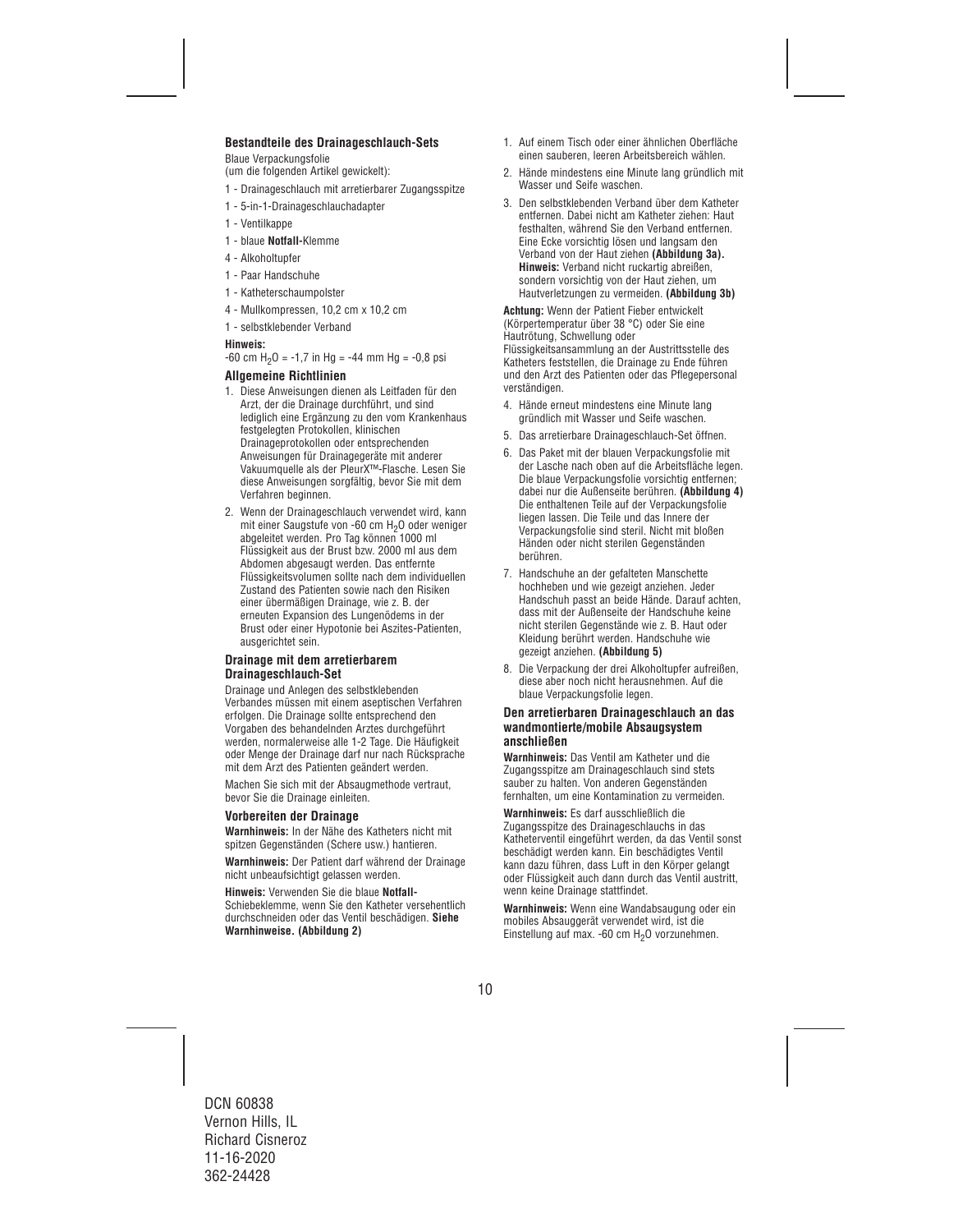**Warnhinweis:** Einige mobile Absaugsysteme können nicht auf -60 cm H2O oder weniger eingestellt werden. Vor der Drainage die Gebrauchsanweisung des mobilen Absauggeräts lesen.

1. Rad an der Rollklemme in Richtung Absaugquelle drehen, um die Klemme vollständig zu schließen. **(Abbildung 6)**

**Achtung:** Die Rollklemme muss vollständig geschlossen sein, um den Drainageschlauch zu verschließen. Wenn der Schlauch nicht mit einer Absaugquelle verbunden ist, muss die Rollklemme vollständig geschlossen sein, damit durch den Drainageschlauch keine Luft in den Körper gelangt und keine Flüssigkeit austritt.

- 2. Den 5-in-1-Adapter am Luer-Anschluss des Drainageschlauchs anbringen. **(Abbildung 7)**
- 3. Den 5-in-1-Adapter an die Vakuum-/Absaugquelle anschließen.
- 4. Die Schutzabdeckung durch Drehen und leichtes Ziehen entfernen. Darauf achten, dass die Zugangsspitze nicht kontaminiert wird. **(Abbildung 8)**
- 5. Das Katheterventil unten festhalten und die Kappe durch Drehen gegen den Uhrzeigersinn und leichtes Ziehen entfernen. Die Kappe entsorgen. Darauf achten, dass das Ventil nicht kontaminiert wird. **(Abbildung 9)**
- 6. Den Bereich um die Ventilöffnung mit einem neuen Alkoholtupfer reinigen. **(Abbildung 10)**
- 7. Die Zugangsspitze in das Katheterventil einführen und vollständig in das Ventil schieben. Wenn die Zugangsspitze und das Ventil sicher verbunden sind, rastet die Zugangsspitze hörbar und fühlbar ein. **(Abbildung 11)**
- 8. Ggf. die Zugangsspitze durch Drehen im Katheterventil arretieren, bis ein zweites Klicken hörbar und fühlbar ist. **(Abbildung 12)**

**Achtung:** Darauf achten, dass Ventil und Zugangsspitze während der Drainage vollständig verbunden sind. Wenn sie versehentlich getrennt werden, kann es zu einer Kontamination kommen. In diesem Fall das Ventil mit einem Alkoholtupfer reinigen und einen neuen Drainageschlauch verwenden, um eine Kontamination zu vermeiden.

**Warnhinweis:** Es sind entsprechende Vorkehrungen zu treffen, um ein versehentliches Herausziehen des Drainageschlauchs zu verhindern.

#### **Arretierbaren Drainageschlauch mit Glasvakuumflasche(n) verbinden**

**Warnhinweis:** Das Ventil am Katheter und die Zugangsspitze am Drainageschlauch sind stets sauber zu halten. Von anderen Gegenständen fernhalten, um eine Kontamination zu vermeiden.

**Warnhinweis:** Es darf ausschließlich die Zugangsspitze des Drainageschlauchs in das Katheterventil eingeführt werden, da das Ventil sonst beschädigt werden kann. Ein beschädigtes Ventil kann dazu führen, dass Luft in den Körper gelangt oder Flüssigkeit auch dann durch das Ventil austritt, wenn keine Drainage stattfindet.

**Warnhinweis:** Bei der Drainage mit Glasvakuumflaschen beträgt die maximale Nadelgröße 17 G.

1. Rad an der Rollklemme in Richtung Glasvakuumflasche drehen, um die Klemme vollständig zu schließen. **(Abbildung 6)** 

**Achtung:** Vor dem Anschließen an eine Glasvakuumflasche die Rollklemme durch Drehen des Rads an der Klemme in Richtung Glasvakuumflasche vollständig schließen. Andernfalls kann es zu einem teilweisen oder vollständigen Verlust des Vakuums in der Flasche kommen.

**Achtung:** Die Rollklemme muss vollständig geschlossen sein, um den Drainageschlauch zu verschließen. Wenn der Schlauch nicht mit einer Glasvakuumflasche verbunden ist, muss die Rollklemme vollständig geschlossen sein, damit durch den Drainageschlauch keine Luft in den Körper gelangt und keine Flüssigkeit austritt.

- 2. Eine 17-G-Nadel am Luer-Anschluss des Drainageschlauchs befestigen. **(Abbildung 7)**
- 3. Die 17-G-Nadel mit der Glasvakuumflasche verbinden.
- 4. Die Schutzabdeckung durch Drehen und leichtes Ziehen entfernen. **(Abbildung 8)** Die Abdeckung entsorgen. Die Zugangsspitze wieder auf die blaue Verpackungsfolie legen.
- 5. Das Katheterventil unten festhalten und die Kappe durch Drehen gegen den Uhrzeigersinn und leichtes Ziehen entfernen. Die Kappe entsorgen. **(Abbildung 9)**
- 6. Den Bereich um die Ventilöffnung mit einem neuen Alkoholtupfer reinigen. **(Abbildung 10)**
- 7. Die Zugangsspitze in das Katheterventil einführen und vollständig in das Ventil schieben. Wenn die Zugangsspitze und das Ventil sicher verbunden sind, rastet die Zugangsspitze hörbar und fühlbar ein. **(Abbildung 11)**
- 8. Ggf. die Zugangsspitze durch Drehen im Katheterventil arretieren, bis ein zweites Klicken hörbar und fühlbar ist. **(Abbildung 12)**

**Achtung:** Darauf achten, dass Ventil und Zugangsspitze während der Drainage vollständig verbunden sind. Wenn sie versehentlich getrennt werden, kann es zu einer Kontamination kommen. In diesem Fall das Ventil mit einem Alkoholtupfer reinigen und einen neuen Drainageschlauch verwenden, um eine Kontamination zu vermeiden.

**Warnhinweis:** Es sind entsprechende Vorkehrungen zu treffen, um ein versehentliches Herausziehen des Drainageschlauchs zu verhindern.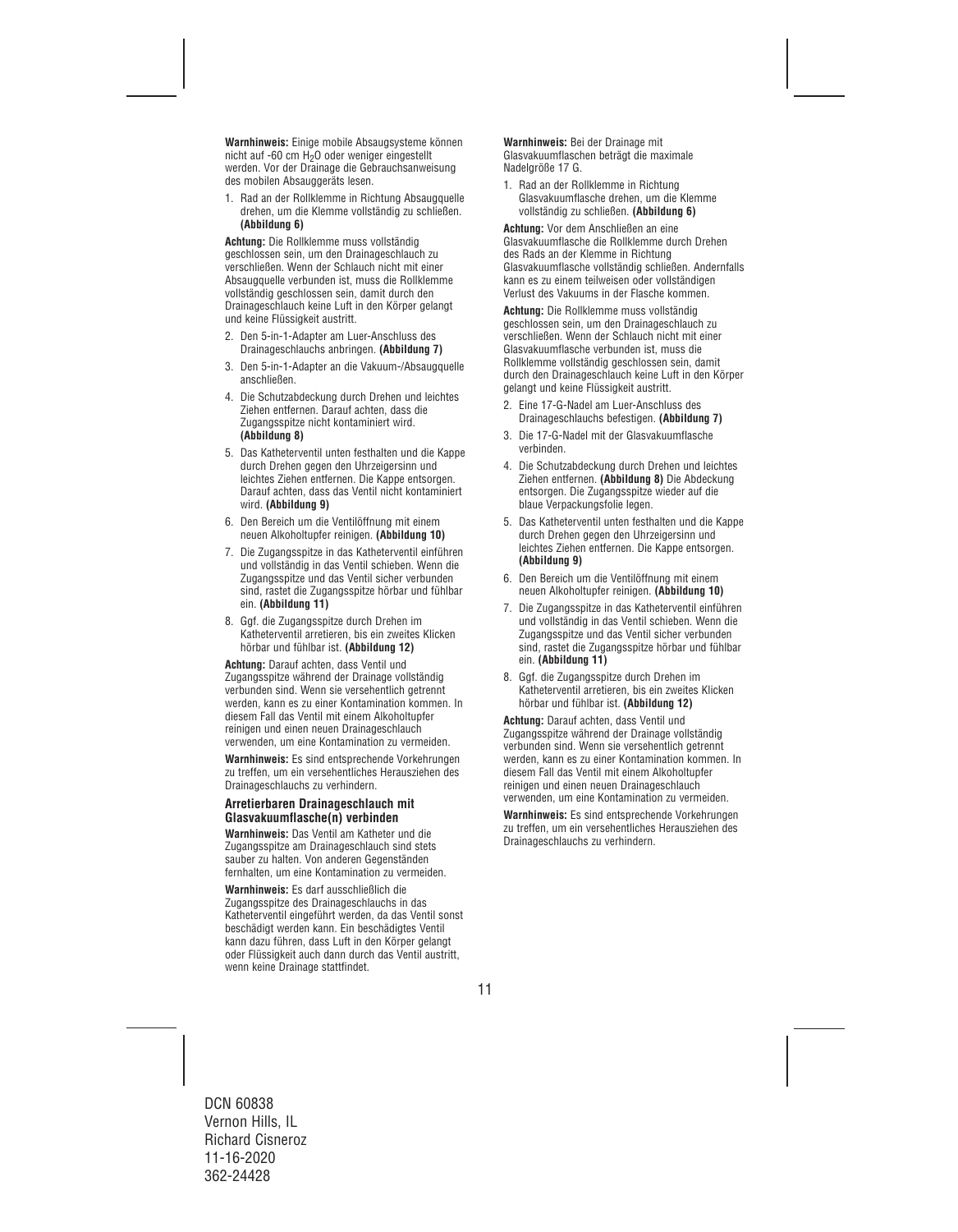## **Drainage von Flüssigkeit**

**Warnhinweis:** Es ist normal, dass das Ablaufen der Flüssigkeit für den Patienten unangenehm oder schmerzhaft ist. Wenn die Drainage unangenehm oder schmerzhaft ist, das Rad an der Rollklemme in Richtung Absaugquelle drehen, um das Ablaufen der Flüssigkeit zu verlangsamen bzw. für einige Minuten anzuhalten. Bei starken Schmerzen oder andauerndem Unwohlsein den Arzt informieren. Schmerzen können ein Hinweis auf eine Infektion sein.

**Warnhinweis:** Es dürfen jeweils höchstens 1000 ml Flüssigkeit aus der Brust bzw. 2000 ml Flüssigkeit aus dem Bauchraum entfernt werden.

- 1. Rad an der Rollklemme von der Absaugquelle wegdrehen, um mit der Drainage zu beginnen. **(Abbildung 13)** Sobald die Flüssigkeit in den Drainageschlauch fließt, kann der Flüssigkeitsstrom durch teilweises Schließen der Rollklemme verlangsamt werden. Dafür das Rad an der Rollklemme in Richtung Absaugquelle drehen.
- 2. Wenn der Auffangbehälter (Glasvakuumflasche / Behälter / wasserabgedichtetes Gerät) ausgewechselt werden muss, erst die Rollklemme vollständig schließen, indem das Rad an der Rollklemme in Richtung Absaugquelle gedreht wird. Den Drainageschlauch von Vakuum- bzw. der Absaugquelle abnehmen und mit einer neuen Glasvakuumflasche bzw. einem neuen Behälter oder wasserabgedichteten Gerät verbinden. Rad an der Rollklemme von der Absaugquelle wegdrehen, um die Drainage fortzusetzen.
- 3. Wenn keine Flüssigkeit mehr fließt oder die gewünschte Flüssigkeitsmenge abgeleitet wurde, die Rollklemme vollständig schließen, indem das Rad an der Rollklemme in Richtung Absaugquelle gedreht wird. **(Abbildung 6)**

#### **Beenden der Drainage**

- 1. Zum Abnehmen der Zugangsspitze vom Katheterventil diese im arretierten Zustand drehen. **(Abbildung 14)**
- 2. Die Zugangsspitze mit einer festen, gleichmäßigen Bewegung aus dem Ventil ziehen. Den benutzten Drainageschlauch zur Seite legen. **(Abbildung 15)**
- 3. Das Katheterventil mit einem neuen Alkoholtupfer reinigen. Den Tupfer entsorgen.
- 4. Die neue Kappe auf das Katheterventil setzen und im Uhrzeigersinn drehen, bis sie hörbar einrastet. Die Kappe sitzt möglicherweise locker, wenn sie noch nicht eingerastet ist. **(Abbildung 16)**
- 5. Bei Bedarf das Drainagevolumen aufzeichnen.
- 6. Verbindung zur Absaugquelle trennen. Den gebrauchten Drainageschlauch und die benutzte Glasvakuumflasche bzw. den Behälter oder das wasserabgedichtete Gerät entsprechend den anwendbaren örtlichen, landes- und bundesweiten Vorschriften entsorgen.

**Achtung:** Wenn Flüssigkeit ausläuft, reinigen Sie Ihre Haut mit Wasser und Seife, und verwenden für die Oberflächen ein geeignetes Reinigungsmittel.

#### **Anlegen eines neuen selbstklebenden Verbands**

1. Den Bereich um die Katheteraustrittsstelle mit einem neuen Alkoholtupfer reinigen. **(Abbildung 17)** 

**Hinweis:** Darauf achten, dass die Austrittsstelle und die Haut um den Katheter trocken sind. Erst dann den neuen selbstklebenden Verband anlegen.

- 2. Das Katheterschaumpolster um den Katheter legen. **(Abbildung 18)**
- 3. Den Katheter aufrollen und über das Schaumpolster legen. **(Abbildung 19)**
- 4. Den Katheter mit bis zu vier (4) Mullkompressen bedecken. **(Abbildung 20)**
- 5. Handschuhe von beiden Händen abnehmen.
- 6. Der selbstklebende Verband besteht aus drei (3) Lagen:
	- a. Bedruckte Folie
	- b. Durchsichtiger Wundverband
	- c. Rückseite mit Mittelteil und Rahmen
- 7. Die bedruckte Folie vom selbstklebenden Verband abziehen, um die selbstklebende Oberfläche freizulegen. **(Abbildung 21)**
- 8. Den selbstklebenden Verband über den Mullkompressen zentrieren und festdrücken. **(Abbildung 22) Hinweis:** Den selbstklebenden Verband während des Anlegens nicht auseinanderziehen.
- 9. Den Mittelteil der Rückseite des selbstklebenden Verbands lösen und entsorgen. **(Abbildung 23)**
- 10.Den Rahmen der Rückseite vorsichtig entfernen und die Ränder des Verbandes glattstreichen. **(Abbildung 24)**
- 11.Den gesamten Verband von der Mitte zu den Rändern festdrücken und glattstreichen.

**Hinweis:** Ohne Naturkautschuklatex.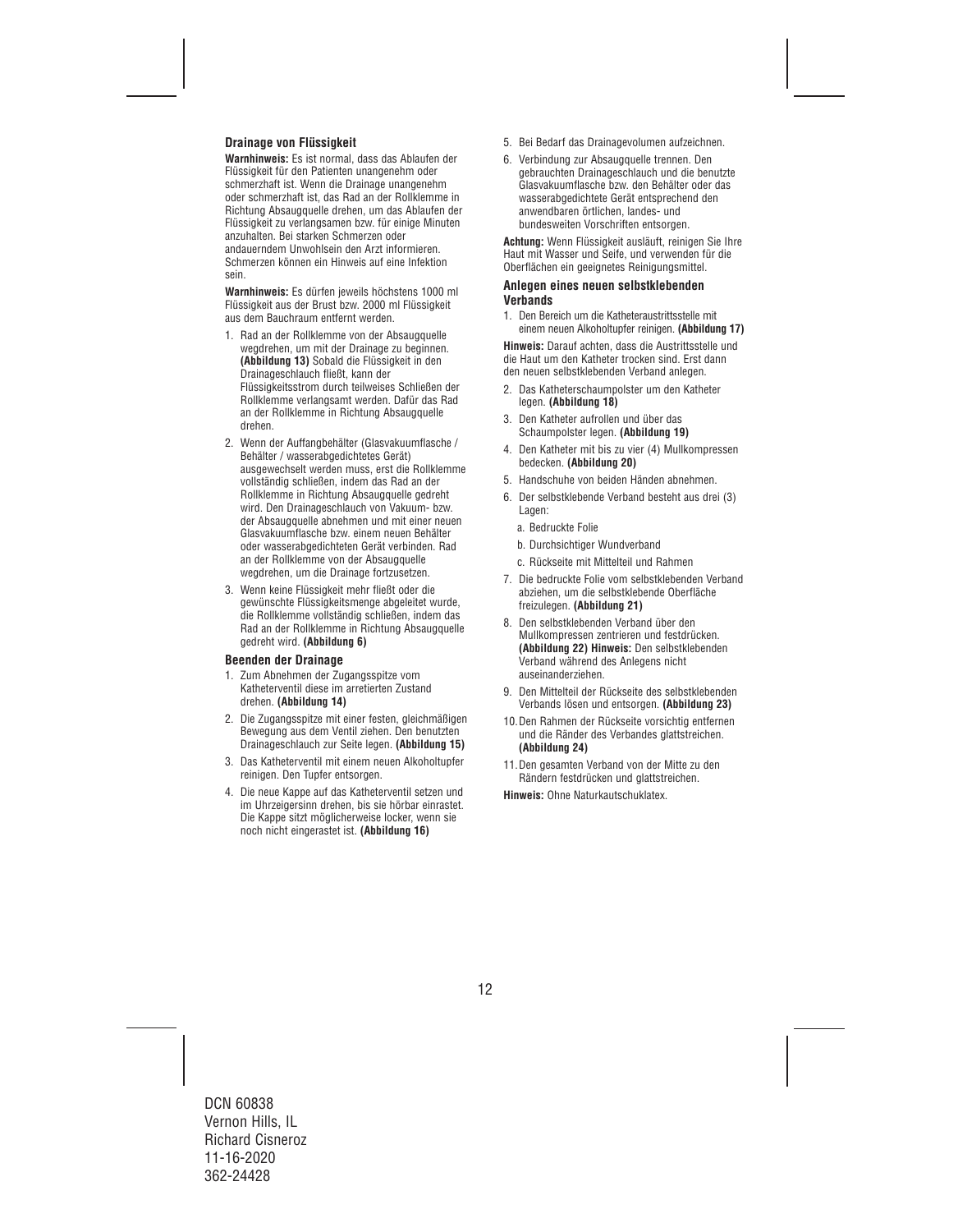

#### **Procedura per l'utilizzo del kit per tubo di drenaggio bloccabile**

## **Informazioni sul prodotto**

Il kit per tubo di drenaggio bloccabile è concepito per essere utilizzato esclusivamente con il catetere pleurico PleurX™ o con il catetere peritoneale PeritX™ per il drenaggio, rispettivamente, della cavità pleurica o peritoneale.

Leggere attentamente l'intero opuscolo prima di eseguire l'operazione di drenaggio.

#### **Indicazioni per l'uso**

Il kit per tubo di drenaggio bloccabile è indicato per l'uso esclusivo con il catetere PleurX™ e il catetere PeritX™ per il drenaggio intermittente. Il kit per tubo di drenaggio bloccabile viene utilizzato per drenare i liquidi mediante un'unità di aspirazione a parete standard, un sistema di drenaggio a tenuta stagna, un flacone sottovuoto in vetro o altro metodo appropriato (unità di aspirazione portatile).

## **Tubo di drenaggio bloccabile**



### **Avvertenze**

#### **Se accidentalmente si taglia il catetere o si danneggia la valvola, procedere come indicato di seguito:**

- a. Afferrare il catetere con le dita.
- b. Far scivolare il morsetto scorrevole blu di **emergenza** sul catetere e spingere il catetere completamente nell'estremità piccola del morsetto. In questo modo, il catetere viene chiuso. **(Figura 2)**
- c. Avvisare immediatamente il medico.



#### **(Figura 2)**

#### **Note di attenzione Solo dietro prescrizione medica**

Esclusivamente monouso. Il riutilizzo può rendere non funzionale il prodotto o contribuire alla contaminazione crociata.

Contiene ftalati. I vantaggi del trattamento sono sicuramente superiori ai rischi derivanti dall'esposizione agli ftalati, che risultano comunque remoti.

**Torace:** le potenziali complicanze derivanti dal drenaggio dei liquidi nello spazio pleurico includono, tra le altre, pneumotorace, edema polmonare da riespansione, ipotensione, collasso circolatorio e infezioni.

**Addome:** le potenziali complicanze del drenaggio dei liquidi nell'addome includono, tra le altre, ipotensione, collasso circolatorio, squilibrio elettrolitico, deplezione proteica, perdita di liquido ascitico, peritonite, infezione della ferita, adesione intraperitoneale e loculazione della cavità peritoneale.

#### **Contattare il medico del paziente nel caso in cui:**

- Il paziente presenti febbre (temperatura corporea superiore a 38 °C) oppure l'area in corrispondenza del sito di uscita del catetere sia arrossata, gonfia, umida, dolorante. Questi possono essere i sintomi di un'infezione in corso che deve essere immediatamente trattata.
- Il respiro affannoso non migliori dopo avere drenato 1000 ml di liquido dal torace o 2000 ml dall'addome in un'unica seduta.
- Il paziente continui a manifestare sintomi, ma il catetere non drena più liquidi oppure la quantità aspirata è minima.
- La quantità di liquido aspirato in tre (3) procedure di drenaggio di seguito sia inferiore a 50 ml.
- L'aspetto (colore, densità ecc.) del liquido cambi significativamente tra un drenaggio e l'altro.

### **Sterilità**

Questo prodotto è stato sterilizzato ed è esclusivamente monouso. Non risterilizzare. CareFusion non è responsabile di prodotti risterilizzati, né accetta prodotti aperti ma non ancora utilizzati a titolo di credito o di sostituzione.

Non utilizzare se la confezione appare danneggiata.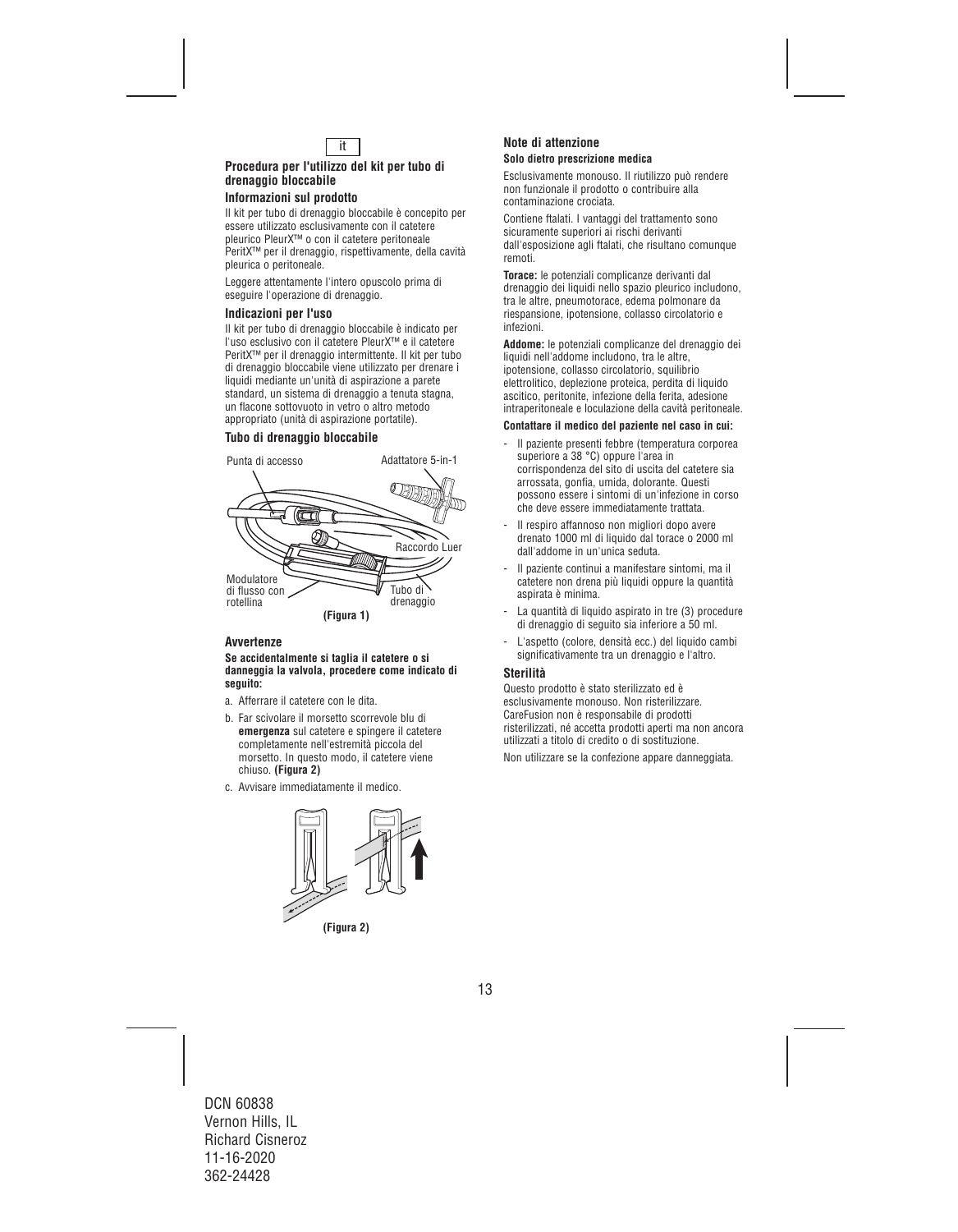## **Componenti del kit per tubo di drenaggio**

Involucro blu

(contenente i seguenti componenti):

- 1 Tubo di drenaggio con punta di accesso bloccabile
- 1 Adattatore per tubo di drenaggio 5-in-1
- 1 Tappo della valvola
- 1 Morsetto blu di **emergenza**
- 4 Tamponi imbevuti di alcool
- 1 Paio di guanti
- 1 Cuscinetto in schiuma per catetere
- 4 Tamponi di garza, 10,2 cm x 10,2 cm
- 1 Medicazione autoadesiva

#### **Nota:**

 $-60$  cm di H<sub>2</sub>O =  $-1.7$  di Hg =  $-44$  mm di Hg =  $-0.8$  psi

#### **Linee guida generali**

- 1. Queste istruzioni sono fornite come guida per il medico per effettuare una procedura di drenaggio e sono da considerarsi come un'integrazione di qualsiasi protocollo ospedaliero, protocollo clinico relativo alle procedure di drenaggio o istruzioni di dispositivi di drenaggio per contenitori sottovuoto diversi dal flacone PleurX™. Accertarsi di avere compreso a fondo queste istruzioni prima di iniziare la procedura.
- 2. Il tubo di drenaggio può essere utilizzato per drenare a un livello di aspirazione di -60 cm di H20 o anche meno per il tempo necessario per aspirare 1000 ml di liquido dal torace o 2000 ml di liquido dall'addome al giorno. Il volume di liquido da aspirare deve essere calcolato in base alle condizioni del paziente e ai rischi derivanti da un drenaggio eccessivo, incluso l'edema polmonare da riespansione nel torace o l'ipotensione nei pazienti che sviluppano ascite.

#### **Come eseguire il drenaggio con il kit per tubo di drenaggio bloccabile**

Le procedure di drenaggio e di applicazione della medicazione autoadesiva devono essere eseguite utilizzando una tecnica asettica. Il paziente deve essere drenato in base alla frequenza indicata dal proprio medico, in genere ogni uno o due giorni. Non eseguire il drenaggio con una frequenza e un volume di liquido aspirato diversi da quanto indicato dal proprio medico senza averlo prima consultato.

Accertarsi di conoscere a fondo il metodo di aspirazione prima di procedere al drenaggio.

## **Preparazione al drenaggio**

**Avvertenza:** non utilizzare forbici o altri oggetti appuntiti nelle vicinanze del catetere.

**Avvertenza:** il paziente non deve essere lasciato incustodito durante il drenaggio.

**Nota:** il morsetto scorrevole blu di **emergenza** deve essere utilizzato se si taglia il catetere o si danneggia la valvola accidentalmente. **Vedere le Avvertenze. (Figura 2)**

- 1. Predisporre un'area di lavoro su un tavolo o un bancone assicurandosi che sia pulita e sgombra.
- 2. Lavare accuratamente le mani con acqua e sapone per almeno 1 minuto.
- 3. Rimuovere la medicazione autoadesiva dal catetere. Non tirare il catetere: tenere ferma la cute durante la rimozione della medicazione, afferrare delicatamente un bordo e staccare delicatamente la medicazione dalla cute. **(Figura 3a) Nota:** per evitare traumi alla cute, non tirare la medicazione ma staccarla delicatamente dalla cute. **(Figura 3b)**

**Attenzione:** se il paziente presenta febbre (temperatura corporea superiore a 38 °C) oppure si notano arrossamenti, gonfiore o trasudazione nell'area intorno al catetere, interrompere la procedura di drenaggio e contattare il medico o l'infermiere del paziente.

- 4. Lavare di nuovo accuratamente le mani con acqua e sapone per almeno 1 minuto.
- 5. Aprire il kit del tubo di drenaggio bloccabile.
- 6. Sistemare la confezione con l'involucro blu sull'area di lavoro con la linguetta rivolta verso l'alto. Aprire delicatamente l'involucro blu tirando la parte esterna. **(Figura 4)** Non rimuovere il contenuto della confezione dal relativo involucro, ma lasciarlo poggiato su di esso. Tutte le parti contenute nell'involucro sono sterili. Non toccarle senza avere indossato i quanti o con altri componenti non sterili.
- 7. Prendere i guanti dal polsino ripiegato e indossarli come indicato. I guanti possono essere indossati indistintamente sulla mano destra o sinistra. Evitare che la parte esterna dei guanti entri in contatto con parti non sterili, come ad esempi la cute o gli abiti. Indossare i guanti come mostrato in figura. **(Figura 5)**
- 8. Aprire i tre tamponi imbevuti di alcol, ma non rimuoverli dalla confezione. Posizionarli sull'involucro blu.

### **Collegare il tubo di drenaggio bloccabile all'unità di aspirazione a parete/portatile**

**Avvertenza:** verificare sempre che la valvola del catetere e la punta di accesso sul tubo di drenaggio siano pulite. Evitare che entrino in contatto con altri oggetti al fine di prevenirne la contaminazione.

**Avvertenza:** non inserire nella valvola del catetere dispositivi diversi dalla punta di accesso del tubo di drenaggio per evitare di danneggiarla. Il danneggiamento della valvola potrebbe determinare la penetrazione di aria nel corpo o la fuoriuscita di liquidi dalla valvola stessa quando non è in corso il drenaggio.

**Avvertenza:** se si utilizza l'unità di aspirazione a parete o portatile, questa deve essere regolata a un livello di -60 cm di  $H<sub>2</sub>O$  o inferiore.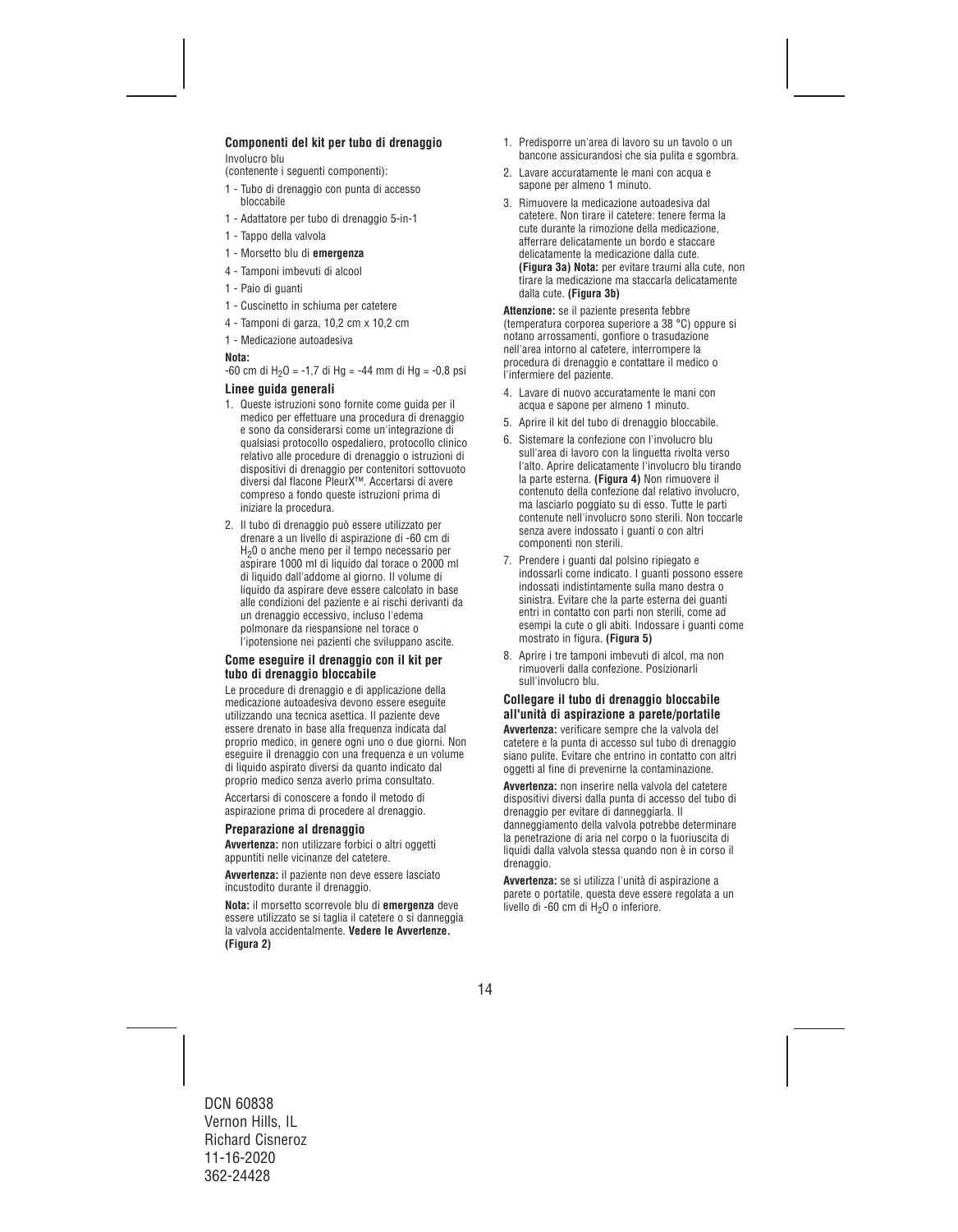**Avvertenza:** alcune unità di aspirazione portatili non possono essere regolate a un livello di -60 cm H<sub>2</sub>0 o inferiore. Prima di procedere al drenaggio, leggere attentamente le istruzioni dell'unità di aspirazione portatile.

1. Chiudere completamente il modulatore di flusso ruotando la rotellina di cui è dotato verso l'unità di aspirazione. **(Figura 6)**

**Attenzione:** il modulatore di flusso con rotellina deve essere completamente chiuso per occludere il tubo di drenaggio. Se non è collegato a un'unità di aspirazione, controllare che sia completamente chiuso, onde evitare la penetrazione di aria nel corpo o la fuoriuscita di liquido attraverso il tubo di drenaggio.

- 2. Collegare l'adattatore 5-in-1 al raccordo Luer sul tubo di drenaggio. **(Figura 7)**
- 3. Collegare l'adattatore 5-in-1 alla sorgente di vuoto/aspirazione.
- 4. Rimuovere la copertura protettiva girandola e tirandola delicatamente. Evitare la contaminazione della punta di accesso. **(Figura 8)**
- 5. Tenere ferma la base della valvola del catetere e rimuovere il tappo girandolo in senso antiorario e tirandolo con delicatezza. Smaltire il tappo. Prestare la massima attenzione per evitare di contaminare la valvola. **(Figura 9)**
- 6. Pulire attorno all'apertura della valvola con un tampone imbevuto di alcool nuovo. **(Figura 10)**
- 7. Inserire la punta di accesso nella valvola del catetere e farla avanzare completamente. Se la punta di accesso è inserita completamente, si dovrebbe percepire uno scatto. **(Figura 11)**
- 8. Se necessario, bloccare la punta di accesso alla valvola del catetere, ruotando la punta fino ad avvertire un altro scatto. **(Figura 12)**

**Attenzione:** durante la procedura di drenaggio, assicurarsi che la valvola e la punta di accesso siano collegate correttamente. Il distacco accidentale di questi componenti potrebbe provocarne la contaminazione. In tale eventualità, pulire la valvola con un tampone imbevuto di alcool e utilizzare un nuovo tubo di drenaggio per evitare una potenziale contaminazione.

**Avvertenza:** adottare le precauzioni del caso onde evitare di rimuovere o tirare il tubo di drenaggio.

### **Collegamento del tubo di drenaggio bloccabile al flacone sottovuoto in vetro**

**Avvertenza:** verificare sempre che la valvola del catetere e la punta di accesso sul tubo di drenaggio siano pulite. Evitare che entrino in contatto con altri oggetti al fine di prevenirne la contaminazione.

**Avvertenza:** non inserire nella valvola del catetere dispositivi diversi dalla punta di accesso del tubo di drenaggio per evitare di danneggiarla. Il danneggiamento della valvola potrebbe determinare la penetrazione di aria nel corpo o la fuoriuscita di liquidi dalla valvola stessa quando non è in corso il drenaggio.

**Avvertenza:** se si esegue il drenaggio con flaconi sottovuoto in vetro, non utilizzare aghi con diametro superiore a 17 G.

1. Chiudere il modulatore di flusso completamente ruotando la rotellina di cui è dotato verso il flacone sottovuoto in vetro. **(Figura 6)** 

**Attenzione:** prima di collegarlo a un flacone sottovuoto in vetro, chiudere completamente il modulatore di flusso ruotando la rotellina di cui è dotato verso il flacone. In caso contrario, è possibile che si verifichi la perdita totale o parziale della condizione di vuoto del flacone stesso.

**Attenzione:** il modulatore di flusso con rotellina deve essere completamente chiuso per occludere il tubo di drenaggio. Se non è collegato a un flacone sottovuoto in vetro, controllare che sia completamente chiuso, onde evitare la penetrazione di aria nel corpo o la fuoriuscita di liquido attraverso il tubo di drenaggio.

- 2. Collegare un ago da 17 G al raccordo Luer sul tubo di drenaggio. **(Figura 7)**
- 3. Collegare l'ago da 17 G al flacone sottovuoto in vetro.
- 4. Rimuovere la copertura di protezione ruotandola e tirandola delicatamente. **(Figura 8)** Smaltire la copertura. Appoggiare nuovamente la punta di accesso sull'involucro blu.
- 5. Tenere ferma la base della valvola del catetere e rimuovere il tappo girandolo in senso antiorario e tirandolo con delicatezza. Smaltire il tappo. **(Figura 9)**
- 6. Pulire attorno all'apertura della valvola con un tampone imbevuto di alcool nuovo. **(Figura 10)**
- 7. Inserire la punta di accesso nella valvola del catetere e farla avanzare completamente. Se la punta di accesso è inserita completamente, si dovrebbe percepire uno scatto. **(Figura 11)**
- 8. Se necessario, bloccare la punta di accesso alla valvola del catetere, ruotando la punta fino ad avvertire un altro scatto. **(Figura 12)**

**Attenzione:** durante la procedura di drenaggio, assicurarsi che la valvola e la punta di accesso siano collegate correttamente. Il distacco accidentale di questi componenti potrebbe provocarne la contaminazione. In tale eventualità, pulire la valvola con un tampone imbevuto di alcool e utilizzare un nuovo tubo di drenaggio per evitare una potenziale contaminazione.

**Avvertenza:** adottare le precauzioni del caso onde evitare di rimuovere o tirare il tubo di drenaggio.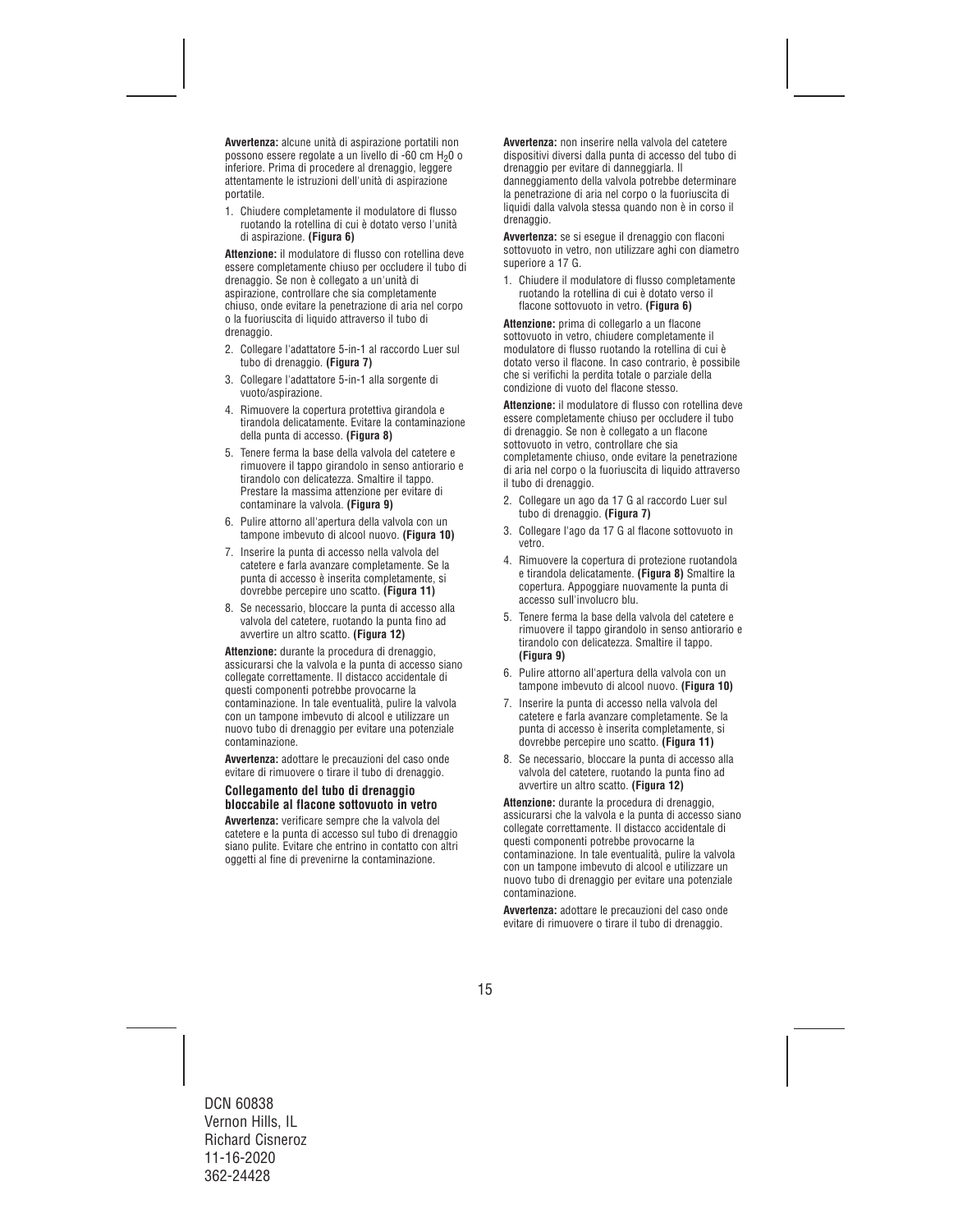## **Drenaggio dei liquidi**

**Avvertenza:** durante l'operazione di drenaggio, il paziente potrebbe avvertire una sensazione di disagio o dolore. Se ciò accade, ruotare la rotellina sul modulatore di flusso verso la sorgente di aspirazione per rallentare o interrompere il flusso di liquido per alcuni minuti. In caso di persistenza della sensazione di dolore, chiamare il medico, poiché tale circostanza potrebbe indicare un'infezione in corso.

**Avvertenza:** non aspirare più di 1000 ml di liquido dal torace o di 2000 ml dall'addome in un'unica seduta.

- 1. Per iniziare l'operazione di drenaggio, ruotare la rotellina sul modulatore di flusso dalla parte opposta della sorgente di aspirazione. **(Figura 13)**  Quando il liquido comincia a scorrere nel tubo di drenaggio, è possibile chiudere parzialmente il modulatore di flusso per rallentare il flusso ruotandone la rotellina verso la sorgente di aspirazione.
- 2. Se per qualsiasi motivo è necessario cambiare il flacone sottovuoto in vetro / serbatoio / dispositivo a tenuta stagna, chiudere completamente il modulatore di flusso ruotandone la rotellina verso la sorgente di aspirazione. Staccare il tubo di drenaggio dalla sorgente di vuoto/aspirazione e collegarlo al nuovo flacone sottovuoto / serbatoio / dispositivo a tenuta stagna. Ruotare la rotellina sul modulatore di flusso dalla parte opposta della sorgente di aspirazione per riprendere il drenaggio.
- 3. Quando il flusso si interrompe o è stata aspirata la quantità di liquido necessaria, chiudere il modulatore di flusso completamente ruotandone la rotellina verso la sorgente di aspirazione. **(Figura 6)**

### **Completamento del drenaggio**

- 1. Se la punta di accesso è bloccata, ruotarla per sbloccarla dalla valvola del catetere. **(Figura 14)**
- 2. Estrarre la punta di accesso dalla valvola con una manovra decisa. Riporre il tubo di drenaggio usato. **(Figura 15)**
- 3. Pulire la valvola del catetere con un tampone imbevuto di alcool nuovo. Smaltire il tampone.
- 4. Inserire il nuovo tappo sulla valvola del catetere e ruotarlo in senso orario fino a quando non si avverte un clic ad indicarne il blocco in posizione. Il tappo potrebbe sembrare allentato fino a quando non si blocca in posizione. **(Figura 16)**
- 5. Se necessario, registrare il volume di drenaggio aspirato.
- 6. Staccare la sorgente di aspirazione e smaltire il tubo di drenaggio usato e il flacone sottovuoto/serbatoio/dispositivo a tenuta stagna in conformità con le disposizioni locali o nazionali.

**Attenzione:** in caso di travasi di liquido, utilizzare acqua e sapone per pulire la cute e un agente detergente appropriato per tutte le altre superfici.

### **Applicazione di una nuova medicazione autoadesiva**

- 1. Pulire il sito di uscita del catetere con un nuovo tampone imbevuto di alcool. **(Figura 17)**
- **Nota:** assicurarsi che il sito di uscita e la cute attorno al catetere siano asciutti prima di procedere all'applicazione della medicazione autoadesiva.
- 2. Posizionare il cuscinetto di protezione in schiuma intorno a catetere. **(Figura 18)**
- 3. Avvolgere il catetere e appoggiarlo sul cuscinetto in schiuma. **(Figura 19)**
- 4. Coprire il catetere con un massimo di quattro (4) tamponi in garza. **(Figura 20)**
- 5. Togliere i guanti da entrambe le mani.
- 6. La medicazione autoadesiva è composta da tre (3) strati:
	- a. rivestimento stampato
	- b. cerotto trasparente per la ferita
	- c. tampone centrale con bordo di supporto
- 7. Staccare il rivestimento stampato dalla medicazione autoadesiva, esponendo la superficie adesiva. **(Figura 21)**
- 8. Centrare la medicazione autoadesiva sui tamponi in garza premendo energicamente per farla aderire. **(Figura 22) Nota:** fare attenzione a non allungare la medicazione autoadesiva durante l'applicazione.
- 9. Staccare il tampone centrale dal relativo bordo della medicazione autoadesiva e smaltirlo. **(Figura 23)**
- 10.Rimuovere lentamente il bordo premendo leggermente sulle estremità della medicazione. **(Figura 24)**
- 11.Per garantire la perfetta aderenza della medicazione, spianarla partendo dal centro verso i bordi con una pressione decisa.

**Nota:** non contiene lattice di gomma naturale.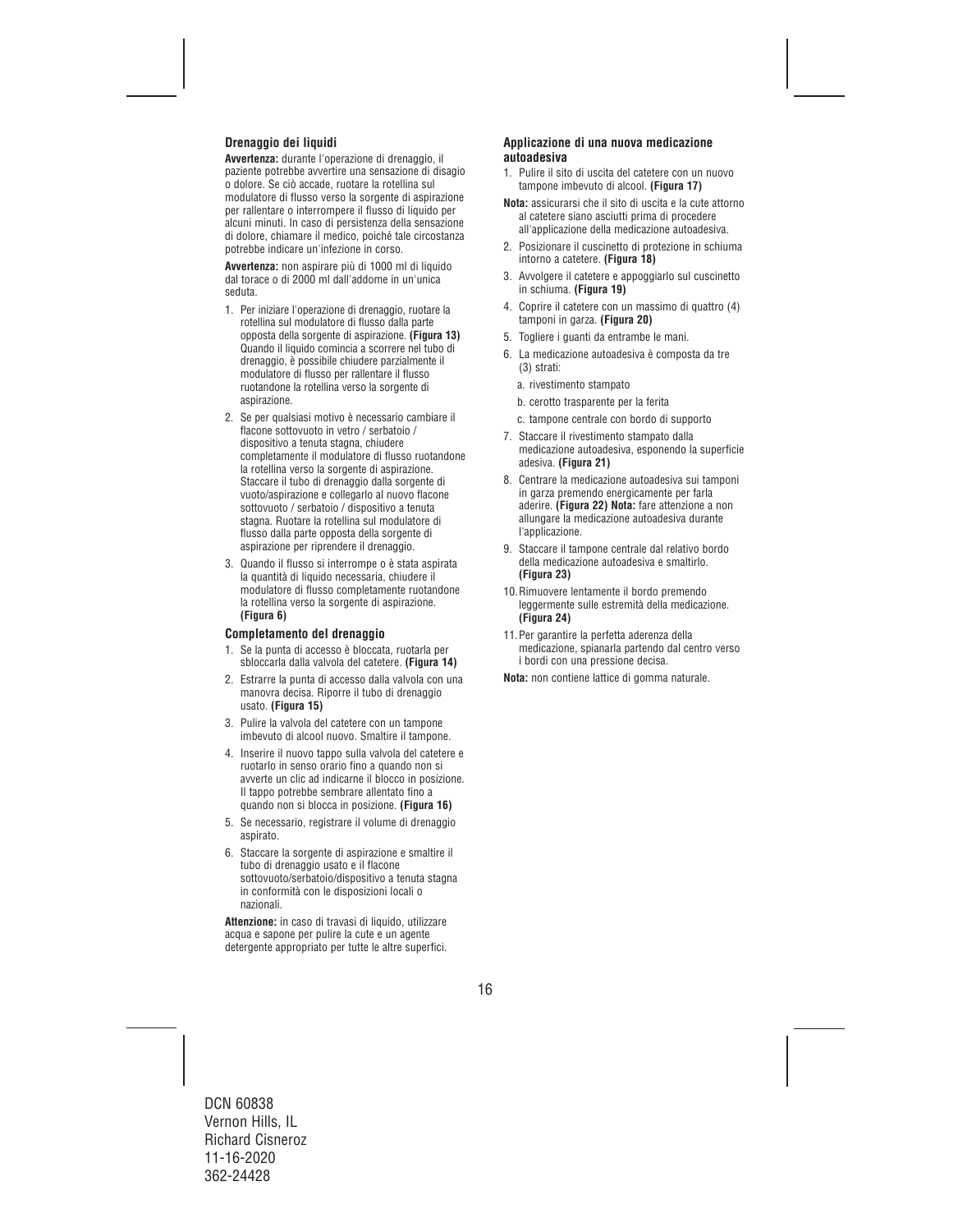

## **Procedimiento del Kit de Línea de Drenaje Bloqueable**

## **Información del producto**

El kit del tubo de drenaje bloqueable se ha diseñado para su uso exclusivo con el catéter peritoneal PeritX™ o pleural PleurX™ que se emplean para drenar la cavidad peritoneal o pleural respectivamente.

Lea atentamente este folleto en su totalidad antes de drenar líquidos.

#### **Indicaciones de uso**

El kit del tubo de drenaje bloqueable se ha diseñado para su uso exclusivo con el catéter PleurX™ y el catéter PeritX™ que se emplean para el drenaje discontinuo. El kit del tubo de drenaje bloqueable se utiliza para drenar líquidos con un dispositivo de aspiración de pared, un sistema de drenaje de sello de agua o una botella de vacío de vidrio estándar, o cualquier otro método apropiado (dispositivo de aspiración portátil).

## **Línea de drenaje bloqueable**



### **Advertencias**

#### **Si corta el catéter o daña la válvula de forma accidental, siga estos pasos:**

- a. Sujete el catéter con los dedos para mantenerlo cerrado.
- b. Deslice la pinza reguladora azul de **emergencia** por el catéter y empuje el catéter de forma que se sitúe en el extremo pequeño de la pinza. Así se cerrará el catéter. **(Figura 2)**
- c. Avise al médico inmediatamente.



**(Figura 2)** 

#### **Precauciones Solo con receta médica**

Para un solo uso. Si se reutiliza, puede que el producto no funcione correctamente o que contribuya a la contaminación cruzada.

Contiene ftalatos. El beneficio del tratamiento es mayor que la posibilidad remota de la exposición a ftalatos.

**Tórax:** entre las posibles complicaciones del drenaje del espacio pleural se incluyen, entre otras, neumotórax, edema pulmonar por reexpansión, hipotensión, colapso circulatorio e infección.

**Abdomen:** entre las posibles complicaciones del drenaje de líquido del abdomen se incluyen, entre otras, hipotensión, colapso circulatorio, desequilibrio electrolítico, disminución de proteínas, fuga de líquido ascítico, peritonitis, infección de la herida, adherencia intraperitoneal y loculaciones de la cavidad pleural.

#### **Póngase en contacto con el médico del paciente si:**

- El paciente presenta fiebre (temperatura corporal superior a 38 °C [100,5 °F]) u observa otros signos como eritema, hinchazón, exudado o dolor en la zona de salida. Todos estos pueden ser signos de infección que indican que es necesario administrar un tratamiento.
- La disnea no mejora después de haber drenado 1000 ml del tórax o 2000 ml del abdomen de una vez.
- El paciente sigue presentando síntomas, pero el líquido que se drena mediante el catéter es mínimo o nulo.
- Se han drenado menos de 50 ml en tres (3) procedimientos de drenaje seguidos.
- El aspecto (color, espesor, etc.) del líquido cambia considerablemente entre los drenajes.

### **Esterilización**

Este producto se ha esterilizado y es para un solo uso. No volver a esterilizar. CareFusion no se responsabilizará por cualquier producto que se haya vuelto a esterilizar ni rembolsará o cambiará cualquier producto que se haya abierto y no se haya usado.

No utilizar si el envase está dañado.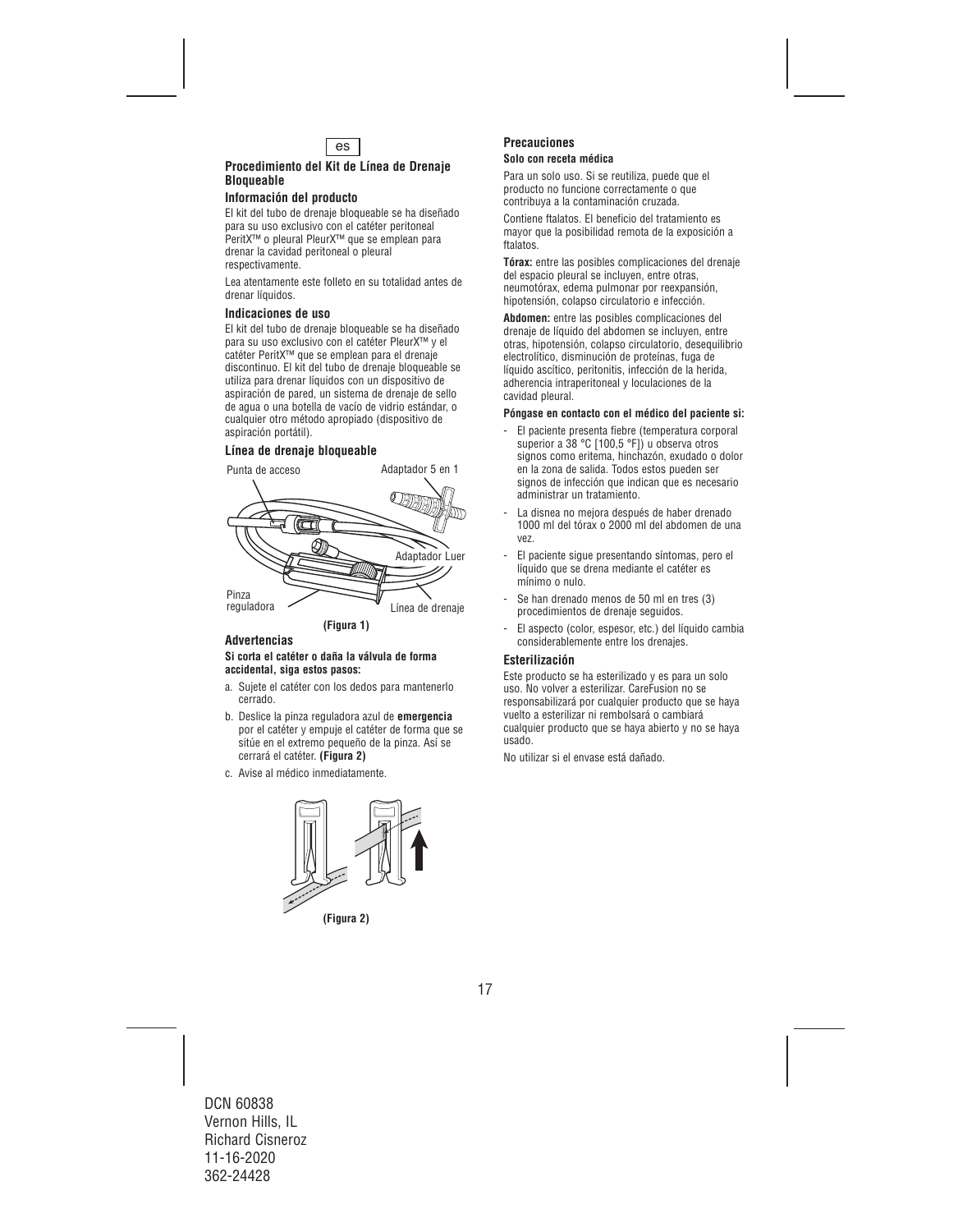## **Suministros del kit de línea de drenaje**

Envoltorio azul

(Los siguientes artículos están embalados):

- 1 Línea de drenaje con punta de acceso bloqueable
- 1 Adaptador de línea de drenaje 5 en 1
- 1 Tapón de la válvula
- 1 Pinza de **emergencia** azul
- 4 Toallitas impregnadas en alcohol
- 1 Par de guantes
- 1 Almohadilla de espuma para catéter
- 4 Compresas de gasa, 10,2 cm x 10,2 cm (4" x 4")
- 1 Apósito autoadhesivo

#### **Nota:**

 $-60$  cm H<sub>2</sub>O =  $-1.7$  in Hg =  $-44$  mm Hg =  $-0.8$  psi

#### **Directrices generales**

- 1. Estas instrucciones constituyen una guía para médicos destinada a la realización de los procedimientos de drenaje y son complementarias a los protocolos elaborados por el hospital, los protocolos clínicos de drenaje o las instrucciones del dispositivo de drenaje para fuentes de vacío diferentes a la botella PleurX™. Asegúrese de que se ha familiarizado con estas instrucciones antes de comenzar el procedimiento.
- 2. La línea de drenaje se puede emplear para drenar a un nivel de aspiración de -60 cm  $H_2O$  o menos durante el tiempo que se necesite para drenar 1000 ml de líquido del tórax o 2000 ml de líquido del abdomen al día. El volumen de líquido aspirado depende del estado del paciente en cuestión y de los riesgos de un drenaje excesivo, entre los que se incluyen, el edema pulmonar por reexpansión en el tórax o la hipotensión en el caso de pacientes con ascitis.

#### **Drenaje con el Kit de Línea de Drenaje Bloqueable**

Los procedimientos de drenaje y colocación del apósito autoadhesivo se deben realizar de forma aséptica. El drenaje del paciente se debe efectuar de acuerdo con las indicaciones del médico, normalmente cada uno o dos días. No cambie la frecuencia de drenaje ni drene más líquido del que ha recomendado el médico sin consultarle primero.

Asegúrese de que se ha familiarizado con el método de aspiración antes de proceder al drenaje.

#### **Preparación del drenaje**

**Advertencia:** no utilice tijeras ni otros objetos afilados cerca del catéter.

**Advertencia:** no debe dejar desatendido al paciente durante el drenaje.

**Nota:** debe usar la pinza reguladora de **emergencia** azul si corta el catéter o daña la válvula de forma accidental. **Consulte las advertencias. (Figura 2)** 

- 1. Prepare un espacio de trabajo limpio y despejado sobre una mesa o un tablero.
- 2. Lávese bien las manos con agua y jabón durante 1 minuto como mínimo.
- 3. Retire el apósito autoadhesivo del catéter. No tire del catéter: sujete la piel cuando retire el apósito. Agarre suavemente un extremo y despegue con cuidado el apósito de la piel. **(Figura 3a) Nota:** para evitar daños en la piel, despegue el apósito con cuidado en lugar de tirar de él bruscamente. **(Figura 3b)**

**Precaución:** si el paciente presenta fiebre (temperatura corporal superior a 38 °C [100,5 °F]) u observa eritema, hinchazón o líquido alrededor del catéter, finalice el procedimiento de drenaje y avise al personal de enfermería o al médico del paciente.

- 4. Lávese bien las manos con agua y jabón de nuevo durante 1 minuto como mínimo.
- 5. Abra el kit del tubo de drenaje bloqueable.
- 6. Coloque el paquete con el envoltorio azul en su espacio de trabajo con la tapa hacia arriba. Con cuidado, abra el envoltorio azul tirando de la parte exterior de este. **(Figura 4)** Deje los artículos cerrados en el envoltorio. Los artículos y el interior del envoltorio están esterilizados. No los toque sin guantes ni con otros artículos no esterilizados.
- 7. Coja los guantes por el puño doblado y póngaselos tal como se muestra. Los guantes son válidos para ambas manos. No deje que la parte exterior de los guantes entre en contacto con ningún elemento no esterilizado, como su piel o ropa. Póngase los guantes tal como se muestra. **(Figura 5)**
- 8. Abra tres toallitas impregnadas en alcohol, pero no las saque de las bolsitas. Colóquelas en el envoltorio azul.

#### **Conexión de la línea de drenaje bloqueable a un dispositivo de aspiración de pared o portátil**

**Advertencia:** mantenga limpia la válvula del catéter y la punta de acceso de la línea de drenaje. Manténgalas lejos de otros objetos para evitar que se contaminen.

**Advertencia:** coloque solamente la punta de acceso de la línea de drenaje en la válvula del catéter, ya que otros artículos podrían dañar la válvula. Una válvula dañada puede dejar que entre aire en el cuerpo o hacer que escape líquido a través de la válvula cuando no esté drenando.

**Advertencia:** si usa un dispositivo de aspiración de pared o portátil, se debe regular a -60 cm H<sub>2</sub>O o menos.

**Advertencia:** algunas unidades de aspiración portátiles no se pueden regular a -60 cm H<sub>2</sub>O o menos. Consulte las instrucciones de uso de la unidad portátil de aspiración antes de proceder al drenaje.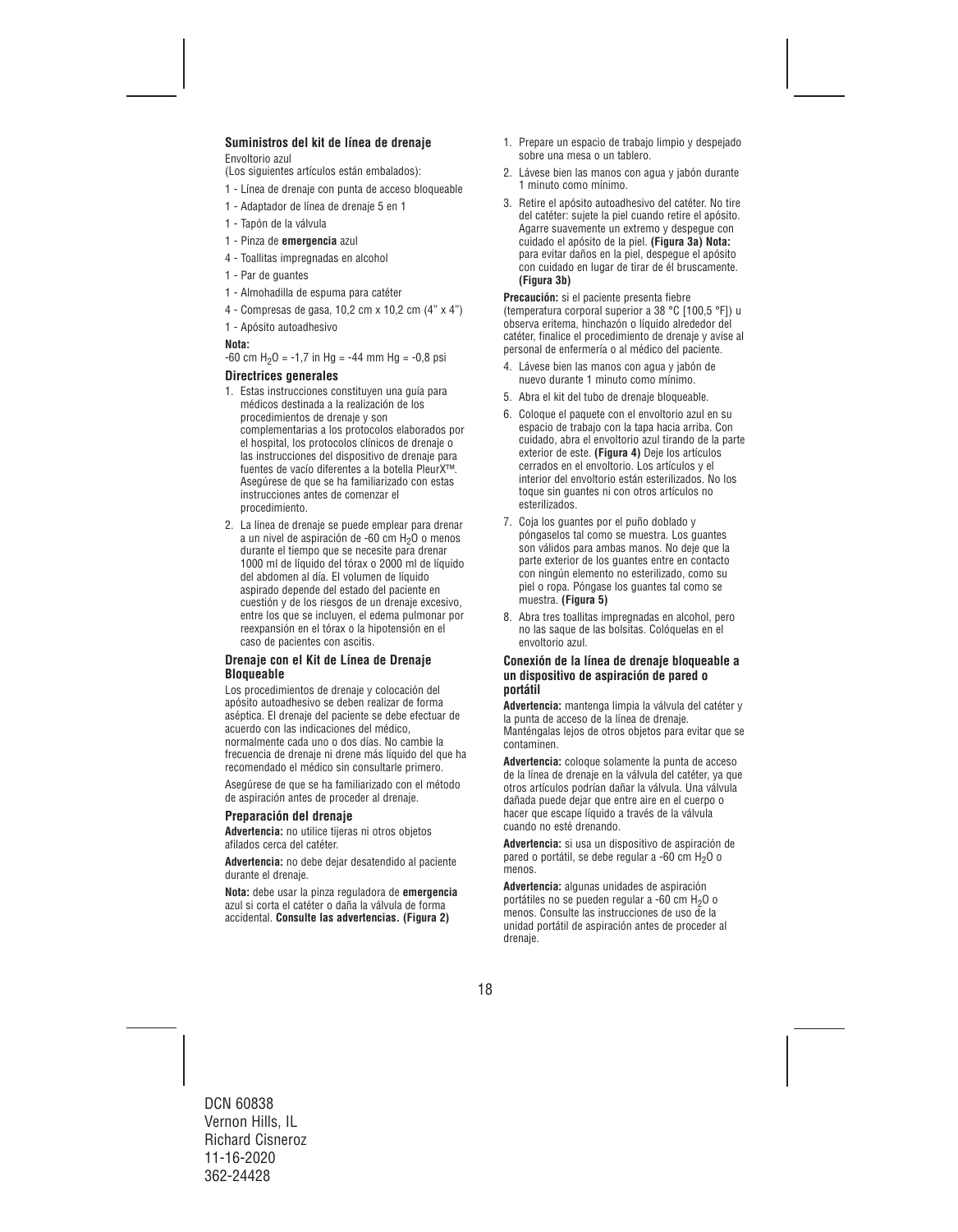1. Cierre por completo la pinza reguladora girando la rueda de esta hacia la fuente de aspiración. **(Figura 6)**

**Precaución:** la pinza reguladora se debe cerrar por completo para obstruir la línea de drenaje. Cuando no esté conectada a una fuente de aspiración, compruebe que la pinza reguladora está completamente cerrada, ya que en caso contrario podría entrar aire en el cuerpo o dejar escapar líquido por la línea de drenaje.

- 2. Conecte el adaptador 5 en 1 al adaptador Luer de la línea de drenaje. **(Figura 7)**
- 3. Conecte el adaptador 5 en 1 a la fuente de aspiración/vacío.
- 4. Gire la cubierta protectora y tire de ella con cuidado para retirarla. Tenga cuidado para evitar contaminar la punta de acceso. **(Figura 8)**
- 5. Sujete la base de la válvula del catéter, gire el tapón hacia la izquierda y tire de él suavemente para quitarlo. Deseche el tapón. Tenga cuidado para evitar la contaminación de la válvula. **(Figura 9)**
- 6. Limpie la zona de alrededor de la abertura de la válvula con una toallita impregnada en alcohol nueva. **(Figura 10)**
- 7. Introduzca la punta de acceso en la válvula del catéter y hágala avanzar hasta que entre totalmente en la válvula. Notará y oirá un clic en el momento en que la punta de acceso esté correctamente encajada en la válvula. **(Figura 11)**
- 8. Si lo desea, se puede bloquear la punta de acceso a la válvula del catéter girando la punta de acceso hasta que note y escuche un segundo "clic". **(Figura 12)**

**Precaución:** asegúrese de que la válvula y la punta de acceso están correctamente conectadas durante el drenaje. Si se separasen accidentalmente, podrían contaminarse. Si esto ocurre, limpie la válvula con una toallita impregnada en alcohol y utilice una nueva línea de drenaje para evitar la posible contaminación.

**Advertencia:** se deben tomar precauciones para asegurarse de que no se tira de la línea de drenaje ni se arrastra.

#### **Conexión de la línea de drenaje bloqueable a la botella de vacío de vidrio**

**Advertencia:** mantenga limpia la válvula del catéter y la punta de acceso de la línea de drenaje. Manténgalas lejos de otros objetos para evitar que se contaminen.

**Advertencia:** coloque solamente la punta de acceso de la línea de drenaje en la válvula del catéter, ya que otros artículos podrían dañar la válvula. Una válvula dañada puede dejar que entre aire en el cuerpo o hacer que escape líquido a través de la válvula cuando no esté drenando.

**Advertencia:** cuando se utilizan botellas de vacío de vidrio para el drenaje, no debe utilizar una aguja de calibre superior a 17 G.

1. Cierre por completo la pinza reguladora girando la rueda de esta hacia la botella de vacío de vidrio. **(Figura 6)** 

**Precaución:** antes de realizar la conexión a una botella de vacío de vidrio, cierre por completo la pinza reguladora girando la rueda de esta hacia la botella de vacío de vidrio. De lo contrario, es posible que se pierda parcial o totalmente el vacío de la botella.

**Precaución:** la pinza reguladora se debe cerrar por completo para obstruir la línea de drenaje. Cuando no esté conectada a una botella de vacío de vidrio, compruebe que la pinza reguladora está completamente cerrada, ya que en caso contrario podría entrar aire en el cuerpo o dejar escapar líquido por el la línea de drenaje.

- 2. Conecte una aguja de 17 G al adaptador Luer de la línea de drenaje. **(Figura 7)**
- 3. Conecte la aguja de 17 G a la botella de vacío de vidrio.
- 4. Gire la cubierta protectora y tire de ella con cuidado para retirarla. **(Figura 8)** Deseche la cubierta. Vuelva a colocar la punta de acceso en el envoltorio azul.
- 5. Sujete la base de la válvula del catéter, gire el tapón hacia la izquierda y tire de él suavemente para quitarlo. Deseche el tapón. **(Figura 9)**
- 6. Limpie la zona de alrededor de la abertura de la válvula con una toallita impregnada en alcohol nueva. **(Figura 10)**
- 7. Introduzca la punta de acceso en la válvula del catéter y hágala avanzar hasta que entre totalmente en la válvula. Notará y oirá un clic en el momento en que la punta de acceso esté correctamente encajada en la válvula. **(Figura 11)**
- 8. Si lo desea, se puede bloquear la punta de acceso a la válvula del catéter girando la punta de acceso hasta que note y escuche un segundo "clic". **(Figura 12)**

**Precaución:** asegúrese de que la válvula y la punta de acceso están correctamente conectadas durante el drenaje. Si se separasen accidentalmente, podrían contaminarse. Si esto ocurre, limpie la válvula con una toallita impregnada en alcohol y utilice una nueva línea de drenaje para evitar la posible contaminación.

**Advertencia:** se deben tomar precauciones para asegurarse de que no se tira de la línea de drenaje ni se arrastra.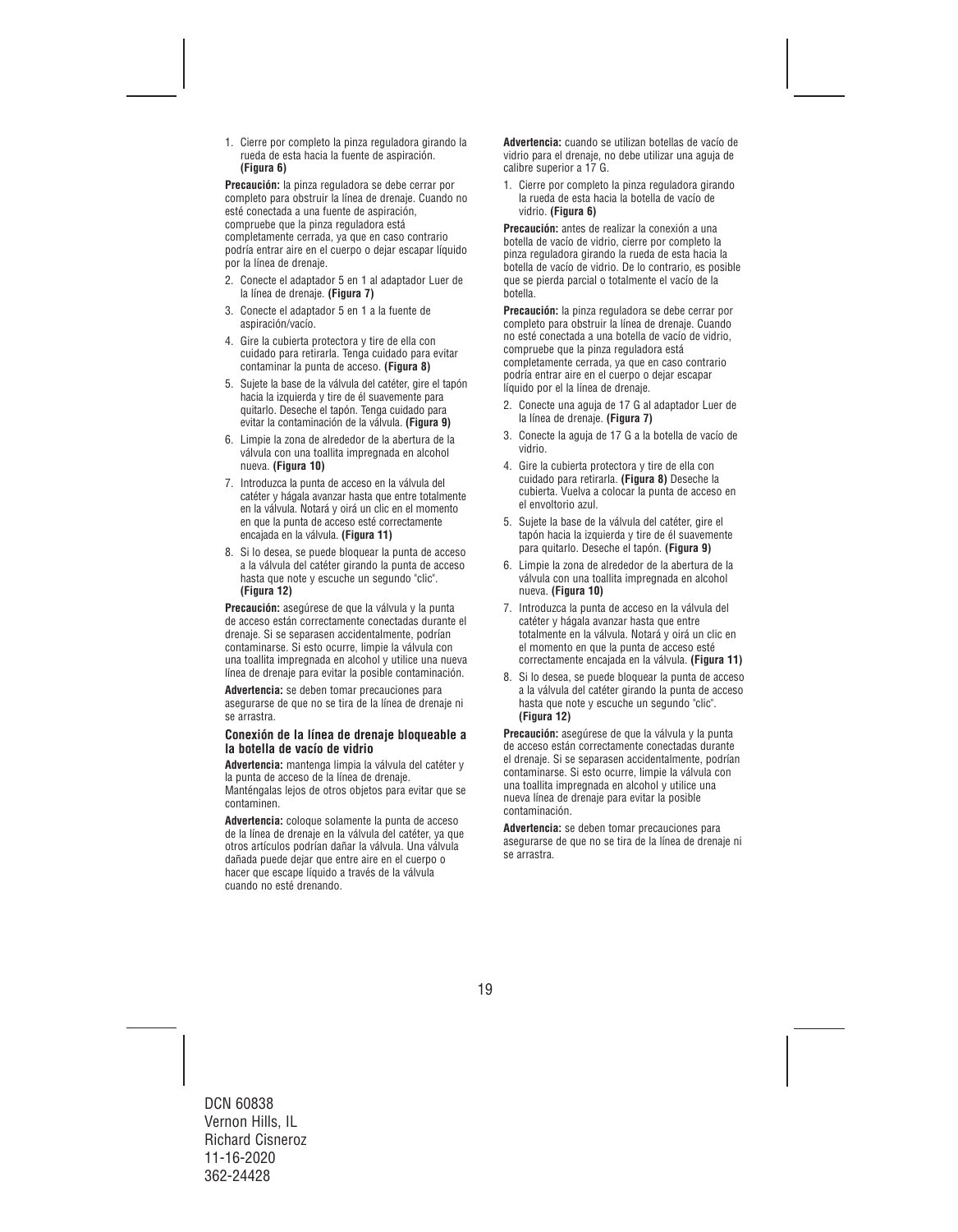## **Drenaje de líquidos**

**Advertencia:** es normal que el paciente sienta alguna molestia o dolor durante el drenaje de líquidos. Si el paciente siente alguna molestia o dolor durante el drenaje de líquidos, gire la rueda de la pinza reguladora hacia la fuente de aspiración para ralentizar o detener el flujo de líquido durante unos minutos. Si sigue sintiendo molestias o un dolor agudo, póngase en contacto con el médico. El dolor puede ser un indicio de infección.

**Advertencia:** no drene más de 1000 ml de líquido del tórax o 2000 ml de líquido del abdomen de una vez.

- 1. Gire la rueda de la pinza reguladora de forma que se aleje de la fuente de aspiración para comenzar el drenaje. **(Figura 13)** Cuando el líquido comience a fluir hacia la línea de drenaje, puede cerrar parcialmente la pinza reguladora para ralentizar el flujo de líquido. Para ello, debe girar la rueda de la pinza reguladora hacia la fuente de aspiración.
- 2. Si por cualquier motivo tiene que cambiar la botella de vacío de vidrio/soporte/dispositivo de sello de agua, cierre por completo la pinza reguladora girando la rueda de esta hacia la fuente de aspiración. Desconecte la línea de drenaje de la fuente de vacío/aspiración y conéctelo a una botella de vacío de vidrio/soporte/dispositivo de sello de agua nuevos. Gire la rueda de la pinza reguladora de forma que se aleje de la fuente de aspiración para continuar con el drenaje.
- 3. Cuando el flujo se detenga o se haya drenado la cantidad de líquido necesaria, cierre por completo la pinza reguladora girando la rueda de esta hacia la fuente de aspiración. **(Figura 6)**

### **Finalización del drenaje**

- 1. Si está bloqueado, gire la punta de acceso para desbloquearla de la válvula del catéter. **(Figura 14)**
- 2. Tire de la punta de acceso para extraerla de la válvula con un movimiento suave pero firme. Deposite la línea de drenaje usada. **(Figura 15)**
- 3. Limpie la válvula del catéter con una toallita impregnada en alcohol nueva. Deseche la toallita impregnada en alcohol.
- 4. Coloque el tapón protector nuevo sobre la válvula del catéter, girándolo en el sentido de las agujas del reloj hasta que se fije en su posición de bloqueo. Es posible que el tapón parezca suelto hasta que se bloquea en su posición. **(Figura 16)**
- 5. Si es necesario, anote el volumen drenado.
- 6. Desconecte la fuente de aspiración y deseche la línea de drenaje y la botella de vacío de vidrio/soporte/dispositivo de sello de agua usados de acuerdo con las normativas locales, estatales y federales aplicables.

**Precaución:** si se derrama líquido, utilice jabón y agua para limpiar la piel y use un producto de limpieza adecuado para las otras superficies.

### **Colocación de un apósito autoadhesivo nuevo**

1. Utilice una toallita impregnada en alcohol nueva para limpiar el área circundante de la zona de salida del catéter. **(Figura 17)** 

**Nota:** asegúrese de que la zona de salida y la piel alrededor del catéter están secas antes de realizar el procedimiento con el apósito autoadhesivo.

- 2. Coloque la almohadilla de espuma alrededor del catéter. **(Figura 18)**
- 3. Enrolle el catéter en círculos y colóquelo sobre la almohadilla de espuma. **(Figura 19)**
- 4. Cubra el catéter con hasta cuatro (4) compresas de gasa. **(Figura 20)**
- 5. Quítese los guantes.
- 6. El apósito autoadhesivo tiene tres (3) capas:
	- a. papel protector con texto
	- b. apósito limpio para heridas
	- c. panel central y protección posterior
- 7. Despegue el papel protector con texto del apósito autoadhesivo, de modo que quede al descubierto la superficie adhesiva. **(Figura 21)**
- 8. Centre el apósito autoadhesivo en las compresas de gasa y presiónelo. **(Figura 22) Nota:** No estire el apósito autoadhesivo al colocarlo.
- 9. Retire y deseche el panel central de la protección posterior del apósito autoadhesivo. **(Figura 23)**
- 10.Retire lentamente la protección posterior al tiempo que alisa los bordes del apósito. **(Figura 24)**
- 11.Alise todo el apósito desde el centro hacia los bordes. Presione con firmeza para mejorar la adhesión.
- **Nota:** no contiene látex de caucho natural.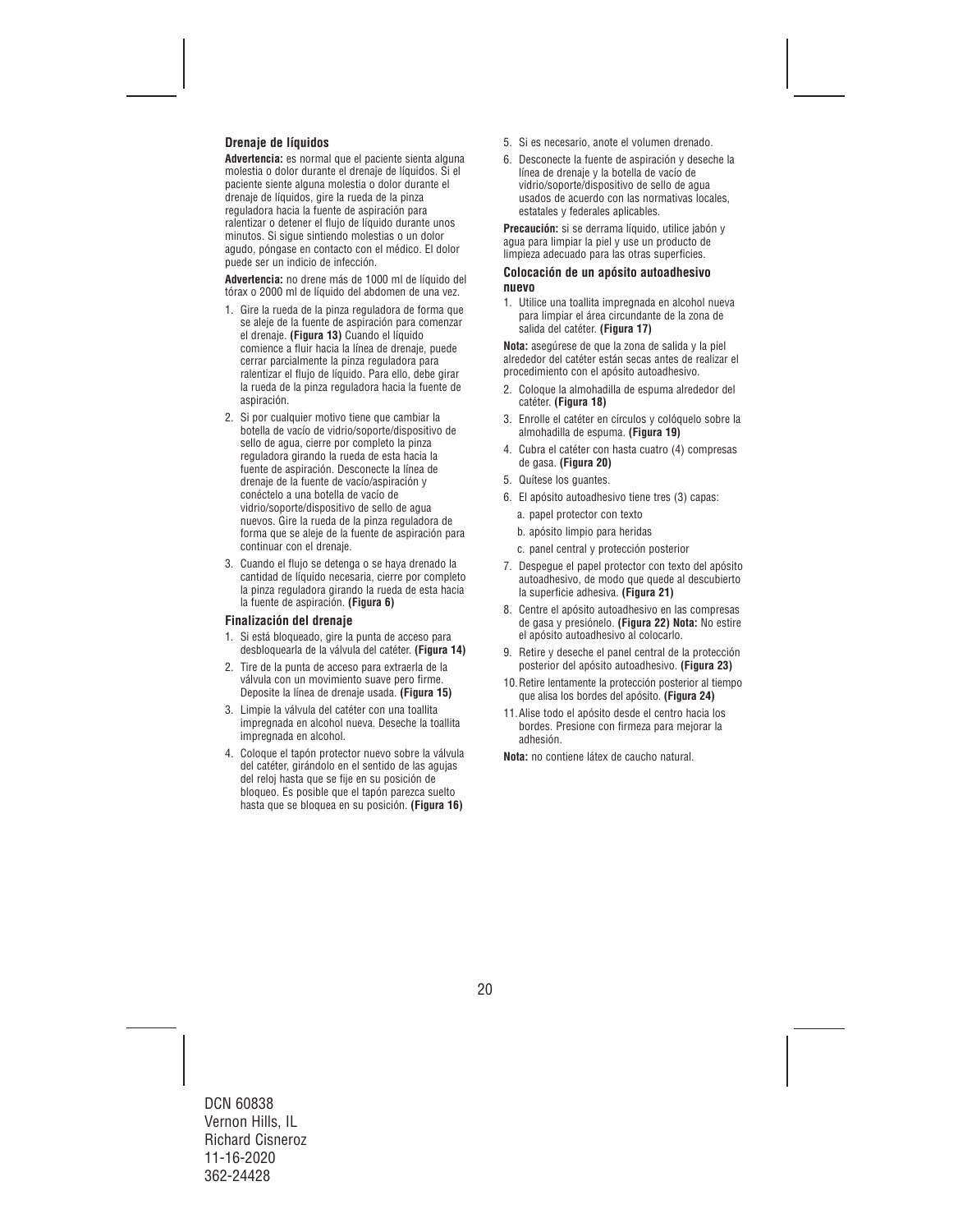

#### **Procedimento do kit de tubos de drenagem bloqueáveis**

#### **Informações sobre o produto**

O kit de tubos de drenagem bloqueáveis foi concebido para ser utilizado exclusivamente com o cateter pleural PleurX™ ou com o cateter peritoneal PeritX™ para drenagem das cavidades pleural ou peritoneal, respetivamente.

Leia atentamente este folheto na íntegra antes de proceder à drenagem de fluidos.

#### **Indicações de utilização**

O kit de tubos de drenagem bloqueáveis é indicado para drenagem intermitente exclusivamente com o cateter PleurX™ e o cateter PeritX™. O kit de tubos de drenagem bloqueáveis é utilizado para drenar fluidos através de uma sucção de parede padrão, sistema de drenagem com selo de água, frasco de vácuo de vidro ou outro método apropriado (sucção portátil).

## **Tubo de drenagem bloqueável**



### **Avisos**

#### **Siga estes passos se cortar acidentalmente o cateter ou se danificar a válvula:**

- a. Aperte o cateter fechado com os dedos.
- b. Passe a pinça deslizante de **emergência** azul sobre o cateter e empurre completamente o cateter na direcção da extremidade pequena da pinça. Isto faz com que o cateter se feche. **(Figura 2)**
- c. Notifique o seu médico de imediato.



**(Figura 2)** 

#### **Precauções Sujeito a receita médica**

Para uma única utilização. A sua reutilização pode dar origem a um produto não funcional ou contribuir para a contaminação cruzada.

Contém ftalatos. O benefício do tratamento supera a remota possibilidade de exposição aos ftalatos.

**Tórax:** as possíveis complicações da drenagem do espaço pleural incluem, entre outras, pneumotórax, edema pulmonar de reexpansão, hipotensão, colapso circulatório e infecção.

**Abdómen:** as possíveis complicações da drenagem de fluidos do abdómen incluem, entre outras, hipotensão, colapso circulatório, desequilíbrio eletrolítico, falta de proteínas, escorrência de ascite, peritonite, infeção de feridas, aderência intraperitoneal e loculações da cavidade peritoneal.

#### **Contacte o médico do paciente se:**

- o paciente desenvolver sintomas de febre [temperatura corporal superior a 38 °C (100,5 °F)] ou se apresentar sintomas de vermelhidão, inchaço, libertação de líquido ou dor no local de saída. Estes podem representar sinais de infecção que exigem tratamento.
- a falta de ar não melhorar depois de drenar 1000 ml de fluido do tórax ou 2000 ml de fluido do abdómen de uma só vez.
- o paciente continuar a apresentar sintomas, mas pouco ou nenhum fluido for drenado do cateter.
- drenar menos de 50 ml de fluido em três (3) procedimentos de drenagem consecutivos.
- o aspecto (cor, espessura, etc.) do fluido mudar significativamente entre drenagens.

### **Esterilidade**

Este produto foi esterilizado e destina-se a uma única utilização. Não devem ser re-esterilizados. A CareFusion não é responsável por qualquer produto que seja reesterilizado, nem aceita a devolução ou a troca de qualquer produto que tenha sido aberto, mas não utilizado.

Não utilize se a embalagem estiver danificada.

#### **Acessórios do kit de tubos de drenagem**  Invólucro azul

(enrolado à volta dos seguintes objectos):

- 1 Tubo de drenagem com ponta de acesso bloqueável
- 1 Adaptador 5 em 1 do tubo de drenagem
- 1 Tampa da válvula
- 1 Grampo de **emergência** azul
- 4 Compressas embebidas em álcool
- 1 Par de luvas
- 1 Compressa de espuma para cateter
- 4 Compressas de gaze, 10,2 cm x 10,2 cm (4" x 4")
- 1 Penso adesivo

#### **Nota:**

 $-60$  cm H<sub>2</sub>O =  $-1.7$  pol Hg =  $-44$  mm Hg =  $-0.8$  psi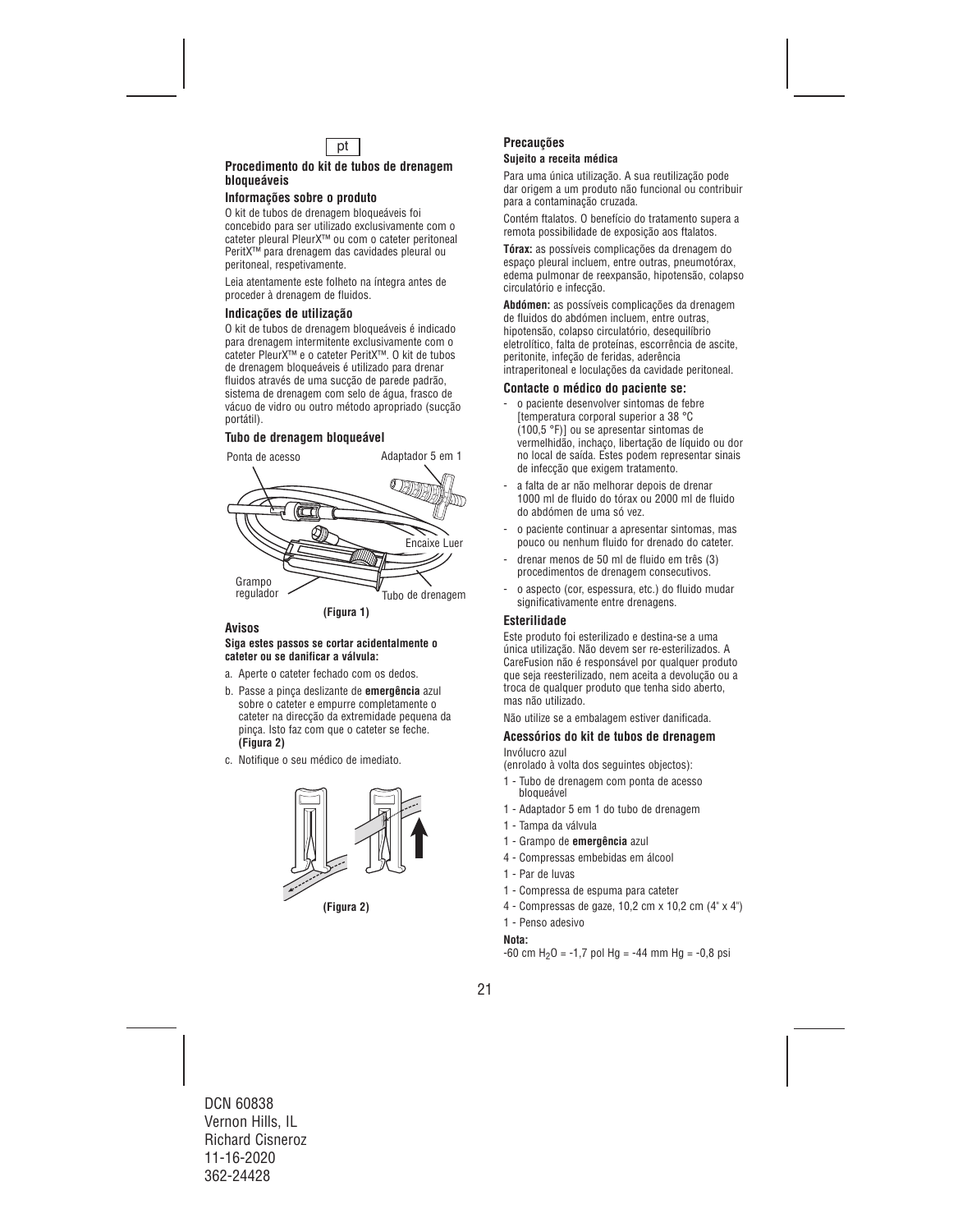## **Directrizes gerais**

- 1. Estas instruções são fornecidas a título de orientação para o médico efectuar o procedimento de drenagem e destinam-se a complementar quaisquer protocolos desenvolvidos pelo hospital, protocolos de drenagem clínica ou instruções de dispositivos de drenagem apropriadas para fontes de vácuo e não para frascos PleurX™. Familiarize-se com estas instruções antes de iniciar o procedimento.
- 2. O tubo de drenagem pode ser utilizado para drenar a um nível de sucção de -60 cm H2O ou menos, durante o tempo necessário para drenar 1000 ml de fluido do tórax ou 2000 ml de fluido do abdómen por dia. O volume de fluido removido deve basear-se no estado individual do paciente e nos riscos de excesso de drenagem, incluindo o edema pulmonar de reexpansão no tórax ou a hipotensão nos pacientes com ascite.

#### **Como efectuar a drenagem com o kit de tubos de drenagem bloqueáveis**

Deve efectuar os procedimentos de drenagem e a colocação do penso adesivo através de uma técnica asséptica. Deve realizar o procedimento de drenagem de acordo com as instruções do médico, normalmente todos os dias ou dia sim, dia não. Não altere a frequência nem drene mais fluido do que aquele recomendado pelo médico sem o consultar primeiro.

Certifique-se de que está familiarizado com o método de sucção antes de iniciar a drenagem.

#### **Preparar a drenagem**

**Aviso:** Não utilize tesouras nem outros objectos afiados perto do cateter.

**Aviso:** o paciente deve ser sempre vigiado durante a drenagem.

**Nota:** a pinça deslizante de **emergência** azul deve ser utilizada se cortar acidentalmente o cateter ou danificar a válvula. **Consulte os avisos. (Figura 2)**

- 1. Numa mesa ou num balcão, prepare um espaço de trabalho limpo e desimpedido.
- 2. Lave bem as mãos com água e sabão durante pelo menos 1 minuto.
- 3. Retire o penso adesivo que cobre o cateter. Não dê um puxão no cateter: estique a pele enquanto remove o penso, agarre com cuidado uma das extremidades e vá removendo lentamente o penso da pele. **(Figura 3a) Nota:** remova cuidadosamente o penso em vez de o puxar repentinamente da pele para evitar lesões cutâneas. **(Figura 3b)**

**Atenção:** se o paciente desenvolver sintomas de febre [temperatura corporal superior a 38 °C (100,5 °F)] ou se apresentar sintomas de vermelhidão, inchaço ou libertação de líquido em volta do cateter, interrompa o procedimento de drenagem e contacte o médico ou enfermeiro do paciente.

4. Volte a lavar bem as mãos com água e sabão durante pelo menos 1 minuto.

- 5. Abra o kit de tubos de drenagem bloqueáveis.
- 6. Coloque o pacote com o invólucro azul no seu espaço de trabalho com a aba virada para cima. Abra cuidadosamente o invólucro azul puxando pelo exterior do mesmo. **(Figura 4)** Deixe os objetos fechados no invólucro. Os objetos e o interior do invólucro estão esterilizados. Não toque neles com as mãos sem luvas ou com outros objetos não esterilizados.
- 7. Pegue nas luvas pelo punho conforme ilustrado. Ambas as luvas servem nas duas mãos. Tenha cuidado para não deixar que o exterior das luvas toque em algo não esterilizado, como por exemplo a sua pele ou roupa. Vista as luvas tal como ilustrado. **(Figura 5)**
- 8. Rasgue para abrir as três compressas embebidas em álcool mas não as retire das respetivas bolsas. Coloque-as no invólucro azul.

#### **Ligar o tubo de drenagem bloqueável ao sistema de sucção de parede/portátil**

**Aviso:** mantenha a válvula do cateter e a ponta de acesso no tubo de drenagem limpas. Mantenha-as afastadas de outros objectos para ajudar a evitar a contaminação.

**Aviso:** não coloque nenhum objecto, excepto a ponta de acesso do tubo de drenagem, na válvula do cateter pois poderá danificar a válvula. Uma válvula danificada pode permitir a entrada de ar no corpo ou a saída de líquido através da válvula quando não estiver a drenar.

**Aviso:** se utilizar um sistema de sucção de parede ou portátil, esta deve ser regulada a -60 cm H<sub>2</sub>O ou menos.

**Aviso:** não é possível regular algumas unidades de sucção portátil a -60 cm H<sub>2</sub>O ou menos. Antes da drenagem, consulte as instruções de utilização da unidade de sucção portátil.

1. Feche totalmente o regulador de fluxo, rodando a roda na direcção da fonte de sucção. **(Figura 6)**

**Atenção:** o regulador de fluxo deve ser totalmente fechado para obstruir o tubo de drenagem. Quando não estiver ligado a uma fonte de sucção, certifiquese de que o regulador de fluxo está completamente fechado. Caso contrário, o tubo de drenagem pode permitir a entrada de ar no corpo ou a saída de líquido.

- 2. Ligue o adaptador 5 em 1 ao encaixe Luer no tubo de drenagem. **(Figura 7)**
- 3. Ligue o adaptador 5 em 1 à fonte de vácuo/sucção.
- 4. Retire a tampa de protecção rodando-a e puxando-a com cuidado. Tenha cuidado para evitar a contaminação da ponta de acesso. **(Figura 8)**
- 5. Pegue na base da válvula do cateter e retire a tampa rodando-a para a esquerda e puxando-a com cuidado. Deite fora a tampa. Tenha cuidado para evitar a contaminação da válvula. **(Figura 9)**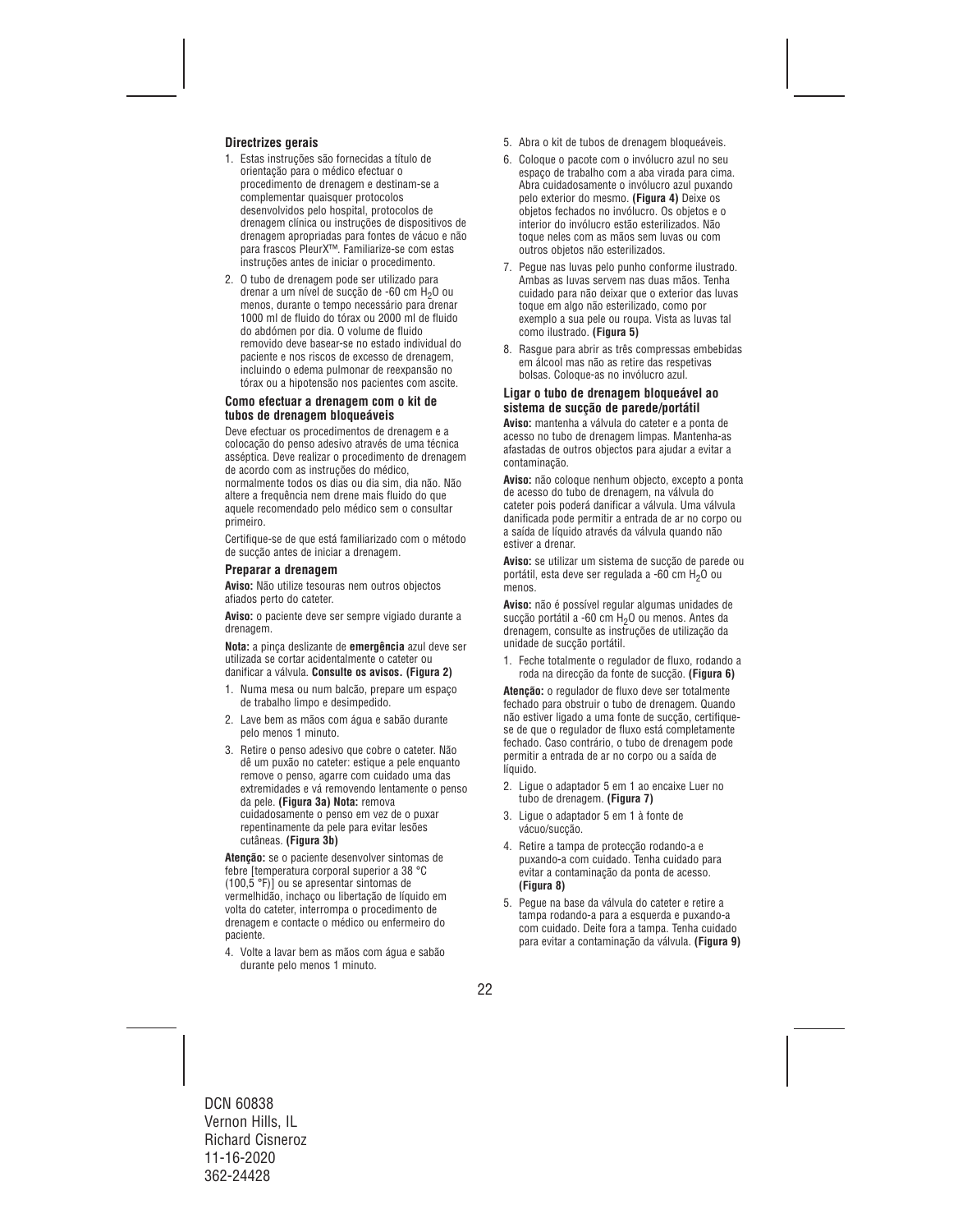- 6. Utilize uma nova compressa embebida em álcool para limpar a área à volta da abertura da válvula. **(Figura 10)**
- 7. Insira a ponta de acesso na válvula do cateter e faça-a avançar totalmente na direcção da válvula. Sentirá e ouvirá um clique quando a ponta de acesso e a válvula estiverem firmemente encaixadas. **(Figura 11)**
- 8. Caso pretenda, fixe a ponta de acesso à válvula do cateter, rodando a ponta de acesso até sentir e ouvir um segundo clique. **(Figura 12)**

**Atenção:** certifique-se de que a válvula e a ponta de acesso estão totalmente unidas durante a drenagem. Caso se separem acidentalmente, podem ficar contaminadas. Se isso ocorrer, limpe a válvula com uma compressa embebida em álcool e utilize um novo tubo de drenagem para evitar uma possível contaminação.

**Aviso:** devem ser tomadas precauções para garantir que o tubo de drenagem não é puxado nem arrancado.

#### **Ligar o tubo de drenagem bloqueável ao(s) frasco(s) de vácuo de vidro**

**Aviso:** mantenha a válvula do cateter e a ponta de acesso no tubo de drenagem limpas. Mantenha-as afastadas de outros objectos para ajudar a evitar a contaminação.

**Aviso:** não coloque nenhum objecto, excepto a ponta de acesso do tubo de drenagem, na válvula do cateter pois poderá danificar a válvula. Uma válvula danificada pode permitir a entrada de ar no corpo ou a saída de líquido através da válvula quando não estiver a drenar.

**Aviso:** quando drenar com frascos de vácuo de vidro, não utilize uma agulha com um tamanho superior a 17 G.

1. Feche totalmente o regulador de fluxo, rodando a roda na direcção do frasco de vácuo de vidro. **(Figura 6)** 

**Atenção:** antes de encaixar o frasco de vácuo de vidro, feche totalmente o regulador de fluxo, rodando a roda na direcção do frasco de vácuo de vidro. Caso contrário, pode ocorrer a perda de algum ou de todo o vácuo existente no frasco.

**Atenção:** o regulador de fluxo deve ser totalmente fechado para obstruir o tubo de drenagem. Quando não estiver ligado a um frasco de vácuo de vidro, certifique-se de que o regulador de fluxo está completamente fechado. Caso contrário, o tubo de drenagem pode permitir a entrada de ar no corpo ou a saída de líquido.

- 2. Ligue uma agulha de 17 G ao encaixe Luer no tubo de drenagem. **(Figura 7)**
- 3. Ligue a agulha de 17 G ao frasco de vácuo de vidro.
- 4. Retire a tampa de proteção rodando-a e puxandoa com cuidado. **(Figura 8)** Descarte a tampa. Volte a colocar a ponta de acesso no invólucro azul.
- 5. Pegue na base da válvula do cateter e retire a tampa rodando-a para a esquerda e puxando-a com cuidado. Deite fora a tampa. **(Figura 9)**
- 6. Utilize uma nova compressa embebida em álcool para limpar a área à volta da abertura da válvula. **(Figura 10)**
- 7. Insira a ponta de acesso na válvula do cateter e faça-a avançar totalmente na direcção da válvula. Sentirá e ouvirá um clique quando a ponta de acesso e a válvula estiverem firmemente encaixadas. **(Figura 11)**
- 8. Caso pretenda, fixe a ponta de acesso à válvula do cateter, rodando a ponta de acesso até sentir e ouvir um segundo clique. **(Figura 12)**

**Atenção:** certifique-se de que a válvula e a ponta de acesso estão totalmente unidas durante a drenagem. Caso se separem acidentalmente, podem ficar contaminadas. Se isso ocorrer, limpe a válvula com uma compressa embebida em álcool e utilize um novo tubo de drenagem para evitar uma possível contaminação.

**Aviso:** devem ser tomadas precauções para garantir que o tubo de drenagem não é puxado nem arrancado.

### **Drenar fluido**

**Aviso:** é normal sentir algum desconforto ou dor durante a drenagem de líquido. Se sentir desconforto ou dor durante a drenagem, rode a roda do regulador de fluxo na direcção da fonte de sucção para diminuir ou parar o fluxo de fluido durante alguns minutos. Se a dor forte ou o desconforto persistir, contacte o médico. A dor pode ser uma indicação de infecção.

**Aviso:** não drene mais de 1000 ml de fluido do tórax ou 2000 ml de fluido do abdómen de cada vez.

- 1. Rode a roda no regulador de fluxo na direcção oposta à fonte de sucção para iniciar a drenagem. **(Figura 13)** Quando o fluido começar a percorrer o tubo de drenagem, pode fechar parcialmente o regulador de fluxo para diminuir o fluxo de fluido rodando a roda na direcção da fonte de sucção.
- 2. Se por algum motivo precisar de substituir o frasco de vácuo de vidro/o recipiente/o dispositivo de selo de água, feche totalmente o regulador de fluxo rodando a roda na direcção da fonte de sucção. Retire o tubo de drenagem da fonte de vácuo/sucção e una-o a um novo frasco de vácuo de vidro/recipiente/dispositivo de selo de água. Rode a roda no regulador de fluxo na direcção oposta à fonte de sucção para retomar a drenagem.
- 3. Quando o fluxo parar ou quando tiver sido removida a quantidade suficiente de fluido, feche totalmente o regulador de fluxo rodando a roda na direcção da fonte de sucção. **(Figura 6)**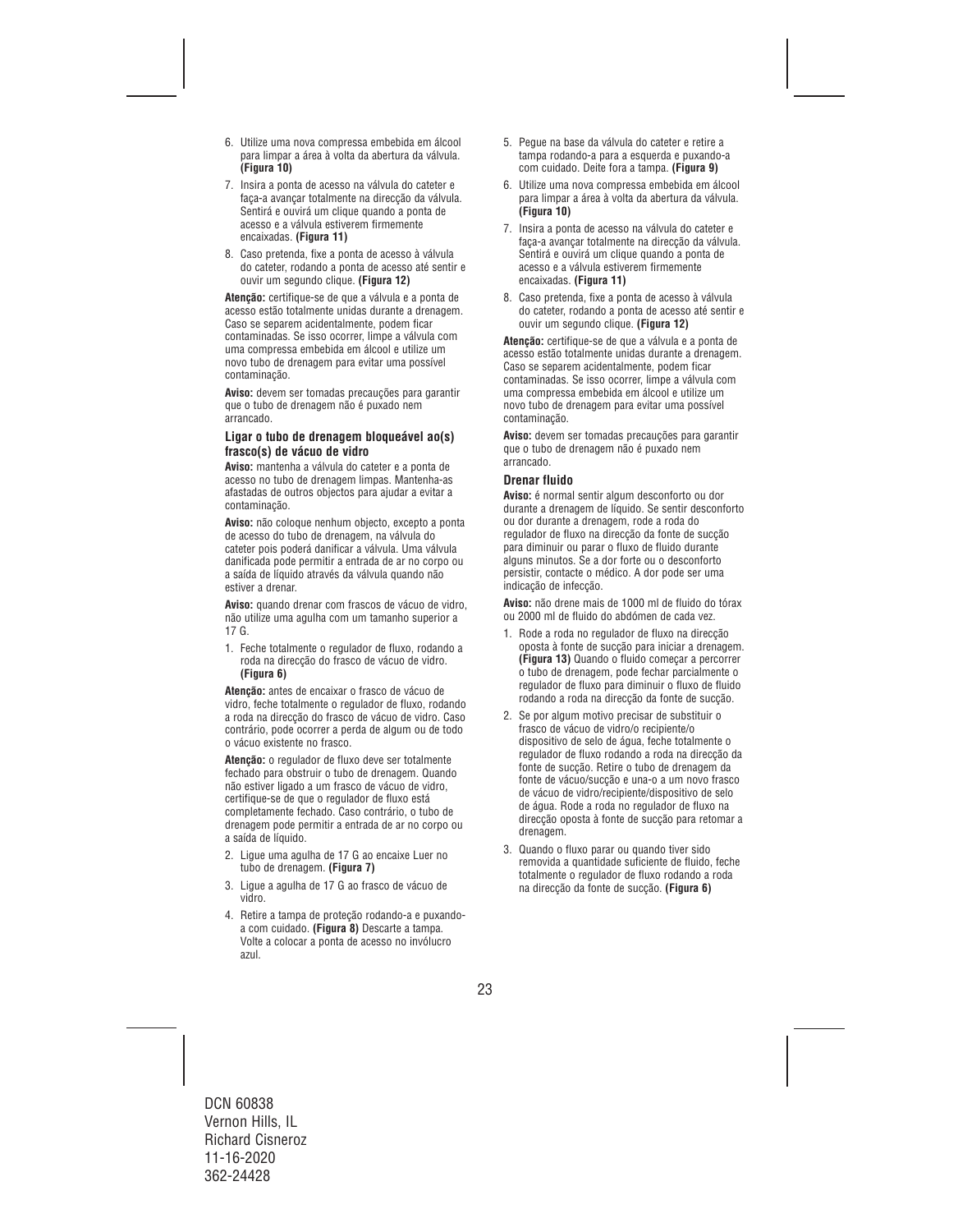#### **Concluir a drenagem**

- 1. Se estiver bloqueado, torça a ponta de acesso para desbloqueá-lo da válvula do cateter. **(Figura 14)**
- 2. Com um movimento firme mas suave, puxe a ponta de acesso para fora da válvula. Pouse o tubo de drenagem usado. **(Figura 15)**
- 3. Limpe a válvula do cateter com uma nova compressa embebida em álcool. Deite fora a compressa embebida em álcool.
- 4. Coloque a nova tampa sobre a válvula do cateter e rode-a para a direita até encaixar na posição de bloqueio. A tampa pode parecer solta até encaixar na posição. **(Figura 16)**
- 5. Se necessário, registe o volume de drenagem.
- 6. Desligue a fonte de sucção e elimine o tubo de drenagem utilizado e o frasco de vácuo de vidro/recipiente/dispositivo de selo de água em conformidade com os regulamentos locais e nacionais aplicáveis.

**Atenção:** limpe eventuais derrames de fluido na pele com água e sabão e utilize um agente de limpeza adequado para todas as outras superfícies.

#### **Colocar um novo penso adesivo**

1. Utilize uma nova compressa embebida em álcool para limpar a área à volta do local de saída do cateter. **(Figura 17)** 

**Nota:** certifique-se de que o local de saída e a pele à volta do cateter estão secos antes de concluir o processo de colocação de um novo penso adesivo.

- 2. Coloque a compressa de espuma para cateter em redor do mesmo. **(Figura 18)**
- 3. Enrole o cateter e coloque-o sobre a compressa de espuma. **(Figura 19)**
- 4. Cubra o cateter com um máximo de quatro (4) compressas de gaze. **(Figura 20)**
- 5. Retire as luvas das mãos.
- 6. O penso adesivo tem três (3) camadas:
	- a. revestimento protector
	- b. penso transparente
	- c. painel central e protecção do rebordo
- 7. Remova o revestimento protetor do penso adesivo, expondo a superfície adesiva. **(Figura 21)**
- 8. Centre o penso adesivo por cima das compressas de gaze e pressione-o. **(Figura 22) Nota:** não estique o penso adesivo durante a aplicação.
- 9. Remova e descarte o painel central da proteção do penso adesivo. **(Figura 23)**
- 10.Remova lentamente o rebordo enquanto alisa as extremidades do penso. **(Figura 24)**
- 11.Alise toda a superfície do penso a partir do centro e em direcção às extremidades, exercendo pressão firme para reforçar a aderência.

**Nota:** não fabricado em látex de borracha natural.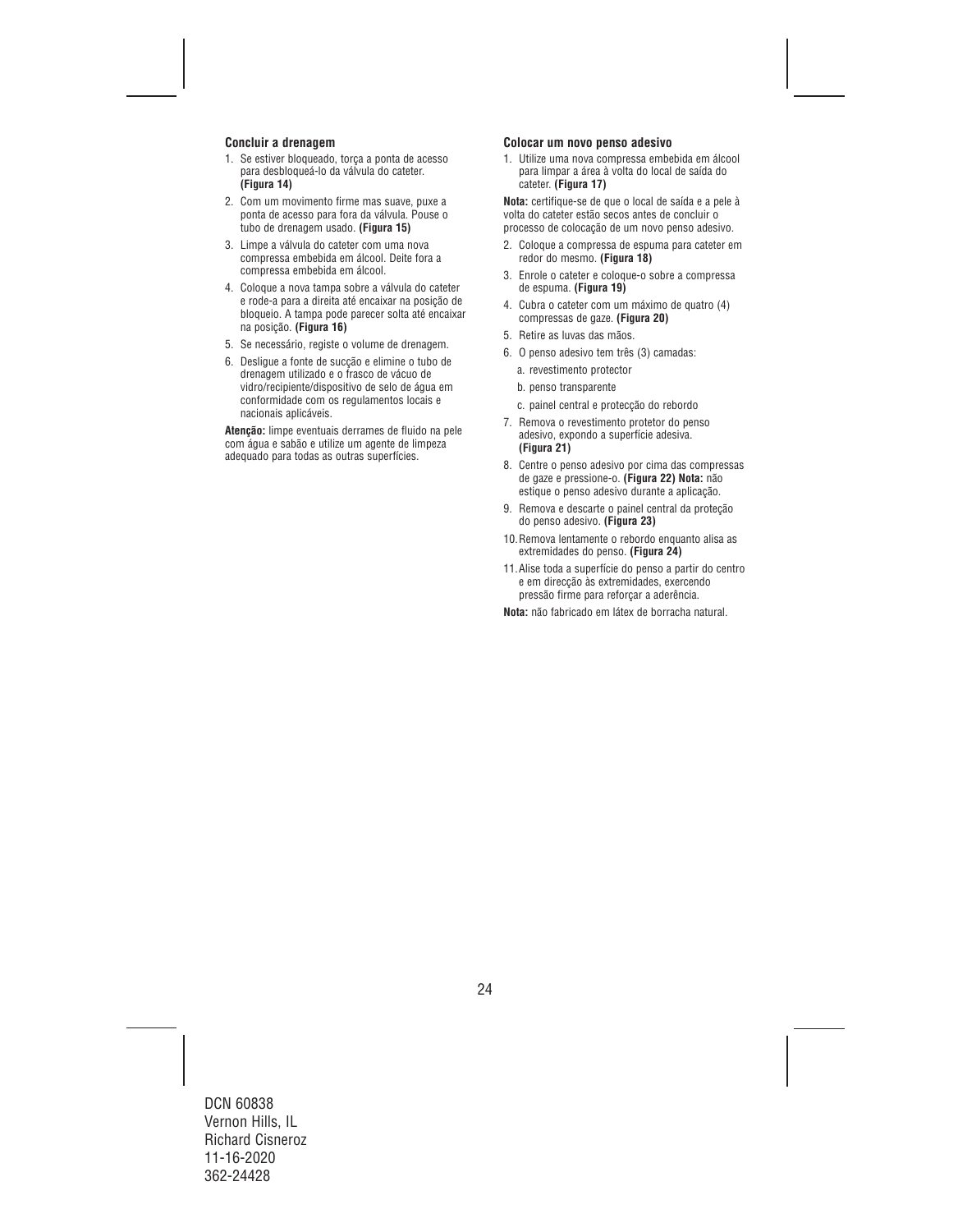

## **Procedure met kit voor vergrendelbare drainageleiding**

## **Productinformatie**

De vergrendelbare-drainagelijnkit is ontworpen om uitsluitend te worden gebruikt in combinatie met de PleurX™ pleurale katheter of de PeritX™ peritoneale katheter voor drainage van respectievelijk de pleurale of peritoneale ruimte.

Lees de volledige folder aandachtig door alvorens vocht te draineren.

#### **Gebruiksaanwijzing**

De vergrendelbare-drainagelijnkit is uitsluitend geïndiceerd voor gebruik met de PleurX™-katheter en de PeritX™-katheter voor intermitterende drainage. De vergrendelbare-drainagelijnkit wordt gebruikt voor het afvoeren van vocht met behulp van standaard wandzuiging, een drainagesysteem met waterslot, een glazen vacuümfles of een andere geschikte methode (draagbare zuiging).

## **Vergrendelbare drainageleiding**



### **Waarschuwingen**

#### **Volg de onderstaande stappen indien de katheter onopzettelijk wordt doorgesneden of de klep wordt beschadigd:**

- a. Knijp de katheter dicht met uw vingers.
- b. Schuif de blauwe **nood**schuifklem over de katheter en duw de katheter volledig in het smalle uiteinde van de klem. Hierdoor wordt de katheter afgesloten. **(Afbeelding 2)**
- c. Waarschuw onmiddellijk een arts.



**(Afbeelding 2)** 

### **Belangrijke opmerkingen Rx Only**

#### Uitsluitend voor eenmalig gebruik. Hergebruik kan een niet-functionerend product tot gevolg hebben of bijdragen aan kruisbesmetting.

Bevat ftalaten. Het voordeel van behandeling weegt zwaarder dan de geringe mogelijkheid van blootstelling aan ftalaten.

**Borst:** mogelijke complicaties van drainage van de pleurale ruimte zijn onder meer pneumothorax, reexpansie van een longoedeem, hypotensie, circulatoire collaps en infectie.

**Buik:** mogelijke complicaties van het afvoeren van vocht uit de buik zijn onder meer hypotensie, circulatoire collaps, elektrolytenonbalans, eiwitdepletie, asciteslekkage, peritonitis, wondinfectie, intraperitoneale adhesie en loculaties van de peritoneale ruimte.

#### **Neem contact op met de arts van de patiënt indien:**

- koorts optreedt bij de patiënt (lichaamstemperatuur boven 38 °C (100,5 °F)), of als u roodheid, zwelling, afscheiding of pijn bij de uitgangsplaats constateert. Dit kunnen tekenen van infectie zijn die moeten worden behandeld.
- de kortademigheid niet afneemt na het draineren van 1000 ml vocht uit de borst of 2000 ml uit de buik.
- de patiënt symptomen blijft vertonen, maar er weinig tot geen vocht uit de katheter loopt.
- minder dan 50 ml vocht wordt gedraineerd tijdens drie (3) opeenvolgende drainageprocedures.
- het vocht er opeens aanzienlijk anders uitziet (kleur, consistentie, enz.) per drainage.

### **Steriliteit**

Dit product is gesteriliseerd en uitsluitend bestemd voor eenmalig gebruik. Niet opnieuw steriliseren. CareFusion is niet verantwoordelijk voor een product dat opnieuw is gesteriliseerd en accepteert geen product dat is geopend, maar niet is gebruikt, voor vergoeding of vervanging.

Niet gebruiken als de verpakking is beschadigd.

#### **Onderdelen van de kit voor drainageleiding**  Blauwe folie

(om de volgende onderdelen):

- 1 Drainageleiding met vergrendelbare toegangstip
- 1 5-in-1 drainageleidingadapter
- 1 Klepdop
- 1 Blauwe **nood**klem
- 4 Alcoholdoekjes
- 1 Paar handschoenen
- 1 Schuimrubber katheterkussentje
- 4 Gaasjes: 10,2 cm x 10,2 cm (4 inch x 4 inch)
- 1 Zelfklevend verband

#### **Opmerking:**

 $-60$  cm H<sub>2</sub>O =  $-1,7$  in Hg =  $-44$  mm Hg =  $-0,8$  psi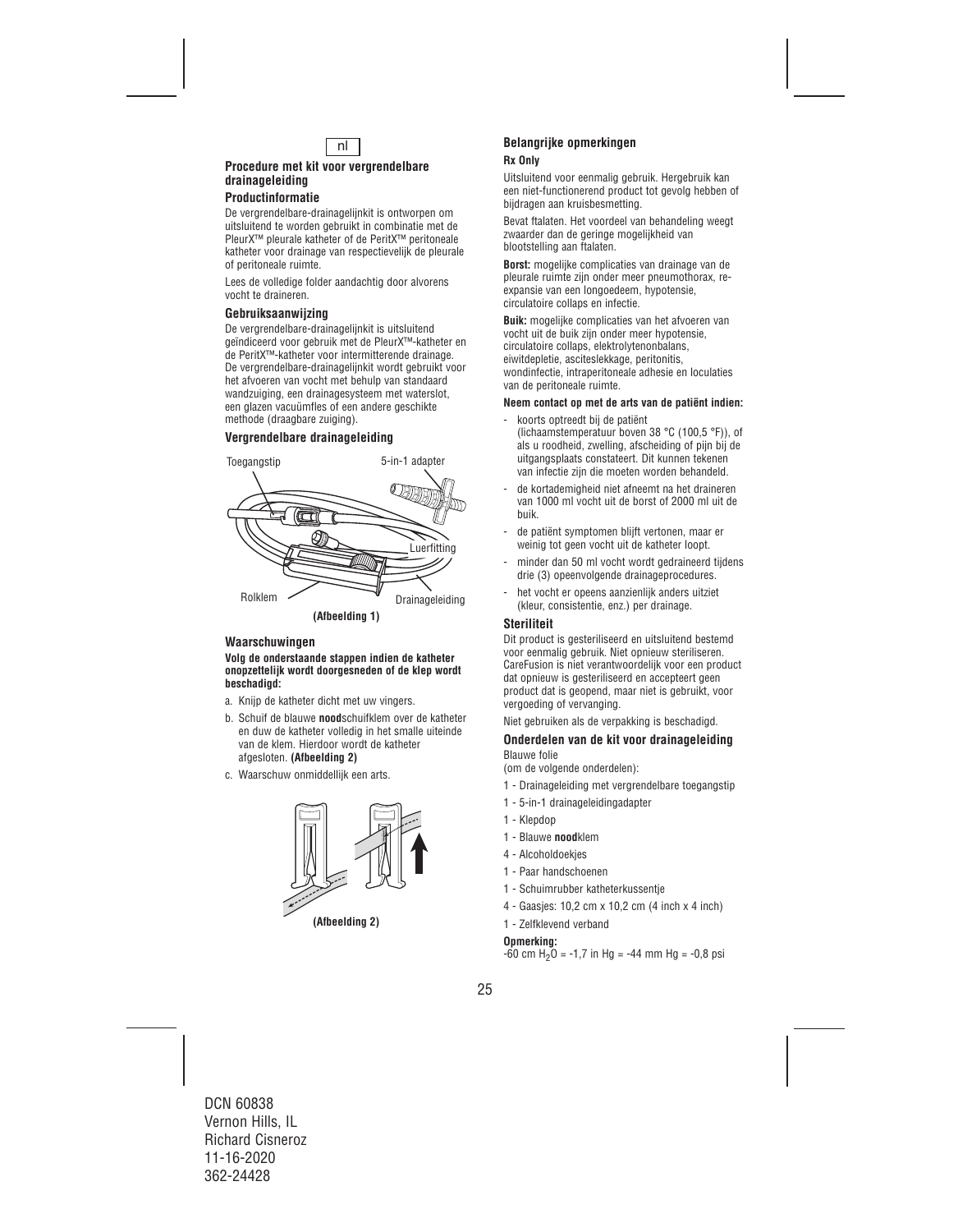## **Algemene richtlijnen**

- 1. Deze instructies dienen als leidraad voor de arts bij het uitvoeren van een drainageprocedure en zijn bedoeld als aanvulling op alle ziekenhuisprotocollen, klinische drainageprotocollen of toepasselijke instructies voor drainageapparatuur voor andere vacuümbronnen dan de PleurX™-fles. Zorg ervoor dat u bekend bent met deze instructies voordat u van start gaat met de procedure.
- 2. De drainageleiding mag worden gebruikt voor drainage op een zuigniveau van -60 cm H<sub>2</sub>O of lager voor zo lang als nodig is om per dag 1000 ml vocht uit de borst of 2000 ml vocht uit de buik te draineren. Het verwijderde vochtvolume moet zijn gebaseerd op de status van de individuele patiënt en de risico's op overdrainage, inclusief re-expansie van een longoedeem in de borst of hypotensie bij patiënten met ascites.

#### **Werkwijze drainage met de kit voor de vergrendelbare drainageleiding**

De procedures voor drainage en voor het aanbrengen van een zelfklevend verband moeten volgens aseptische technieken worden uitgevoerd. Patiënten moeten zoals voorgeschreven door hun arts worden gedraineerd, doorgaans elke dag of om de dag. Wijk niet af van de door de arts voorgeschreven frequentie of hoeveelheid vocht zonder deze arts hierover eerst te raadplegen.

Zorg ervoor dat u bekend bent met de zuigingsmethode alvorens te draineren.

#### **Voorbereiding voor drainage**

**Waarschuwing:** gebruik geen schaar of andere scherpe objecten in de buurt van de katheter.

**Waarschuwing:** de patiënt mag niet alleen worden gelaten tijdens de drainage.

**Opmerking:** de blauwe **nood**schuifklem moet worden gebruikt indien de katheter onopzettelijk wordt doorgesneden of de klem wordt beschadigd. **Zie waarschuwingen. (Afbeelding 2)** 

- 1. Creëer een hygiënische werkplek op een tafelblad of werkblad.
- 2. Was uw handen gedurende minimaal één minuut grondig met water en zeep.
- 3. Verwijder het zelfklevende verband dat om de katheter zit. Trek niet aan de katheter: houd tijdens het verwijderen van het verband één hand ter ondersteuning op de huid, pak met de andere hand voorzichtig één kant van het verband vast en verwijder dit langzaam van de huid.

**(Afbeelding 3a) Opmerking:** voorkom huidletsel door het verband langzaam te verwijderen in plaats van het los te trekken van de huid. **(Afbeelding 3b)**

**Let op:** rond de drainageprocedure af en neem contact op met de arts of verpleegkundige van de patiënt indien koorts optreedt bij de patiënt (lichaamstemperatuur boven 38 °C (100,5 °F)), of als u roodheid, zwelling of vocht rondom de katheter constateert.

- 4. Was uw handen nogmaals gedurende minimaal één minuut grondig met water en zeep.
- 5. Open de vergrendelbare-drainagelijnkit.
- 6. Plaats het pakket met het blauwe folie op uw werkplek, met de klep aan de bovenkant. Maak het blauwe folie voorzichtig los door aan de buitenkant van het folie te trekken. **(Afbeelding 4)** Laat de bijgesloten onderdelen op het folie zitten. De onderdelen en de binnenkant van het folie zijn steriel. Raak deze niet aan met uw blote handen of met niet-steriele voorwerpen.
- 7. Pak de handschoenen op bij de gevouwen manchet en trek ze aan zoals afgebeeld. De handschoenen passen aan beide handen. Zorg ervoor dat de buitenkant van de handschoen niet in aanraking komt met niet-steriele materialen, zoals uw huid of kleding. Trek de handschoenen aan zoals afgebeeld. **(Afbeelding 5)**
- 8. Scheur de drie verpakkingen met alcoholdoekjes open, maar haal de doekjes er nog niet uit. Plaats deze op het blauwe folie.

#### **Sluit de vergrendelbare drainageleiding aan op wand- of draagbare zuiging**

**Waarschuwing:** houd de klep op de katheter en de toegangstip op de drainageleiding schoon. Houd ze uit de buurt van andere voorwerpen om verontreiniging te helpen voorkomen.

**Waarschuwing:** stop niets anders dan de toegangstip van de drainageleiding in de klep van de katheter, omdat de klep daardoor beschadigd kan raken. Bij een beschadigde klep kan lucht in het lichaam komen of vocht door de klep uit het lichaam lekken wanneer er geen drainage plaatsvindt.

**Waarschuwing:** als wandzuiging of draagbare zuiging wordt gebruikt, moet die zijn ingesteld op maximaal -60 cm  $H_2O$ .

**Waarschuwing:** sommige draagbare zuigeenheden kunnen niet worden ingesteld op -60 cm H<sub>2</sub>O of minder. Lees de gebruiksinstructies van de draagbare zuigeenheid voorafgaand aan drainage.

1. Sluit de rolklem volledig door het wiel op de rolklem in de richting van de zuigbron te draaien. **(Afbeelding 6)**

Let op: de rolklem moet volledig zijn gesloten om de drainageleiding te occluderen. Zorg ervoor dat de rolklem volledig is gesloten wanneer de katheter niet op een zuigbron is aangesloten, omdat er anders lucht in het lichaam kan komen of vocht uit de drainageleiding kan lekken.

- 2. Bevestig de 5-in-1 adapter aan de luerfitting op de drainageleiding. **(Afbeelding 7)**
- 3. Sluit de 5-in-1 adapter aan op de vacuüm-/zuigbron.
- 4. Verwijder de beschermdop door eraan te draaien en deze voorzichtig los te trekken. Voorkom verontreiniging van de toegangstip. **(Afbeelding 8)**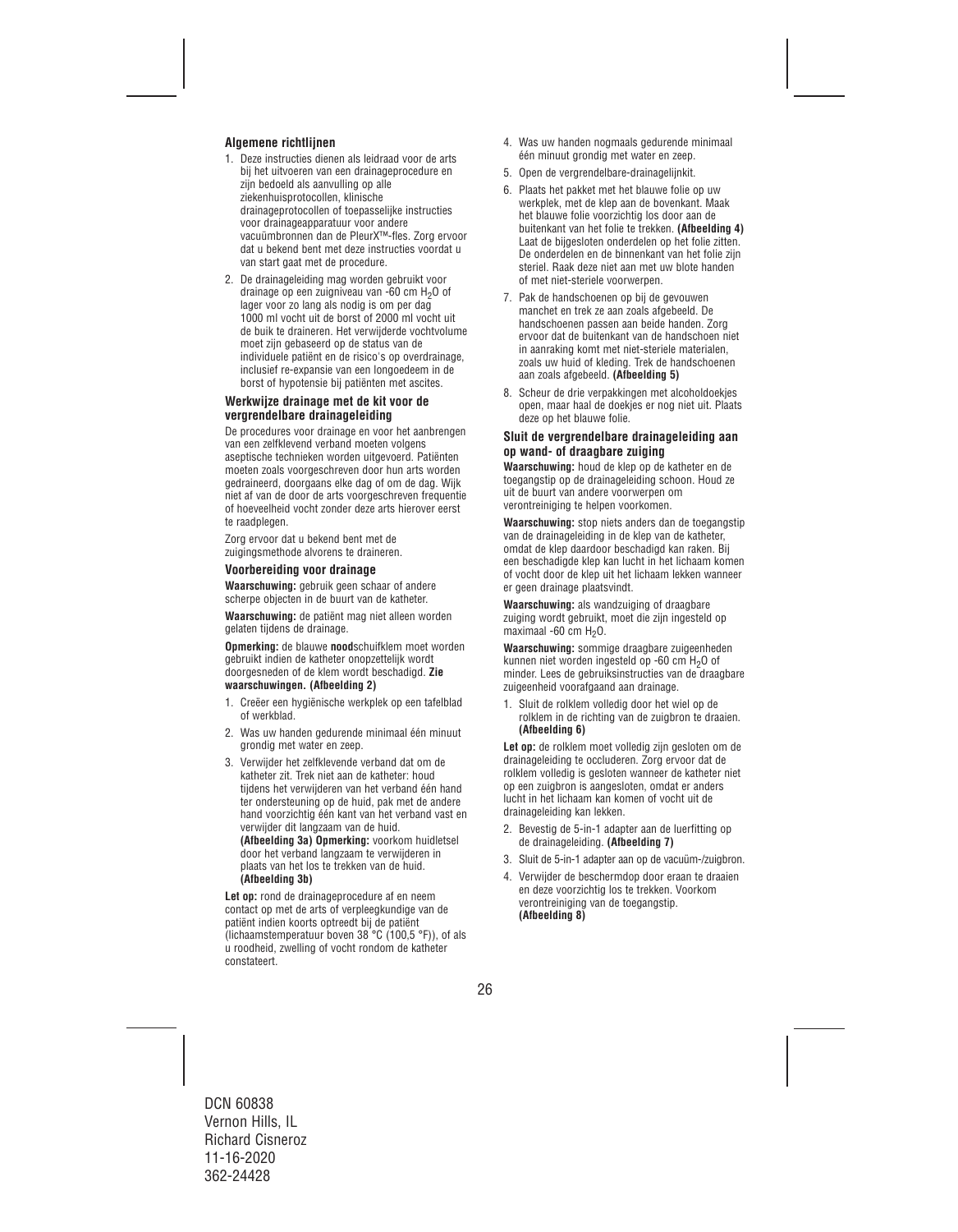- 5. Houd de onderkant van de katheterklep vast en verwijder de dop door deze linksom te draaien en er voorzichtig aan te trekken. Werp de beschermdop weg. Voorkom verontreiniging van de klep. **(Afbeelding 9)**
- 6. Reinig het gebied rondom de klepopening met een nieuw alcoholdoekje. **(Afbeelding 10)**
- 7. Breng de toegangstip in de katheterklep in en voer deze helemaal op in de klep. U zult een klik voelen en horen wanneer de toegangstip en de klep stevig op elkaar zijn aangesloten. **(Afbeelding 11)**
- 8. Vergrendel desgewenst de toegangstip op de katheterklep door de toegangstip te draaien totdat u een tweede klik voelt en hoort. **(Afbeelding 12)**

**Let op:** zorg ervoor dat de klep en de toegangstip volledig zijn aangesloten tijdens drainage. Als ze per ongeluk worden gescheiden, kunnen ze verontreinigd raken. Reinig de klep als dit gebeurt met een alcoholdoekje en gebruik een nieuwe drainageleiding om mogelijke verontreiniging te voorkomen.

**Waarschuwing:** er dienen voorzorgsmaatregelen te worden getroffen om ervoor te zorgen dat de drainageleiding niet wordt uitgerekt en er niet aan wordt getrokken.

#### **Sluit de vergrendelbare drainageleiding aan op (een) glazen vacuümfles(sen)**

**Waarschuwing:** houd de klep op de katheter en de toegangstip op de drainageleiding schoon. Houd ze uit de buurt van andere voorwerpen om verontreiniging te helpen voorkomen.

**Waarschuwing:** stop niets anders dan de toegangstip van de drainageleiding in de klep van de katheter, omdat de klep daardoor beschadigd kan raken. Bij een beschadigde klep kan lucht in het lichaam komen of vocht door de klep uit het lichaam lekken wanneer er geen drainage plaatsvindt.

**Waarschuwing:** gebruik bij het aftappen met glazen vacuümflessen geen naald die groter is dan 17 G.

1. Sluit de rolklem volledig door het wiel op de rolklem in de richting van de glazen vacuümfles te draaien. **(Afbeelding 6)** 

**Let op:** sluit de rolklem volledig door het wiel op de rolklem in de richting van de glazen vacuümfles te draaien alvorens de rolklem aan te sluiten op een glazen vacuümfles. Anders is het mogelijk dat het vacuüm in de fles gedeeltelijk of volledig verloren gaat.

**Let op:** de rolklem moet volledig zijn gesloten om de drainageleiding te occluderen. Zorg ervoor dat de rolklem volledig is gesloten wanneer de katheter niet op een glazen vacuümfles is aangesloten, omdat er anders lucht in het lichaam kan komen of vocht uit de drainageleiding kan lekken.

- 2. Bevestig een naald van 17 G aan de luerfitting op de drainageleiding. **(Afbeelding 7)**
- 3. Sluit de naald van 17 G aan op de glazen vacuümfles.
- 4. Verwijder de beschermdop door eraan te draaien en deze voorzichtig los te trekken. **(Afbeelding 8)** Werp de beschermdop weg. Plaats de toegangstip terug op het blauwe folie.
- 5. Houd de onderkant van de katheterklep vast en verwijder de dop door deze linksom te draaien en er voorzichtig aan te trekken. Werp de beschermdop weg. **(Afbeelding 9)**
- 6. Reinig het gebied rondom de klepopening met een nieuw alcoholdoekje. **(Afbeelding 10)**
- 7. Breng de toegangstip in de katheterklep in en voer deze helemaal op in de klep. U zult een klik voelen en horen wanneer de vergrendelbare toegangstip en de klep stevig op elkaar zijn aangesloten. **(Afbeelding 11)**
- 8. Vergrendel desgewenst de toegangstip op de katheterklep door de toegangstip te draaien totdat u een tweede klik voelt en hoort. **(Afbeelding 12)**

Let op: zorg ervoor dat de klep en de toegangstip volledig zijn aangesloten tijdens drainage. Als ze per ongeluk worden gescheiden, kunnen ze verontreinigd raken. Reinig de klep als dit gebeurt met een alcoholdoekje en gebruik een nieuwe drainageleiding om mogelijke verontreiniging te voorkomen.

**Waarschuwing:** er dienen voorzorgsmaatregelen te worden getroffen om ervoor te zorgen dat de drainageleiding niet wordt uitgerekt en er niet aan wordt getrokken.

#### **Vochtdrainage**

**Waarschuwing:** het is normaal om enig ongemak of pijn te ervaren bij het draineren van vocht. Draai het wiel op de rolklem in de richting van de zuigbron om de stroom vocht gedurende een paar minuten te vertragen of te stoppen indien ongemak of pijn wordt ervaren tijdens het draineren. Neem contact op met de arts indien hevige pijn of hevig ongemak aanhoudt. Pijn kan duiden op een infectie.

**Waarschuwing:** draineer nooit in één keer meer dan 1000 ml vocht uit de borst of 2000 ml vocht uit de buik.

- 1. Draai het wiel op de rolklem van de zuigbron af om met draineren te beginnen. **(Afbeelding 13)**  Op het moment dat het vocht door de drainageleiding begint te stromen, kan de rolklem gedeeltelijk worden gesloten om de stroom vocht te vertragen door het wiel op de rolklem in de richting van de zuigbron te draaien.
- 2. Sluit de rolklem volledig door het wiel op de rolklem in de richting van de zuigbron te draaien als u om wat voor reden dan ook moet overgaan op een nieuw(e) vacuümfles/beker/apparaat met waterslot of zuigbron. Verwijder de drainageleiding uit de vacuüm-/zuigbron en sluit deze aan op een nieuw(e) vacuümfles/beker/apparaat met waterslot of zuigbron. Draai het wiel op de rolklem van de zuigbron af om de drainage te hervatten.
- 3. Sluit de rolklem volledig door het wiel op de rolklem in de richting van de zuigbron te draaien als de stroom stopt of de gewenste hoeveelheid vocht is afgenomen. **(Afbeelding 6)**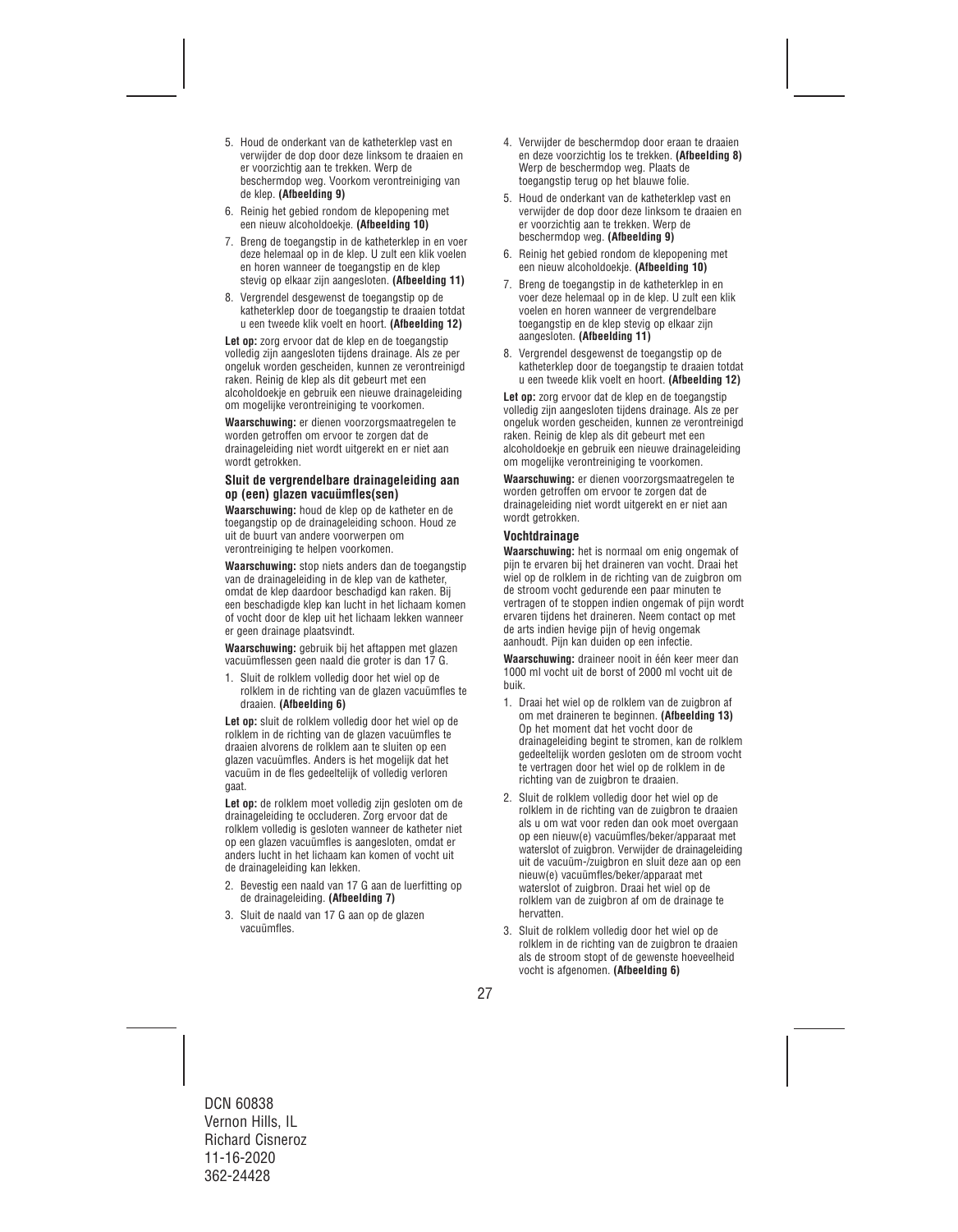### **Drainage afronden**

- 1. Indien vergrendeld, dient u de toegangstip te draaien om deze van de katheterklep los te maken. **(Afbeelding 14)**
- 2. Trek de toegangstip met een stevige, gelijkmatige beweging uit de klep. Leg de gebruikte drainageleiding neer. **(Afbeelding 15)**
- 3. Reinig de katheterklep met een nieuw alcoholdoekje. Werp het alcoholdoekje weg.
- 4. Plaats de nieuwe dop op de katheterklep en draai deze rechtsom totdat deze in de vergrendelde stand klikt. De dop voelt mogelijk los aan totdat deze in de vergrendelde stand klikt. **(Afbeelding 16)**
- 5. Registreer het drainagevolume indien vereist.
- 6. Koppel de zuigbron los en voer de gebruikte drainageleiding en glazen vacuümfles/ beker/apparaat met waterslot of zuigbron af in overeenstemming met de geldende plaatselijke, regionale en nationale voorschriften.

Let op: gebruik water en zeep voor het reinigen van huid en een geschikt reinigingsmiddel voor alle andere oppervlakken als er vloeistof is gemorst.

#### **Een nieuw zelfklevend verband aanbrengen**

1. Reinig het gebied rondom de uitgangsplaats van de katheter met een nieuw alcoholdoekje. **(Afbeelding 17)** 

**Opmerking:** zorg ervoor dat de uitgangsplaats en de huid rondom de katheter droog zijn voordat u verdergaat met het plaatsen van het zelfklevende verband.

- 2. Plaats het schuimrubberen katheterkussentje om de katheter. **(Afbeelding 18)**
- 3. Wikkel de katheter in lussen en plaats die op het schuimrubberen kussentje. **(Afbeelding 19)**
- 4. Bedek de katheter met maximaal vier (4) gaasjes. **(Afbeelding 20)**
- 5. Trek beide handschoenen uit.
- 6. Het zelfklevende verband bestaat uit drie (3) lagen:
	- a. Bedrukte laag
	- b. Hygiënisch wondverband
	- c. Middenpaneel en ondersteund frame
- 7. Haal de bedrukte laag van het zelfklevende verband af, zodat het klevende oppervlak zichtbaar wordt. **(Afbeelding 21)**
- 8. Centreer het zelfklevende verband boven de gaasjes en druk dit vervolgens stevig aan. **(Afbeelding 22) Opmerking:** rek het zelfklevende verband niet uit tijdens het aanbrengen.
- 9. Verwijder het middenpaneel van het ondersteunende frame van het zelfklevende verband en werp dit weg. **(Afbeelding 23)**
- 10.Verwijder het frame langzaam en strijk de verbandhoekjes tegelijkertijd glad. **(Afbeelding 24)**
- 11.Strijk het volledige verband onder stevige druk vanuit het midden naar de hoeken glad voor betere hechting.

**Opmerking:** niet vervaardigd van natuurlijk rubber.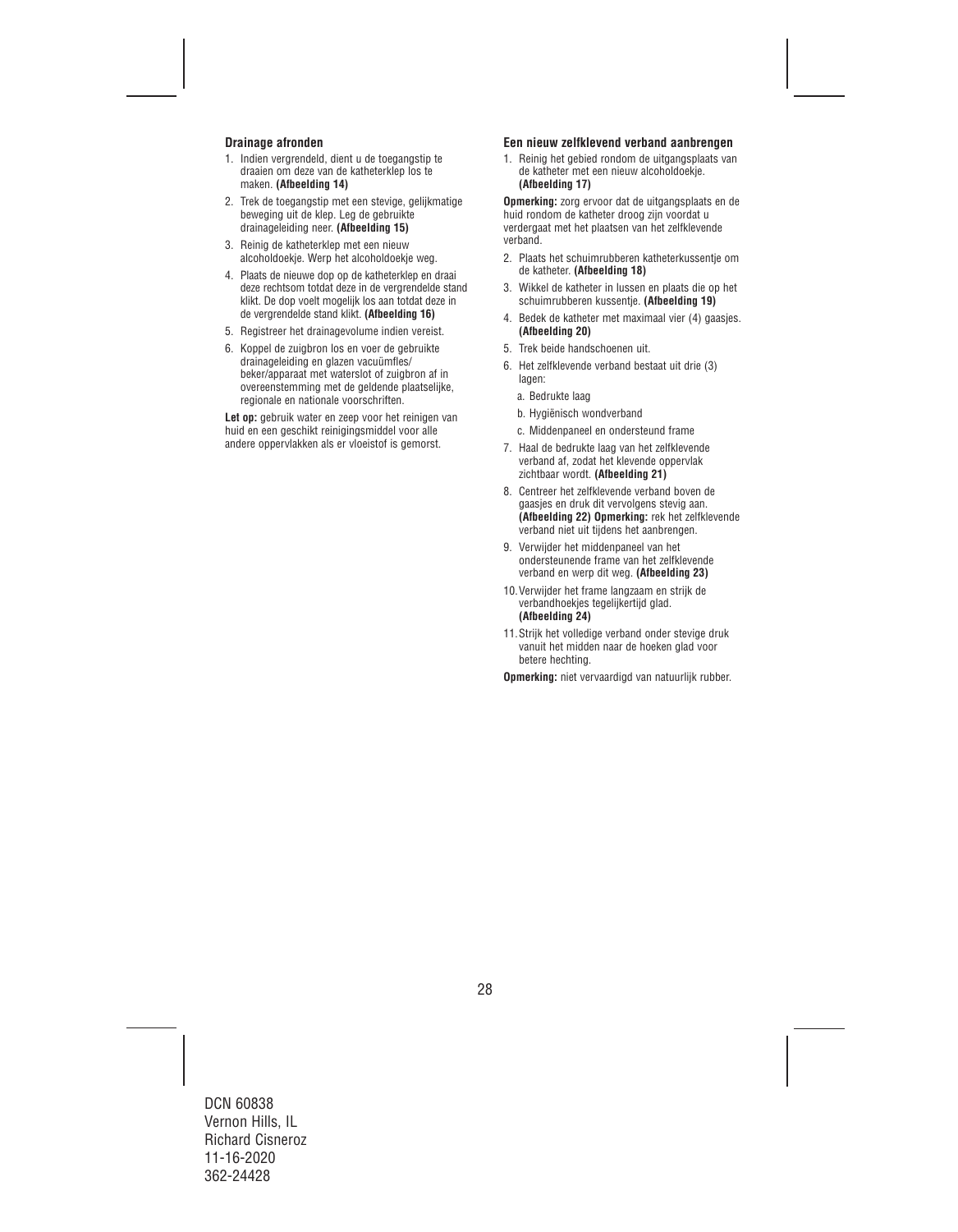

#### **Förfarande för kit för låsbar dränageslang Produktinformation**

Satsen med den låsbara dränageslangen är avsedd att användas uteslutande med PleurX™ pleurakatetern eller PeritX™-peritonealkatetern för dränering av pleura- eller peritonealutrymmet.

Läs hela detta häfte noggrant innan du tömmer vätska.

#### **Indikationer för användning**

Den låsbara dränageslangsatsen är avsedd att endast användas med PleurX™-katetern och PeritX™ katetern för regelbunden dränering. Den låsbara dränageslangsatsen används för att tappa av vätska med hjälp av vanlig väggsugning, ett dräneringssystem med vattenlås, glasvakuumflaska eller annan lämplig metod (portabel sugapparat).

## **Kit för låsbar dränageslang**



#### **Varningar**

#### **Om du råkar klippa katetern eller skada ventilen, följ dessa steg:**

- a. Kläm katetern mellan fingrarna för att stänga den.
- b. Tryck den blå **akut**glidklämman över katetern och tryck katetern helt in i den lilla änden av klämman. Detta stänger katetern. **(Figur 2)**
- c. Underrätta omedelbart läkaren.



## **Försiktighetsåtgärder Receptbelagd**

Endast för engångsbruk. Återanvändning kan resultera i en obrukbar produkt eller bidra till korskontaminering.

Innehåller ftalater. Fördelen med behandlingen uppväger den ytterst ringa risken för exponering för ftalater.

**Bröst:** Potentiella komplikationer av tömning av pleurautrymmet inkluderar, men är inte nödvändigtvis begränsade till, pneumotorax, lungödem på grund av återexpansion, hypotension, cirkulationskollaps och infektion.

**Buk:** Potentiella komplikationer av att tappa av vätska ur buken omfattar, men är inte nödvändigtvis begränsade till, hypotension, cirkulationskollaps, elektrolytstörning, proteinutarmning, ascitesläckage, peritonit, sårinfektion, intraperitoneal adherens och lokulationer av peritonealutrymmet.

#### **Kontakta patientens läkare om:**

- Patienten utvecklar feber (kroppstemperatur över 38 °C) eller om du märker några rodnad, svullnad, sipprande eller smärta vid utgångsstället. Dessa kan vara tecken på infektion som kan kräva behandling.
- Andfåddhet avhjälps inte efter tömning av 1 000 ml från bröstet eller 2 000 ml från buken på en gång.
- Patienten fortsätter att uppleva symptom, men litet eller ingen vätska töms ur katetern.
- Mindre än 50 ml tömning i tre (3) tömningar i rad.
- Utseende (färg, tjocklek, etc.) på vätskan ändras betydligt mellan tömningar.

#### **Sterilitet**

Denna produkt har steriliserats och är endast för engångsbruk. Får ej resteriliseras. CareFusion påtar sig inget ansvar för produkter som resteriliseras och kommer heller inte att godkänna återbetalning för eller byte av produkter som öppnats men inte använts.

Använd inte produkten om förpackningen är skadad.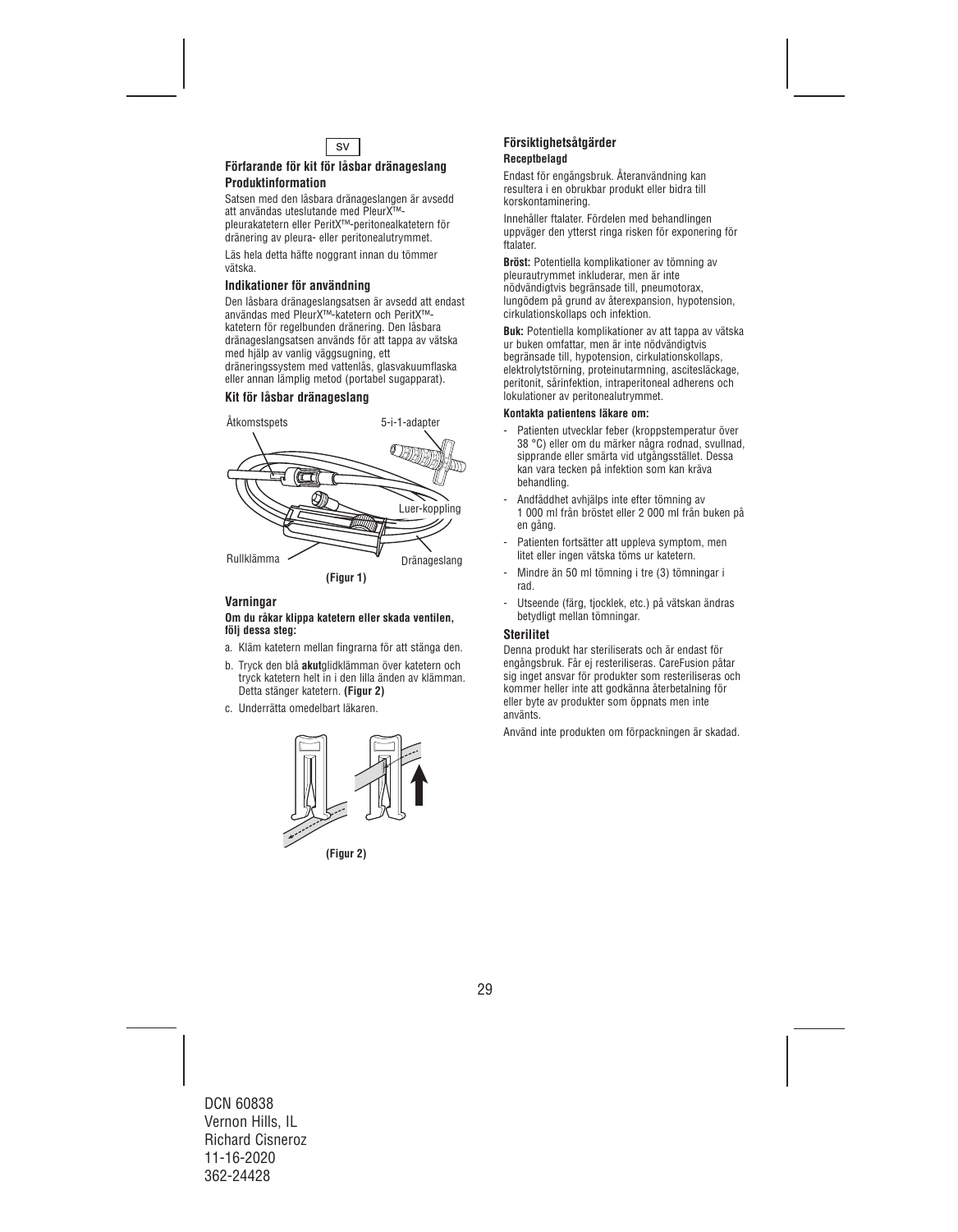## **Förbrukningsmaterial för dränageslangkitet**

Blått omslag

(Innehåller följande):

- 1 dränageslang med låsbar åtkomstspets
- 1 dränageslangadapter, 5-i-1
- 1 ventillock
- 1 blå **akut**klämma
- 4 spritkompresser
- 1 par handskar
- 1 kateterdyna av skumgummi
- 4 gasvävskompresser, 10,2 cm x 10,2 cm
- 1 självhäftande omslag

#### **Obs!**

 $-60$  cm H<sub>2</sub>O =  $-1.7$  in Hg =  $-44$  mm Hg =  $-0.8$  psi

## **Allmänna riktlinjer**

- 1. Dessa instruktioner ges som en guide för att användaren ska kunna utföra en tömningsprocedur och är avsedda att komplettera sjukhusets eventuella egna protokoll, kliniska tömningsprotokoll eller lämpliga instruktioner för tömningsanordningar för andra vakuumkällor än PleurX™-flaskan. Se till att du är väl bekant med dessa instruktioner innan proceduren påbörjas.
- 2. När du använder dränageslangen kan den användas för tömning på en sugnivå på -60 cm H2O eller lägre så länge som det tar att tömma 1 000 ml vätska från bröstet eller 2 000 ml vätska från buken per dag. Volymen på den avlägsnade vätskan bör baseras på den enskilda patientens status och risken för övertömning, inklusive lungödem på grund av återexpansion i bröstet eller hypotension för ascitespatienter.

#### **Så här tömmer du med hjälp av kit för låsbar dränageslang**

Procedurer för tömning och självhäftande omslag ska utföras med hjälp av aseptisk teknik. Patienten bör tömmas enligt läkarens anvisningar, vanligen varje eller varannan dag. Ändra inte frekvensen eller töm mer vätska än läkaren har rekommenderat utan att först samråda med läkaren.

Se till att du är väl bekant med sugmetoden före tömning.

### **Förbereda tömning**

**Varning:** Använd inte sax eller andra vassa föremål nära katetern.

**Varning:** Patienten ska inte lämnas utan uppsikt under tömning.

**Obs!** Den blå **akutglidklämman** ska användas om du råkar klippa katetern eller skadar ventilen. **Se varningar. (Figur 2)** 

- 1. Ordna med en ren, fri arbetsyta på ett bord eller en bänk.
- 2. Tvätta noga händerna med tvål och vatten i minst 1 minut.

3. Ta bort det självhäftande omslaget från katetern. Var noga med att inte dra i katetern: stöd huden medan du tar bort omslaget, fatta försiktigt tag i ena kanten och dra långsamt omslaget från huden. **(Figur 3a) Obs!** Undvik hudtrauma genom att skala omslaget bakåt, snarare än att dra det från huden. **(Figur 3b)**

**Varning:** Om patienten utvecklar feber (kroppstemperatur över 38 °C), eller om du ser någon rodnad, svullnad eller vätska runt katetern, avsluta denna tömning och kontakta patientens läkare eller siuksköterska.

- 4. Tvätta noga händerna med tvål och vatten i minst 1 minut.
- 5. Öppna den låsbara dränageslangsatsen.
- 6. Lägg paketet med det blå omslaget på arbetsytan med fliksidan vänd uppåt. Veckla försiktigt ut det blå omslaget genom att dra i utsidan av omslaget. **(Figur 4)** Lämna kvar de medföljande föremålen på omslaget. De föremålen och insidan av omslaget är sterila. Ta inte på dem med händerna utan handskar eller andra icke-sterila föremål.
- 7. Plocka upp handskarna i den vikta manschetten och sätt på så som visas. Båda handskarna passar båda händerna. Se till att utsidan av handskarna inte kommer i kontakt med något icke-sterilt, såsom din hud eller dina kläder. Sätt på handskarna så som visas. **(Figur 5)**
- 8. Öppna tre spritkompresser, men ta inte ut kompresserna från sina påsar. Placera dem på det blå omslaget.

### **Anslut den låsbara dränageslangen till väggsug/bärbar sug**

**Varning:** Se till att hålla ventilen på katetern och åtkomstspetsen på dränageslangen rena. Håll dem borta från andra föremål för att undvika kontaminering.

**Varning:** För inte in något annat än åtkomstspetsen på den låsbara dränageslangen i kateterns ventil eftersom ventilen då kan skadas. En skadad ventil kan släppa in luft i kroppen eller låta vätska läcka ut genom ventilen när tömning inte pågår.

**Varning:** Om väggsug eller bärbar sug används måste den regleras till ei mer än -60 cm H<sub>2</sub>O.

**Varning:** Vissa bärbara sugenheter förmår inte reglera till -60 cm H20 eller lägre. Läs instruktionerna till den bärbara sugen innan du börjar tömma.

1. Stäng rullklämman helt genom att rulla hjulet på rullklämman mot sugkällan. **(Figur 6)**

**Viktigt:** Rullklämman måste vara helt stängd för att dränageslangen ska täppas till. När slangen inte är ansluten till en sugkälla måste rullklämman vara helt stängd, annars kan dränageslangen släppa in luft i kroppen eller låta vätska läcka ut.

- 2. Anslut 5-i-1-adaptern till dränageslangens luer-koppling. **(Figur 7)**
- 3. Anslut 5-i-1-adaptern till vakuum-/sugkällan.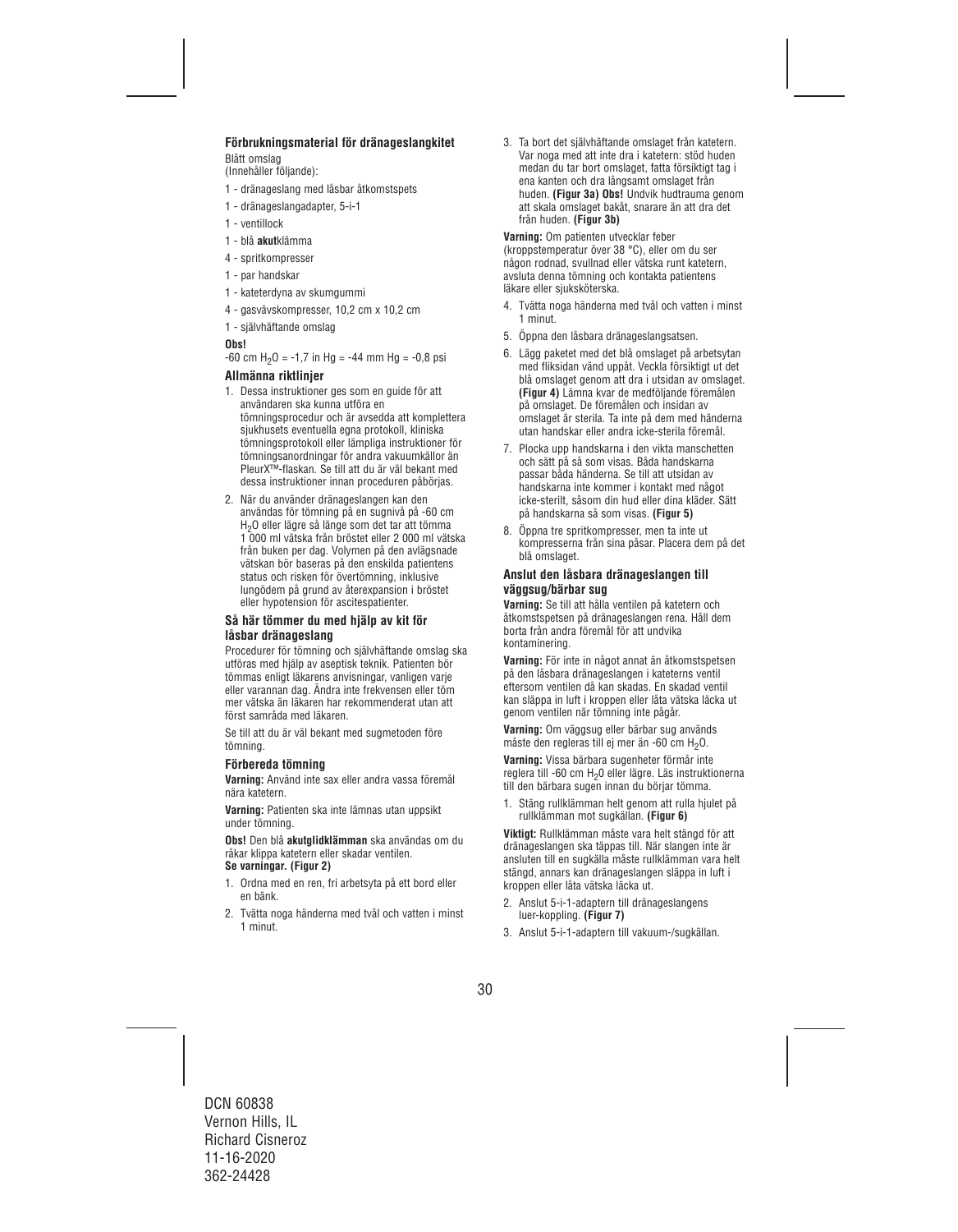- 4. Ta bort skyddet genom att vrida det och dra försiktigt. Var försiktig så att inte åtkomstspetsen kontamineras. **(Figur 8)**
- 5. Håll i basen på kateterventilen och ta bort locket genom att vrida det moturs och dra försiktigt. Släng locket. Var noga med att inte kontaminera ventilen. **(Figur 9)**
- 6. Rengör runt ventilöppningen med en ny spritkompress. **(Figur 10)**
- 7. För in åtkomstspetsen i kateterventilen och för in den helt i ventilen. Du känner och hör ett klick när åtkomstspetsen och ventilen kopplas ordentligt ihop. **(Figur 11)**
- 8. Om du vill kan du låsa åtkomstspetsen vid kateterventilen genom att vrida spetsen tills du känner och hör ett andra klick. **(Figur 12)**

**Viktigt:** Se till att ventilen och åtkomstspetsen är helt ihopkopplade under tömning. Om de råkar lossna från varandra kan de bli kontaminerade. Om detta inträffar ska du rengöra ventilen med en spritkompress och använda en ny dränageslang för att undvika eventuell kontaminering.

**Varning:** Vidta försiktighetsåtgärder så att du inte drar eller rycker i dränageslangen.

#### **Anslut den låsbara dränageslangen till en eller flera vakuumflaskor av glas**

**Viktigt:** Se till att hålla ventilen på katetern och åtkomstspetsen på dränageslangen rena. Håll dem borta från andra föremål för att undvika kontaminering.

**Varning:** För inte in något annat än åtkomstspetsen på dränageslangen i kateterns ventil eftersom ventilen då kan skadas. En skadad ventil kan släppa in luft i kroppen eller låta vätska läcka ut genom ventilen när tömning inte pågår.

**Varning:** Vid tömning med glasvakuumflaskor ska du inte använda en nål som är grövre än 17 G.

1. Stäng rullklämman helt genom att rulla hjul på rullklämman mot glasvakuumflaskan. **(Figur 6)** 

**Viktigt:** Innan du ansluter till en glasvakuumflaska, stäng rullklämman helt genom att rulla hjulet på rullklämman mot glasvakuumflaskan. Annars kan hela eller en del av vakuumet i flaskan gå förlorat.

**Viktigt:** Rullklämman måste vara helt stängd för att dränageslangen ska täppas till. När slangen inte är ansluten till en glasvakuumflaska måste rullklämman vara helt stängd, annars kan dränageslangen släppa in luft i kroppen eller låta vätska läcka ut.

- 2. Anslut en 17 G-nål till luer-kopplingen på dränageslangen. **(Figur 7)**
- 3. Anslut 17 G-nålen till glasvakuumflaskan.
- 4. Ta bort skyddet genom att vrida det och dra försiktigt. **(Figur 8)** Kassera skyddet. Sätt tillbaka åtkomstspetsen på det blå omslaget.
- 5. Håll i basen på kateterventilen och ta bort locket genom att vrida det moturs och dra försiktigt. Släng locket. **(Figur 9)**
- 6. Rengör runt ventilöppningen med en ny spritkompress. **(Figur 10)**
- 7. För försiktigt in åtkomstspetsen i kateterventilen och för in den helt i ventilen. Du känner och hör ett klick när åtkomstspetsen och ventilen kopplas ordentligt ihop. **(Figur 11)**
- 8. Om du vill kan du låsa åtkomstspetsen vid kateterventilen genom att vrida spetsen tills du känner och hör ett andra klick. **(Figur 12)**

**Viktigt:** Se till att ventilen och åtkomstspetsen är säkert ihopkopplade under tömning. Om de råkar lossna från varandra kan de bli kontaminerade. Om detta inträffar ska du rengöra ventilen med en spritkompress och använda en ny dränageslang för att undvika eventuell kontaminering.

**Varning:** Vidta försiktighetsåtgärder så att du inte drar eller rycker i dränageslangen.

#### **Tappa av vätska**

**Varning:** Det är normalt att känna ett visst obehag eller smärta när vätska töms. Vid obehag eller smärta under tömning, rulla hjulet på rullklämman mot sugkällan för att bromsa eller stoppa vätskeflödet under några minuter. Om svår smärta eller obehag fortsätter, kontakta läkare. Smärta kan vara ett tecken på infektion.

**Varning:** Töm inte mer än 1 000 ml vätska från bröstet eller 2 000 ml vätska i buken på en och samma gång.

- 1. Rulla hjulet på rullklämman bort från sugkällan för att påbörja tömning. **(Figur 13)** När vätskan börjar rinna in i dränageslangen kan du delvis stänga rullklämman för att bromsa vätskeflödet genom att rulla hjulet på rullklämman mot sugkälla.
- 2. Om du behöver byta till en ny glasvakuumflaska/ dosa/vattenlåsanordning av någon anledning, stäng rullklämman helt genom att rulla hjulet på rullklämman mot sugkällan. Ta bort dränageslangen från vakuum-/sugkällan och ansluta till en ny glasvakuumflaska/dosa/ vattenlåsanordning. Rulla hjulet på rullklämman bort från sugkällan för att återuppta tömning.
- 3. När flödet stannar eller önskad mängd vätska har tagits bort, stäng rullklämman helt genom att rulla hjulet på rullklämman mot sugkällan. **(Figur 6)**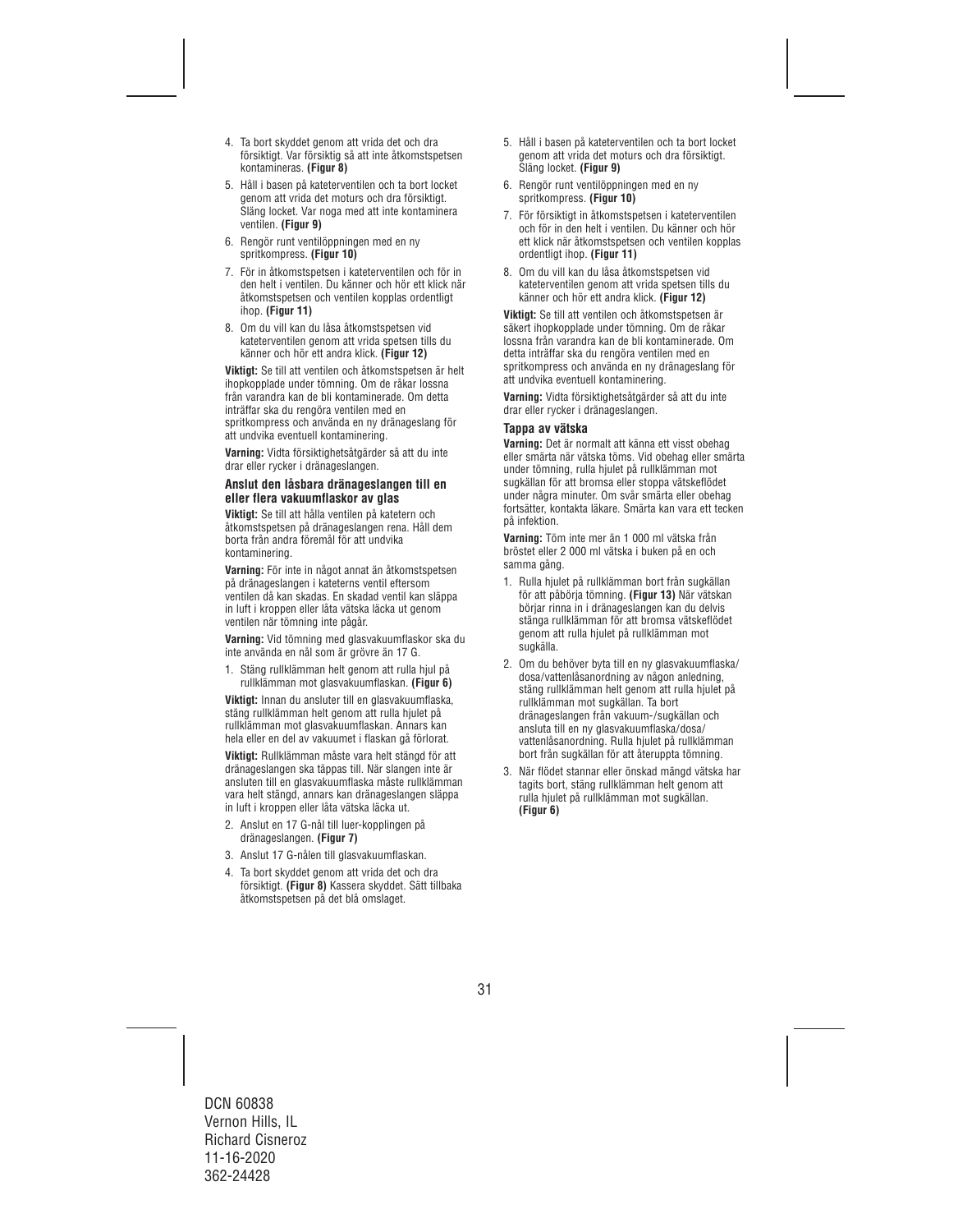## **Avsluta tömning**

- 1. Om åtkomstspetsen är låst vrider du på den för att lossa den från kateterventilen. **(Figur 14)**
- 2. Dra ut åtkomstspetsen ur ventilen med en bestämd, stadig rörelse. Lägg ned den använda dränageslangen. **(Figur 15)**
- 3. Rengör kateterventilen med en ny spritkompress. Släng spritkompressen.
- 4. Placera det nya locket över kateterventilen och vrid det medurs tills det klickar in i låst läge. Locket kan kännas löst innan det är klickar in i låst läge. **(Figur 16)**
- 5. Vid behov anteckna tömningsvolymen.
- 6. Koppla ifrån sugkälla och släng den använda dränageslangen och glasvakuumflaskan / dosan / vattenlåsanordningen i enlighet med gällande lokala och statliga föreskrifter.

**Viktigt:** Vid spill av vätska, använd tvål och vatten för att tvätta huden och använd lämpligt rengöringsmedel för alla andra ytor.

#### **Lägga ett nytt självhäftande omslag**

1. Rengör runt kateterns utgångsställe med en ny spritkompress. **(Figur 17)** 

**Obs!** Kontrollera att utgångsstället och huden runt katetern är torra innan du slutför proceduren med det självhäftande omslaget.

- 2. Placera kateterdynan av skumgummi runt katetern. **(Figur 18)**
- 3. Linda katetern i öglor och placera den över skumgummidynan. **(Figur 19)**
- 4. Täck katetern med upp till fyra (4) gasvävsdynor. **(Figur 20)**
- 5. Ta bort handskarna från båda händerna.
- 6. Det självhäftande omslaget har tre (3) lager:
	- a. Tryckt foder
	- b. Genomskinligt såromslag
	- c. Mittpanelens och ramens baksida
- 7. Dra det tryckta fodret från omslaget så att den vidhäftande ytan blottas. **(Figur 21)**
- 8. Centrera det självhäftande omslaget över gasvävsdynorna och tryck ned på det. **(Figur 22) Obs:** Sträck inte ut det självhäftande omslaget när det sätts på.
- 9. Ta bort och släng mittpanelen från baksidan av det självhäftande omslaget. **(Figur 23)**
- 10.Ta långsamt bort ramen medan du jämnar till omslagets kanter. **(Figur 24)**
- 11.Jämna till hela omslaget från mitten och ut mot kanterna med ett fast tryck för att bättra på vidhäftningen.

**Obs!** Ei tillverkad med naturligt latexgummi.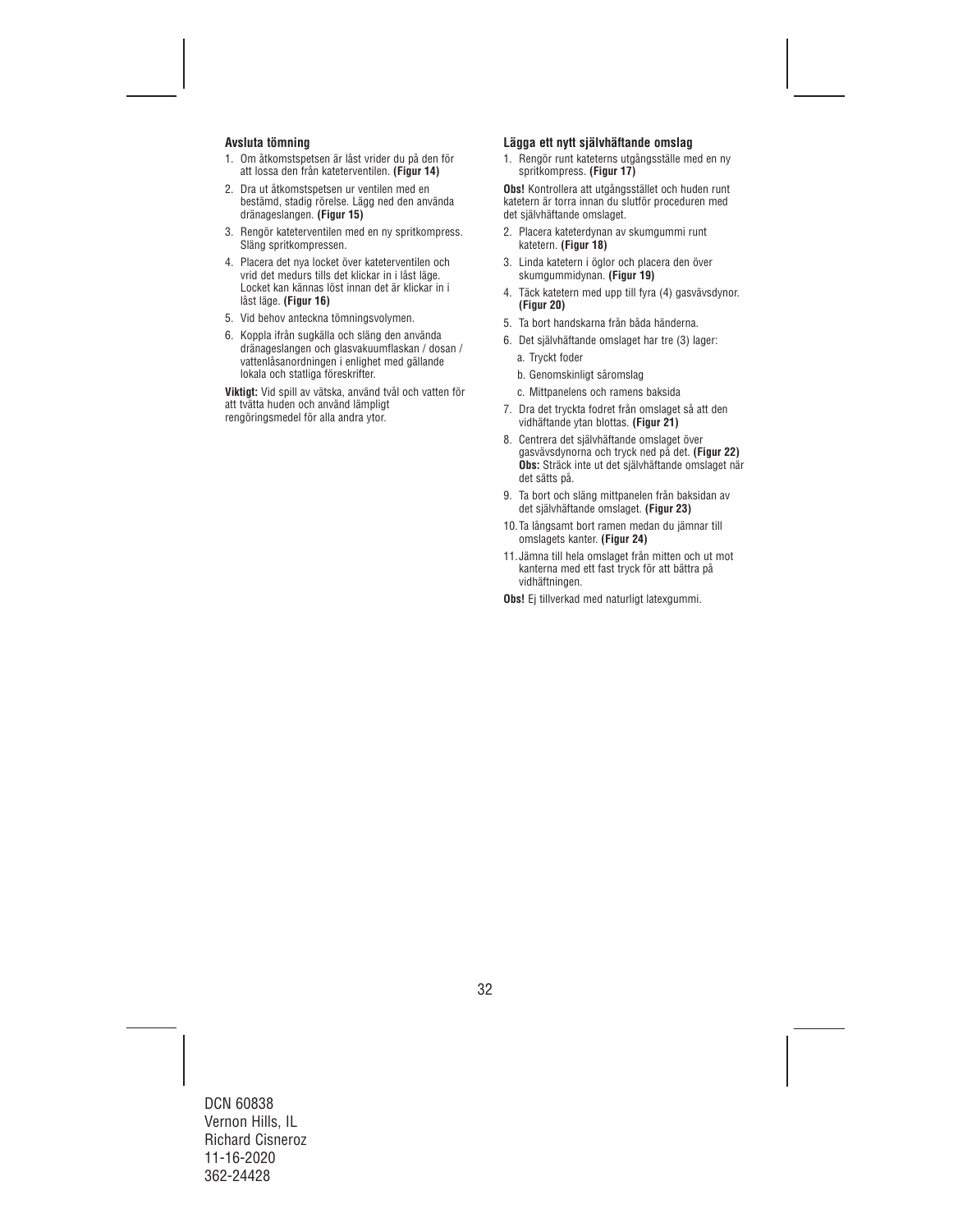

## **Lukittava dreeniletkusarja – toimenpide Tuotetiedot**

Lukittava dreeniletkusaria on tarkoitettu käytettäväksi ainoastaan PleurX™-keuhkopussikatetrin tai PeritX™ peritoneaalikatetrin kanssa keuhkopussin- tai vatsakalvonontelon tyhjentämiseen.

## **Käyttöaiheet**

Lukittava dreeniletkusaria on tarkoitettu käytettäväksi ainoastaan PleurX™- ja PeritX™-katetrin kanssa ajoittaiseen dreneeraukseen. Lukittavaa dreeniletkusarjaa käytetään nesteen valuttamiseen vakiomallisen imulaitteen, vesilukollisen dreneerausjärjestelmän, lasisen tyhjiöpullon tai muun asianmukaisen menetelmän (kannettava imulaite) avulla.

## **Lukittava dreeniletku**



**(Kuva 1)** 

## **Vakavat varoitukset**

#### **Jos katetriin tulee halkeama tai venttiili vaurioituu, toimi seuraavasti:**

- a. Purista katetri kiinni sormillasi.
- b. Pujota katetriin **hätäsuljin** ja työnnä katetri kokonaan sulkimen ahtaaseen päähän. Tällöin katetri sulkeutuu. **(Kuva 2)**
- c. Ilmoita asiasta heti lääkärille.





## **Varoitukset Rx Only**

Kertakäyttöinen. Jos tuotetta käytetään uudelleen, tuote ei ehkä toimi enää oikein tai ristikontaminoituu entistä helpommin.

Sisältää ftalaatteja. Hoitokäytöstä saadut hyödyt ovat merkittävämmät kuin vähäinen mahdollisuus altistua ftalaateille.

**Rintakehä:** Nesteen valuttamiseen

keuhkopussinontelosta voi liittyä muun muassa seuraavia komplikaatioita: ilmarinta, keuhkon laajentamisen jälkeinen keuhkopöhö, alhainen verenpaine, verenkierron äkillinen romahtaminen ja infektio.

**Vatsa:** vatsaontelon dreneerauksen mahdollisia komplikaatioita ovat mm. seuraavat: matala verenpaine, verenkierron äkillinen romahtaminen, elektrolyyttiepätasapaino, proteiinivaje, askitesvuoto, vatsakalvontulehdus, haavan infektio, vatsakalvon sisäinen kiinnike ja vatsakalvonontelon lokeroituminen.

#### **Ota yhteys potilaan omalääkäriin, jos**

- potilaalle nousee kuume (kehon lämpö nousee yli 38 °C:seen), jos katetrin ulostulokohta punoittaa tai tihkuu nestettä tai siinä tuntuu kipua. Nämä saattavat olla merkkejä mahdollisesti hoitoa vaativasta tulehduksesta.
- hengenahdistus ei helpotu, kun rintakehästä on kerrallaan dreneerattu 1 000 ml nestettä tai vatsaontelosta 2 000 ml.
- oireet jatkuvat, mutta katetrista virtaa vain vähän tai ei lainkaan nestettä.
- kolmessa peräkkäisessä dreneerauksessa nestettä valuu alle 50 ml.
- nesteen ulkomuoto (esim. väri tai paksuus) muuttuu huomattavasti dreneerausten välillä.

## **Steriiliys**

Tuote on steriloitu ja kertakäyttöinen. Älä steriloi niitä uudelleen. CareFusion ei vastaa mistään tuotteesta, joka on steriloitu uudelleen, eikä hyvitä tai vaihda mitään tuotetta, joka on käyttämätön mutta avattu.

Ei saa käyttää, jos pakkaus on vahingoittunut.

### **Dreeniletkusarjan tarvikkeet**

#### sininen kääre

(johon on kääritty seuraavat tarvikkeet):

- 1 dreeniletku, jossa lukittava liitinkärki
- 1 dreeniletkun 5-in-1-sovitin
- 1 venttiilin tulppa
- 1 sininen **hätäsuljin**
- 4 alkoholipyyhettä
- 1 pari käsineitä
- 1 vaahtomuovinen katetrityyny
- 4 harsotyynyä, 10,2 cm x 10,2 cm
- 1 itsekiinnittyvä sidos

#### **Huomautus:**

 $-60$  cm H<sub>2</sub>O =  $-1,7$  inHg =  $-44$  mmHg =  $-0,8$  psi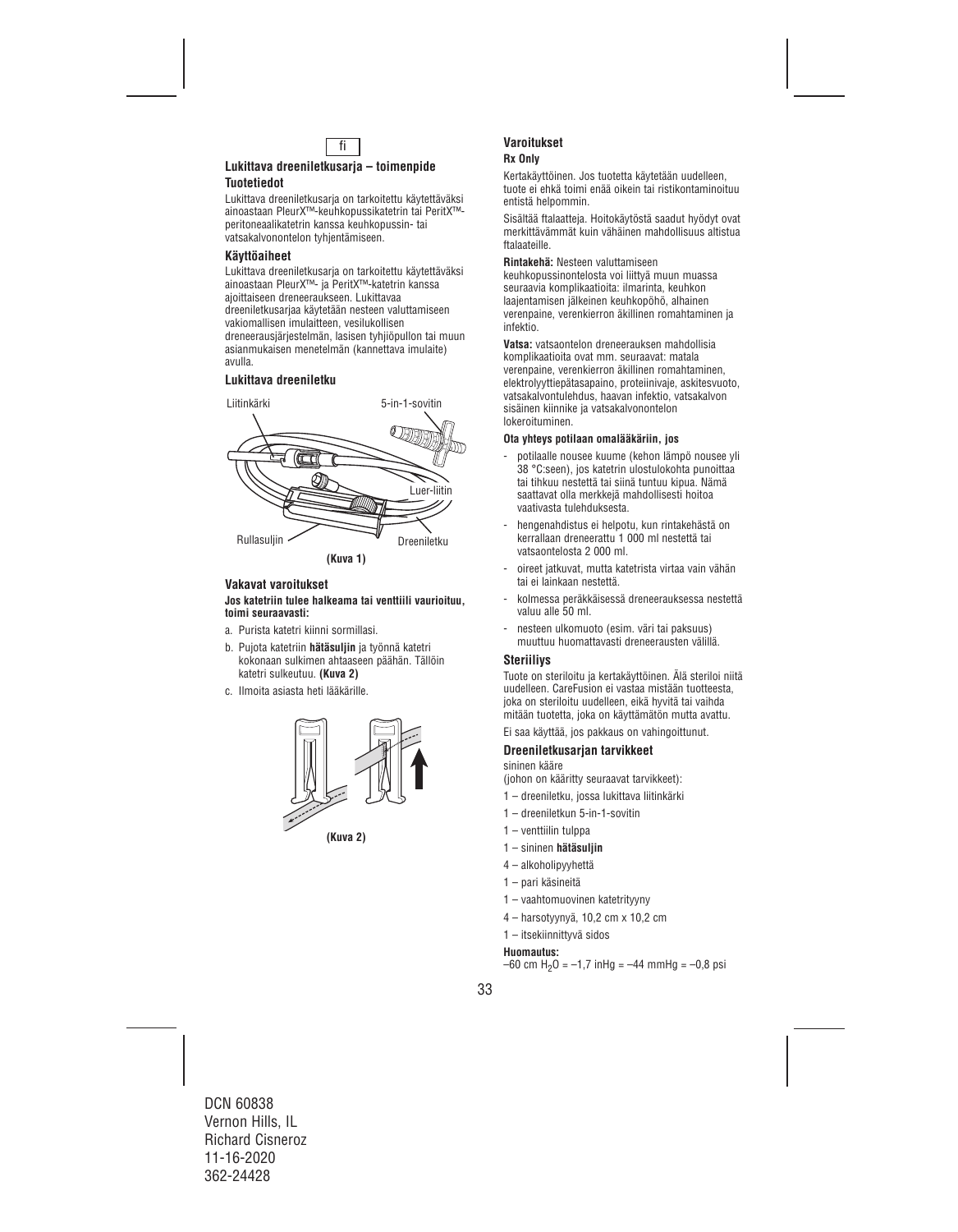## **Yleisohjeet**

- 1. Nämä ohjeet on tarkoitettu lääkärille oppaaksi dreneeraukseen. Ne täydentävät sairaalassa kehitettyjä käytäntöjä, kliinisiä dreneerauskäytäntöjä ja muita tyhjiölähteitä, paitsi PleurX™-tyhjiöpulloa, koskevia dreneerauslaitteen ohjeita. Tutustu ohjeisiin huolellisesti ennen toimenpidettä.
- 2. Dreeniletkua voidaan käyttää nesteen dreneeraukseen imuteholla –60 cm H2O tai sitä pienemmällä niin kauan kuin 1 000 ml:n päivittäinen nestemäärän valuttaminen rintakehästä tai 2 000 ml:n valuttaminen vatsaontelosta kestää. Poistettavan nesteen määrän on perustuttava potilaan tilaan ja liiallisen valuttamisen riskeihin, kuten keuhkon laajentamisen jälkeiseen keuhkopöhöön tai matalaan verenpaineeseen askitespotilailla.

### **Dreneeraus lukittavalla dreeniletkusarjalla**

Dreneeraus ja itsekiinnittyvän sidoksen asettaminen on tehtävä aseptisesti. Potilas on dreneerattava lääkärin ohjeiden mukaan, tavallisesti joka päivä tai joka toinen päivä. Älä muuta dreneerausväliä tai dreneeraa suositeltua enemmän nestettä keskustelematta ensin lääkärin kanssa.

Tutustu imumenetelmään ennen dreneerausta.

#### **Dreneerauksen valmisteleminen**

**Vakava varoitus:** Älä käytä saksia tai muita teräviä esineitä katetrin lähettyvillä.

**Vakava varoitus:** Potilasta on valvottava keskeytymättä dreneerauksen aikana.

**Huomautus:** Käytä sinistä **hätäsuljinta**, jos katetri tai venttiili vauroituvat. **Katso Vakavat varoitukset. (Kuva 2)**

- 1. Järjestä vapaata työtilaa pöydälle tai työtasolle.
- 2. Pese kätesi huolellisesti vedellä ja saippualla (väh. 1 minuutti).
- 3. Irrota katetrin päällä oleva itsekiinnittyvä sidos. Varo, ettet vedä katetrista. Paina ihoa irrottaessasi sidosta. Tartu varovasti sen toiseen reunaan ja kuori sidos varovasti irti ihosta. **(kuva 3a) Huomautus:** Vältä ihon vahingoittuminen kuorimalla sidos pois. Älä vedä sitä irti. **(Kuva 3b)**

**Varoitus:** Jos potilaalle nousee kuume (kehon lämpö nousee yli 38 °C:seen) tai katetrin ympärillä on turvotusta tai nestettä, tee dreneeraus loppuun ja ota yhteys potilaan lääkäriin tai hoitajaan.

- 4. Pese kätesi uudelleen huolellisesti vedellä ja saippualla (väh. 1 minuutti).
- 5. Avaa lukittava dreeniletkusarja.
- 6. Aseta sininen kääritty paketti työtasolle läppä ylöspäin. Avaa sininen kääre varovasti vetämällä kääreen ulkosyrjästä. **(Kuva 4)** Jätä kääreessä olevat tarvikkeet paikoilleen. Tarvikkeet ja kääreen sisäpuoli ovat steriilejä. Älä koske niihin ilman käsineitä tai steriloimattomilla esineillä.
- 7. Tartu käsineisiin taitetusta rannekkeesta ja pue ne kuvassa esitetyllä tavalla. Käsineet eivät ole käsikohtaiset. Varo, ettei käsineiden ulkopinta koske mitään steriloimatonta, kuten ihoasi tai vaatteitasi. Pue käsineet kuvan mukaisesti. **(Kuva 5)**
- 8. Avaa kaikki kolme alkoholipyyhepakkausta mutta älä poista pyyhkeitä pakkauksistaan. Aseta ne sinisen kääreen päälle.

#### **Liitä lukittava dreeniletku kannettavaan tai seinäimulaitteeseen**

**Vakava varoitus:** Pidä katetrin venttiili ja dreeniletkun liitinkärki puhtaana. Pidä ne pois muiden esineiden lähettyviltä, jotta ne eivät kontaminoidu.

**Vakava varoitus:** Älä aseta katetrin venttiiliin mitään muuta kuin dreeniletkun liitinkärki, koska kaikki muut laitteet voivat vahingoittaa venttiiliä. Vahingoittunut venttiili saattaa päästää ilmaa elimistöön tai nestettä vuotamaan venttiilin läpi muulloinkin kuin dreneerauksen aikana.

**Vakava varoitus:** Jos käytetään kannettavaa tai seinäimulaitetta, sen voimakkuudeksi on säädettävä enintään -60 cm H<sub>2</sub>O.

**Vakava varoitus:** Kaikki kannettavat imulaitteet eivät pysty säätelemään enintään -60 cm H<sub>2</sub>O:n painetta. Lue kannettavan imulaitteen käyttöohjeet ennen dreneerausta.

1. Sulje rullasuljin kokonaan liu'uttamalla sitä imulähdettä kohti. **(Kuva 6)**

**Varoitus:** Rullasulkimen on oltava kokonaan suljettu, jotta dreeniletku sulkeutuu. Kun dreeniletkua ei ole liitetty imulähteeseen, on varmistettava, että rullasuljin on täysin kiinni. Muutoin dreeniletkusta saattaa päästä ilmaa elimistöön tai nestettä vuotamaan.

- 2. Liitä 5-in-1-sovitin dreeniletkun Luer-liittimeen. **(Kuva 7)**
- 3. Liitä 5-in-1-sovitin tyhjiö-/imulähteeseen.
- 4. Irrota suojus kiertämällä sitä ja vetämällä varovasti. Varo kontaminoimasta liitinkärkeä. **(Kuva 8)**
- 5. Pidä kiinni katetriventtiilin tyvestä ja irrota tulppa kiertämällä sitä vastapäivään ja vetämällä varovasti. Heitä tulppa pois. Varo kontaminoimasta venttiiliä. **(Kuva 9)**
- 6. Puhdista venttiiliaukon ympäristö uudella alkoholipyyhkeellä. **(Kuva 10)**
- 7. Vie liitinkärki varovasti katetrin venttiilin sisään ja työnnä se kokonaan venttiiliin. Voit kuulla ja tuntea naksahduksen, kun liitinkärki ja venttiili liittyvät toisiinsa kunnolla. **(Kuva 11)**
- 8. Voit halutessasi lukita liitinkärjen katetrin venttiiliin vääntämällä liitinkärkeä kunnes tunnet ja kuulet toisen naksahduksen. **(Kuva 12)**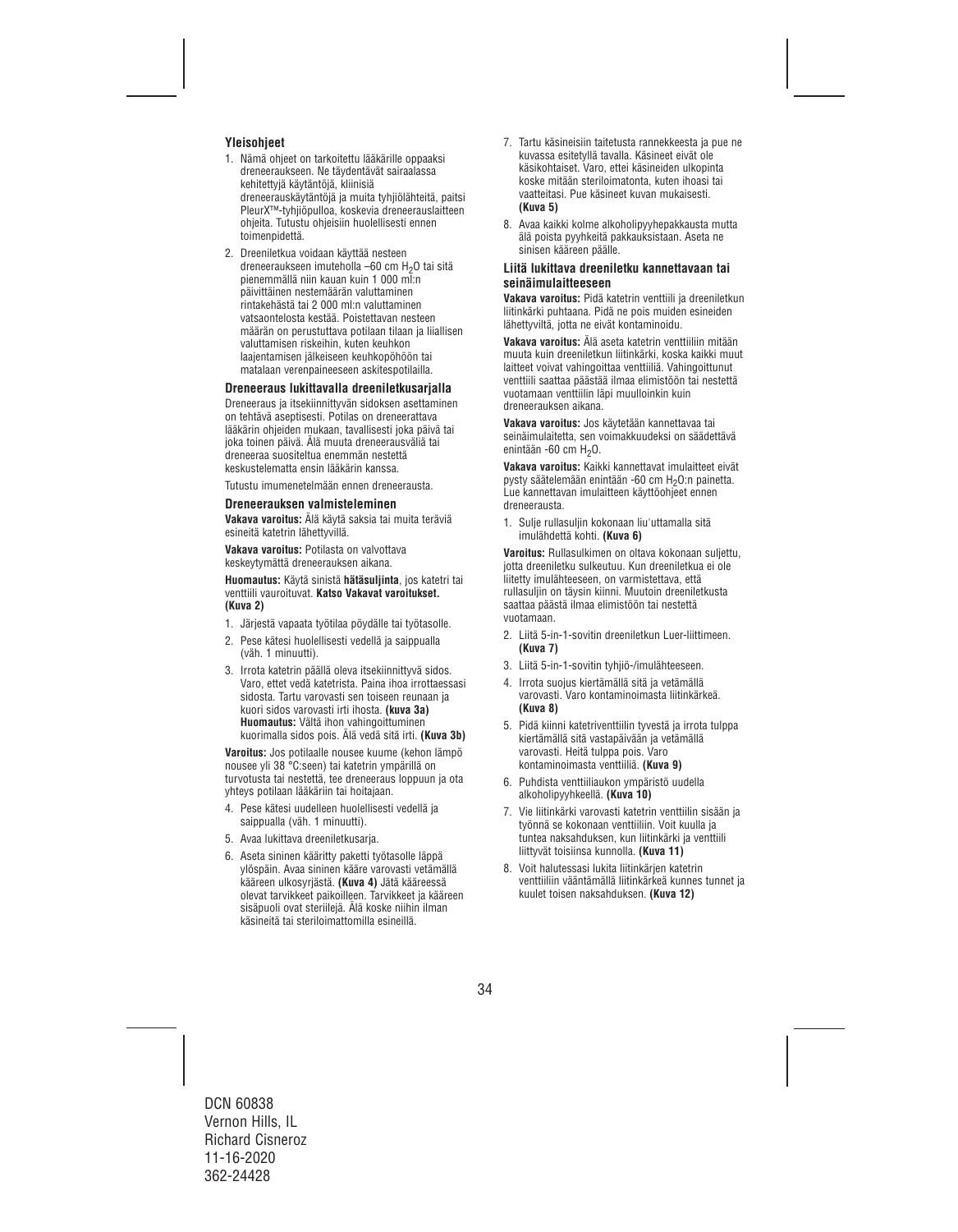**Varoitus:** Varmista, että venttiili ja liitinkärki on liitetty tiiviisti toisiinsa dreneerauksen aikana. Jos ne irtoavat vahingossa, ne voivat kontaminoitua. Jos näin käy, puhdista venttiili alkoholipyyhkeellä ja käytä uutta dreeniletkua, jotta mahdollista kontaminaatiota ei synny.

**Vakava varoitus:** Varotoimien avulla on varmistettava, että dreeniletkua ei nyitä eikä vedetä.

#### **Liitä lukittava dreeniletkupakkaus lasiseen tyhjiöpulloon**

**Vakava varoitus:** Pidä katetrin venttiili ja dreeniletkun liitinkärki puhtaana. Pidä ne pois muiden esineiden lähettyviltä, jotta ne eivät kontaminoidu.

**Vakava varoitus:** Älä aseta katetrin venttiiliin mitään muuta kuin dreeniletkun liitinkärki, koska kaikki muut laitteet voivat vahingoittaa venttiiliä. Vahingoittunut venttiili saattaa päästää ilmaa elimistöön tai nestettä vuotamaan venttiilin läpi muulloinkin kuin dreneerauksen aikana.

**Vakava varoitus:** Älä käytä yli 17 gaugen neulaa dreneeratessasi lasisten tyhjiöpullojen avulla.

1. Sulje rullasuljin kokonaan liu'uttamalla sitä tyhjiöpulloa kohti. **(Kuva 6)** 

**Varoitus:** Sulje rullasuljin kokonaan liu'uttamalla sitä tyhjiöpulloa kohti ennen letkun liittämistä tyhjiöpulloon. Muuten pullossa oleva tyhjiö saatetaan menettää osittain tai kokonaan.

**Varoitus:** Rullasulkimen on oltava kokonaan suljettu, jotta dreeniletku sulkeutuu. Kun dreeniletkua ei ole liitetty lasiseen tyhjiöpulloon, on varmistettava, että rullasuljin on täysin kiinni. Muutoin dreeniletkusta saattaa päästä ilmaa elimistöön tai nestettä vuotamaan.

- 2. Kiinnitä 17 gaugen neula dreeniletkun Luerliittimeen. **(Kuva 7)**
- 3. Liitä 17 gaugen neula lasiseen tyhjiöpulloon.
- 4. Irrota suojus kiertämällä sitä ja vetämällä varovasti. **(Kuva 8)** Heitä suojus pois. Aseta liitinkärki takaisin sinisen kääreen päälle.
- 5. Pidä kiinni katetriventtiilin tyvestä ja irrota tulppa kiertämällä sitä vastapäivään ja vetämällä varovasti. Heitä tulppa pois. **(Kuva 9)**
- 6. Puhdista venttiiliaukon ympäristö uudella alkoholipyyhkeellä. **(Kuva 10)**
- 7. Vie liitinkärki varovasti katetrin venttiilin sisään ja työnnä se kokonaan venttiiliin. Voit kuulla ja tuntea naksahduksen, kun liitinkärki ja venttiili liittyvät toisiinsa kunnolla. **(Kuva 11)**
- 8. Voit halutessasi lukita liitinkärjen katetrin venttiiliin vääntämällä liitinkärkeä kunnes tunnet ja kuulet toisen naksahduksen. **(Kuva 12)**

**Varoitus:** Varmista, että venttiili ja liitinkärki on liitetty tiiviisti toisiinsa dreneerauksen aikana. Jos ne irtoavat vahingossa, ne voivat kontaminoitua. Jos näin käy, puhdista venttiili alkoholipyyhkeellä ja käytä uutta dreeniletkua, jotta mahdollista kontaminaatiota ei synny.

**Vakava varoitus:** Varotoimien avulla on varmistettava, että dreeniletkua ei nyitä eikä vedetä.

#### **Dreneeraaminen**

**Vakava varoitus:** Nestettä valutettaessa on normaalia tuntea jonkin verran epämukavuutta tai kipua. Jos dreneerauksen aikana tuntuu epämukavuutta tai kipua, hidasta nesteen virtausta tai keskeytä se muutamaksi minuutiksi rullasulkimella. Jos voimakas kipu tai epämukava tunne jatkuu, ota yhteys lääkäriin. Kipu voi olla merkki infektiosta.

**Vakava varoitus:** Dreneeraa rintakehästä kerrallaan enintään 1 000 ml nestettä ja vatsaontelosta enintään 2 000 ml.

- 1. Aloita dreneeraus liu'uttamalla rullasuljinta imulähteestä poispäin. **(Kuva 13)** Kun dreeniletkussa alkaa virrata nestettä, voit hidastaa nesteen virtausta sulkemalla rullasulkimen osittain. Liu'uta rullasuljinta imulähteeseen päin.
- 2. Jos lasinen tyhjiöpullo, säiliö tai vesilukko on jostain syystä vaihdettava, sulje rullasuljin kokonaan kääntämällä suljinta imulähteeseen päin. Irrota dreeniletku tyhjiö-/imulähteestä ja liitä se uuteen tyhjiöpulloon, säiliöön tai vesilukkoon. Jatka dreneerausta liu'uttamalla rullasuljinta imulähteestä poispäin.
- 3. Kun virtaus loppuu ja haluttu nestemäärä on poistettu, sulje rullasuljin kokonaan liu'uttamalla rullasuljinta imulähteeseen päin. **(Kuva 6)**

#### **Dreneerauksen lopettaminen**

- 1. Jos liitinkärki on lukittu, irrota se katetrin venttiilistä kiertämällä. **(Kuva 14)**
- 2. Vedä liitinkärki ulos venttiilistä napakalla, tasaisella liikkeellä. Aseta käytetty dreeniletku työtasolle. **(Kuva 15)**
- 3. Puhdista katetrin venttiili uudella alkoholipyyhkeellä. Heitä pyyhe pois.
- 4. Aseta uusi tulppa katetrin venttiiliin ja käännä sitä myötäpäivään, kunnes se lukittuu naksahtamalla paikalleen. Tulppa saattaa tuntua löysältä, kunnes se on lukittu paikalleen. **(Kuva 16)**
- 5. Kirjaa poistettu nestemäärä tarvittaessa.
- 6. Irrota imulähde ja hävitä käytetty dreeniletku ja lasinen tyhjiöpullo, säiliö tai vesilukko paikallisten ja maakohtaisten säädösten mukaisesti.

**Varoitus:** Jos nestettä pääsee roiskumaan, pese iho vedellä ja saippualla. Käytä kaikille pinnoille niille sopivaa puhdistusainetta.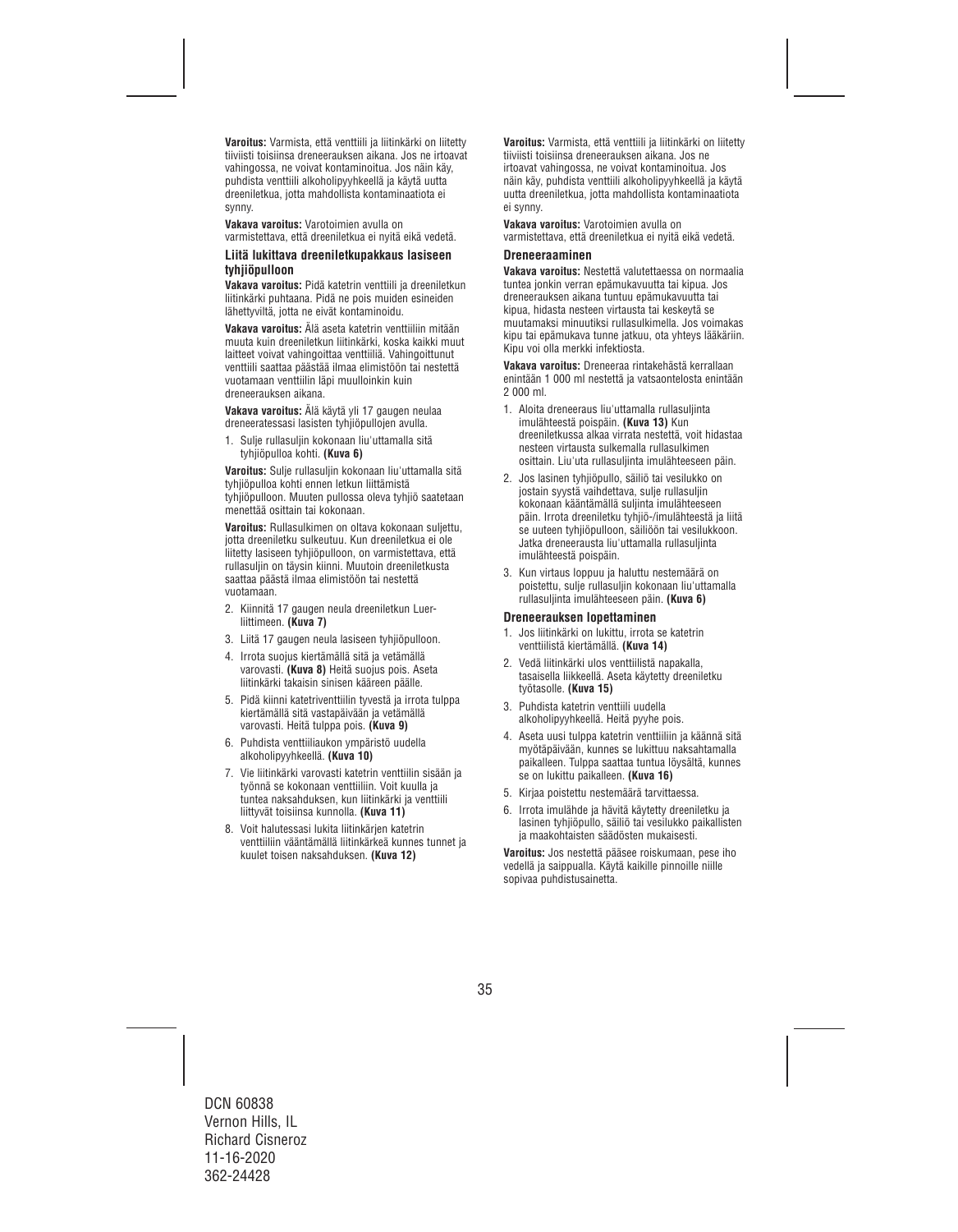#### **Uuden itsekiinnittyvän sidoksen asettaminen**

1. Puhdista katetrin ulostulokohta uudella alkoholipyyhkeellä. **(Kuva 17)** 

**Huomautus:** Varmista ennen itsekiinnittyvän sidoksen asettamista, että ulostulokohta ja katetria ympäröivä iho ovat kuivat.

- 2. Aseta vaahtomuovinen katetrityyny katetrin ympärille. **(Kuva 18)**
- 3. Kierrä katetri rullalle ja aseta se vaahtomuovityynyn päälle. **(Kuva 19)**
- 4. Peitä katetri enintään neljällä (4) harsotyynyllä. **(Kuva 20)**
- 5. Ota käsineet pois kädestä.
- 6. Itsekiinnittyvässä sidoksessa on kolme (3) kerrosta:
	- a. Kuvioitu päällys
	- b. Läpinäkyvä haavasidos
	- c. Keskiosa ja tausta
- 7. Poista itsekiinnittyvästä sidoksesta kuvioitu päällys, jolloin liimapinta tulee esiin. **(Kuva 21)**
- 8. Aseta itsekiinnittyvä sidos harsotyynyjen keskelle ja paina se tiiviiksi. **(Kuva 22) Huomautus:** Älä venytä itsekiinnittyvää sidosta asettaessasi sitä paikoilleen.
- 9. Irrota itsekiinnittyvän sidoksen pakkauksesta keskimmäinen osa ja heitä se pois. **(Kuva 23)**
- 10.Irrota tausta varovasti ja painele samalla sidoksen reunoja tasaiseksi. **(Kuva 24)**
- 11.Painele sidos tasaiseksi keskeltä reunoille päin, jotta sidos pysyy kiinni paremmin.

**Huomautus:** Valmistuksessa ei ole käytetty luonnonkumilateksia.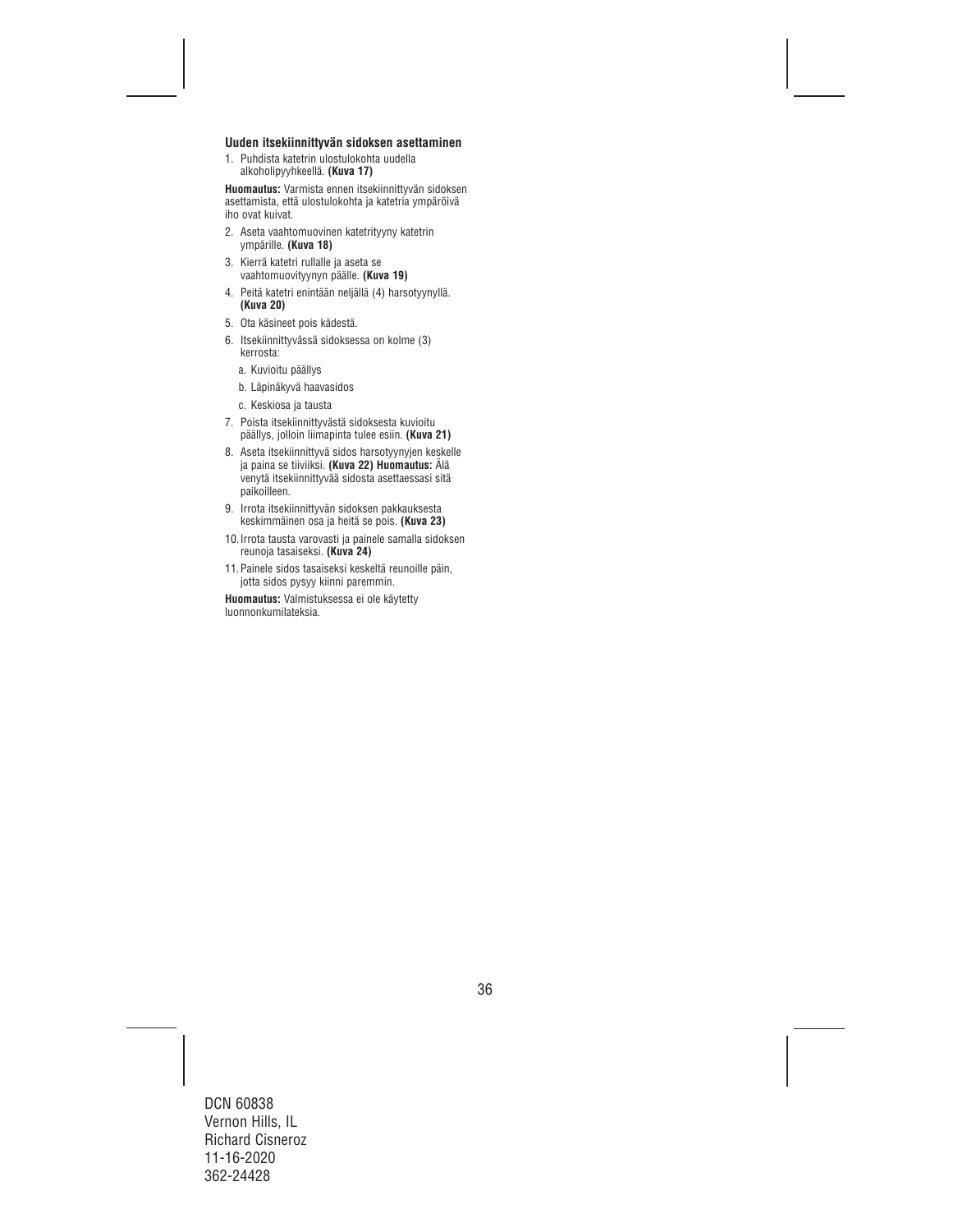

## **Prosedyre for sett med låsbar drenasjeslange Produktinformasjon**

Settet med låsbar drenasjeslange er utelukkende utformet for å brukes med henholdsvis PleurX™ pleural- eller PeritX™ peritonealkateteret for drenasje av pleuralhulen eller peritonealhulen.

Les hele dette heftet nøye før drenasje av væske.

### **Indikasjoner for bruk**

Settet med låsbar drenasjeslange er bare indisert for bruk med PleurX™-kateteret og PeritX™-kateteret for periodisk drenasje. Settet med låsbar drenasjeslange brukes til å drenere væske ved bruk av standard veggsug, drenasjesystem med vanntetning, vakuumflaske av glass eller en annen egnet metode (portabelt sug).

### **Låsbar drenasjeslange**



### **Advarsler**

#### **Hvis du utilsiktet kutter kateteret eller skader ventilen, følger du disse trinnene:**

- a. Klyp kateteret mellom fingrene slik at det lukkes.
- b. Skyv den blå skyveklemmen for **nødssituasjoner** over kateteret, og skyv kateteret helt inn i den lille enden av klemmen. Dette vil stenge kateteret. **(Figur 2)**
- c. Varsle legen umiddelbart.



**(Figur 2)** 

#### **Forholdsregler Rx Only**

Bare til engangsbruk. Gjenbruk kan føre til krysskontaminasjon eller at produktet svikter.

Inneholder ftalater. Fordelen ved behandlingen oppveier den lille muligheten for eksponering for ftalater.

**Bryst:** Potensielle komplikasjoner ved drenasje av plevrahulen omfatter, men er ikke begrenset til, pneumotoraks, utvidet lungeødem, hypotensjon, sirkulasjonssvikt og infeksjon.

**Abdomen:** Potensielle komplikasjoner ved drenasje av væske fra abdomen omfatter, men er ikke begrenset til, hypotensjon, sirkulasjonssvikt, elektrolyttubalanse, proteinutarming, asciteslekkasje, peritonitt, sårinfeksjon, intraperitoneal adhesjon og huledannelser i peritonealhulen.

#### **Kontakt pasientens lege hvis:**

- pasienten utvikler feber (kroppstemperatur over 38 °C (100,5 °F)), eller du oppdager rødhet, hevelse, lekkasje eller smerte på utgangsstedet. Dette kan være tegn på infeksjon som kan kreve behandling.
- kortpustethet ikke lindres etter kontinuerlig drenasje av 1000 ml fra brystet eller 2000 ml fra abdomen.
- pasienten fortsetter å oppleve symptomer, men lite eller ingen væske dreneres fra kateteret.
- det er mindre enn 50 ml drenasje i tre (3) drenasjeprosedyrer på rad.
- utseendet til væsken (farge, tykkelse osv.) endres betydelig mellom drenasjer.

#### **Sterilitet**

Dette produktet har blitt sterilisert og er bare til engangsbruk. Ikke steriliser på nytt. CareFusion skal ikke holdes ansvarlig for et produkt som har blitt sterilisert på nytt, og vil ikke godta et produkt som har blitt åpnet, men ikke brukt, som grunnlag for erstatning eller kreditering.

Ikke bruk produktet hvis emballasjen er skadet.

## **Tilbehør til settet med drenasjeslange**

Blått omslag (pakket rundt følgende elementer):

- 1 Drenasjeslange med låsbar tilgangsspiss
- 1 5-i-1-drenasjeslangeadapter
- 1 Ventilhette
- 1 Blå klemme for **nødssituasjoner**
- 4 Alkoholputer
- 1 Hanskepar
- 1 Kateterpute av skumgummi
- 4 Gasbind, 10,2 x 10,2 cm (4 x 4 tommer)
- 1 Selvklebende bandasje

#### **Merk:**

 $-60$  cm H<sub>2</sub>O =  $-1.7$  in Hg =  $-44$  mm Hg =  $-0.8$  psi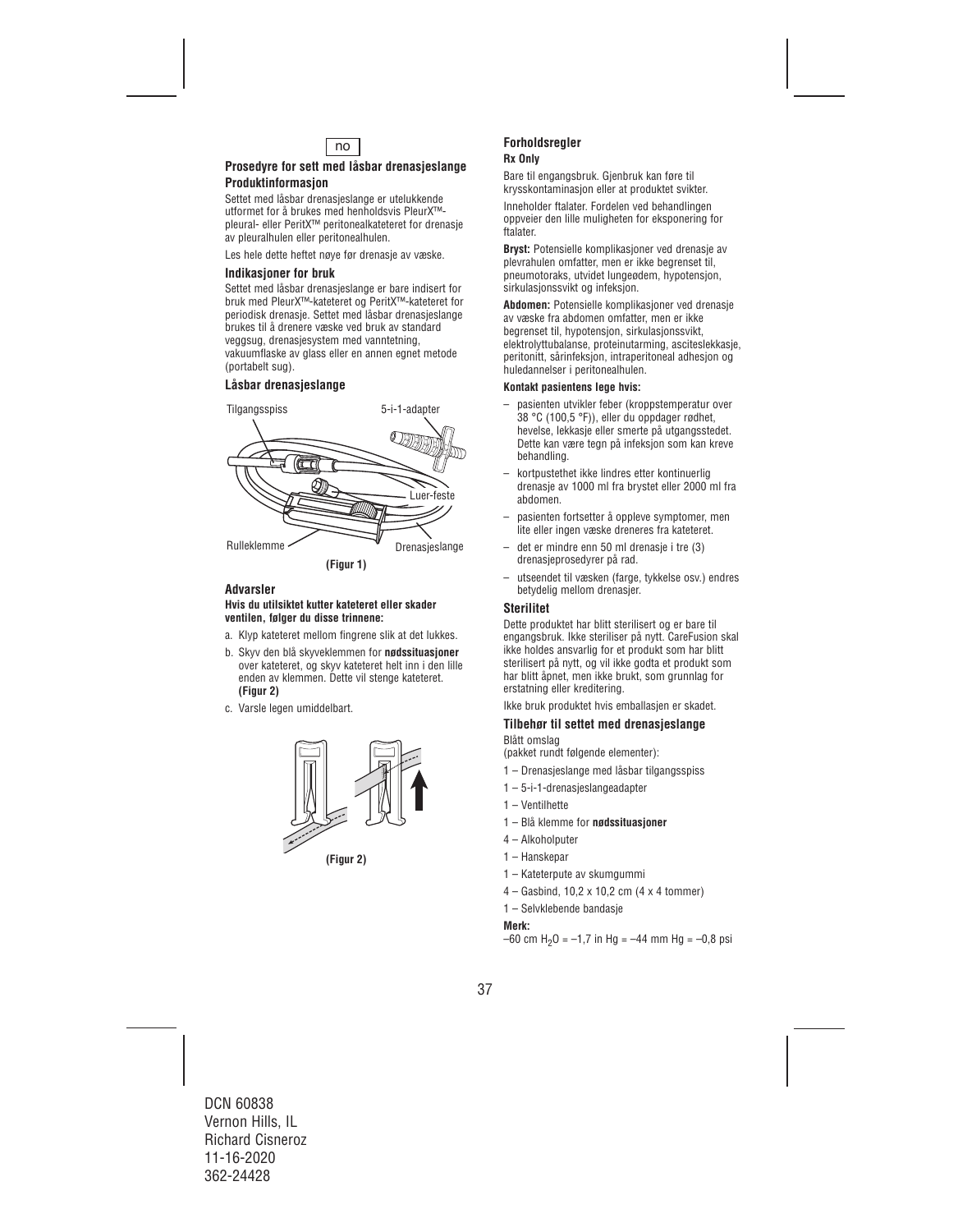## **Generelle retningslinjer**

- 1. Disse instruksjonene er gitt som en veiledning til legen for å utføre en drenasjeprosedyre og er ment å supplere alle sykehusutviklede protokoller, kliniske protokoller for drenasje eller relevante instruksjoner for drenasjeenheter for andre vakuumkilder enn PleurX™-flasken. Gjør deg kjent med disse instruksjonene før du starter prosedyren.
- 2. Drenasjeslangen kan brukes til å drenere med et sugenivå på –60 cm H<sub>2</sub>0 eller mindre så lenge som det tar å drenere 1000 ml væske fra brystet eller 2000 ml fra abdomen per dag. Mengden væske som fjernes, bør baseres på den individuelle pasientens tilstand og risikoene for overdrenasje, inkludert pasienter med utvidet lungeødem i brystet og hypotensjon for ascitespasienter.

### **Drenere ved hjelp av settet med låsbar drenasjeslange**

Prosedyrene for drenasje og selvklebende bandasje skal utføres med aseptisk teknikk. Pasienten skal dreneres som anvist av legen, vanligvis hver eller annenhver dag. Ikke endre hyppigheten eller drener mer væske enn legen har anbefalt, uten først å konsultere legen.

Gjør deg kjent med sugemetoden før drenasje.

#### **Klargjøring for drenasje**

**Advarsel:** Ikke bruk saks eller andre skarpe gjenstander nær kateteret.

**Advarsel:** Pasienten skal ikke være uten tilsyn under drenasie.

**Merk:** Den blå skyveklemmen for **nødssituasjoner** skal brukes hvis du ved et uhell kutter kateteret eller skader ventilen. **Se Advarsler. (Figur 2)**

- 1. Organiser et rent og ryddig arbeidsområde på et bord eller en benk.
- 2. Vask hendene grundig med såpe og vann i minst ett minutt.
- 3. Fiern den selvklebende bandasien over kateteret. Pass på å ikke rykke i kateteret: Støtt huden mens du fierner bandasien. Grip forsiktig den ene kanten, og dra bandasjen sakte av huden. **(Figur 3a) Merk:** Unngå hudskade ved å dra sakte i bandasjen i stedet for å rykke den av huden. **(Figur 3b)**

**Forsiktig:** Hvis pasienten utvikler feber (kroppstemperatur over 38 °C (100,5 °F)), eller du ser rødhet, hevelse eller væske rundt kateteret, fullfører du denne drenasjeprosedyren og kontakter pasientens lege eller sykepleier.

- 4. Vask hendene grundig med såpe og vann igjen i minst ett minutt.
- 5. Åpne settet med låsbar drenasjeslange.
- 6. Plasser pakken med blått omslag i arbeidsområdet med klaffsiden opp. Vikle forsiktig ut det blå omslaget ved å trekke på utsiden av omslaget. **(Figur 4)** La de lukkede delene på omslaget være. Delene og innsiden av omslaget er sterile. Ikke berør dem uten hansker eller med andre ikke-sterile objekter.
- 7. Grip hanskene etter den foldede mansjetten, og ta dem på som vist. Begge hanskene passer til begge hendene. Pass på at utsiden av hanskene ikke kommer i kontakt med noe som ikke er sterilt, for eksempel hud eller klær. Ta på hanskene som vist. **(Figur 5)**
- 8. Riv åpne de tre alkoholputene, men ikke fjern putene fra lommene. Plasser dem på det blå omslaget.

#### **Koble den låsbare drenasjeslangen til veggsug / portabelt sug**

**Forsiktig:** Hold ventilen på kateteret og tilgangsspissen på drenasjeslangen rene. Hold disse delene unna andre gjenstander for å bidra til å unngå kontaminering.

**Advarsel:** Ikke sett noe annet enn tilgangsspissen til drenasjeslangen inn i kateterventilen, siden det kan skade ventilen. En skadet ventil kan slippe luft inn i kroppen eller føre til at det lekker væske ut gjennom ventilen når det ikke dreneres.

**Advarsel:** Hvis det brukes veggsug eller portabelt sug, må det reguleres til maksimalt  $-60$  cm  $H<sub>2</sub>O$ .

**Advarsel:** Enkelte portable sugeenheter kan ikke reguleres til –60 cm H<sub>2</sub>0 eller mindre. Les bruksanvisningen for den portable sugeenheten før drenasie.

1. Lukk rulleklemmen fullstendig ved å rulle hjulet på rulleklemmen mot sugekilden. **(Figur 6)**

**Forsiktig:** Rulleklemmen må være lukket fullstendig for å tette drenasjeslangen. Når utstyret ikke er koblet til en sugekilde, må rulleklemmen være lukket fullstendig, ellers kan drenasjeslangen slippe luft inn i kroppen eller la det lekke væske ut.

- 2. Fest 5-i-1-adapteren til luer-festet på drenasjeslangen. **(Figur 7)**
- 3. Koble 5-i-1-adapteren til vakuum-/sugekilden.
- 4. Fjern beskyttelsesdekslet ved å vri og trekke forsiktig i det. Pass på å unngå kontaminasjon av tilgangsspissen. **(Figur 8)**
- 5. Hold i sokkelen til kateterventilen, og fjern hetten ved å vri den mot klokken og trekke forsiktig. Kast hetten. Pass på å unngå kontaminasjon av ventilen. **(Figur 9)**
- 6. Rengjør rundt ventilåpningen med en ny alkoholpute. **(Figur 10)**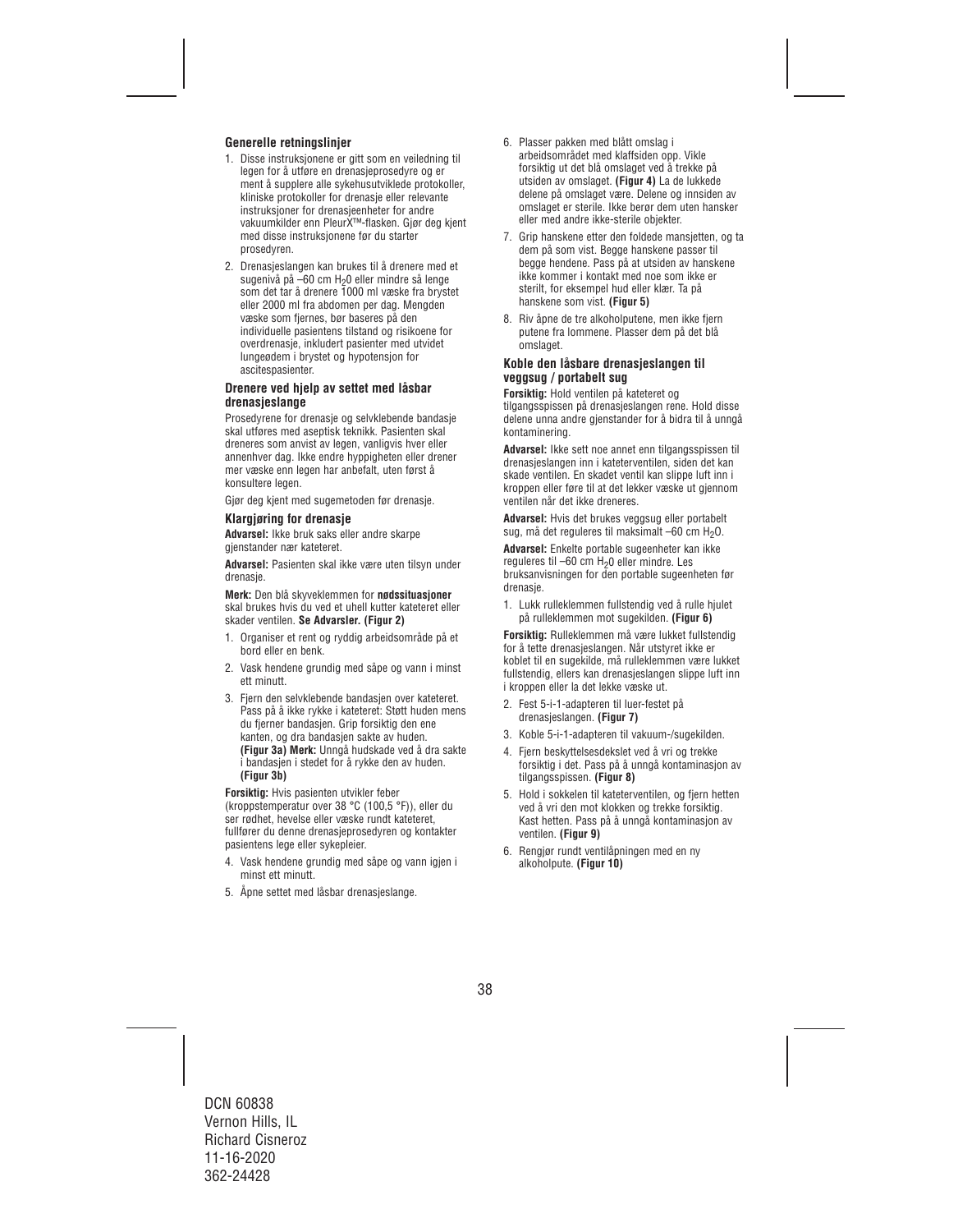- 7. Sett tilgangsspissen inn i kateterventilen, og før den helt inn i ventilen. Du vil føle og høre et klikk når tilgangsspissen og ventilen er festet riktig til hverandre. **(Figur 11)**
- 8. Hvis det er ønskelig, kan man låse tilgangsspissen fast til kateterventilen ved å vri tilgangsspissen til man føler og hører et klikk nummer to. **(Figur 12)**

**Forsiktig:** Sørg for at ventilen og tilgangsspissen er riktig sammenkoblet ved drenasje. Hvis disse delene separeres utilsiktet, kan de bli kontaminert. Hvis dette skjer, skal ventilen rengjøres med en alkoholpute, og det skal brukes et nytt sett med drenasjeslange, slik at kontaminasjon unngås.

**Advarsel:** Det må tas forholdsregler for å sikre at det ikke rykkes eller dras i drenasjeslangen.

#### **Koble den låsbare drenasjeslangen til vakuumflasken(e) av glass**

**Forsiktig:** Hold ventilen på kateteret og tilgangsspissen på drenasjeslangen rene. Hold disse delene unna andre gjenstander for å bidra til å unngå kontaminering.

**Advarsel:** Ikke sett noe annet enn tilgangsspissen til drenasjeslangen inn i kateterventilen, siden det kan skade ventilen. En skadet ventil kan slippe luft inn i kroppen eller føre til at det lekker væske ut gjennom ventilen når det ikke dreneres.

**Advarsel:** Ved drenasje med vakuumflasker av glass skal det ikke brukes nåler som er større enn 17 G.

1. Lukk rulleklemmen fullstendig ved å rulle hjulet på rulleklemmen mot vakuumflasken av glass. **(Figur 6)** 

**Forsiktig:** Før du kobler til en vakuumflaske av glass, må du lukke rulleklemmen fullstendig ved å rulle hjulet på rulleklemmen mot vakuumflasken av glass. Ellers kan en del av eller hele vakuumet i flasken gå tapt.

**Forsiktig:** Rulleklemmen må være lukket fullstendig for å tette drenasjeslangen. Når utstyret ikke er koblet til en vakuumflaske av glass, må rulleklemmen være lukket fullstendig, ellers kan drenasjeslangen slippe luft inn i kroppen eller la det lekke væske ut.

- 2. Fest en 17 G-nål til luer-festet på drenasjeslangen. **(Figur 7)**
- 3. Koble 17 G-nålen til vakuumflasken av glass.
- 4. Fjern beskyttelsesdekslet ved å vri og trekke forsiktig i det. **(Figur 8)** Kast dekslet. Sett tilgangsspissen på det blå omslaget igjen.
- 5. Hold i sokkelen til kateterventilen, og fjern hetten ved å vri den mot klokken og trekke forsiktig. Kast hetten. **(Figur 9)**
- 6. Rengjør rundt ventilåpningen med en ny alkoholpute. **(Figur 10)**
- 7. Sett tilgangsspissen inn i kateterventilen, og før den helt inn i ventilen. Du vil føle og høre et klikk når tilgangsspissen og ventilen er festet riktig til hverandre. **(Figur 11)**
- 8. Hvis det er ønskelig, kan man låse tilgangsspissen fast til kateterventilen ved å vri tilgangsspissen til man føler og hører et klikk nummer to. **(Figur 12)**

**Forsiktig:** Sørg for at ventilen og tilgangsspissen er riktig sammenkoblet ved drenasje. Hvis disse delene separeres utilsiktet, kan de bli kontaminert. Hvis dette skjer, skal ventilen rengjøres med en alkoholpute, og det skal brukes et nytt sett med drenasjeslange, slik at kontaminasjon unngås.

**Advarsel:** Det må tas forholdsregler for å sikre at det ikke rykkes eller dras i drenasjeslangen.

#### **Drenere væske**

**Advarsel:** Det er normalt å føle litt ubehag eller smerte ved drenasje av væske. Hvis det oppleves ubehag eller smerte under drenasje, kan man rulle hjulet på rulleklemmen mot sugekilden for å bremse eller stoppe væskestrømmen i noen minutter. Kontakt legen hvis alvorlige smerter eller ubehag vedvarer. Smerte kan være en indikasjon på infeksjon.

**Advarsel:** Ikke drener mer enn 1000 ml væske fra brystet eller 2000 ml væske fra abdomen på én gang.

- 1. Rull hjulet på rulleklemmen bort fra sugekilden for å starte drenasje. **(Figur 13)** Når det begynner å strømme væske inn i drenasjeslangen, kan du stenge rulleklemmen delvis for å bremse væskestrømmen ved å rulle hjulet på rulleklemmen mot sugekilden.
- 2. Hvis du av en eller annen grunn trenger å bytte glassvakuumflaske/beholder/vanntetningsenhet, lukker du rulleklemmen fullstendig ved å rulle hjulet på rulleklemmen mot sugekilden. Fjern drenasjeslangen fra vakuum-/sugekilden, og koble til en ny glassvakuumflaske/beholder/ vanntetningsenhet. Rull hjulet på rulleklemmen bort fra sugekilden for å gjenoppta drenasje.
- 3. Når strømmen stopper eller ønsket væskemengde er fjernet, lukker du rulleklemmen fullstendig ved å rulle hjulet på rulleklemmen mot sugekilden. **(Figur 6)**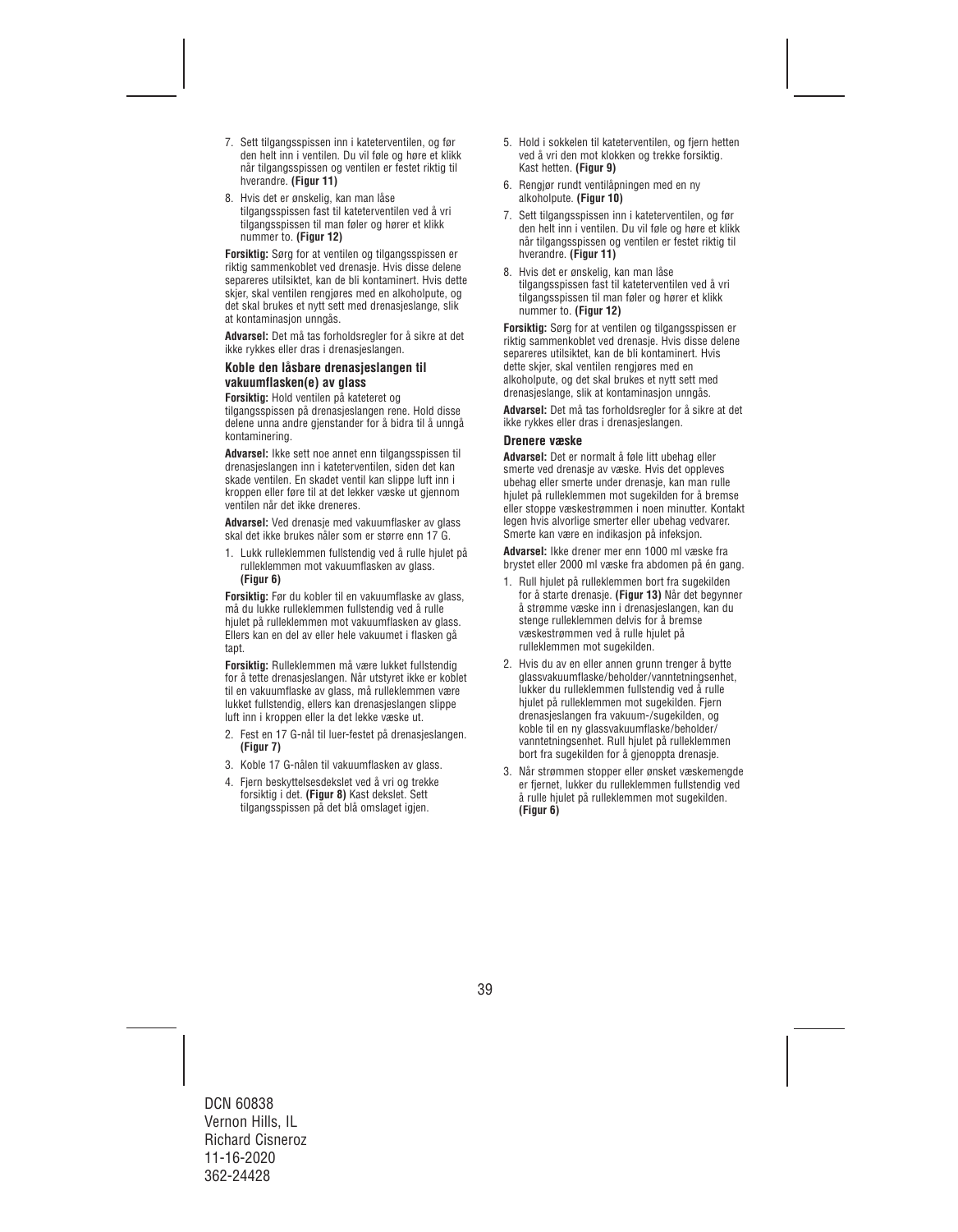## **Fullføre drenasje**

- 1. Hvis tilgangsspissen er låst, vrir du den for å løsne den fra kateterventilen. **(Figur 14)**
- 2. Trekk tilgangsspissen ut av ventilen med en bestemt, jevn bevegelse. Sett den brukte drenasjeslangen ned. **(Figur 15)**
- 3. Rengjør kateterventilen med en ny alkoholpute. Kast alkoholputen.
- 4. Sett den nye hetten over kateterventilen, og vri den med klokken til den klikker på plass i den låste stillingen. Hetten kan føles løs til den låses på plass. **(Figur 16)**
- 5. Registrer drenasjemengden om nødvendig.
- 6. Koble fra sugekilden, og kast den brukte drenasjeslangen og glassvakuumflasken / beholderen / vanntetningsenheten i samsvar med lokale og nasjonale forskrifter.

**Forsiktig:** I tilfelle væskesøl må du vaske huden med såpe og vann og rengjøre alle andre overflater med et egnet rengjøringsmiddel.

#### **Sette på en ny selvklebende bandasje**

1. Rengjør rundt kateterutgangen med en ny alkoholpute. **(Figur 17)** 

**Merk:** Sørg for at utgangsstedet og huden rundt kateteret er tørre, før du utfører prosedyren for den selvklebende bandasjen.

- 2. Plasser kateterputen av skumgummi rundt kateteret. **(Figur 18)**
- 3. Kveil opp kateteret, og plasser det over skumgummiputen. **(Figur 19)**
- 4. Dekk kateteret med opptil fire (4) gasbind. **(Figur 20)**
- 5. Ta av begge hanskene.
- 6. Den selvklebende bandasjen har tre (3) lag:
	- a. Innlegg med trykk
	- b. Klar bandasje
	- c. Midtstykke og ramme
- 7. Trekk innlegget med trykk av den selvklebende bandasjen, slik at den selvklebende flaten avdekkes. **(Figur 21)**
- 8. Sentrer den selvklebende bandasjen over gasbindene, og trykk den ned. **(Figur 22) Merk:** Ikke strekk den selvklebende bandasjen under påføring.
- 9. Fjern midtstykket fra rammen på den selvklebende bandasjen, og kast det. **(Figur 23)**
- 10. Fiern rammen langsomt mens du glatter ut kantene på bandasjen. **(Figur 24)**
- 11.Glatt ut hele bandasjen fra midten og ut mot kantene med et fast trykk for å forbedre fastklebingen.

**Merk:** Ikke fremstilt med naturlig gummilateks.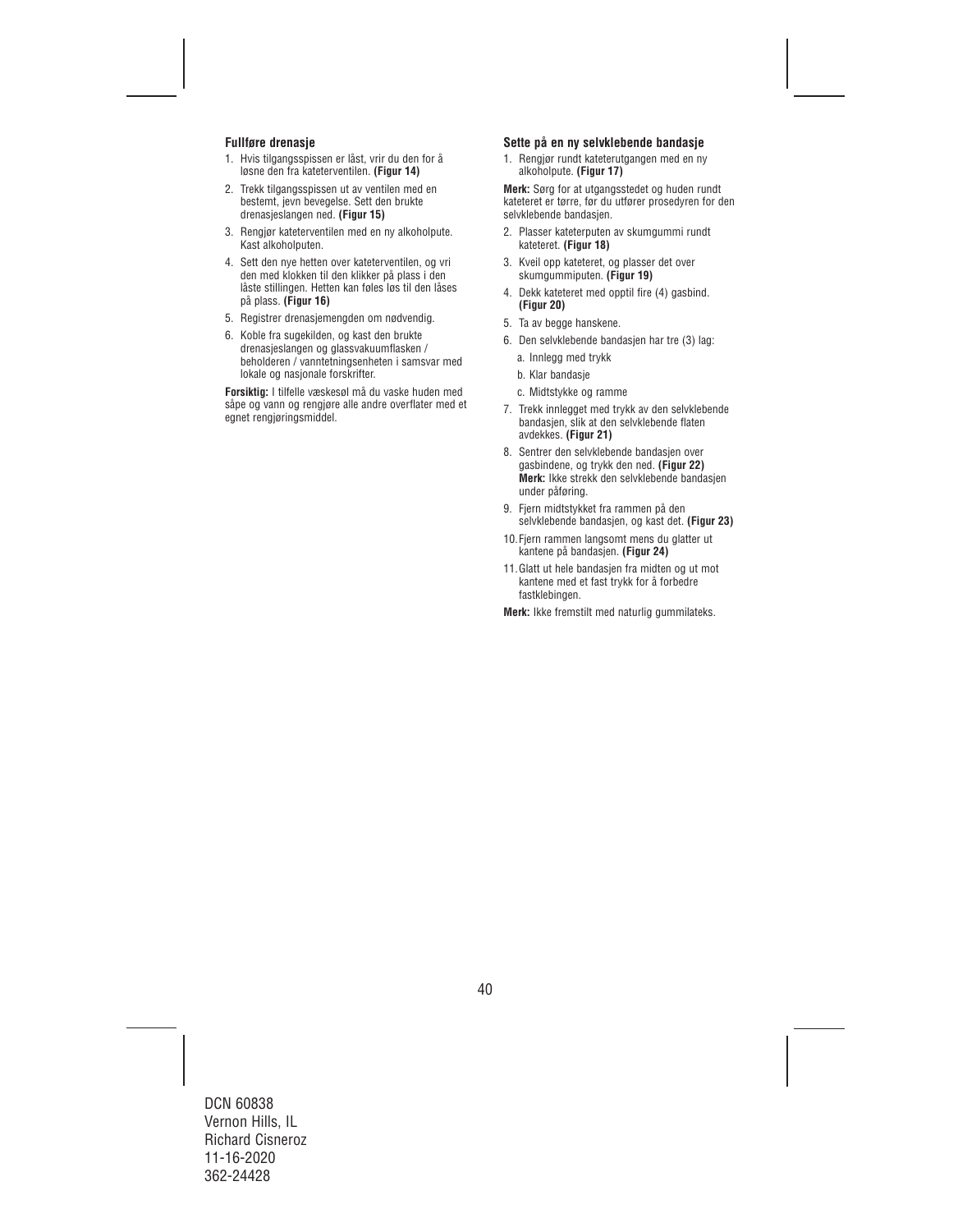

## **Procedure med låsbar drænslangekit Produktoplysninger**

# Det låsbare drænslangesæt er designet til brug

udelukkende med PleurX™ pleura- eller PeritX™ peritonealkateteret til dræning af henholdsvis pleuraeller peritonealhulen.

Læs hele folderen grundigt før dræning af væske.

## **Indikationer for brug**

Det låsbare drænslangesæt er udelukkende indiceret til brug med PleurX™-kateteret og PeritX™-kateteret til periodisk dræning. Det låsbare drænslangesæt anvendes til at dræne væske ved brug af et standardvægsug, et vandforseglet drænsystem, en glasvakuumflaske eller en anden egnet metode (transportabelt sug).

## **Låsbar drænslange**



## **Advarsler**

#### **Hvis du ved et uheld kommer til at skære i kateteret eller beskadige ventilen, skal du gøre følgende:**

- a. Afklem kateteret med fingrene.
- b. Skyd den blå glideklemme til **nødsituationer** over kateteret, og skub kateteret helt ind i klemmens lille ende. Dette lukker kateteret. **(Figur 2)**
- c. Underret omgående lægen.



**(Figur 2)**

### **Forsigtighedsregler Rx Only**

Kun beregnet til engangsbrug. Genbrug kan medføre, at produktet ikke virker, eller bidrage til krydskontaminering.

Indeholder phthalater. Fordelen ved behandlingen opvejer den lille risiko for eksponering for phthalater.

**Thorax:** Potentielle komplikationer ved dræning af pleurahulen omfatter, men er ikke nødvendigvis begrænset til, pneumothorax, fornyet udvikling af lungeødem, hypotension, kredsløbskollaps og infektion.

**Abdomen:** Potentielle komplikationer ved dræning af væske fra abdomen omfatter, men er ikke nødvendigvis begrænset til hypotension, kredsløbskollaps, elektrolytubalance, proteinnedbrydning, udsivning af ascites, peritonitis, sårinfektion, intraperitoneal adhæsion og lommedannelser i peritonealrummet.

#### **Kontakt patientens læge:**

- Hvis patienten får feber (kropstemperatur på 38 °C [100,5 °F] eller derover) eller ved tegn på rødmen, hævelse, afsondring eller smerter omkring udgangsstedet. Symptomerne kan være tegn på en behandlingskrævende infektion.
- Hvis stakåndethed ikke er afhjulpet efter dræning af 1.000 ml fra thorax eller 2.000 ml fra abdomen på én gang.
- Hvis patienten fortsat har symptomer, men der drænes lidt eller ingen væske fra kateteret.
- Hvis der drænes under 50 ml væske ved tre (3) på hinanden følgende dræninger.
- Hvis væskens udseende (farve, tykkelse osv.) ændres markant mellem dræninger.

## **Sterilitet**

Produktet er blevet steriliseret og er kun til engangsbrug. Må ikke gensteriliseres. CareFusion påtager sig intet ansvar for produkter, der gensteriliseres, og krediterer eller ombytter ikke produkter, der er blevet åbnet, men ikke anvendt.

Må ikke anvendes, hvis emballagen er beskadiget.

## **Artikler i drænslangekittet**

Blå indpakning

- (pakket omkring følgende emner):
- 1 drænslange med låsbar adgangsspids
- 1 5-i-1-adapter til drænslange
- 1 ventilhætte
- 1 blå klemme til **nødsituationer**
- 4 spritservietter
- 1 par handsker
- 1 skumkateterpude
- 4 gazekompresser, 10,2 cm x 10,2 cm (4" x 4")
- 1 selvklæbende forbinding

#### **Bemærk:**

 $-60$  cm H<sub>2</sub>O =  $-1.7$  in Hg =  $-44$  mm Hg =  $-0.8$  psi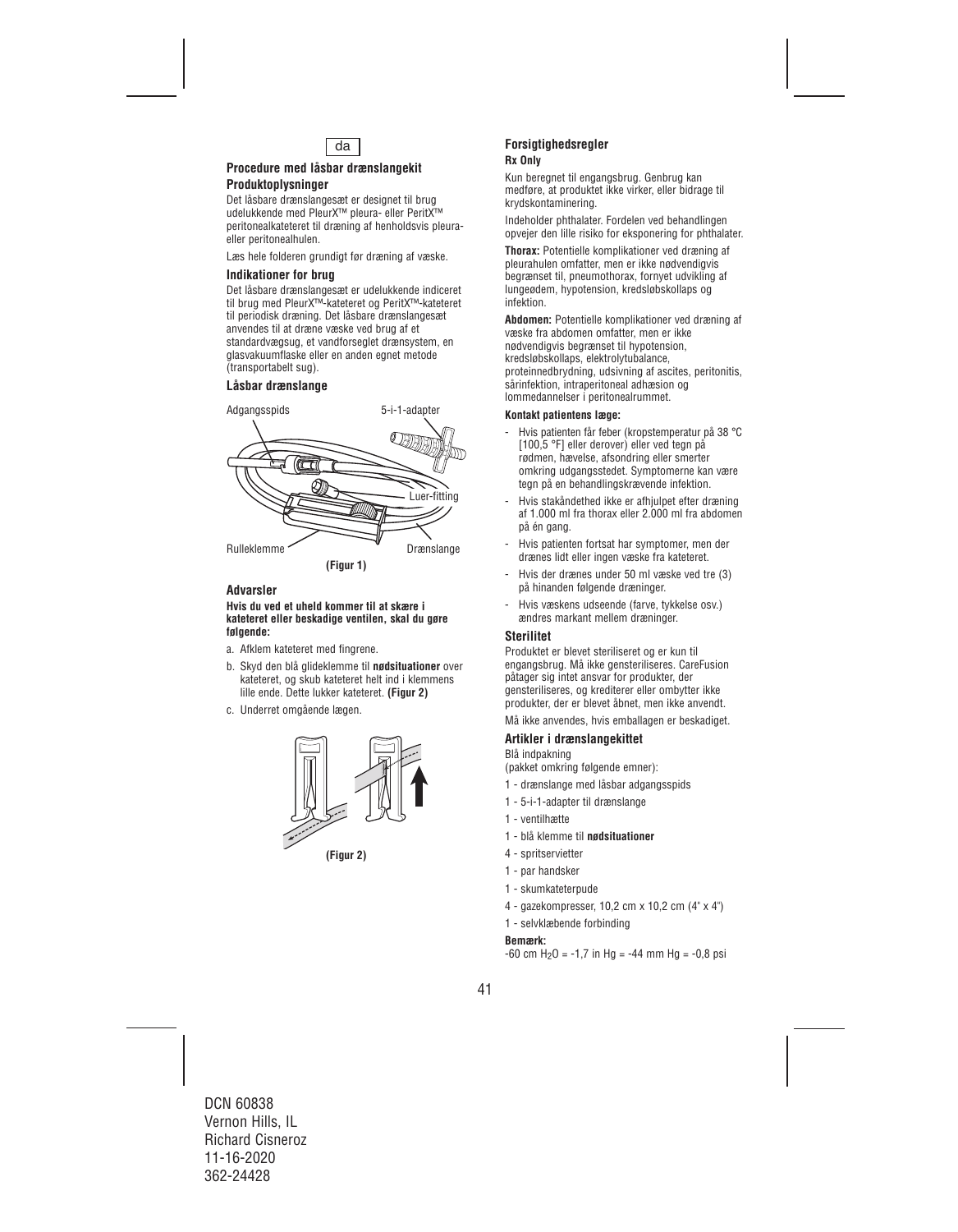## **Almindelige retningslinjer**

- 1. Denne vejledning er ment som en anvisning til lægen i, hvordan man kan udføre en dræningsprocedure. Formålet med vejledningen er at komplementere hospitalets egne dræningsprotokoller eller relevante vejledninger til dræningsanordninger til andre vakuumkilder end PleurX™-flasken. Sørg for, at du er bekendt med disse anvisninger, inden proceduren indledes.
- 2. Drænslangen kan anvendes til dræning med et sugeniveau på -60 cm H<sub>2</sub>O eller derunder i lige så lang tid, det tager at dræne 1.000 ml væske fra thorax eller 2.000 ml fra abdomen pr. dag. Hvor meget væske, der fjernes, bør baseres på den enkelte patients status og risikoen for, at der drænes for meget, herunder fornyet udvikling af lungeødem i thorax eller hypotension hos patienter med ascites.

#### **Sådan udføres dræning med det låsbare drænslangekit**

Dræning og anlæggelse af den selvklæbende forbinding skal udføres med aseptisk teknik. Patienten bør drænes i henhold til lægens anvisninger, normalt hver eller hver anden dag. Lav ikke om på anbefalingen fra patientens læge om, hvor ofte der skal drænes og hvor meget, der skal drænes, uden først at konsultere den pågældende læge.

Sørg for at være fortrolig med sugemetoden før dræningen.

### **Klargøring til dræning**

**Advarsel:** Brug ikke sakse eller andre skarpe genstande i nærheden af kateteret.

**Advarsel:** Patienten bør ikke efterlades uden opsyn under dræning.

**Bemærk:** Den blå glideklemme til **nødsituationer** skal anvendes, hvis du ved et uheld kommer til at klippe i kateteret eller beskadige ventilen.

#### **Se Advarsler. (Figur 2)**

- 1. Klargør et rent, ryddeligt arbejdsområde på et bord eller lignende.
- 2. Vask hænderne grundigt med vand og sæbe i mindst 1 minut.
- 3. Fiern den selvklæbende forbinding over kateteret. Pas på ikke at komme til at trække i kateteret: Støt huden, mens forbindingen fjernes, grib fat i den ene kant, og træk langsomt forbindingen væk fra huden **(Figur 3a). Bemærk:** Undgå skader på huden ved at folde forbindingen tilbage, snarere end at trække den af huden. **(Figur 3b)**

**Forsigtig:** Hvis patienten får feber (kropstemperatur over 38 °C [100,5 °F]), eller hvis du bemærker rødmen, hævelse eller væske omkring kateteret, skal du afslutte dræningen og kontakte patientens læge eller sygeplejerske.

4. Vask hænderne grundigt med vand og sæbe i mindst (1) et minut.

- 5. Åbn det låsbare drænslangesæt.
- 6. Anbring pakken med blå indpakning på arbejdsområdet med siden med flappen opad. Fiern forsigtigt den blå indpakning ved at trække i ydersiden af indpakningen. Lad indholdet ligge på indpakningen. Indholdet og indersiden af indpakningen er sterile. Rør ikke ved dem med bare hænder, dvs. uden handsker, eller med andre ikke-sterile emner. **(Figur 4)**
- 7. Saml handskerne op ved den foldede manchet som vist. Begge handsker passer til begge hænder. Pas på ikke at lade ydersiden af handskerne røre ved ikke-sterile genstande, f.eks. din hud eller tøj. Tag handskerne på som vist. **(Figur 5)**
- 8. Riv tre pakker med spritservietter op, men tag ikke servietterne ud af pakkerne. Anbring dem på den blå indpakning.

### **Kobl den låsbare drænslange til et vægsug/transportabelt sug**

**Advarsel:** Sørg for, at ventilen på kateteret og adgangsspidsen på drænslangen er rene. Hold dem væk fra andre objekter for at undgå kontaminering.

**Advarsel:** Før ikke noget andet end drænslangens adgangsspids ind i kateterventilen, da det vil kunne beskadige ventilen. Hvis ventilen er beskadiget, er der risiko for, at der trænger luft ind i kroppen, eller at der siver væske ud via ventilen, når der ikke drænes.

**Advarsel:** Ved anvendelse af vægsug eller transportabelt sug skal suget reguleres til -60 cm H<sub>2</sub>O eller derunder.

**Advarsel:** Visse transportable sugeanordninger kan ikke reguleres til -60 cm H<sub>2</sub>O eller derunder. Læs brugsanvisningen til det transportable sug før dræning.

1. Luk rulleklemmen helt ved at rulle hjulet på rulleklemmen mod sugekilden. **(Figur 6)** 

**Forsigtig:** Rulleklemmen skal være helt lukket for at okkludere drænslangen. Når der ikke er tilslutning til et sug, skal det sikres, at rulleklemmen er helt lukket. Ellers kan drænslangen slippe luft ind i kroppen eller lade væske sive ud.

- 2. Fastgør 5-i-1-adapteren til luer-fittingen på drænslangen. **(Figur 7)**
- 3. Tilslut 5-i-1-adapteren til vakuum-/sugekilden.
- 4. Fjern beskyttelsen ved at dreje den og trække forsigtigt. Pas på ikke at kontaminere adgangsspidsen. **(Figur 8)**
- 5. Hold om bunden af kateterventilen, og fjern hætten ved at dreje den mod uret og trække forsigtigt. Bortskaf hætten. Pas på ikke at kontaminere ventilen. **(Figur 9)**
- 6. Rens området omkring ventilåbningen med en ny spritserviet. **(Figur 10)**
- 7. Indsæt adgangsspidsen i kateterventilen, og før den helt ind i ventilen. Du kan mærke og høre et klik, når adgangsspidsen og ventilen er tilsluttet korrekt. **(Figur 11)**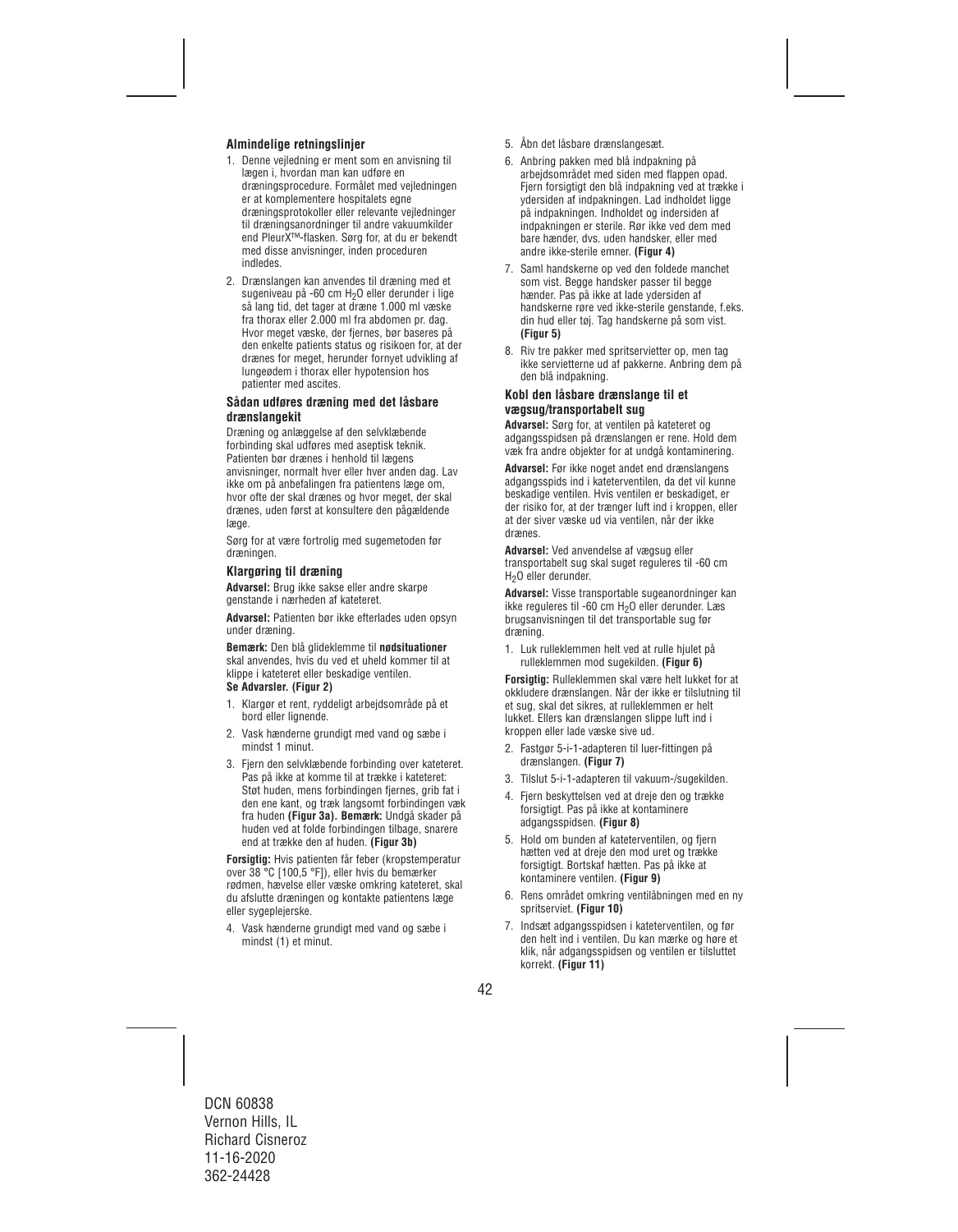8. Hvis det ønskes, kan den låsbare adgangsspids fastlåses til kateterventilen ved at vride adgangsspidsen, indtil du mærker og hører et klik. **(Figur 12)** 

**Forsigtig:** Sørg for, at ventilen og adgangsspidsen er helt tilsluttet ved dræning. De kan blive kontamineret, hvis de adskilles ved et uheld. Hvis det sker, skal ventilen renses med en spritserviet, og der skal bruges en ny drænslange for at undgå potentiel kontaminering.

**Advarsel:** Der skal tages forholdsregler for at sikre, at der ikke hives eller trækkes i drænslangen.

#### **Slut den låsbare drænslange til vakuumflaske(r) af glas**

**Advarsel:** Sørg for, at ventilen på kateteret og adgangsspidsen på drænslangen er rene. Hold dem væk fra andre objekter for at undgå kontaminering.

**Advarsel:** Før ikke noget andet end drænslangens adgangsspids ind i kateterventilen, da det vil kunne beskadige ventilen. Hvis ventilen er beskadiget, er der risiko for, at der trænger luft ind i kroppen, eller at der siver væske ud via ventilen, når der ikke drænes.

**Advarsel:** Ved dræning med vakuumflasker af glas må kanylen ikke være større end 17 G.

1. Luk rulleklemmen helt ved at rulle hjulet på rulleklemmen mod vakuumflasken af glas. **(Figur 6)** 

**Forsigtig:** Inden tilslutning til en vakuumflaske af glas skal rulleklemmen lukkes helt ved at rulle hjulet på rulleklemmen mod vakuumflasken af glas. Ellers er det muligt, at en del af eller hele vakuummet i flasken mistes.

**Forsigtig:** Rulleklemmen skal være helt lukket for at okkludere drænslangen. Når der ikke er tilslutning til en vakuumflaske af glas, skal det sikres, at rulleklemmen er helt lukket. Ellers kan drænslangen slippe luft ind i kroppen eller lade væske sive ud.

- 2. Fastgør en 17 G-kanyle på luer-fittingen på drænslangen. **(Figur 7)**
- 3. Forbind 17 G-kanylen til vakuumflasken af glas.
- 4. Fjern beskyttelsen ved at dreje den og trække forsigtigt. **(Figur 8)** Bortskaf beskyttelsen. Læg adgangsspidsen tilbage på den blå indpakning.
- 5. Hold om bunden af kateterventilen, og fjern hætten ved at dreje den mod uret og trække forsigtigt. Bortskaf hætten. **(Figur 9)**
- 6. Rens området omkring ventilåbningen med en ny spritserviet. **(Figur 10)**
- 7. Indsæt adgangsspidsen i kateterventilen, og før den helt ind i ventilen. Du kan mærke og høre et klik, når adgangsspidsen og ventilen er tilsluttet korrekt. **(Figur 11)**
- 8. Hvis det ønskes, kan den låsbare adgangsspids fastlåses til kateterventilen ved at vride adgangsspidsen, indtil du mærker og hører et klik. **(Figur 12)**

**Forsigtig:** Sørg for, at ventilen og adgangsspidsen er helt tilsluttet ved dræning. De kan blive kontamineret, hvis de adskilles ved et uheld. Hvis det sker, skal ventilen renses med en spritserviet, og der skal bruges en ny drænslange for at undgå potentiel kontaminering.

**Advarsel:** Der skal tages forholdsregler for at sikre, at der ikke hives eller trækkes i drænslangen.

#### **Dræn væske**

**Advarsel:** Det er normalt at føle en smule ubehag eller smerte ved dræning af væske. Hvis patienten føler ubehag eller smerte ved dræning, skal hjulet på rulleklemmen rulles mod sugekilden for at sænke eller standse flowet i et par minutter. Kontakt lægen ved stærke smerter, eller hvis ubehaget fortsætter. Smerter kan være tegn på en infektion.

**Advarsel:** Dræn maks. 1.000 ml væske fra thorax eller maks. 2.000 ml væske fra abdomen på én gang.

- 1. Rul hjulet på rulleklemmen væk fra sugekilden for at påbegynde dræningen. **(Figur 13)** Når væsken begynder at flyde ind i drænslangen, kan rulleklemmen lukkes delvist ved at rulle hjulet på rulleklemmen mod sugekilden for at bremse væskeflowet.
- 2. Luk rulleklemmen helt ved at rulle hjulet på rulleklemmen mod sugekilden, hvis der af en eller anden grund er behov for at skifte til en ny glasvakuumflaske/beholder/ vandforseglingsanordning. Fjern drænslangen fra vakuum-/sugekilden, og slut den til en ny glasvakuumflaske/beholder/ vandforseglingsanordning. Rul hjulet på rulleklemmen væk fra sugekilden for at genoptage dræningen.
- 3. Når flowet stopper eller den ønskede mængde væske er blevet fjernet, lukkes rulleklemmen fuldstændigt ved at rulle hjulet på rulleklemmen mod sugekilden. **(Figur 6)**

### **Afslut dræningen**

- 1. Hvis adgangsspidsen er låst, kan den frigøres ved at dreje den af kateterventilen. **(Figur 14)**
- 2. Træk adgangsspidsen ud af ventilen med en fast, jævn bevægelse. Læg den brugte drænslange ned. **(Figur 15)**
- 3. Rens kateterventilen med en ny spritserviet. Bortskaf spritservietten.
- 4. Sæt en ny hætte over kateterventilen, og drej den med uret, indtil den klikker på plads i den låste position. Hætten kan føles løs, indtil den er låst på plads. **(Figur 16)**
- 5. Notér om nødvendigt, hvor meget væske der er drænet.
- 6. Frakobl sugekilden, og bortskaf den anvendte drænslange og glasvakuumflaske / beholder / vandforseglingsanordning i henhold til gældende lokale, regionale og nationale regler.

**Forsigtig:** Hvis der spildes væske, skal der anvendes vand og sæbe til rengøring af huden og passende rengøringsmiddel til rengøring af andre overflader.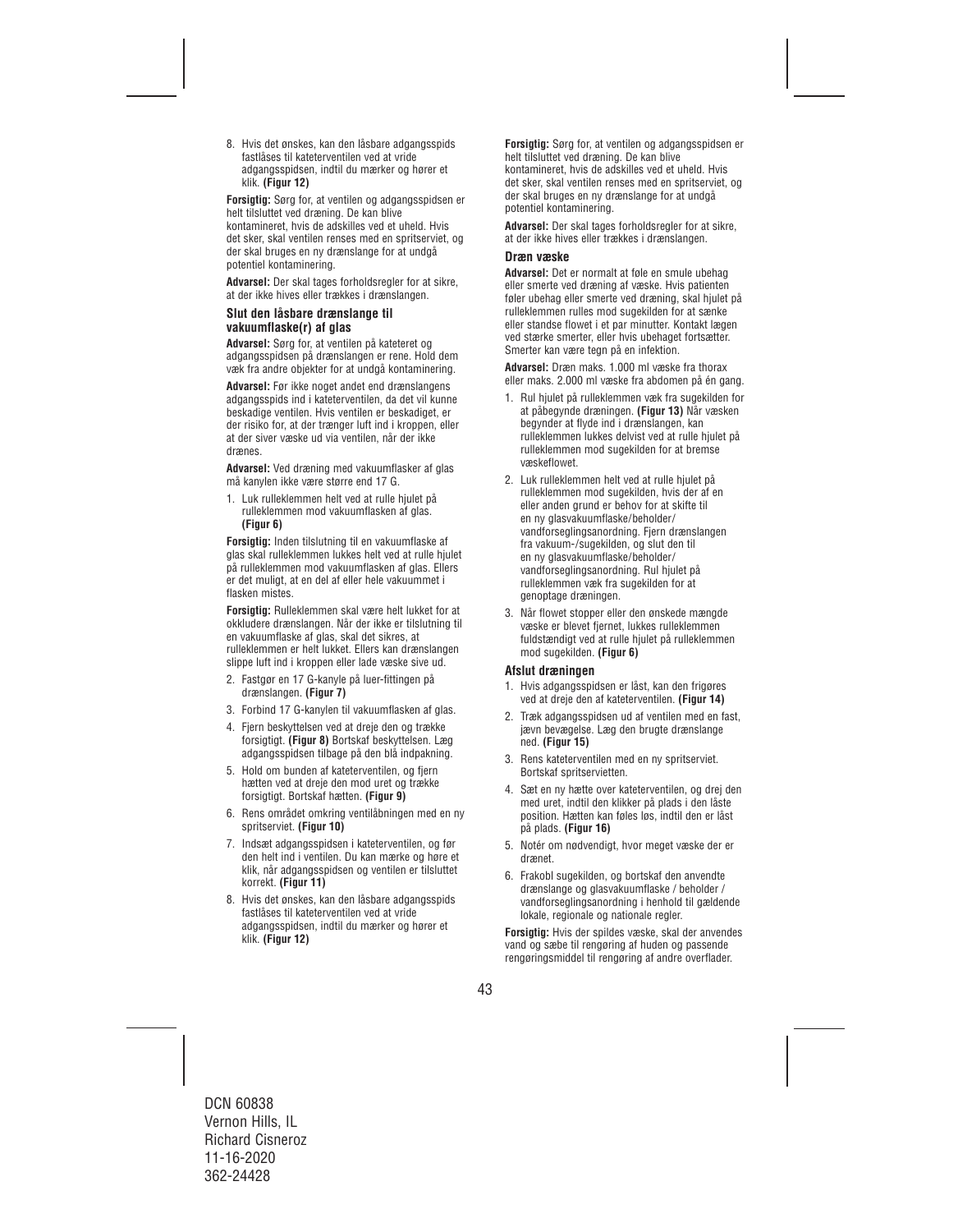#### **Anlæg en ny selvklæbende forbinding**

1. Rens omkring kateterudgangsstedet med en ny spritserviet. **(Figur 17)** 

**Bemærk:** Sørg for, at udgangsstedet og huden rundt om kateteret er tørre, inden den selvklæbende forbinding anlægges.

- 2. Læg skumkateterpuden omkring kateteret. **(Figur 18)**
- 3. Rul kateteret op, og læg det over skumpuden. **(Figur 19)**
- 4. Dæk kateteret med op til fire (4) gazekompresser. **(Figur 20)**
- 5. Tag begge handsker af.
- 6. Den selvklæbende forbinding har tre (3) lag:
	- a. beskyttelseslag med tryk
	- b. klar sårforbinding
	- c. bagside med midterpanel og ramme
- 7. Træk beskyttelseslaget med tryk af den selvklæbende forbinding, så den klæbende overflade bliver blottet. **(Figur 21)**
- 8. Placer den selvklæbende forbinding midt på gazekompresserne, og tryk den ned. **(Figur 22) Bemærk:** Undgå at strække den selvklæbende forbinding under anlæggelsen.
- 9. Fjern og bortskaf midterpanelet fra den selvklæbende forbindings bagside. **(Figur 23)**
- 10.Fjern langsomt rammen, mens forbindingens kanter glattes ud. **(Figur 24)**
- 11.Glat hele forbindingen fra midten ud mod kanterne ved brug af et fast tryk for at forbedre klæbeevnen.

**Bemærk:** Ikke fremstillet med naturlig gummilatex.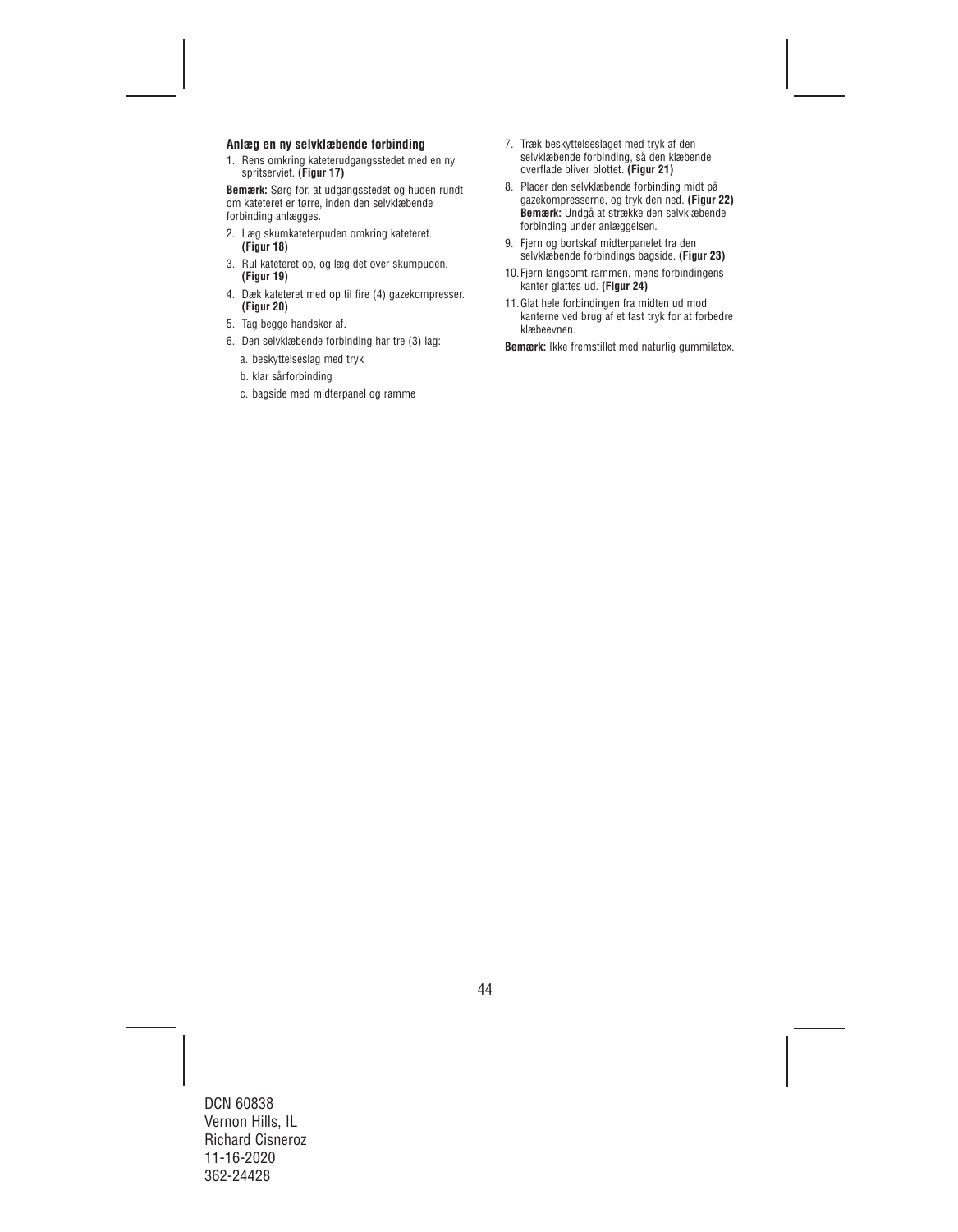

## **Διαδικασία κιτ γραμμής παροχέτευσης με δυνατότητα ασφάλισης**

## **Πληροφορίες προϊόντος**

Το κιτ γραμμής παροχέτευσης με δυνατότητα ασφάλισης έχει σχεδιαστεί για χρήση αποκλειστικά με τον Υπεζωκοτικό καθετήρα PleurX™ ή τον Περιτοναϊκό καθετήρα PeritX™ για την παροχέτευση της υπεζωκοτικής ή περιτοναϊκής κοιλότητας, αντίστοιχα.

Διαβάστε προσεκτικά ολόκληρο αυτό το φυλλάδιο, πριν από την παροχέτευση υγρού.

#### **Ενδείξεις χρήσης**

Το κιτ γραμμής παροχέτευσης με δυνατότητα ασφάλισης ενδείκνυται για χρήση μόνο με τον Καθετήρα PleurX™ και τον Καθετήρα PeritX™ για διακοπτόμενη παροχέτευση. Το κιτ γραμμής παροχέτευσης με δυνατότητα ασφάλισης χρησιμοποιείται για την παροχέτευση υγρού με τυπική επιτοίχια αναρρόφηση, υδατοστεγανό σύστημα παροχέτευσης, γυάλινη φιάλη κενού ή άλλη κατάλληλη μέθοδο (φορητή αναρρόφηση).

#### **Γραμμή παροχέτευσης με δυνατότητα ασφάλισης**



**Προειδοποιήσεις**

## **Εάν κόψετε ακούσια τον καθετήρα ή προκαλέσετε ζημιά στη βαλβίδα, ακολουθήστε τα εξής βήματα:**

- α. Πιέστε τον καθετήρα με τα δάχτυλά σας, ώστε να κλείσει.
- β. Περάστε τον μπλε σφιγκτήρα ολίσθησης **έκτακτης ανάγκης** επάνω από τον καθετήρα και πιέστε τον καθετήρα εντελώς μέσα στο μικρό άκρο του σφιγκτήρα. Με τον τρόπο αυτό, θα κλείσει ο καθετήρας. **(Εικόνα 2)**
- γ. Ειδοποιήστε αμέσως τον ιατρό.



## **Συστάσεις προσοχής**

#### **Για χρήση αποκλειστικά με ιατρική συνταγή**

Μόνο για εφάπαξ χρήση. Η επαναχρησιμοποίηση ενδέχεται να οδηγήσει σε μη λειτουργικό προϊόν ή να συμβάλει σε επιμόλυνση.

Περιέχει φθαλικές ενώσεις. Τα οφέλη της αγωγής υπερτερούν του ελάχιστου ενδεχόμενου κινδύνου έκθεσης σε φθαλικές ενώσεις.

**Θώρακας:** Οι πιθανές επιπλοκές της παροχέτευσης από τον υπεζωκοτικό χώρο περιλαμβάνουν, ενδεικτικά, τα ακόλουθα: πνευμονοθώρακα, πνευμονικό οίδημα από απότομη έκπτυξη, υπόταση, κυκλοφορική καταπληξία και λοίμωξη.

**Κοιλία:** Οι πιθανές επιπλοκές της παροχέτευσης υγρού από την κοιλία περιλαμβάνουν, ενδεικτικά, τα ακόλουθα: υπόταση, κυκλοφορική καταπληξία, ανισορροπία ηλεκτρολυτών, μείωση πρωτεϊνών, διαρροή ασκίτη, περιτονίτιδα, λοίμωξη τραύματος και εγκυστώσεις του περιτοναϊκού χώρου.

#### **Επικοινωνήστε με τον ιατρό του ασθενούς, εάν:**

- ‐ Ο ασθενής παρουσιάσει πυρετό [θερμοκρασία σώματος άνω των 38°C (100,5°F)] ή παρατηρήσετε ερυθρότητα, οίδημα, διαρροή ή άλγος στο σημείο εξόδου. Αυτά ενδέχεται να είναι ενδείξεις λοίμωξης που ίσως να απαιτούν αγωγή.
- ‐ Η δύσπνοια δεν ανακουφίζεται μετά την παροχέτευση 1.000 ml από το θώρακα ή 2.000 ml από την κοιλία κάθε φορά.
- ‐ Ο ασθενής εξακολουθεί να παρουσιάζει συμπτώματα, αλλά παροχετεύεται λίγο ή καθόλου υγρό από τον καθετήρα.
- ‐ Παροχετεύονται λιγότερα από 50 ml σε τρεις (3) διαδοχικές διαδικασίες παροχέτευσης.
- ‐ Η εμφάνιση (το χρώμα, η πυκνότητα κ.λπ.) του υγρού αλλάξει σημαντικά μεταξύ παροχετεύσεων.

#### **Αποστείρωση**

Αυτό το προϊόν είναι αποστειρωμένο και προορίζεται μόνο για εφάπαξ χρήση. Μην επαναποστειρώνετε. Η CareFusion δεν θα είναι υπεύθυνη για προϊόντα που έχουν επαναποστειρωθεί και δεν θα αποδεχθεί να προσφέρει πίστωση ή να αλλάξει προϊόν που έχει ανοιχθεί, αλλά δεν έχει χρησιμοποιηθεί.

Μην χρησιμοποιείτε το προϊόν εάν η συσκευασία έχει υποστεί ζημιά.

#### **Αναλώσιμα του Kιτ γραμμής παροχέτευσης**

Μπλε υλικό περιτύλιξης

(Τυλίγεται γύρω από τα ακόλουθα στοιχεία):

- 1 ‐ Γραμμή παροχέτευσης με άκρο πρόσβασης με δυνατότητα ασφάλισης
- 1 ‐ Προσαρμογέας γραμμής παροχέτευσης "5 σε 1"
- 1 ‐ Πώμα βαλβίδας
- 1 ‐ Μπλε σφιγκτήρας **έκτακτης ανάγκης**
- 4 ‐ Επιθέματα αλκοόλης
- 1 ‐ Ζευγάρι γάντια
- 1 ‐ Αφρώδες επίθεμα καθετήρα
- 4 ‐ Επιθέματα γάζας, 10,2 cm x 10,2 cm (4" x 4")
- 1 ‐ Αυτοκόλλητο επίθεμα

#### **Σημείωση:**

 $-60$  cm H<sub>2</sub>O =  $-1,7$  σε Hg =  $-44$  mm Hg =  $-0,8$  psi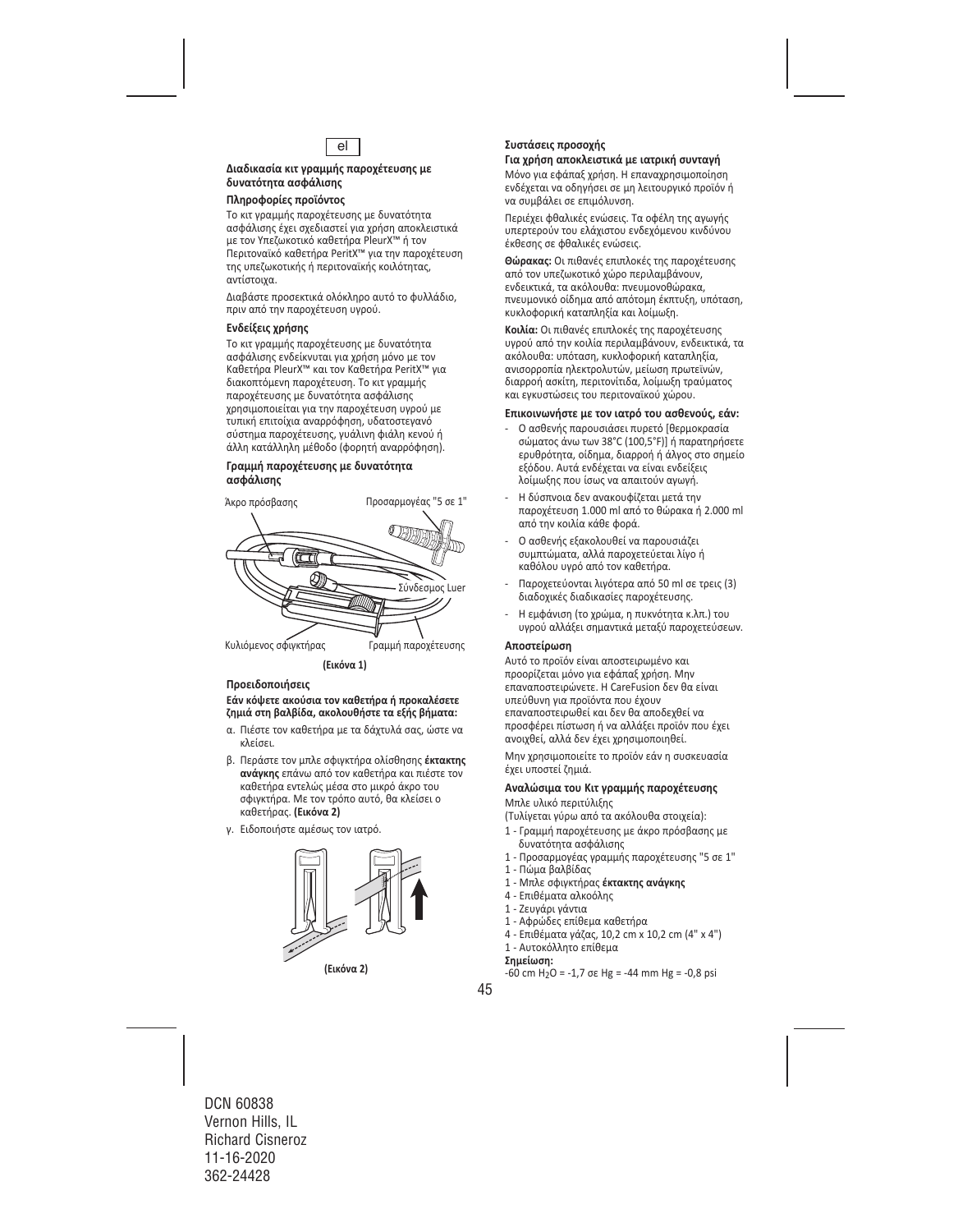## **Γενικές οδηγίες**

- 1. Αυτές οι οδηγίες παρέχονται ως οδηγός για τον κλινικό ιατρό, για την εκτέλεση της διαδικασίας παροχέτευσης και αποτελούν συμπλήρωμα των νοσοκομειακών πρωτοκόλλων, των κλινικών πρωτοκόλλων παροχέτευσης ή των οδηγιών των αντίστοιχων συσκευών παροχέτευσης για πηγές κενού διαφορετικές από τη φιάλη PleurX™. Φροντίστε να εξοικειωθείτε με τις παρούσες οδηγίες πριν από την έναρξη της διαδικασίας.
- 2. Κατά τη χρήση της γραμμής παροχέτευσης, μπορεί να χρησιμοποιηθεί για την παροχέτευση σε επίπεδο αναρρόφησης ‐60 cm H2O ή λιγότερο για όσο διάστημα απαιτείται για την παροχέτευση 1.000 ml υγρού από το θώρακα ή 2.000 ml υγρού από την κοιλία ημερησίως. Ο όγκος του υγρού που αφαιρείται θα πρέπει να βασίζεται στην κατάσταση του εκάστοτε ασθενούς και στους κινδύνους που αφορούν την υπερβολική παροχέτευση, συμπεριλαμβανομένου του πνευμονικού οιδήματος από απότομη έκπτυξη στο θώρακα ή της υπότασης για ασθενείς με ασκίτη.

#### **Τρόπος παροχέτευσης με το Κιτ γραμμής παροχέτευσης με δυνατότητα ασφάλισης**

Οι διαδικασίες παροχέτευσης και τοποθέτησης αυτοκόλλητου επιθέματος θα πρέπει να πραγματοποιούνται χρησιμοποιώντας άσηπτη τεχνική. Ο ασθενής θα πρέπει να υποβάλλεται σε παροχέτευση σύμφωνα με τις οδηγίες του ιατρού του, συνήθως ανά 1‐2 ημέρες. Μην αλλάζετε τη συχνότητα και μην παροχετεύετε περισσότερο υγρό από τη σύσταση του ιατρού χωρίς πρώτα να τον συμβουλευτείτε.

Φροντίστε να εξοικειωθείτε με τη μέθοδο αναρρόφησης, πριν από την παροχέτευση.

#### **Προετοιμασία για παροχέτευση**

**Προειδοποίηση:** Μην χρησιμοποιείτε ψαλίδια ή άλλα αιχμηρά αντικείμενα κοντά στον Καθετήρα.

**Προειδοποίηση:** Ο ασθενής δεν θα πρέπει να παραμένει χωρίς επίβλεψη κατά τη διάρκεια της παροχέτευσης.

**Σημείωση:** Εάν κόψετε ακούσια τον καθετήρα ή προκαλέσετε ζημιά στη βαλβίδα, θα πρέπει να χρησιμοποιηθεί ο μπλε σφιγκτήρας ολίσθησης **έκτακτης ανάγκης. Ανατρέξτε στις Προειδοποιήσεις. (Εικόνα 2)**

- 1. Διαμορφώστε έναν καθαρό χώρο εργασίας επάνω σε ένα τραπέζι ή πάγκο.
- 2. Πλύνετε σχολαστικά τα χέρια σας με σαπουνόνερο για τουλάχιστον 1 λεπτό.
- 3. Αφαιρέστε το αυτοκόλλητο επίθεμα επάνω από τον καθετήρα. Φροντίστε να μην τραβήξετε τον καθετήρα: Στηρίξτε το δέρμα ενώ αφαιρείτε το επίθεμα, πιάστε προσεκτικά το ένα άκρο και αποσπάστε αργά το επίθεμα από το δέρμα **(Εικόνα 3α). Σημείωση:** Αποφύγετε τον τραυματισμό του δέρματος αποσπώντας το επίθεμα προς τα πίσω και όχι τραβώντας το από το δέρμα. **(Εικόνα 3β)**

**Προσοχή:** Εάν ο ασθενής παρουσιάσει πυρετό [θερμοκρασία σώματος άνω των 38°C (100,5°F)] ή παρατηρήσετε ερυθρότητα, οίδημα ή υγρό γύρω από τον καθετήρα, ολοκληρώστε αυτή τη διαδικασία παροχέτευσης και επικοινωνήστε με τον ιατρό ή το νοσηλευτή του ασθενούς.

- 4. Πλύνετε σχολαστικά τα χέρια σας ξανά με σαπουνόνερο για τουλάχιστον (1) ένα λεπτό.
- 5. Ανοίξτε το κιτ γραμμής παροχέτευσης με δυνατότητα ασφάλισης.
- 6. Τοποθετήστε το πακέτο με το μπλε υλικό περιτύλιξης επάνω στο χώρο εργασίας σας, με την ανοιγόμενη πλευρά προς τα επάνω. Ξεδιπλώστε προσεκτικά το μπλε υλικό περιτύλιξης, τραβώντας το εξωτερικό μέρος του. Αφήστε τα εσωκλειόμενα στοιχεία μέσα στο υλικό περιτύλιξης. Τα στοιχεία και το εσωτερικό μέρος του υλικού περιτύλιξης είναι αποστειρωμένα. Μην τα αγγίξετε με τα χέρια σας, εάν δεν φοράτε γάντια, ή με άλλα μη αποστειρωμένα στοιχεία. **(Εικόνα 4)**
- 7. Πιάστε τα γάντια από τη διπλωμένη περιχειρίδα και τοποθετήστε τα όπως απεικονίζεται. Και τα δύο γάντια μπορούν να τοποθετηθούν σε οποιοδήποτε χέρι. Προσέξτε να μην αφήσετε το εξωτερικό μέρος των γαντιών να έρθει σε επαφή με τίποτα μη αποστειρωμένο, όπως το δέρμα ή τα ρούχα σας. Τοποθετήστε τα γάντια όπως απεικονίζεται. **(Εικόνα 5)**
- 8. Ανοίξτε τρία επιθέματα αλκοόλης, αλλά μην αφαιρέσετε τα επιθέματα από τις θήκες τους. Τοποθετήστε τα επάνω στο μπλε υλικό περιτύλιξης.

#### **Σύνδεση της γραμμής παροχέτευσης με δυνατότητα ασφάλισης σε επιτοίχια/φορητή αναρρόφηση**

**Προειδοποίηση:** Διατηρήστε καθαρά τη βαλβίδα στον Καθετήρα και το άκρο πρόσβασης στη γραμμή παροχέτευσης. Φυλάξτε τα μακριά από άλλα αντικείμενα, προκειμένου να μην προκληθεί μόλυνση.

**Προειδοποίηση:** Μην τοποθετείτε τίποτα, εκτός από το άκρο πρόσβασης της γραμμής παροχέτευσης, μέσα στη βαλβίδα Καθετήρα, καθώς αυτό μπορεί να προκαλέσει ζημιά στη βαλβίδα. Εάν προκληθεί ζημιά στη βαλβίδα, ενδέχεται να διέλθει αέρας στο σώμα ή να διαρρεύσει υγρό έξω από τη βαλβίδα όταν δεν πραγματοποιείται παροχέτευση.

**Προειδοποίηση:** Εάν χρησιμοποιηθεί επιτοίχια ή φορητή αναρρόφηση, πρέπει να ρυθμιστεί σε ‐60 cm H2O ή λιγότερο.

**Προειδοποίηση:** Ορισμένες μονάδες φορητής αναρρόφησης δεν έχουν δυνατότητα ρύθμισης σε ‐60 cm H2O ή λιγότερο. Πριν από την παροχέτευση, διαβάστε τις οδηγίες χρήσης της μονάδας φορητής αναρρόφησης.

1. Κλείστε εντελώς τον κυλιόμενο σφιγκτήρα, κινώντας τον τροχίσκο στον κυλιόμενο σφιγκτήρα προς την πηγή αναρρόφησης. **(Εικόνα 6)**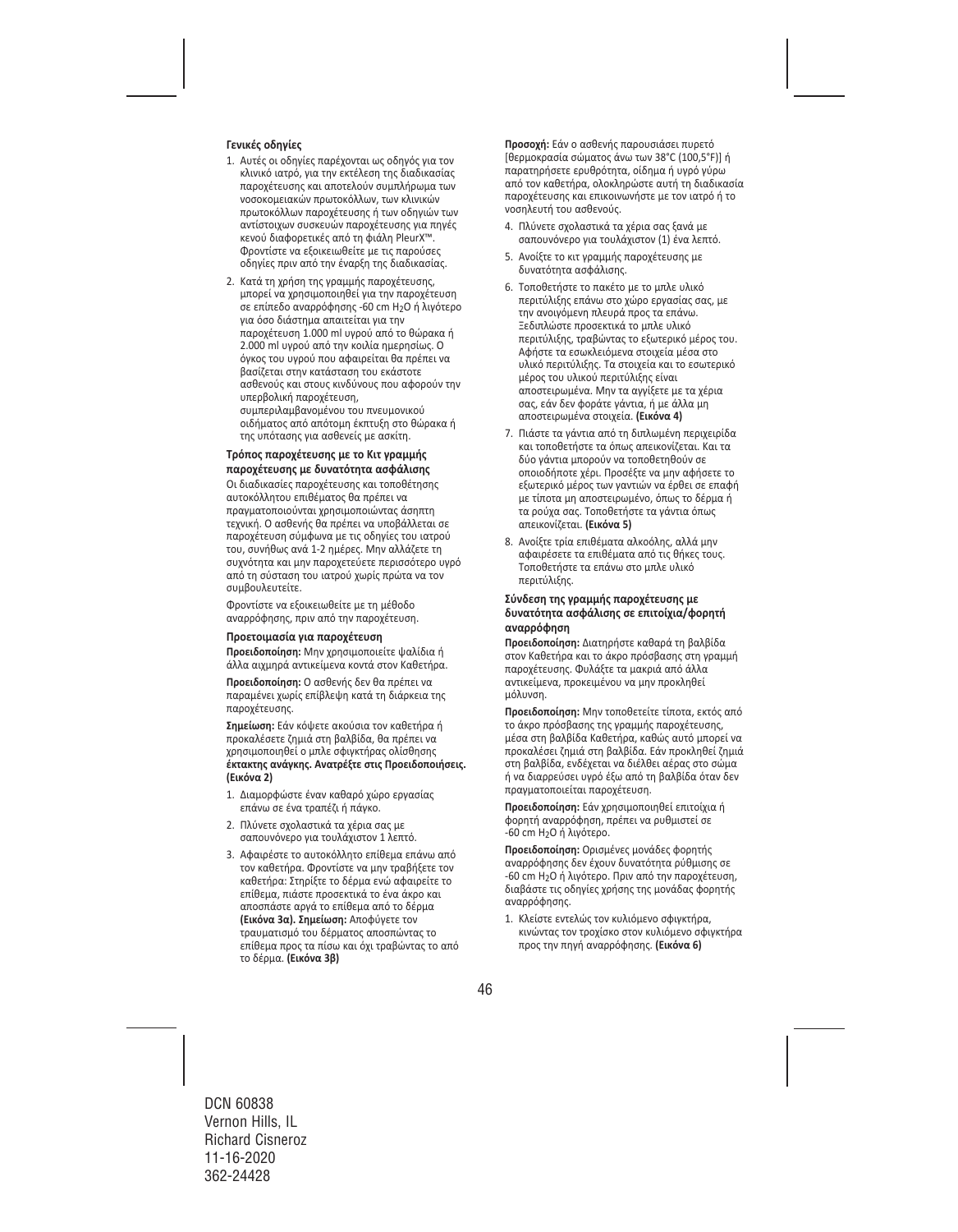**Προσοχή:** Ο κυλιόμενος σφιγκτήρας θα πρέπει να είναι εντελώς κλειστός για να φράσσει τη γραμμή παροχέτευσης. Όταν δεν είναι συνδεδεμένος σε πηγή αναρρόφησης, πρέπει να διασφαλίζετε ότι ο κυλιόμενος σφιγκτήρας είναι τελείως κλειστός. Διαφορετικά, η γραμμή παροχέτευσης ενδέχεται να μην επιτρέψει τη διέλευση αέρα στο σώμα ή να επιτρέψει τη διαρροή υγρού.

- 2. Προσαρτήστε τον προσαρμογέα "5 σε 1" στο σύνδεσμο Luer στη γραμμή παροχέτευσης. **(Εικόνα 7)**
- 3. Συνδέστε τον προσαρμογέα "5 σε 1" στην πηγή κενού/αναρρόφησης.
- 4. Αφαιρέστε το προστατευτικό κάλυμμα περιστρέφοντάς το και τραβώντας το προσεκτικά. Προσέξτε ώστε να αποφύγετε τη μόλυνση του άκρου πρόσβασης. **(Εικόνα 8)**
- 5. Κρατήστε τη βάση της βαλβίδας καθετήρα και αφαιρέστε το πώμα, περιστρέφοντάς το αριστερόστροφα και τραβώντας το προσεκτικά. Απορρίψτε το πώμα. Προσέξτε ώστε να αποφύγετε τη μόλυνση της βαλβίδας. **(Εικόνα 9)**
- 6. Καθαρίστε την περιοχή γύρω από το άνοιγμα της βαλβίδας με ένα καινούργιο επίθεμα αλκοόλης. **(Εικόνα 10)**
- 7. Εισαγάγετε το άκρο πρόσβασης μέσα στη βαλβίδα καθετήρα και προωθήστε το εντελώς μέσα στη βαλβίδα. Όταν το άκρο πρόσβασης και η βαλβίδα συνδεθούν σωστά, θα αισθανθείτε και θα ακούσετε ένα χαρακτηριστικό ήχο ("κλικ"). **(Εικόνα 11)**
- 8. Εάν το επιθυμείτε, ασφαλίστε το άκρο πρόσβασης στη βαλβίδα καθετήρα, περιστρέφοντας το άκρο πρόσβασης μέχρι να αισθανθείτε και να ακούσετε ένα δεύτερο χαρακτηριστικό ήχο ("κλικ"). **(Εικόνα 12)**

**Προσοχή:** Βεβαιωθείτε ότι η βαλβίδα και το άκρο πρόσβασης είναι πλήρως συνδεδεμένα κατά την παροχέτευση. Εάν διαχωριστούν ακούσια, ενδέχεται να μολυνθούν. Σε αυτήν την περίπτωση, καθαρίστε τη βαλβίδα με ένα επίθεμα αλκοόλης και χρησιμοποιήστε μια καινούργια γραμμή παροχέτευσης, προκειμένου να μην προκληθεί μόλυνση.

**Προειδοποίηση:** Θα πρέπει να λαμβάνονται προφυλάξεις, προκειμένου να διασφαλιστεί ότι η γραμμή παροχέτευσης δεν θα τραβηχτεί.

#### **Σύνδεση της γραμμής παροχέτευση με δυνατότητα ασφάλισης σε γυάλινες φιάλες κενού**

**Προειδοποίηση:** Διατηρήστε καθαρά τη βαλβίδα στον Καθετήρα και το άκρο πρόσβασης στη γραμμή παροχέτευσης. Φυλάξτε τα μακριά από άλλα αντικείμενα, προκειμένου να μην προκληθεί μόλυνση.

**Προειδοποίηση:** Μην τοποθετείτε τίποτα, εκτός από το άκρο πρόσβασης της γραμμής παροχέτευσης, μέσα στη βαλβίδα Καθετήρα, καθώς αυτό μπορεί να προκαλέσει ζημιά στη βαλβίδα. Εάν προκληθεί ζημιά στη βαλβίδα, ενδέχεται να διέλθει αέρας στο σώμα ή να διαρρεύσει υγρό έξω από τη βαλβίδα όταν δεν πραγματοποιείται παροχέτευση.

**Προειδοποίηση:** Κατά την παροχέτευση με γυάλινες φιάλες κενού, μην χρησιμοποιείτε βελόνα μεγαλύτερη από 17 G.

1. Κλείστε εντελώς τον κυλιόμενο σφιγκτήρα, κινώντας τον τροχίσκο στον κυλιόμενο σφιγκτήρα προς τη γυάλινη φιάλη κενού. **(Εικόνα 6)** 

**Προσοχή:** Πριν από τη σύνδεση σε γυάλινη φιάλη κενού, κλείστε εντελώς τον κυλιόμενο σφιγκτήρα, κινώντας τον τροχίσκο στον κυλιόμενο σφιγκτήρα προς τη γυάλινη φιάλη κενού. Διαφορετικά, είναι πιθανό να χαθεί μέρος ή το σύνολο του κενού στη φιάλη.

**Προσοχή:** Ο κυλιόμενος σφιγκτήρας θα πρέπει να είναι εντελώς κλειστός για να φράσσει τη γραμμή παροχέτευσης. Όταν δεν είναι συνδεδεμένος σε γυάλινη φιάλη κενού, πρέπει να διασφαλίζετε ότι ο κυλιόμενος σφιγκτήρας είναι τελείως κλειστός. Διαφορετικά, η γραμμή παροχέτευσης ενδέχεται να μην επιτρέψει τη διέλευση αέρα στο σώμα ή να επιτρέψει τη διαρροή υγρού.

- 2. Προσαρτήστε μια βελόνα 17 G στο σύνδεσμο Luer στη γραμμή παροχέτευσης. **(Εικόνα 7)**
- 3. Συνδέστε τη βελόνα 17 G στη γυάλινη φιάλη κενού.
- 4. Αφαιρέστε το προστατευτικό κάλυμμα περιστρέφοντάς το και τραβώντας το προσεκτικά. **(Εικόνα 8)** Απορρίψτε το κάλυμμα. Τοποθετήστε το άκρο πρόσβασης ξανά επάνω στο μπλε υλικό περιτύλιξης.
- 5. Κρατήστε τη βάση της βαλβίδας καθετήρα και αφαιρέστε το πώμα, περιστρέφοντάς το αριστερόστροφα και τραβώντας το προσεκτικά. Απορρίψτε το πώμα. **(Εικόνα 9)**
- 6. Καθαρίστε την περιοχή γύρω από το άνοιγμα της βαλβίδας με ένα καινούργιο επίθεμα αλκοόλης. **(Εικόνα 10)**
- 7. Εισαγάγετε το άκρο πρόσβασης μέσα στη βαλβίδα καθετήρα και προωθήστε το εντελώς μέσα στη βαλβίδα. Όταν το άκρο πρόσβασης και η βαλβίδα συνδεθούν σωστά, θα αισθανθείτε και θα ακούσετε ένα χαρακτηριστικό ήχο ("κλικ"). **(Εικόνα 11)**
- 8. Εάν το επιθυμείτε, ασφαλίστε το άκρο πρόσβασης στη βαλβίδα καθετήρα, περιστρέφοντας το άκρο πρόσβασης μέχρι να αισθανθείτε και να ακούσετε ένα δεύτερο χαρακτηριστικό ήχο ("κλικ"). **(Εικόνα 12)**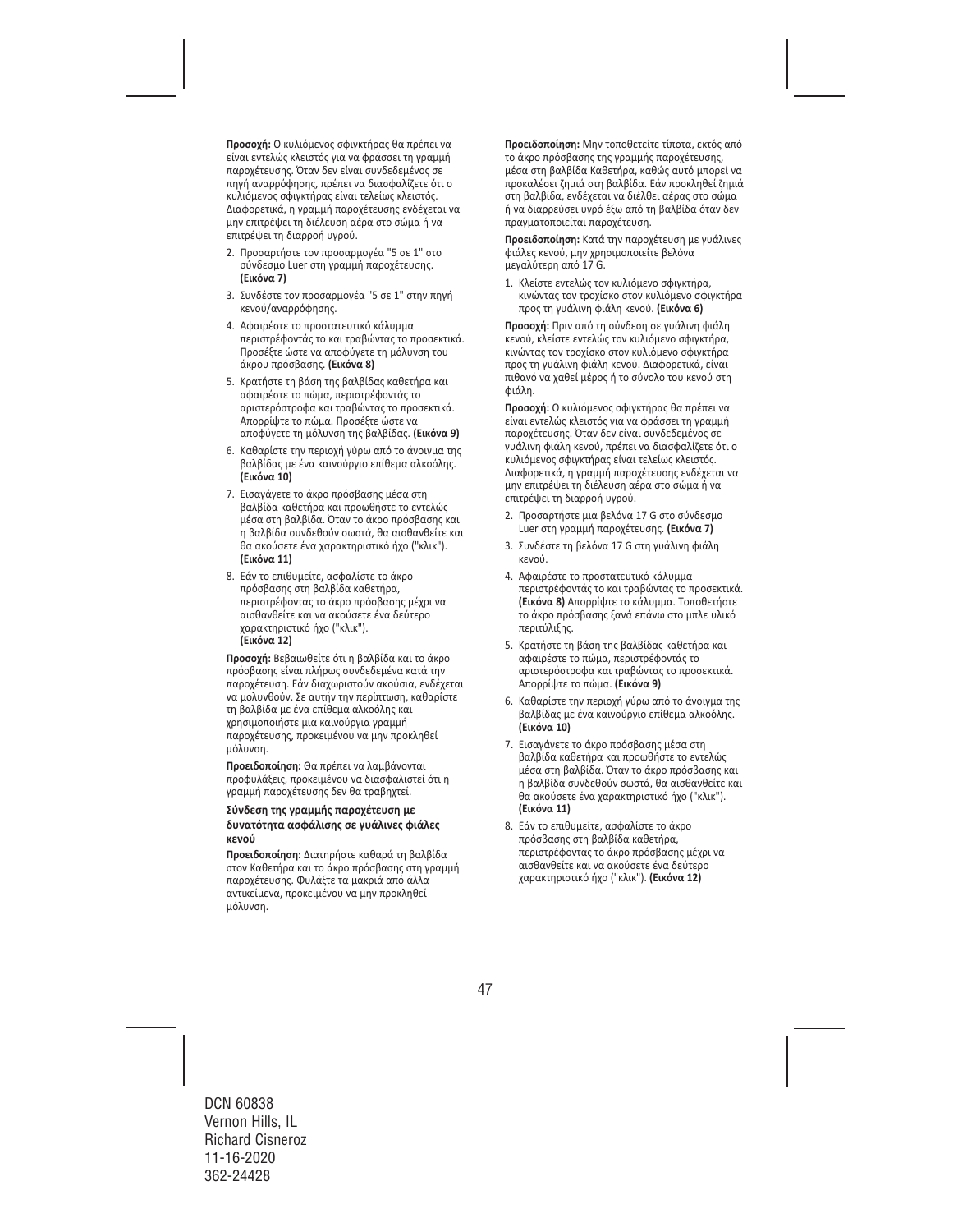**Προσοχή:** Βεβαιωθείτε ότι η βαλβίδα και το άκρο πρόσβασης είναι πλήρως συνδεδεμένα κατά την παροχέτευση. Εάν διαχωριστούν ακούσια, ενδέχεται να μολυνθούν. Σε αυτήν την περίπτωση, καθαρίστε τη βαλβίδα με ένα επίθεμα αλκοόλης και χρησιμοποιήστε μια καινούργια γραμμή παροχέτευσης, προκειμένου να μην προκληθεί μόλυνση.

**Προειδοποίηση:** Θα πρέπει να λαμβάνονται προφυλάξεις, προκειμένου να διασφαλιστεί ότι η γραμμή παροχέτευσης δεν θα τραβηχτεί.

#### **Παροχέτευση υγρού**

**Προειδοποίηση:** Είναι φυσιολογικό να γίνει αισθητή κάποια δυσφορία ή άλγος κατά την παροχέτευση υγρού. Εάν γίνει αισθητή δυσφορία ή άλγος κατά την παροχέτευση, κινήστε τον τροχίσκο στον κυλιόμενο σφιγκτήρα προς την πηγή αναρρόφησης, για να επιβραδύνετε ή να διακόψετε τη ροή για λίγα λεπτά. Εάν το έντονο άλγος ή η δυσφορία δεν εξαλειφθεί, επικοινωνήστε με τον ιατρό. Το άλγος ενδέχεται να αποτελεί ένδειξη λοίμωξης.

**Προειδοποίηση:** Μην παροχετεύετε περισσότερα από 1.000 ml υγρού από το θώρακα ή 2.000 ml υγρού από την κοιλία κάθε φορά.

- 1. Κινήστε τον τροχίσκο στον κυλιόμενο σφιγκτήρα προς την αντίθετη κατεύθυνση από την πηγή αναρρόφησης, για να ξεκινήσει η παροχέτευση. **(Εικόνα 13)** Όταν το υγρό αρχίσει να ρέει μέσα στη γραμμή παροχέτευσης, μπορείτε να κλείσετε εν μέρει τον κυλιόμενο σφιγκτήρα για να επιβραδύνετε τη ροή του υγρού, κινώντας τον τροχίσκο του κυλιόμενου σφιγκτήρα προς την πηγή αναρρόφησης.
- 2. Εάν πρέπει να αλλάξετε τη γυάλινη φιάλη κενού/το κάνιστρο/την υδατοστεγή συσκευή για οποιονδήποτε λόγο, κλείστε εντελώς τον κυλιόμενο σφιγκτήρα, κινώντας τον τροχίσκο στον κυλιόμενο σφιγκτήρα προς την πηγή αναρρόφησης. Αφαιρέστε τη γραμμή παροχέτευσης από την πηγή κενού/αναρρόφησης και συνδέστε τη σε νέα γυάλινη φιάλη κενού/κάνιστρο/υδατοστεγή συσκευή. Κινήστε τον τροχίσκο στον κυλιόμενο σφιγκτήρα προς την αντίθετη κατεύθυνση από την πηγή αναρρόφησης, για να συνεχίσει η παροχέτευση.
- 3. Όταν σταματήσει η ροή ή αφαιρεθεί ο επιθυμητός όγκος υγρού, κλείστε εντελώς τον κυλιόμενο σφιγκτήρα, κινώντας τον τροχίσκο στον κυλιόμενο σφιγκτήρα προς την πηγή αναρρόφησης. **(Εικόνα 6)**

#### **Ολοκλήρωση παροχέτευσης**

- 1. Εάν έχει ασφαλιστεί, περιστρέψτε το άκρο πρόσβασης για να το απασφαλίσετε από τη βαλβίδα καθετήρα. **(Εικόνα 14)**
- 2. Τραβήξτε το άκρο πρόσβασης έξω από τη βαλβίδα με μια σταθερή, ομαλή κίνηση. Τοποθετήστε σε κάποιο σημείο τη χρησιμοποιημένη γραμμή παροχέτευσης. **(Εικόνα 15)**
- 3. Καθαρίστε τη βαλβίδα καθετήρα με ένα καινούργιο επίθεμα αλκοόλης. Απορρίψτε το επίθεμα αλκοόλης.
- 4. Τοποθετήστε το νέο πώμα επάνω στη βαλβίδα καθετήρα και περιστρέψτε το δεξιόστροφα, έως ότου να ασφαλίσει στην ασφαλισμένη θέση του. Ενδέχεται να αισθάνεστε ότι το πώμα είναι χαλαρό, έως ότου να ασφαλίσει στη θέση του. **(Εικόνα 16)**
- 5. Εάν απαιτείται, καταγράψτε τον όγκο παροχέτευσης.
- 6. Αποσυνδέστε την πηγή αναρρόφησης και απορρίψτε τη χρησιμοποιημένη γραμμή παροχέτευσης και τη γυάλινη φιάλη κενού/το κάνιστρο/την υδατοστεγή συσκευή σύμφωνα με τους ισχύοντες τοπικούς, πολιτειακούς και ομοσπονδιακούς κανονισμούς.

**Προσοχή:** Σε περίπτωση διαρροής υγρού, χρησιμοποιήστε σαπουνόνερο για τον καθαρισμό του δέρματος και κατάλληλο καθαριστικό μέσο για όλες τις υπόλοιπες επιφάνειες.

#### **Τοποθέτηση νέου αυτοκόλλητου επιθέματος**

1. Καθαρίστε την περιοχή γύρω από το σημείο εξόδου του καθετήρα με ένα καινούργιο επίθεμα αλκοόλης. **(Εικόνα 17)** 

**Σημείωση:** Βεβαιωθείτε ότι το σημείο εξόδου και το δέρμα γύρω από τον καθετήρα είναι στεγνά, προτού να ολοκληρώσετε τη διαδικασία τοποθέτησης του αυτοκόλλητου επιθέματος.

- 2. Τοποθετήστε το αφρώδες επίθεμα καθετήρα γύρω από τον καθετήρα. **(Εικόνα 18)**
- 3. Τυλίξτε τον καθετήρα σε βρόχους και τοποθετήστε τον επάνω από το αφρώδες επίθεμα. **(Εικόνα 19)**
- 4. Καλύψτε τον καθετήρα με έως και τέσσερα (4) επιθέματα γάζας. **(Εικόνα 20)**
- 5. Αφαιρέστε τα γάντια και από τα δύο χέρια σας.
- 6. Το αυτοκόλλητο επίθεμα έχει τρεις (3) στρώσεις: α. τυπωμένη επένδυση
	- β. διάφανο επίθεμα τραύματος
	- γ. κεντρικό φύλλο και επένδυση πλαισίου
- 7. Αποσπάστε την τυπωμένη επένδυση από το αυτοκόλλητο επίθεμα, αποκαλύπτοντας την αυτοκόλλητη επιφάνεια. **(Εικόνα 21)**
- 8. Κεντράρετε το αυτοκόλλητο επίθεμα επάνω από τα επιθέματα γάζας και πιέστε το προς τα κάτω. **(Εικόνα 22) Σημείωση:** Μην τεντώνετε το αυτοκόλλητο επίθεμα κατά την εφαρμογή.
- 9. Αφαιρέστε και απορρίψτε το κεντρικό φύλλο από την επένδυση του αυτοκόλλητου επιθέματος. **(Εικόνα 23)**
- 10.Αφαιρέστε αργά το πλαίσιο ενώ ισιώνετε τα άκρα του επιθέματος. **(Εικόνα 24)**
- 11.Ισιώστε ολόκληρο το επίθεμα από το κέντρο προς τα άκρα ασκώντας πίεση, για ενίσχυση της προσκόλλησης.

**Σημείωση:** Δεν παρασκευάζεται με φυσικό λάτεξ.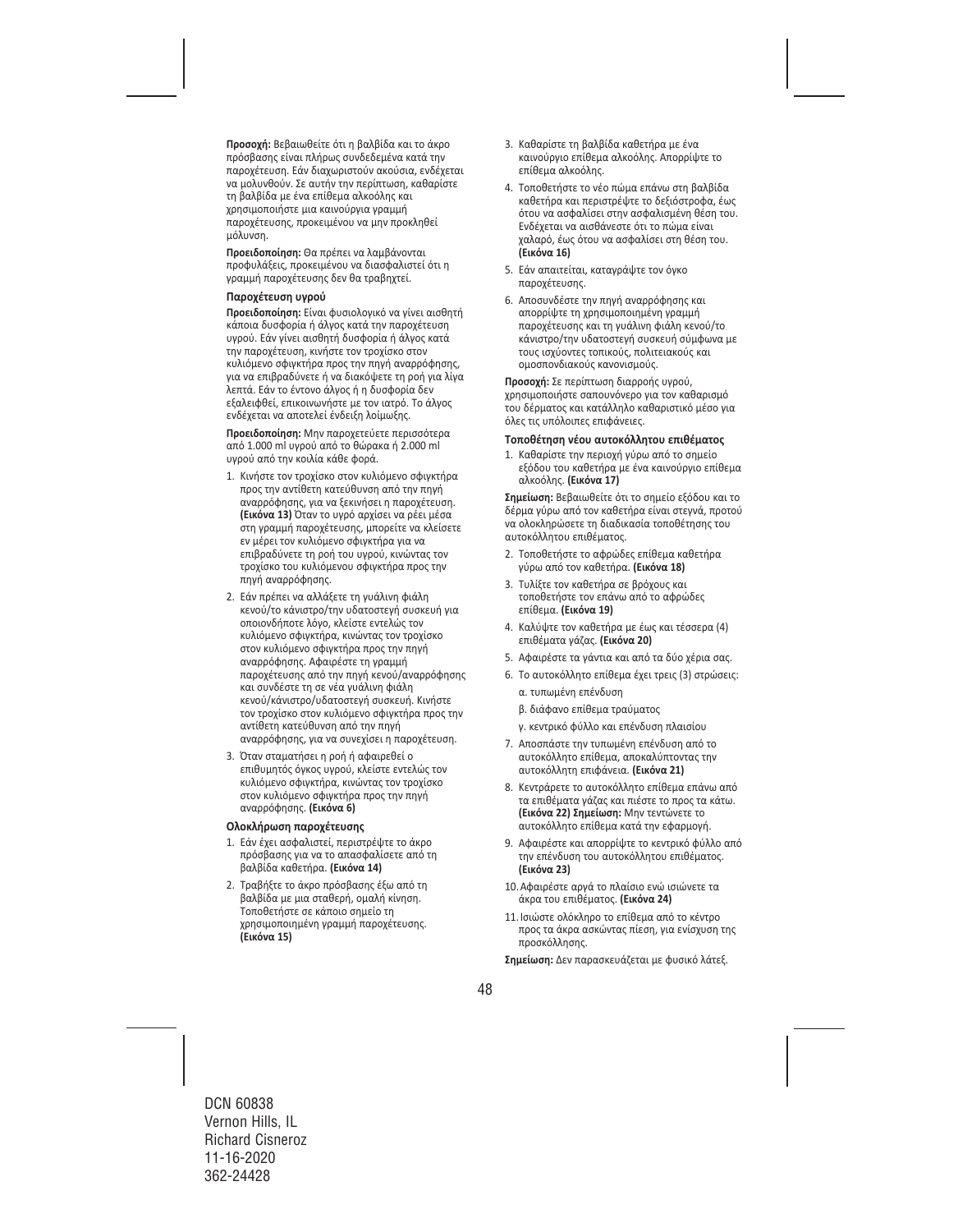

#### **Kilitlenebilir Drenaj Hattı Kiti Prosedürü Ürün Bilgileri**

Kilitlenebilir Drenaj Hattı Kiti, sırasıyla plevral veya periton boşluğunun drenajı için yalnızca PleurX™ Plevral ya da PeritX™ Periton Kateteri ile birlikte kullanılmak üzere tasarlanmıştır.

Sıvı drenajı yapmadan önce bu broşürün tamamını okuyun.

#### **Kullanım Endikasyonları**

Kilitlenebilir Drenaj Hattı Kiti, aralıklı drenaj amacıyla yalnızca PleurX™ Kateter ve PeritX™ Kateter ile birlikte kullanılmak üzere tasarlanmıştır. Kilitlenebilir Drenaj Hattı Kiti; standart duvar tipi emme sistemi, su yalıtımlı drenaj sistemi, cam vakum şişesi veya uygun başka bir yöntemle (taşınabilir emme ünitesi) sıvı drenajı yapmak için kullanılır.

#### **Kilitlenebilir Drenaj Hattı**



### **Uyarılar**

#### **Yanlışlıkla kateteri keserseniz ya da valf zarar görürse şu adımları izleyin:**

- a. Kateteri parmaklarınızın arasında sıkıştırın.
- b. Mavi kızaklı **acil durum** klempini kateterin üzerine kaydırın ve kateteri klempin küçük ucuna tamamen sokun. Bu, kateteri kapatacaktır. **(Şekil 2)**
- c. Derhal doktoru bilgilendirin.



**(Şekil 2)**

#### **Dikkat Notları Yalnızca Rx**

Tek kullanımlıktır. Tekrar kullanımda ürün çalışmayabilir ya da çapraz kontaminasyona neden olabilir.

Ftalatlar içerir. Tedavinin faydaları, ftalatlara maruz kalma uzak olasılığına ağır basmaktadır.

**Göğüs:** Plevral alanın drenajı ile ilişkili potansiyel komplikasyonlar şunları içerir (ancak yalnız bunlarla sınırlı olmayabilir): pnömotoraks, reekspansiyon pulmoner ödem, hipotansiyon, dolaşım kollapsı ve enfeksiyon.

**Abdomen:** Abdomenden sıvı drenajı ile ilişkili olası komplikasyonlar şunları içerir ancak bunlarla sınırlı kalmayabilir: hipotansiyon, dolaşım kollapsı, elektrolit dengesizliği, protein kaybı, assit sızıntısı, peritonit, yara enfeksiyonu, intraperitoneal adezyon ve periton boşluğunda lokülasyonlar.

#### **Aşağıdaki durumlarda hastanın doktoru ile iletişime geçin:**

- ‐ Hastanın ateşi çıkarsa (vücut sıcaklığının 38°C'nin (100,5°F) üzerinde olması) veya çıkış bölgesinde kızarıklık, şişlik, sızıntı veya ağrı fark ederseniz. Bunlar tedavi gerektiren enfeksiyona işaret edebilir.
- ‐ Bir defada göğüsten 1000 ml ya da abdomenden 2000 ml drenaj yapıldıktan sonra nefes darlığı hafiflemezse.
- ‐ Semptomların devam etmesine rağmen kateterden çok az sıvıya drenaj yapılıyorsa ya da hiç drenaj yapılmıyorsa.
- ‐ Arka arkaya üç (3) drenaj prosedüründe 50 ml'den daha az drenaj yapıldıysa.
- ‐ Sıvının görünümü (renk, kıvam vb.) drenajlar arasında önemli ölçüde değişiyorsa.

#### **Sterilite**

Bu ürün sterilize edilmiştir ve tek kullanımlıktır. Yeniden sterilize etmeyin. CareFusion, yeniden sterilize edilen ürünlerden sorumlu değildir ve açılan fakat kullanılmayan hiçbir ürün için para iadesi yapmaz ya da ürünü değiştirmez.

Ambalajı hasarlı ürünleri kullanmayın.

#### **Drenaj Hattı Kiti Sarf Malzemeleri**

Sterilizasyon Sargısı

(Aşağıdaki öğelerin etrafına sarılmıştır):

- 1 ‐ Kilitlenebilir Giriş Uçlu Drenaj Hattı
- 1 ‐ 5'i 1 arada Drenaj Hattı Adaptörü
- 1 ‐ Valf Kapağı
- 1 ‐ Mavi **Acil Durum** Klempi
- 4 ‐ Alkollü Tampon
- 1 ‐ Eldiven
- 1 ‐ Köpük Kateter Tamponu
- 4 ‐ Gazlı Bez, 10,2 cm x 10,2 cm (4 inç x 4 inç)
- 1 ‐ Kendinden Yapışkanlı Bant

**Not:**  $-60$  cm  $H_2O = -1.7$  inc  $Hg = -44$  mm  $Hg = -0.8$  psi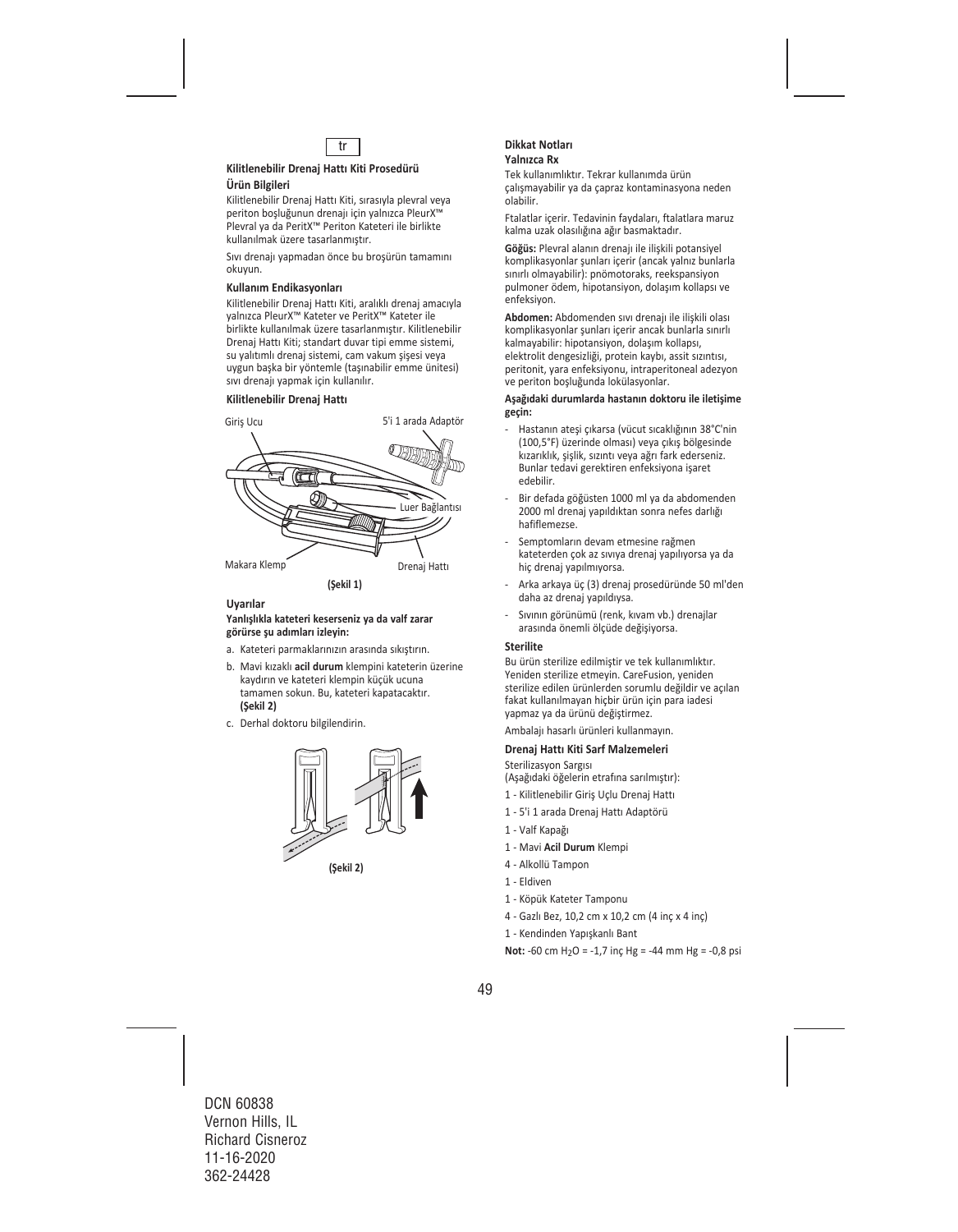#### **Genel Kurallar**

- 1. Bu talimatlar, drenaj prosedürü boyunca klinisyene rehberlik etmek için sunulmaktadır ve hastanede geliştirilen tüm protokolleri, klinik drenaj protokollerini veya PleurX™ şişesi dışındaki vakum kaynakları için ilgili drenaj cihazı talimatlarını tamamlayacak bir kaynak olarak hazırlanmıştır. Prosedüre başlamadan önce bu talimatları kavradığınızdan emin olun.
- 2. Drenaj Hattının kullanıldığı durumlarda, göğüsten günde 1000 ml sıvıya ya da abdomenden günde 2000 ml sıvıya drenaj yapmak için ‐60 cm H20 veya daha düşük bir emme hızında gerekli süre boyunca drenaj yapılabilir. Çıkarılacak sıvı hacmi, ilgili hastanın durumu ve göğüste reekspansiyon pulmoner ödem veya assit hastaları için hipotansiyon dahil olmak üzere, aşırı drenaj riskleri göz önünde bulundurularak belirlenmelidir.

#### **Kilitlenebilir Drenaj Hattı Kitini Kullanarak Drenaj Yapma**

Drenaj ve kendinden yapışkanlı bantla pansuman prosedürleri aseptik teknik kullanılarak gerçekleştirilmelidir. Hastaya doktor tarafından belirtilen şekilde, genellikle günlük olarak ya da iki günde bir drenaj uygulanmalıdır. İlk önce doktora danışmadan uygulama sıklığını değiştirmeyin ya da doktorun önerdiğinden fazla sıvıya drenaj yapmayın.

Drenaj işlemine başlamadan önce emme yöntemini kavradığınızdan emin olun.

#### **Drenaj Hazırlığı**

**Uyarı:** Kateter yakınında makas veya benzeri keskin nesneler kullanmayın.

**Uyarı:** Drenaj sırasında hasta tek başına bırakılmamalıdır.

**Not:** Yanlışlıkla kateteri keserseniz ya da valf zarar görürse mavi kızaklı **acil durum** klempi kullanılmalıdır. **Uyarılara bakın. (Şekil 2)** 

- 1. Masa veya tezgah üzerinde temiz, düzenli bir çalışma alanı oluşturun.
- 2. Sabun ve su kullanarak ellerinizi en az bir 1 dakika iyice yıkayın.
- 3. Kendinden yapışkanlı bandı kateterin üzerinden çıkarın. Kateteri çekmediğinizden emin olun: Bandı kaldırırken cildi destekleyin, bandın bir kenarından hafifçe tutup ciltten yavaşça çıkarın **(Şekil 3a). Not:** Bandı çekip çıkarmak yerine yavaşça kaldırarak ciltte travma oluşmasını engelleyin. **(Şekil 3b)**

**Dikkat:** Hastanın ateşi çıkarsa (vücut sıcaklığının 38°C'nin (100,5°F) üzerinde olması) veya kateter etrafında kızarıklık, şişkinlik veya sıvı fark ederseniz bu drenaj prosedürünü sonlandırın ve hastanın doktoru ya da hemşiresi ile irtibat kurun.

- 4. Sabun ve su kullanarak ellerinizi tekrar en az bir (1) dakika boyunca iyice yıkayın.
- 5. Kilitlenebilir Drenaj Hattı Kitini açın.
- 6. Sterilizasyon sargılı paketi kanatçık tarafı yukarı bakacak şekilde çalışma alanınızın üzerine koyun. Sterilizasyon sargısını dışından çekerek dikkatlice açın. Sargının içindeki öğeleri çıkarmayın. Öğeler ve sargının iç kısmı sterildir. Bunlara eldivensiz ellerle ya da diğer steril olmayan nesnelerle dokunmayın. **(Şekil 4)**
- 7. Eldivenleri katlı manşet kısmından tutarak alın ve gösterildiği gibi takın. Eldivenler her iki ele de uygundur. Eldivenlerin dış yüzeyinin, cildiniz ya da elbiseleriniz gibi steril olmayan hiçbir şeyle temas etmediğinden emin olun. Eldivenleri şekilde gösterildiği gibi takın. **(Şekil 5)**
- 8. Üç alkollü tampon paketini yırtarak açın fakat tamponları torbalarından çıkarmayın. Sterilizasyon sargısının üzerine yerleştirin.

#### **Kilitlenebilir Drenaj Hattını Duvar Tipi/Taşınabilir Tip Emme**

#### **Ünitesine Bağlama**

**Uyarı:** Kateter üzerindeki valfi ve drenaj hattı üzerindeki giriş ucunu temiz tutun. Kontaminasyonun önlenmesine yardımcı olmak için diğer nesnelerden uzak tutun.

**Uyarı:** Kateter valfine drenaj hattının giriş ucu dışında hiçbir şey yerleştirmeyin; aksi takdirde valf zarar görebilir. Hasarlı valfler, vücuda hava girmesine ya da drenaj yapılmazken valften dışarı sıvı sızmasına neden olabilir.

**Uyarı:** Duvar tipi ya da taşınabilir bir emme ünitesi kullanılıyorsa ‐60 cm H20 veya daha düşük bir değere ayarlanmalıdır.

**Uyarı:** Bazı taşınabilir emme üniteleri ‐60 cm H20 veya daha düşük bir değere ayarlanamamaktadır. Drenaj işleminden önce taşınabilir emme ünitesinin kullanım talimatlarını okuyun.

1. Makara klempinin üzerindeki tekerleği emme kaynağına doğru yuvarlayarak makara klempini tamamen kapatın. **(Şekil 6)** 

**Dikkat:** Drenaj hattını tıkamak için makara klempi tamamen kapatılmalıdır. Emme kaynağına bağlı değilken makara klempinin tam olarak kapatıldığından emin olun; aksi takdirde drenaj hattı vücuda hava girmesine ya da valften dışarı sıvı sızmasına neden olabilir.

- 2. 5'i 1 arada adaptörü drenaj hattı üzerindeki Luer bağlantısına takın. **(Şekil 7)**
- 3. 5'i 1 arada adaptörü vakum/emme kaynağına bağlayın.
- 4. Koruyucu kapağı döndürerek ve hafifçe çekerek çıkarın. Giriş ucunun kirlenmesini önleyin. **(Şekil 8)**
- 5. Kateter valfi tabanını tutun ve kapağı saat yönünün tersine döndürüp hafifçe çekerek çıkarın. Kapağı atın. Valfin kirlenmesini önleyin. **(Şekil 9)**
- 6. Valf açıklığının etrafını yeni bir alkollü tamponla temizleyin. **(Şekil 10)**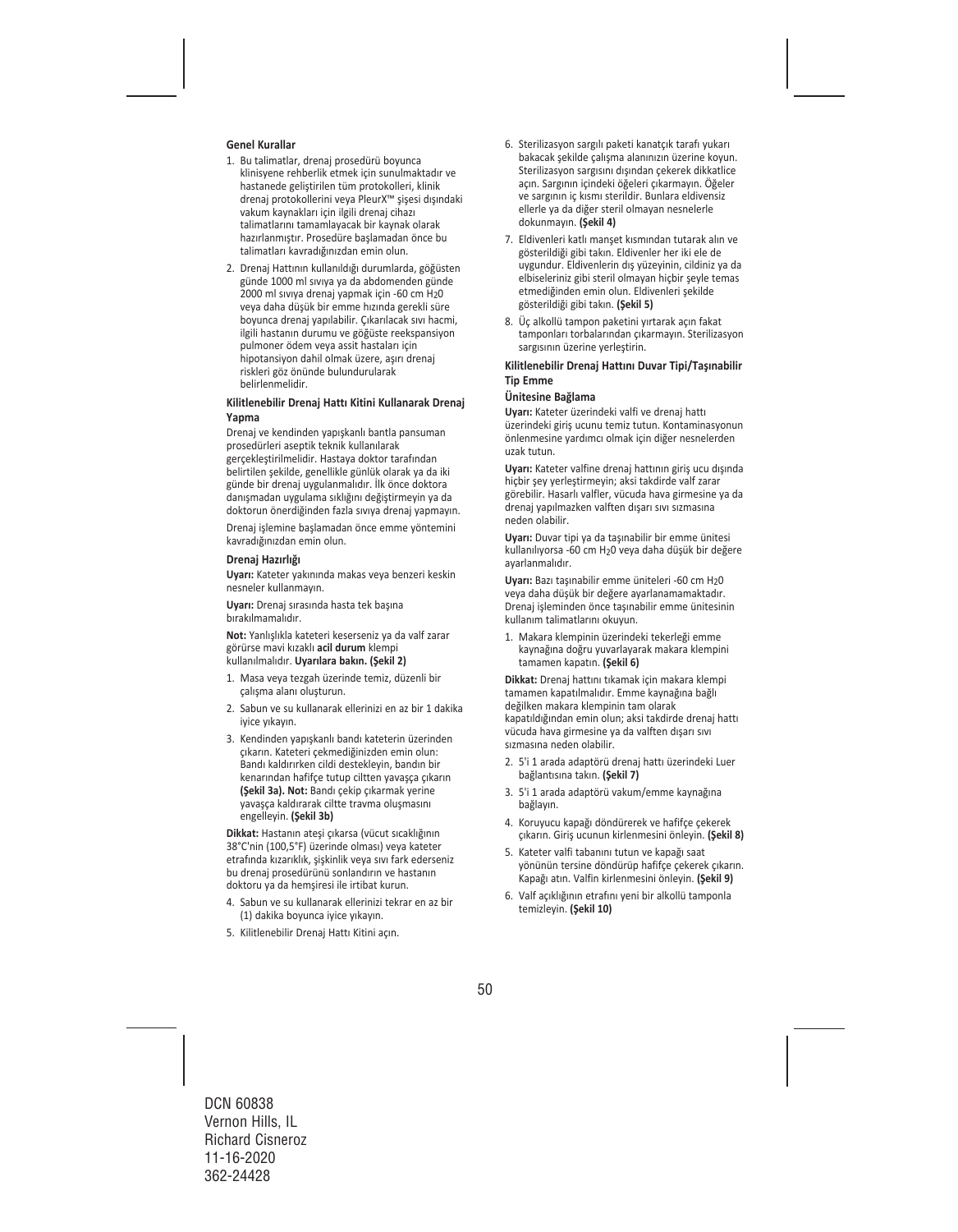- 7. Giriş ucunu kateter valfine yerleştirin ve valfin içine tamamen girene dek ilerletin. Giriş ucu ve valf birbirine bağlandığında bir klik duyulur ve hissedilir. **(Şekil 11)**
- 8. İsterseniz ikinci bir klik duyup hissedene kadar giriş ucunu döndürerek kateter valfine kilitleyin. **(Şekil 12)**

**Dikkat:** Drenaj sırasında valfin ve giriş ucunun tamamen bağlandığından emin olun. Yanlışlıkla ayrılırlarsa kontaminasyon oluşabilir. Bu durumda, alkollü bir tamponla valfi temizleyin ve potansiyel kontaminasyonu önlemek için yeni bir drenaj hattı kullanın.

**Uyarı:** Drenaj hattının aniden gerilmesini ya da çekilmesini önlemek için önlemler alınmalıdır.

#### **Kilitlenebilir Drenaj Hattını Cam Vakum Şişelerine Bağlama**

**Uyarı:** Kateter üzerindeki valfi ve drenaj hattı üzerindeki giriş ucunu temiz tutun. Kontaminasyonun önlenmesine yardımcı olmak için diğer nesnelerden uzak tutun.

**Uyarı:** Kateter valfine drenaj hattının giriş ucu dışında hiçbir şey yerleştirmeyin; aksi takdirde valf zarar görebilir. Hasarlı valfler, vücuda hava girmesine ya da drenaj yapılmazken valften dışarı sıvı sızmasına neden olabilir.

**Uyarı:** Cam vakum şişeleri ile drenaj yapılırken 17 G'den büyük bir iğne kullanmayın.

1. Makara klempinin üzerindeki tekerleği cam vakum şişesine doğru yuvarlayarak makara klempini tamamen kapatın. **(Şekil 6)** 

**Dikkat:** Cam vakum şişesine bağlamadan önce makara klempinin üzerindeki tekerleği cam vakum şişesine doğru yuvarlayarak makara klempini tamamen kapatın. Aksi takdirde, şişe içindeki vakum kısmen ya da tamamen kaybolabilir.

**Dikkat:** Drenaj hattını tıkamak için makara klempi tamamen kapatılmalıdır. Cam vakum şişesine bağlı değilken makara klempinin tam olarak kapatıldığından emin olun; aksi takdirde drenaj hattı vücuda hava girmesine ya da valften dışarı sıvı sızmasına neden olabilir.

- 2. Drenaj hattı üzerindeki Luer bağlantısına bir 17 G iğne takın. **(Şekil 7)**
- 3. 17 G iğneyi cam vakum şişesine bağlayın.
- 4. Koruyucu kapağı döndürerek ve hafifçe çekerek çıkarın. **(Şekil 8)** Kapağı çöpe atın. Giriş ucunu tekrar sterilizasyon sargısının üzerine yerleştirin.
- 5. Kateter valfi tabanını tutun ve kapağı saat yönünün tersine döndürüp hafifçe çekerek çıkarın. Kapağı atın. **(Şekil 9)**
- 6. Valf açıklığının etrafını yeni bir alkollü tamponla temizleyin. **(Şekil 10)**
- 7. Giriş ucunu kateter valfine yerleştirin ve valfin içine tamamen girene dek ilerletin. Giriş ucu ve valf birbirine bağlandığında bir klik duyulur ve hissedilir. **(Şekil 11)**

8. İsterseniz ikinci bir klik duyup hissedene kadar giriş ucunu döndürerek kateter valfine kilitleyin. **(Şekil 12)** 

**Dikkat:** Drenaj sırasında valfin ve giriş ucunun tamamen bağlandığından emin olun. Yanlışlıkla ayrılırlarsa kontaminasyon oluşabilir. Bu durumda, alkollü bir tamponla valfi temizleyin ve potansiyel kontaminasyonu önlemek için yeni bir drenaj hattı kullanın.

**Uyarı:** Drenaj hattının aniden gerilmesini ya da çekilmesini önlemek için önlemler alınmalıdır.

#### **Sıvıya Drenaj Yapma**

**Uyarı:** Sıvı drenajı sırasında bir miktar rahatsızlık veya ağrı hissedilmesi normaldir. Drenaj yaparken rahatsızlık veya ağrı hissediliyorsa sıvı akışını birkaç dakika boyunca yavaşlatmak veya durdurmak için makara klempinin üzerindeki tekerleği emme kaynağına doğru yuvarlayın. Şiddetli ağrı veya rahatsızlık devam ediyorsa doktor ile irtibata geçin. Ağrı bir enfeksiyona işaret edebilir.

**Uyarı:** Göğüsten 1000 ml'den fazla sıvıya ya da abdomenden 2000 ml'den fazla sıvıya bir defada drenaj yapmayın.

- 1. Drenajı başlatmak için makara klempinin üzerindeki tekerleği emme kaynağından uzağa doğru yuvarlayın. **(Şekil 13)** Sıvı, drenaj hattının içine akmaya başladığında sıvının akışını yavaşlatmak için makara klempinin üzerindeki tekerleği emme kaynağına doğru yuvarlayarak makara klempini kısmen kapatabilirsiniz.
- 2. Herhangi bir nedenden ötürü yeni bir cam vakum şişesi/metal kutu/su yalıtım cihazı kullanmanız gerekirse makara klempinin üzerindeki tekerleği emme kaynağına doğru yuvarlayarak makara klempini tamamen kapatın. Drenaj hattını vakum/emme kaynağından çıkarın ve yeni bir cam vakum şişesine/metal kutuya/su yalıtım cihazına bağlayın. Drenaja devam etmek için makara klempinin üzerindeki tekerleği emme kaynağından uzağa doğru yuvarlayın.
- 3. Akış durduğunda veya istenen miktarda sıvı çıkarıldığında makara klempinin üzerindeki tekerleği emme kaynağına doğru yuvarlayarak makara klempini tamamen kapatın. **(Şekil 6)**

#### **Drenajı Bitirme**

- 1. Kilitliyse giriş ucunu döndürerek kateter valfinden serbest bırakın. **(Şekil 14)**
- 2. Giriş ucunu güçlü, akıcı bir hareketle valften çekerek çıkarın. Kullanılmış drenaj hattını aşağıya bırakın. **(Şekil 15)**
- 3. Alkollü yeni bir tampon kullanarak kateter valfini temizleyin. Alkollü tamponu çöpe atın.
- 4. Yeni kapağı kateter valfinin üzerine yerleştirin ve kilitli konumuna swoturana kadar saat yönünde çevirin. Kapak yerine kilitlenene kadar gevşek durabilir. **(Şekil 16)**
- 5. Gerekirse drenaj hacmini kaydedin.